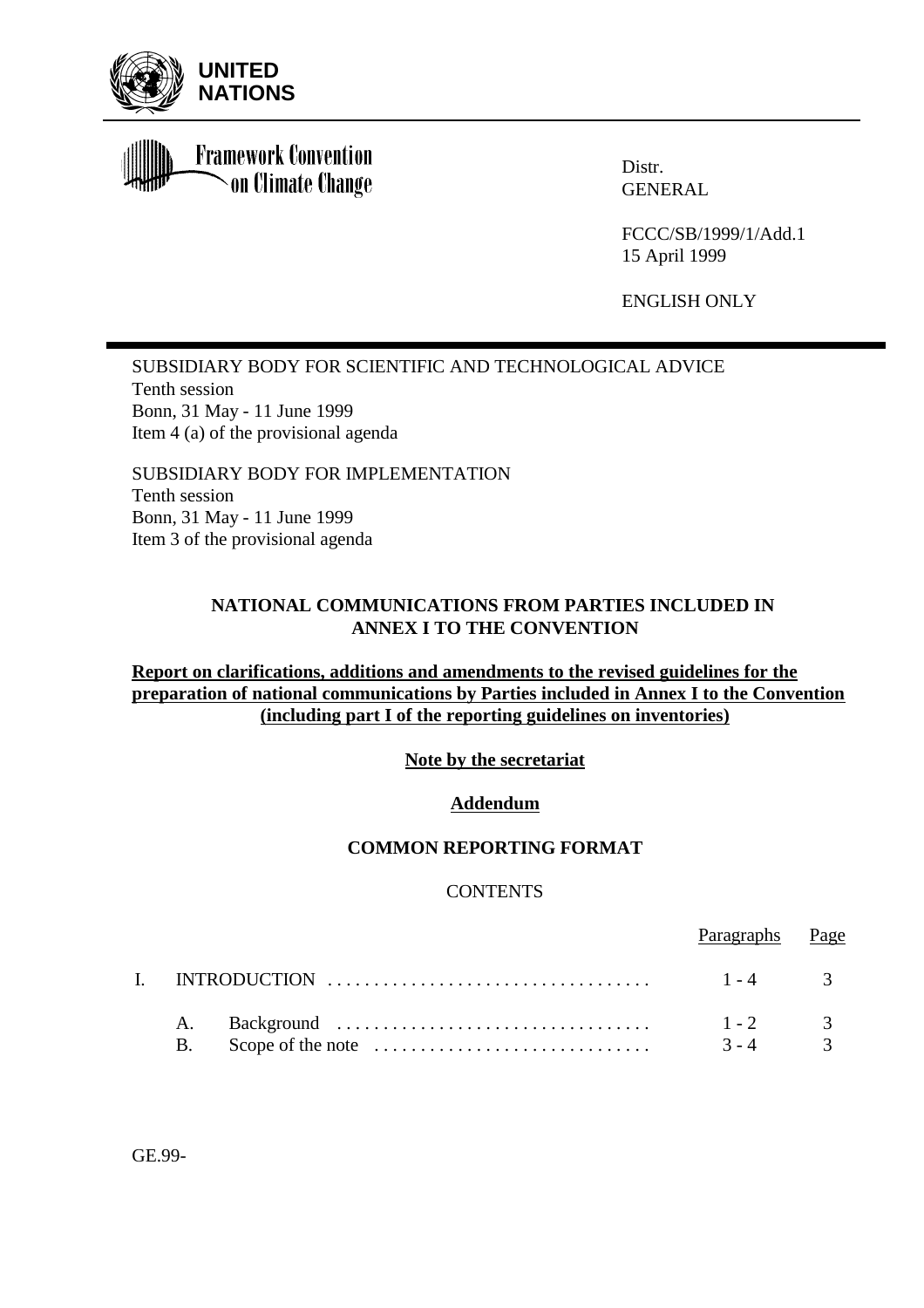| Paragraphs                         | 'age |
|------------------------------------|------|
| 5 - 34                             |      |
| $5 - 12$<br>$13 - 21$<br>$22 - 34$ |      |
|                                    |      |

# Annex

|  |             | 10 |
|--|-------------|----|
|  | $1 - 13$ 10 |    |
|  |             | 13 |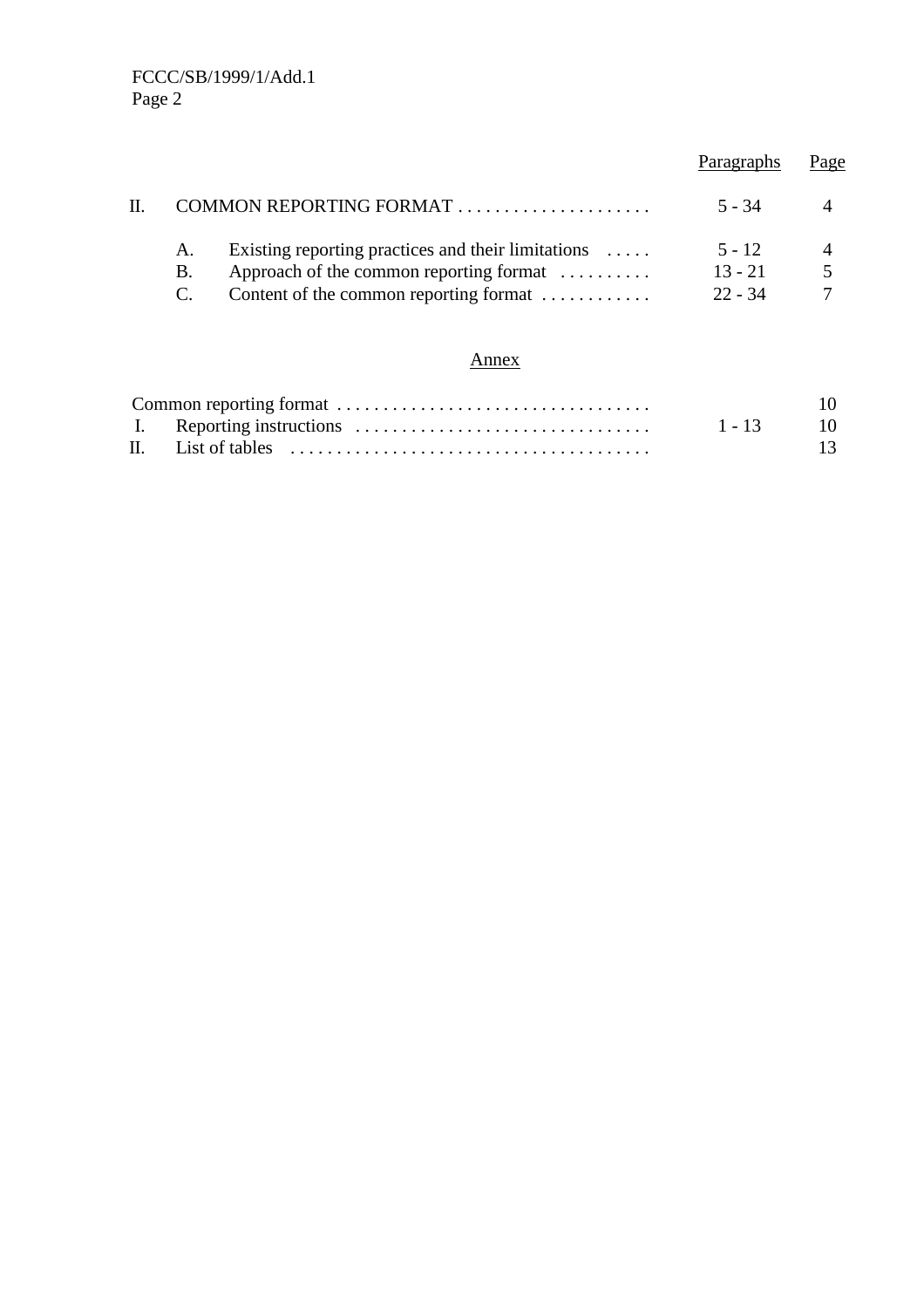# **I. INTRODUCTION**

# **A. Background**

1. Experts attending the workshop on methodological issues related to greenhouse gas (GHG) inventories held in Bonn from 9 to 11 December 1998 (see FCCC/SBSTA/1999/INF.1) suggested that the secretariat prepare a draft common reporting format, in consultation with the IPCC Programme,<sup>1</sup> for the provision of inventory information by Annex I Parties to the Convention.

2. A first draft of the common reporting format was presented to the participants in a second workshop held in Bonn, 17-19 March 1999 (see FCCC/SB/1999/1) for their review and comments. These comments were taken into account in preparing the draft common reporting format contained in the annex to this note.

# **B. Scope of the note**

3. The common reporting format builds on the reporting tables of the Revised 1996 IPCC Guidelines for National Greenhouse Gas Inventories, referred to in this note as the IPCC Guidelines. It is intended to be an integral part of the UNFCCC reporting guidelines on inventories<sup>2</sup> (see FCCC/SB/1999/1). At the urging of the participants in the second workshop referred to in paragraph 2, the draft of the common reporting format contained in this note was put on the secretariat's Web site by 15 April 1999 to allow Parties to comment on it by 15 May 1999. These comments may facilitate the consideration by the Subsidiary Body for Scientific and Technological Advice (SBSTA) of the draft common reporting format and the draft UNFCCC reporting guidelines on inventories.

4. The rationale and explanations of the common reporting format, presented in paragraphs 5 to 34 of this note, are intended to enhance understanding of the common reporting format. Once agreed to by Parties, the common reporting format will only contain tables and their reporting instructions.

<sup>1</sup> The Intergovernmental Panel on Climate Change (IPCC) - Organisation for Economic Co-operation and Development (OECD) - International Energy Agency (IEA) Programme on National Greenhouse Gas Inventories is referred to as the IPCC Programme in this note. By decision of the fourteenth Plenary of the IPCC, the functions of this programme will be assumed by the IPCC Task Force on Inventories, to be located in Japan in 1999.

<sup>2</sup> "UNFCCC reporting guidelines on inventories" refers in this note to the guidelines for the preparation of national communications by Parties included in Annex I to the Convention, part I: inventories.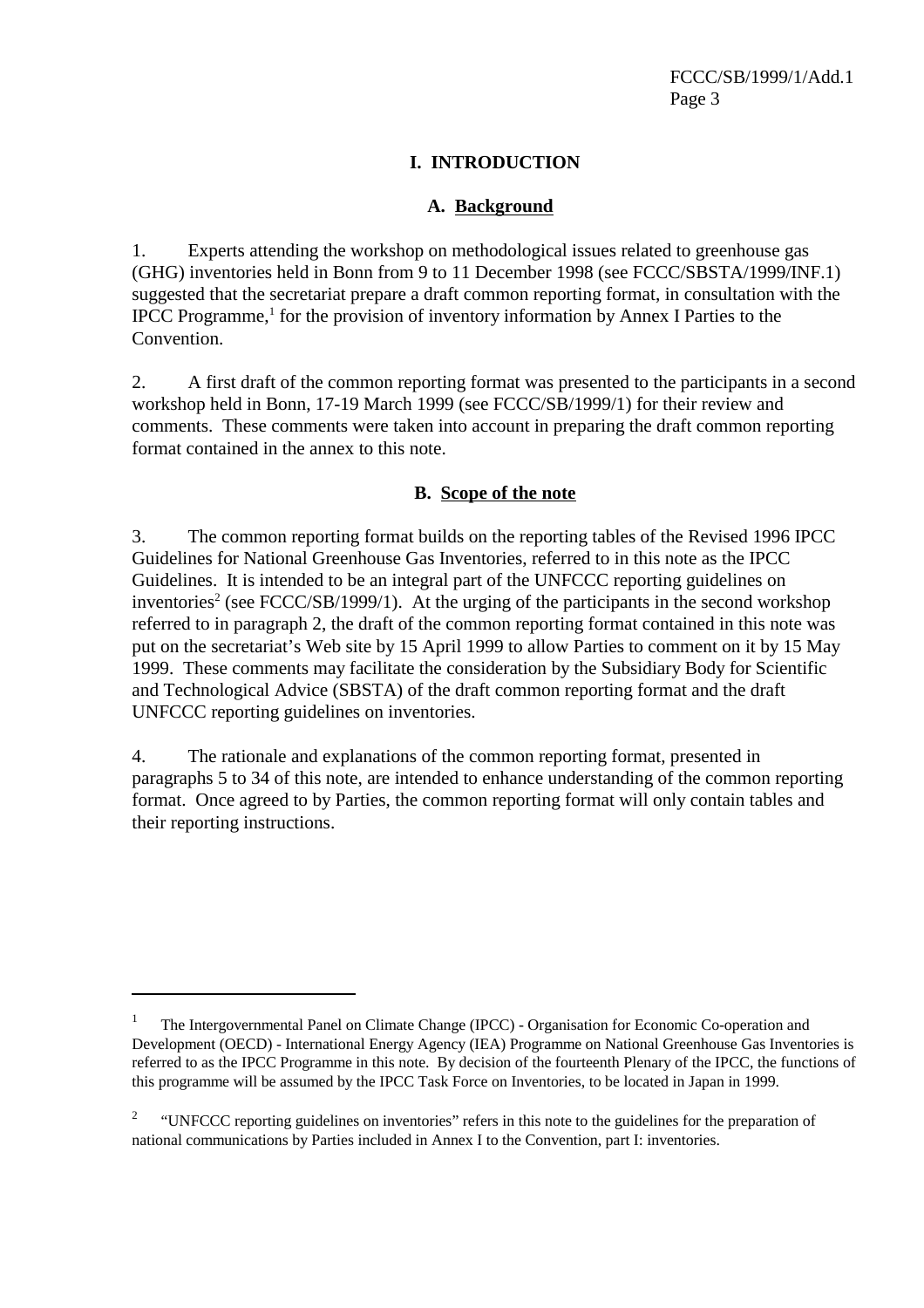# **II. COMMON REPORTING FORMAT**

# **A. Existing reporting practices and their limitations**

5. The SBSTA, at its fourth session, concluded that Parties should use the IPCC Guidelines to estimate and report on anthropogenic emissions by sources and removals by sinks of greenhouse gases not controlled by the Montreal Protocol (FCCC/SBSTA/1996/20, para. 30). This was subsequently reaffirmed by decision 2/CP.3 on methodological issues related to the Kyoto Protocol (FCCC/CP/1997/7/Add.1).

6. Under the IPCC Guidelines, Parties may select from different methods (tiers) included in the guidelines, giving priority to those methods considered to produce the most accurate estimates according to the availability of data. Parties may use other comparable methodologies, which they consider better able to reflect their national situation, provided that these are compatible with the IPCC Guidelines and are well documented.

7. However, irrespective of which methodologies are applied in preparing inventories, the IPCC Guidelines request that all Parties report inventory data using the reporting framework contained in the guidelines. This currently consists of the following components:

- (a) Summary report tables (IPCC Guidelines, vol. I, Reporting Instructions);
- (b) Sectoral report tables (IPCC Guidelines, vol. I, Reporting Instructions);
- (c) Overview Table (IPCC Guidelines, vol. I, Reporting Instructions); and
- (d) Worksheets (IPCC Guidelines, vol. II, Workbook).

8. The summary, sectoral report and overview tables do not provide information on either activity data or emission factors. This information is only provided in the worksheets. However, very few Annex I Parties provide the worksheets in their inventory submissions, with the exception of worksheet 1-1, i.e. the reference approach for carbon dioxide  $(CO<sub>2</sub>)$  emissions from fuel combustion, which has been submitted by several Parties.

9. There are many reasons for the worksheets not being submitted by Parties. These include the use of different levels of disaggregation to prepare inventories, the use of methods to prepare inventories which do not require worksheets in the requested form, the large number of worksheets requested and the fact that the worksheets are often prepared in national languages.

10. Activity data and emission factors were requested in the standard data tables of the 1995 version of the IPCC Guidelines. These tables did not provide the level of detail necessary to enable the reconstruction of an inventory, but they did assist the process of comparing activity data with international statistics and cross-comparing emission factors among Parties. They also facilitated the assessment of the transparency and completeness of the inventory data.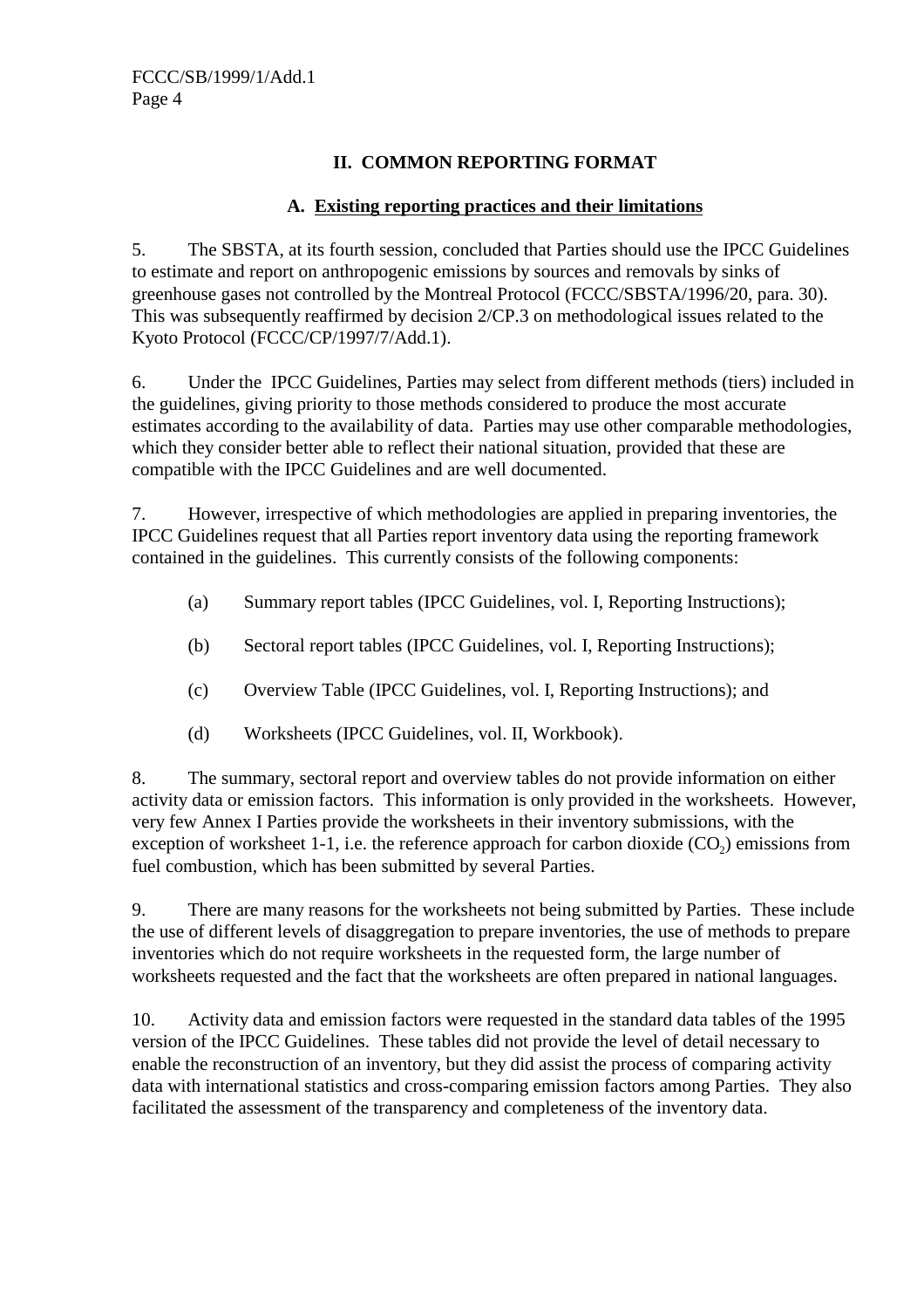11. However, due to changes to some sectors introduced by the IPCC Guidelines, it is no longer possible to directly apply many of the standard data tables. Furthermore, the standard data tables did not provide for information related to some key assumptions and reporting conventions underlying the emission estimates, such as the allocation of livestock to a climate region or the use of net or gross calorific values in the energy sector calculations.

12. Neither the IPCC standard data tables nor the IPCC worksheets provide means for reporting new information requested by the UNFCCC reporting guidelines on inventories, *inter alia*, CO<sub>2</sub> equivalent emissions and recalculations of the base year.

# **B. Approach of the common reporting format**

13. The draft common reporting format for the provision of inventory information by Annex I Parties was prepared with a view to overcoming the limitations discussed in the above section. It is intended that the common reporting format will ensure a minimum level of transparency, consistency, comparability and completeness in inventory information submitted to the Convention.

14. The preparation of the draft common reporting format sought to provide for, *inter alia*:

(a) The electronic submission of inventory information, leading to the improved and timely processing of inventory information and preparation of technical analysis and synthesis reports;

(b) The quick identification of possible errors, misunderstandings and omissions in inventory information as part of the technical review process;

(c) Comparisons of activity data with international statistics and checks for the consistency of activity data over time;

(d) Comparisons of aggregate emission factors among Parties and over time;

(e) The provision of aggregate  $CO<sub>2</sub>$  equivalent emissions;

(f) The reporting of recalculations to data previously submitted and the provision of the reasons for their recalculation; and

(g) The reporting of anticipated future improvements in methodologies.

15. The draft common reporting format maintains consistency with current IPCC reporting practices. The sectoral report tables of the reporting framework provided by the IPCC Guidelines form the core of the draft common reporting format. In order to maintain consistent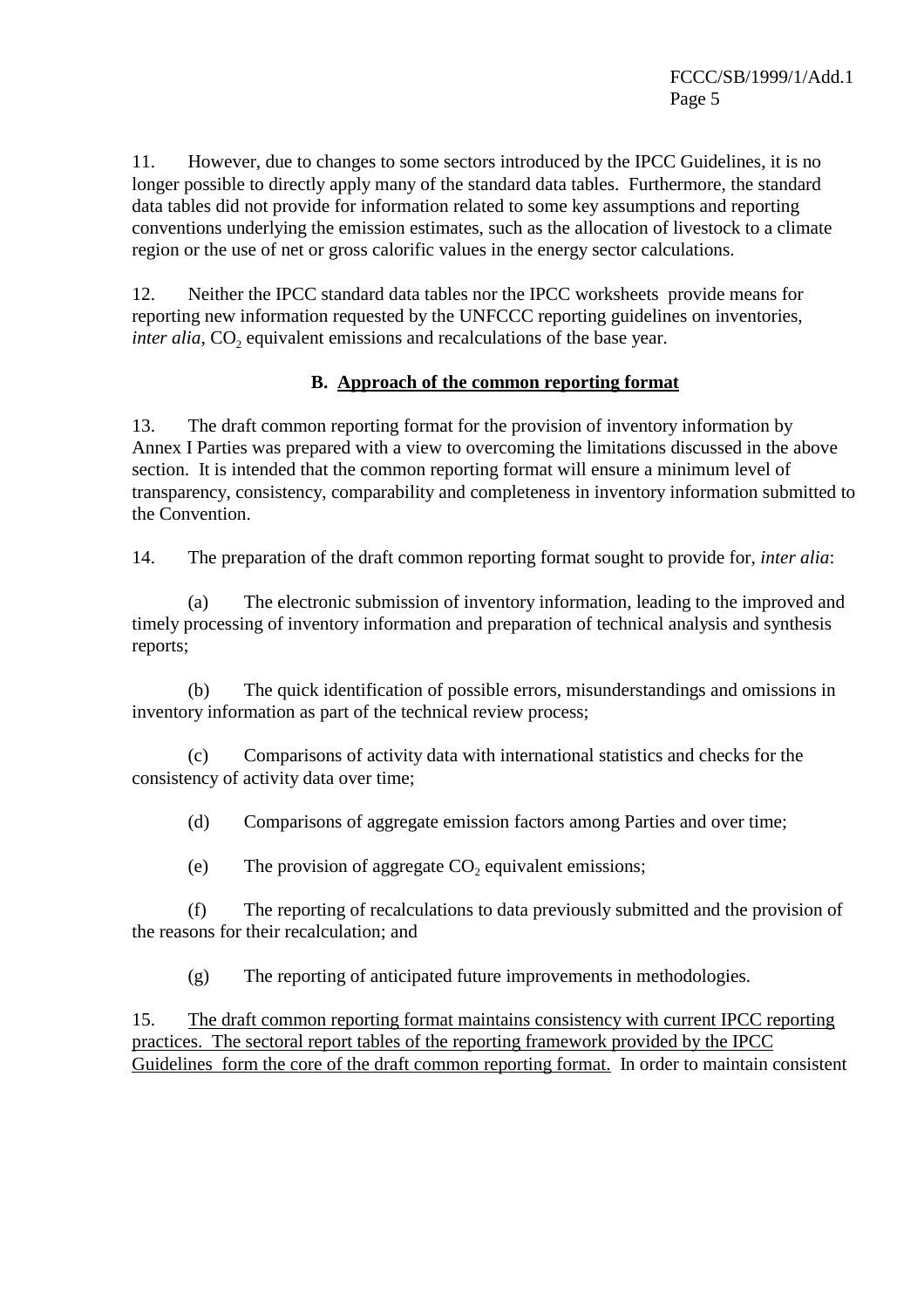reporting across Annex I and non-Annex I Parties, these tables were not modified.<sup>3</sup> These tables maintain the reporting of emissions of carbon monoxide (CO), non-methane volatile organic compounds (NMVOC), nitrogen oxides (NO<sub>x</sub>) and sulphur dioxide (SO<sub>2</sub>), while the other tables only provide information on carbon dioxide  $(CO_2)$ , methane  $(CH_4)$ , nitrous oxide  $(N_2O)$ , hydrofluorocarbons (HFCs), perfluorocarbons (PFCs) and sulphur hexafluoride  $(SF_6)$  emissions.

16. The sectoral report tables were supplemented by sectoral background data tables for providing activity data, aggregate emission factors and other key assumptions underlying the estimates of GHG emissions and removals. These are intended to enhance the transparency and comparability of inventory information and to facilitate technical reviews. The tables are aimed at facilitating comparisons of inventory data among Parties using methods with levels of complexity that may or may not be similar. Current reporting practices among Annex I Parties indicate that Parties use methods of different complexity to estimate their emissions and removals.

17. The sectoral background data tables are based on the standard data tables contained in the 1995 version of the IPCC Guidelines, but take account of methodological changes made in the 1996 version of the IPCC Guidelines. Consistency was maintained with the source/sink categories used in the IPCC Guidelines.

18. The draft common reporting format also provides a means for reporting inventory information requested by the UNFCCC reporting guidelines on inventories. Additional tables were provided for this purpose.

19. Although the common reporting format is intended to provide mainly numerical data in electronic form, several tables provide for textual explanations. The relevant cells in the spreadsheets wrap automatically and extend downwards and therefore provide sufficient space to enter the necessary text. This is the case for tables on recalculations, completeness and anticipated future improvements in methodologies. In addition, some tables include documentation boxes for providing further textual information to clarify the content of the tables.

20. The draft common reporting format does not seek to allow the full reconstruction of a GHG inventory, as this would require the submission of an enormous amount of information. It is intended that the common reporting format will facilitate the technical review of inventory information, but that the reconstruction of GHG inventories by expert review teams will require access to all relevant information used in estimating emissions and removals. Parties should also gather and archive this information according to the UNFCCC reporting guidelines on inventories.

<sup>3</sup> An additional sectoral report provides for the reporting of HFCs, PFCs and  $SF<sub>c</sub>$  by chemical species. One further minor change was made to the energy sectoral report by including emissions from multilateral operations as a memo item.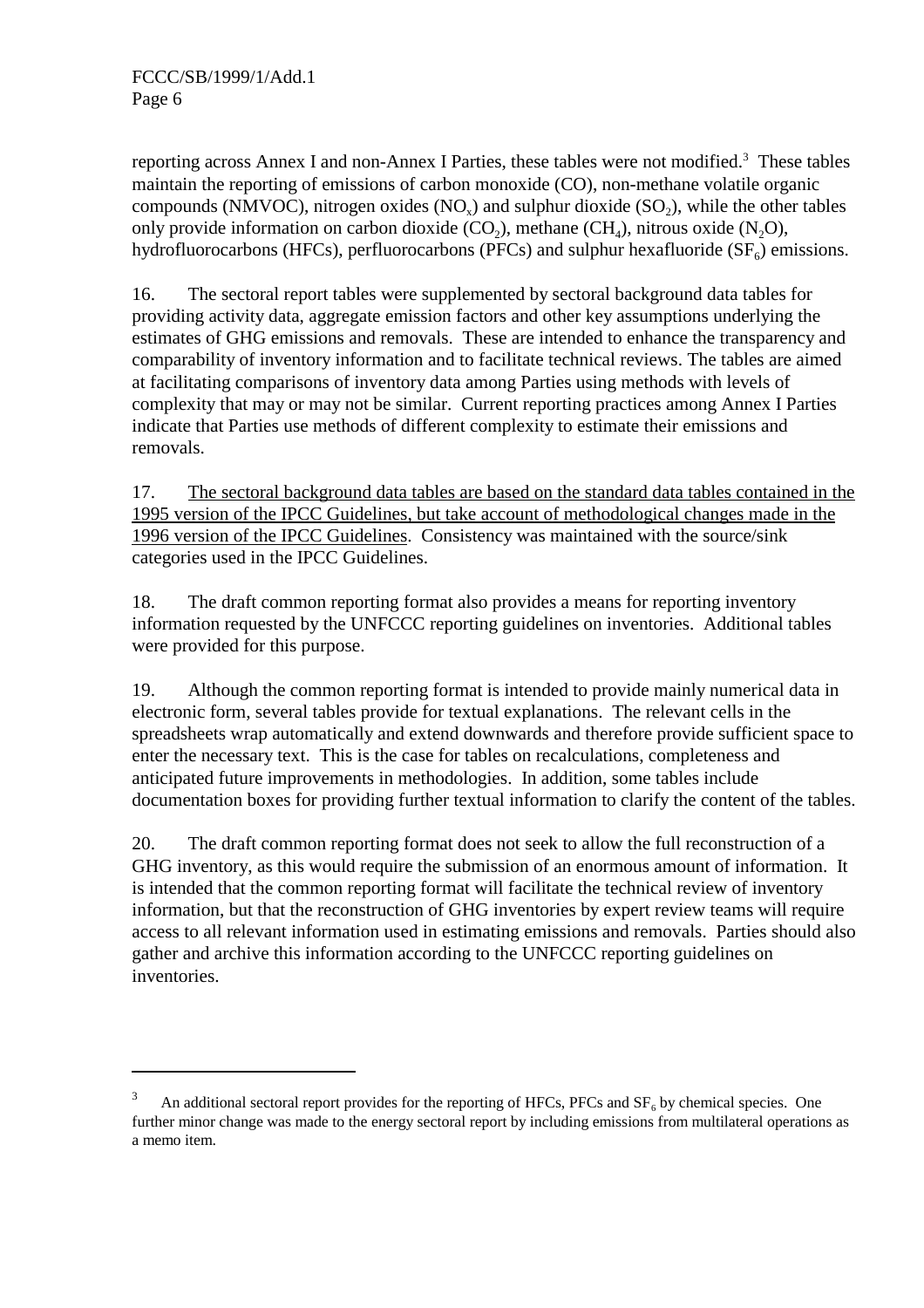FCCC/SB/1999/1/Add.1 Page 7

21. The common reporting format, if adopted, would be provided electronically to Parties by the secretariat and would be available on the UNFCCC Web site. Parties would use this format to submit their national inventory data electronically.

# **C. Content of the common reporting format**

22. The draft common reporting format includes the summary, sectoral report and overview tables of the IPCC Guidelines, as well as newly developed tables as shown in the box below. The new tables are discussed in the following paragraphs. The annex to this note contains the draft common reporting format, including a full list of tables, and reporting instructions.

| Tables of the common reporting format                                                           |                                                                                                                                                                                                   |  |  |
|-------------------------------------------------------------------------------------------------|---------------------------------------------------------------------------------------------------------------------------------------------------------------------------------------------------|--|--|
| <b>IPCC</b> tables                                                                              | <b>New tables</b>                                                                                                                                                                                 |  |  |
| Summary report tables                                                                           | CO <sub>2</sub> equivalent emissions summary report table                                                                                                                                         |  |  |
| Sectoral report tables                                                                          | Sectoral report table for HFCs, PFCs and $SF6$ from industrial<br>processes<br>Sectoral background data tables (with activity data and emission<br>factors)                                       |  |  |
| Worksheet 1-1: $CO2$ from energy<br>sources (reference approach)<br>Overview table <sup>4</sup> | Comparison table for CO <sub>2</sub> emissions from fuel combustion<br>Feedstocks and international bunkers tables<br>Recalculations, completeness, anticipated improvements and trend<br>tables. |  |  |
|                                                                                                 | [Method/data tables] $5$                                                                                                                                                                          |  |  |

23. *CO<sub>2</sub> equivalent emissions summary report.* In addition to reporting GHG emissions on a gas-by-gas basis, Parties should report aggregate emissions of  $CO<sub>2</sub>$ ,  $CH<sub>4</sub>$ , N<sub>2</sub>O, HFCs, PFCs and  $SF<sub>6</sub>$ , expressed in CO<sub>2</sub> equivalent terms using the 1995 IPCC global warming potential (GWP) values with a 100-year time horizon. This table also provides information on the relative shares of overall  $CO<sub>2</sub>$  equivalent emissions contributed by each gas, source category and sector.<sup>6</sup>

<sup>4</sup> This table is provided for reporting uncertainties until the ongoing work of the IPCC on this matter is completed and new tables for reporting uncertainties are adopted by the COP.

<sup>5</sup> These tables were included in the version presented at the workshop in Bonn, but are not included in the current version of the note, as explained in paragraph 34.

<sup>6</sup> The table to show the relative shares of the overall  $CO<sub>2</sub>$  equivalent emissions contributed by each gas, sector and source/sink category is under modification to take account of removals from land-use change and forestry. The table of relative shares excluding the effects of land-use change and forestry, as presented to the workshop referred to in paragraph 2, is also not included for reasons of consistency. The secretariat intends to provide these tables for consideration by the SBSTA at its tenth session.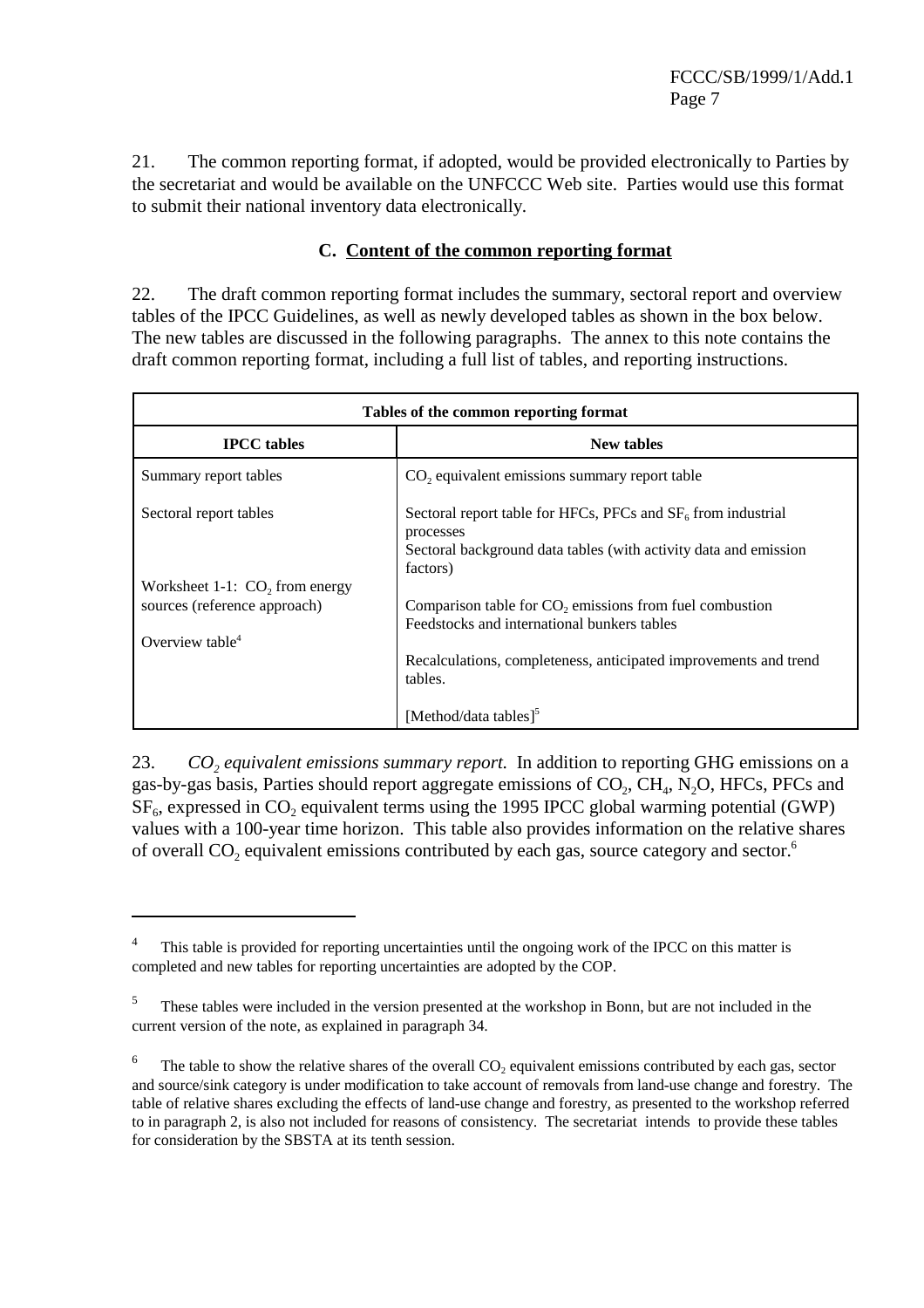24. *Sectoral report for HFCs PFCs and*  $SF<sub>6</sub>$  *from industrial processes. This table was* developed to provide for the disaggregate reporting of emissions of HFCs, PFCs and  $SF<sub>6</sub>$  by chemical species, as requested by the UNFCCC reporting guidelines on inventories. The current sectoral report tables for industrial processes do not provide for this disaggregated information. The table requests information on both actual and potential emissions of these gases, as well as on the ratio of potential to actual emissions in the source category related to consumption of halocarbons and  $SF<sub>6</sub>$ .

25. *Sectoral background data tables*. These tables supplement the sectoral report tables by providing activity data and aggregate emission factors. Key assumptions underlying the emission estimates are also included in these tables. The tables do not generally include the emission estimates themselves, except in cases where the estimates provided by the sectoral report tables are highly aggregated. This breakdown by source or gas is intended to improve transparency and covers fugitive emissions from the energy sector, and emissions from agricultural soils and land-use change and forestry.<sup>7</sup>

26. *Comparison table for*  $CO<sub>2</sub>$  *emissions from fuel combustion.* This table compares estimates of CO<sub>2</sub> emissions from fuel combustion calculated using national methodologies and using the methodology of the reference approach, as requested by the IPCC Guidelines. A documentation box is also provided for Parties to explain in writing any difference greater than 2 per cent between these estimates.

27. *Feedstocks table.* This table provides information on the quantity of carbon stored through the use of feedstocks. The purpose of this table is to allow Parties to report their treatment of feedstocks in a transparent manner.

28. *International bunkers and multilateral operations table*. This table provides activity data and emission factors for international bunker fuel emissions. A box is included for additional information on the bunker fuels used under national and foreign flags. The documentation box supplementing the table requests an explanation of how marine and aviation fuel consumption was separated into national use and international bunkers. There is a row specified for Parties that decide to report aggregated activity data and emission factors for multilateral operations.<sup>8</sup>

29. *Recalculations table*. This table provides information on the magnitude of the changes to emission estimates submitted in previous years as a result of recalculations. The information is

<sup>7</sup> The background data table on CO<sub>2</sub> emissions and removals from soil, in the land-use change and forestry sector, is not included in this version of the draft common reporting format. Further development of this table is required, including consultation with relevant experts and the IPCC Programme. The secretariat intends to provide this table for consideration by the SBSTA at its tenth session.

<sup>8</sup> In accordance with decision 2/CP.3, emissions resulting from multilateral operations pursuant to the Charter of the United Nations shall not be included in national totals, but reported separately; other emissions related to operations shall be included in the national emission totals of one or more Parties involved (FCCC/CP/1997/7/Add.1).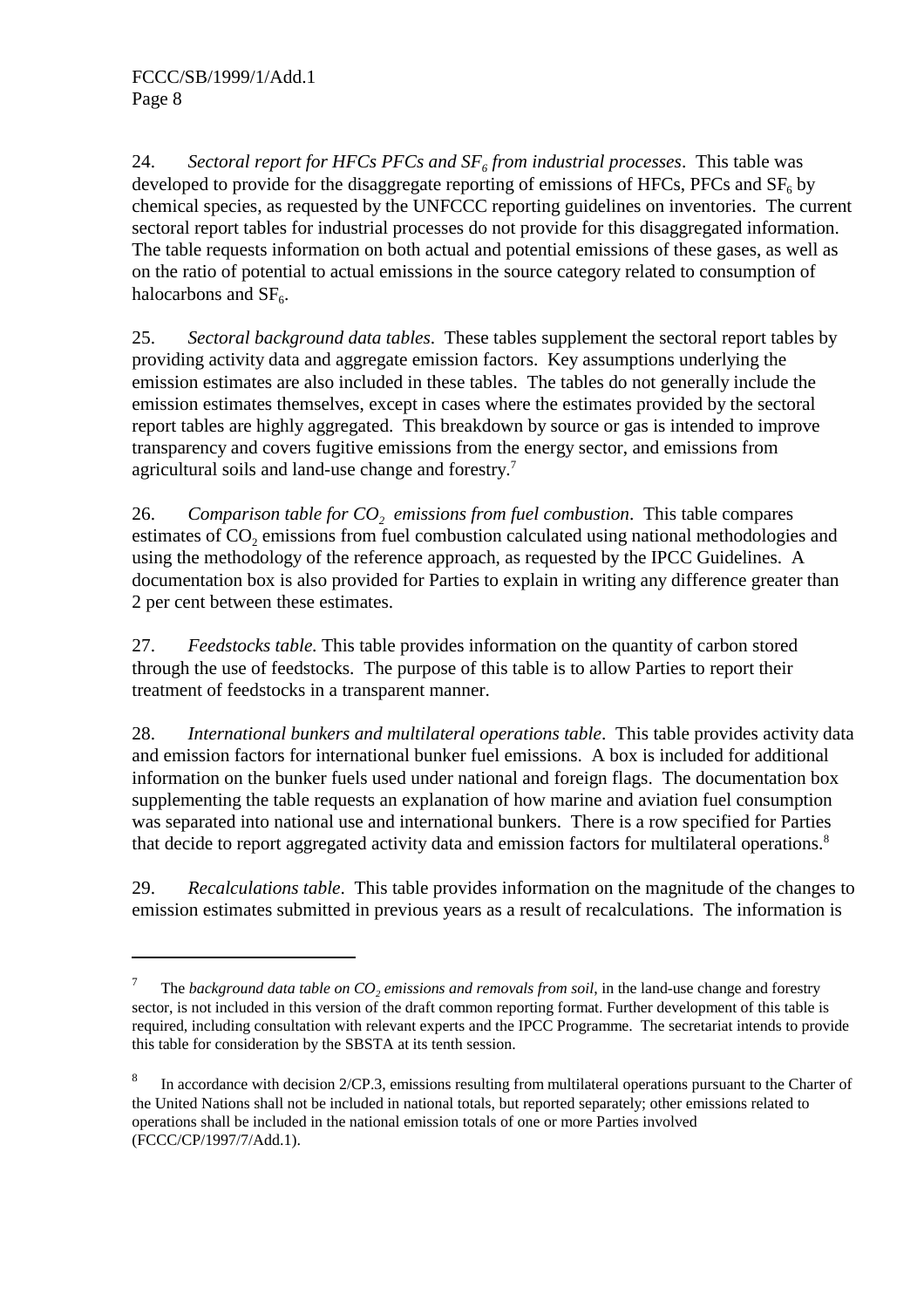requested in  $CO<sub>2</sub>$  equivalent terms by source and gas. The table also provides space for explanations of changes in calculation methods, emission factors and activity data, and of the inclusion of new sources that give rise to the recalculations.

30. *Completeness table*. This table requests a list of sources and sinks requested by the IPCC Guidelines but not included in the submitted inventory, and those sources and sinks allocated to sectors other than those suggested by the IPCC Guidelines. An explanation of the reasons for these deviations from the IPCC Guidelines is also requested. The completeness table also allows Parties to provide information on greenhouse gases with GWP values not yet agreed upon by the COP.

31. *Anticipated future improvements table*. This table requests information on anticipated future improvements, either ongoing or planned, in the methodologies used by Parties and on the expected results of such work.

32. *Trend tables*. These tables facilitate the uniform reporting by all Parties of trends in emissions over time, from the base year and for all subsequent years,<sup>9</sup> by sector and gas. Trend tables go beyond the annual information requested by the common reporting format. However, they could be useful for uniform reporting of the trends across Parties. Such information could also be part of the national inventory reports and the inventory sections in the national communications.

33. *Checklist*. This list provides for an initial checking procedure, to be carried out by Parties, as to whether the common reporting format has been fully completed. It therefore provides an overview of the main elements of the GHG inventories submitted by Parties.

34. Method/data tables were originally provided in the draft common reporting format presented at the workshop referred to in paragraph 2. Following suggestions made by participants at this workshop in relation to national inventory reports, to be published or posted on Web sites, it was decided not to include the method/data tables in this draft of the common reporting format. These tables were intended to provide an indication of the methods used and of the sources of activity data and emission factors. With further development, such tables could serve as a useful summary in national inventory reports, providing concise information on methods/data and references to sections in the detailed reports where additional relevant information may be found.

<sup>9</sup> In the future, it may only be necessary for the trend tables to include certain years from the base year onwards.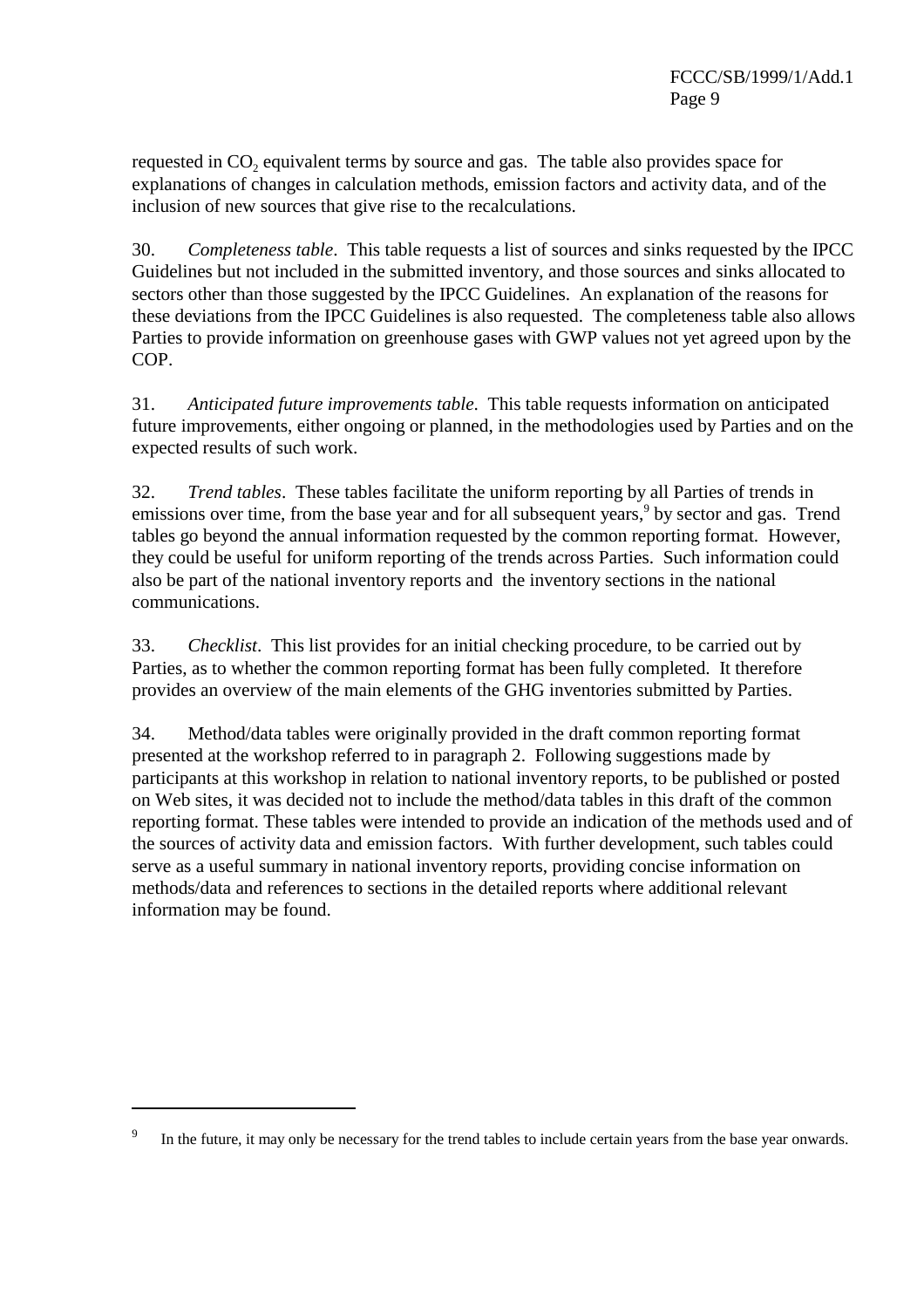# Annex

# **COMMON REPORTING FORMAT**

# **I***.* **REPORTING INSTRUCTIONS**

*Note*: These are general instructions for all the tables presented in this draft of the common reporting format for submission of inventory information to the Convention by Annex I Parties. Specific reporting instructions for each table will be developed once the final list of tables and their content are defined.

1. All Parties should report their inventory information using the tables of the common reporting format. This information should include activity data and emission factors, in the specified units, as well as other numerical and textual information.

2. Parties should not change the order or notation of the table cells, as this will work against the purposes of the common reporting format by complicating the handling of the data by the secretariat. If additions to the existing category split of sources and sinks are necessary, these should be made using the empty rows (or columns) provided for this purpose. If it is absolutely necessary to make changes to the order or notation of the tables, this should be indicated by changing the colour of the font to red for the changed cells.

3. Notation from the following list should be entered into any cells in data columns into which a Party does not enter data:

| Not occurring | Emissions/removals that do not occur in the country                                 |
|---------------|-------------------------------------------------------------------------------------|
|               | Emissions/removals that do occur but are not estimated                              |
|               | Entry not applicable for this category (such cells are                              |
|               | generally shaded in the tables)                                                     |
|               | Emissions/removals estimated but allocated to another                               |
|               | source/sink category                                                                |
|               | Emissions/removals (or other data) that are confidential                            |
|               | Emissions/removals which are estimated to be less than                              |
|               | one half the unit being used to record the inventory                                |
|               | table, and which therefore appear as zero after rounding.                           |
|               | Not estimated<br>Not applicable<br>Included elsewhere<br>Confidential<br>Negligible |

4. All cases in which NE and IE are entered should also be entered and explained in the *completeness table*.

5. Separate columns in some of the *sectoral background data tables* are provided for Parties to specify the type of activity data being supplied for particular source/sink categories (e.g. "clinker produced" or "cement produced").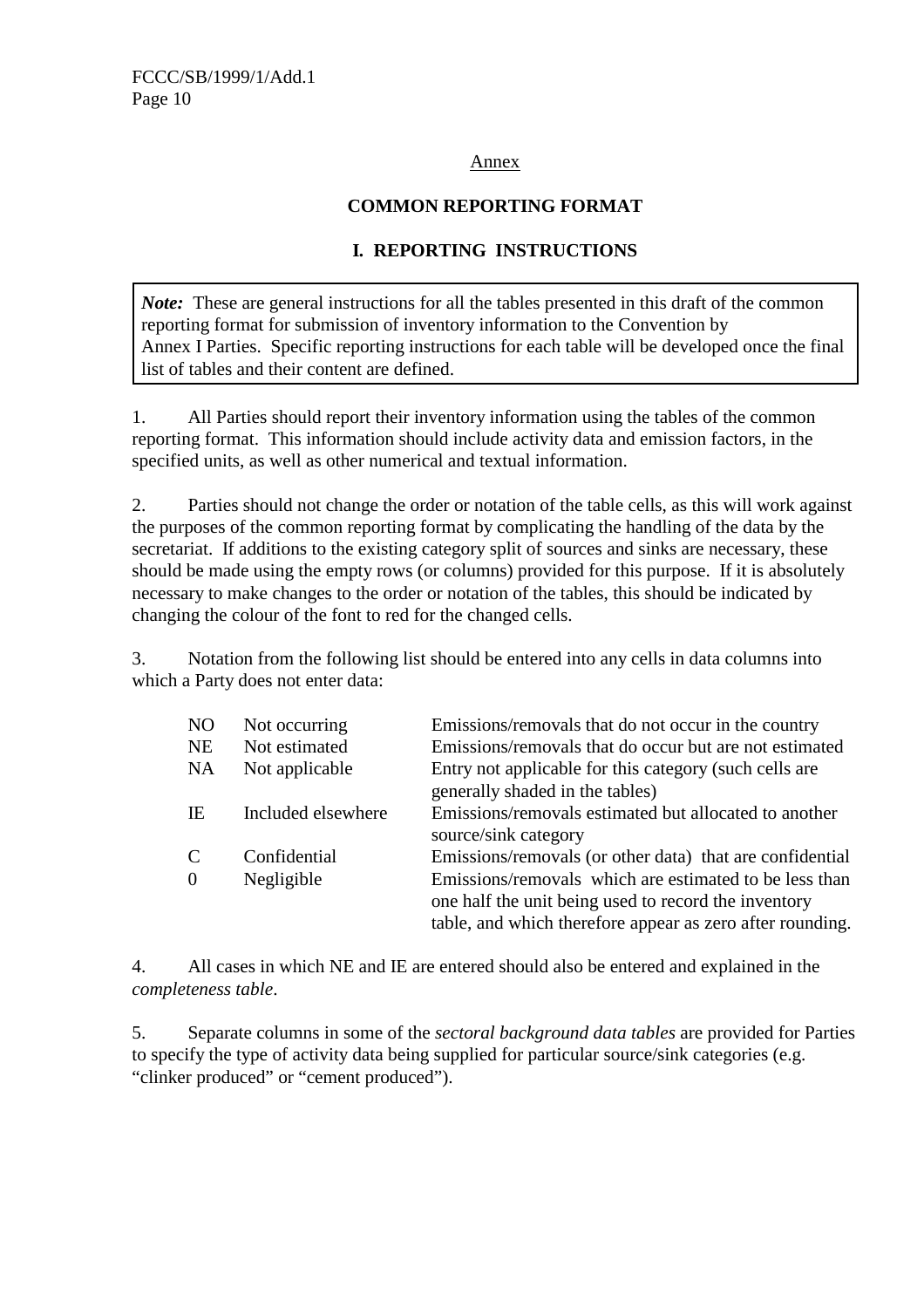6. Information should also be entered in *additional information* boxes where these are given.

7. Parties should enter clarifications and additions in the *documentation boxes* below the tables, where these are given, in order to improve the clarity of the tables. Additional pages of text for this purpose may be appended to a table if necessary.

8. *Recalculation table*. Data should be entered into sheet 1 of 2 of this table for any changes in emission estimates between the current inventory submission and the previous inventory submission. These changes should then be documented in sheet 2 of 2 of the *recalculation* table by filling in information for any changes in methods, emission factors, activity data or source/sink categories, as shown in the example below. These cells require textual information. "None" should be entered into cells where there have been no changes in the listed elements of a given recalculated source/sink category.

| Sector/source where                        |                                                     | <b>GHG</b>                | Recalculations due to                     |                                             |                                          |                                           |  |
|--------------------------------------------|-----------------------------------------------------|---------------------------|-------------------------------------------|---------------------------------------------|------------------------------------------|-------------------------------------------|--|
|                                            | changes have<br>occurred (enter                     |                           | changes in                                |                                             |                                          | addition, removal or                      |  |
| references from the<br><b>IPCC</b> Summary |                                                     |                           | methods                                   | emission factors                            | activity data                            | replacement of a source<br>category       |  |
| Report)                                    |                                                     | Specify<br>GHG            | Specify and explain<br>changes in methods | Specify changes in<br>emission factors (EF) | Specify changes in<br>activity data (AD) | Specify sources<br>added/removed/replaced |  |
| 1A3                                        | Transport                                           | CH <sub>4</sub><br>$N_2O$ | None                                      | None                                        | None                                     | Railways added                            |  |
| 0.04                                       | Fuel<br>combustion                                  | CO <sub>2</sub>           | None                                      | Revised EFs for<br>natural gas              | None                                     | None                                      |  |
| 1A4a                                       | Residential<br>sector                               | CO <sub>2</sub>           | None                                      | None                                        | Revised AD for<br>coal                   | None                                      |  |
| 4A<br>4B                                   | Enteric<br>fermentation<br>and manure<br>management | CH <sub>4</sub>           | Tier 2 adopted for<br>cattle              | <b>Revised EFs</b>                          | <b>Revised AD</b>                        | None                                      |  |

# **Example:** *Recalculation table (sheet 2 of 2)1*

9. *Completeness table*. This table has three sections. The first section is for information on sources or sinks considered in the IPCC Guidelines which are not included in the submitted inventory. The second section is for information on sources or sinks which are allocated to sectors other than those suggested by the IPCC Guidelines (e.g. allocating emissions from human sewage to agricultural soils rather than waste-water handling). The third section is for information on any emissions of GHGs for which GWP values are not yet agreed upon by the COP.

<sup>1</sup> The example is oversimplified, providing only a key to the way the table should be filled in. More detailed information is expected to be filled in by Parties when actually reporting.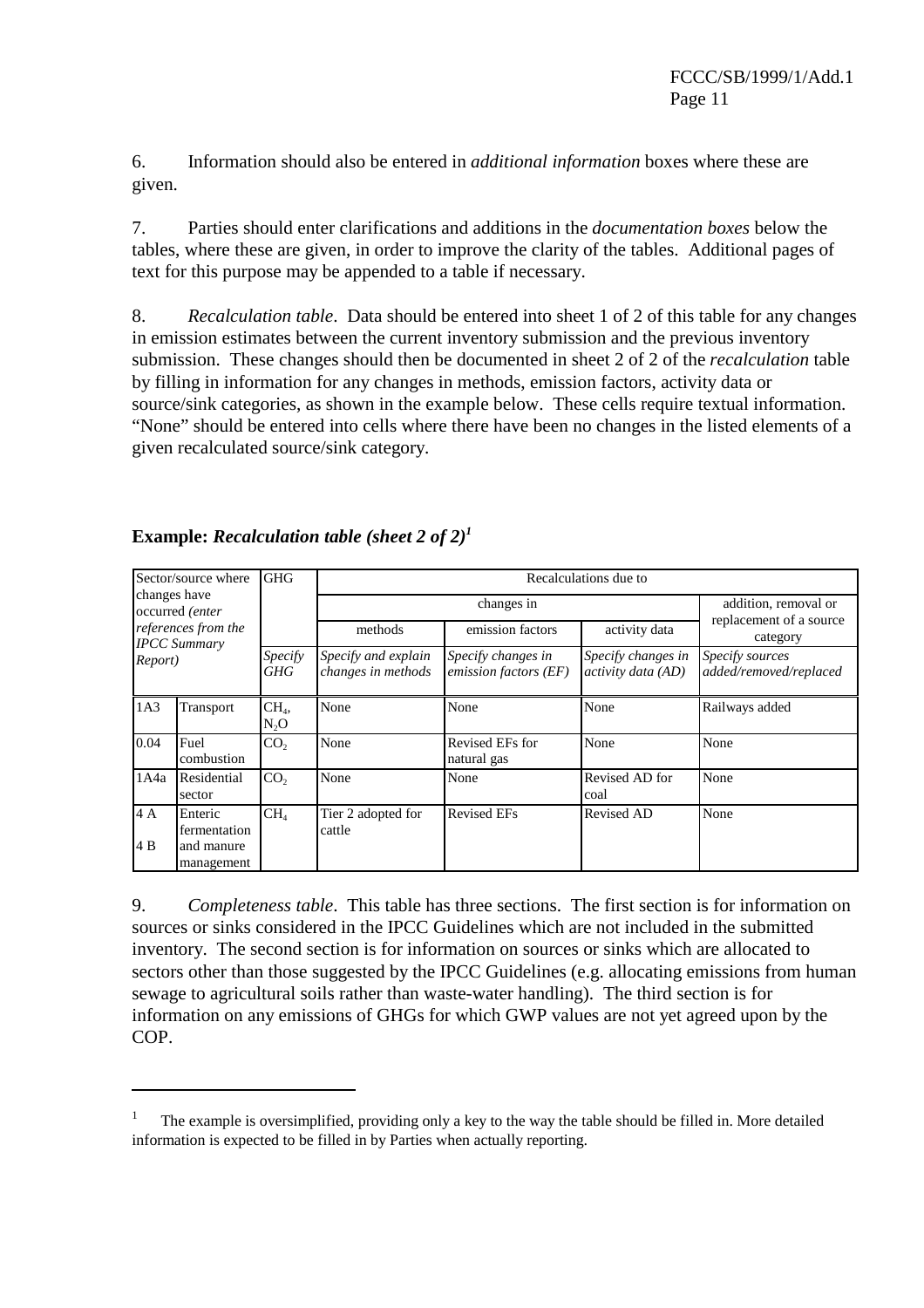10. *Anticipated future improvements table.* This table requests textual explanation of any planned improvements in the methodologies and inventory information submitted by Parties. The information should be entered separately for each gas and source/sink category where improvements are expected.

11. *Trend table*. The table follows the structure of the summary report to allow the easy cross-comparison of information. The first sheets of the table require information on trends in emissions and removals on a gas-by-gas basis. The last sheet requires reorganization of the data to indicate trends in the contribution to overall  $CO<sub>2</sub>$  equivalent emissions of specific gases and sectors.

12. *Checklist*. The left column of the checklist specifies the question being asked. The other columns require answers to the questions, either by providing textual answers or by clicking the buttons (to answer yes).

13. Parties are also encouraged to report any other relevant information that they consider will improve the transparency of the inventory data or that will communicate to other Parties useful experience gained in the preparation of the inventory submission.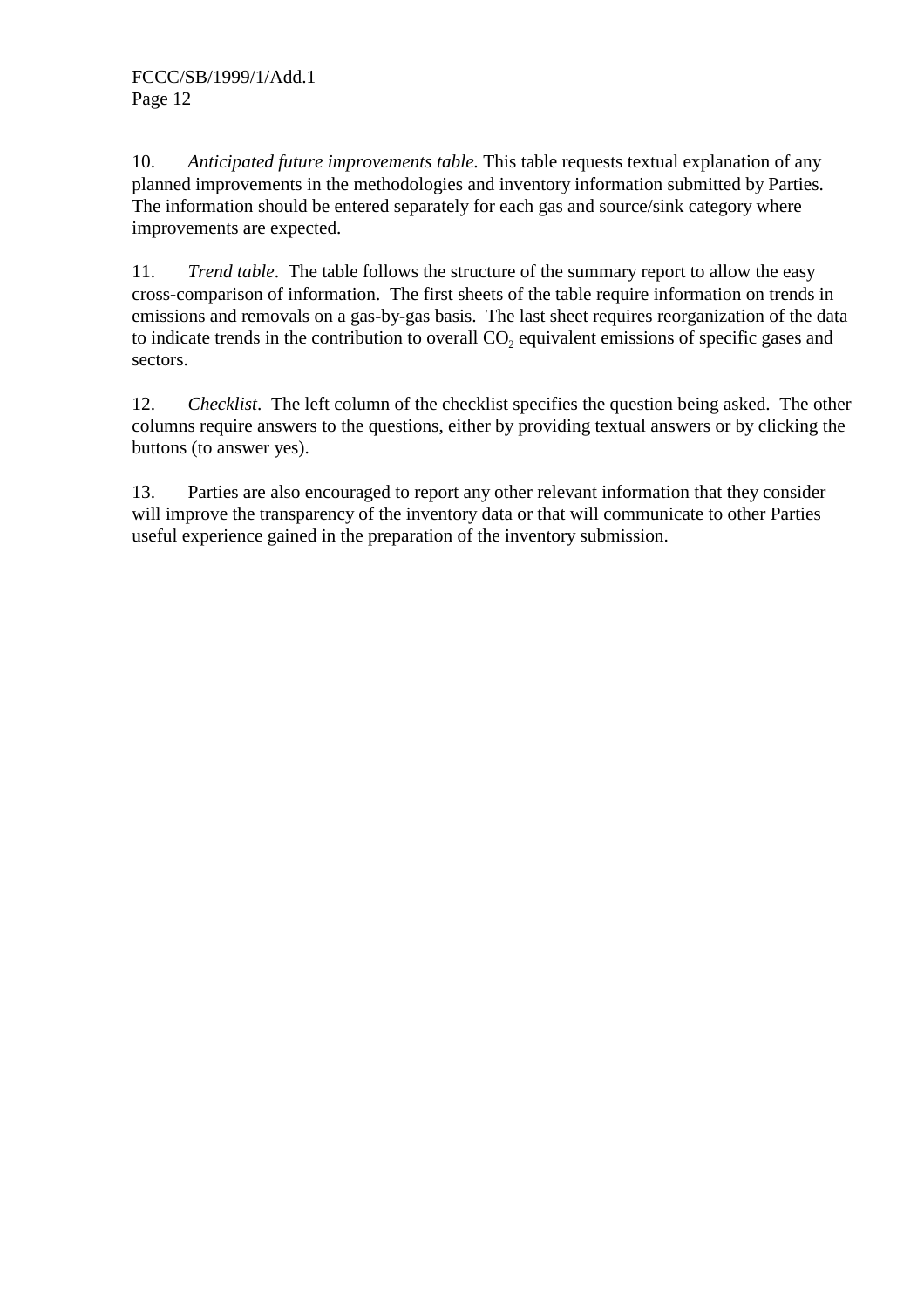# **II. LIST OF TABLES**

*Note:* The numbering of the tables used here is provisional until a final common reporting format is defined. The secretariat has decided for the time being to keep the numbering consistent with the IPCC Guidelines.

# **Summary tables**

| Table 7.A     | Summary report for national greenhouse gas inventories                 | 15 |
|---------------|------------------------------------------------------------------------|----|
| Table 7.B     | Short summary report for national greenhouse gas inventories $\dots$   | 18 |
| Table 7.C     |                                                                        | 19 |
| <b>Energy</b> |                                                                        |    |
| Table 1       | Sectoral background data for energy                                    | 21 |
| Table 1.A     | Fuel combustion activities - Sectoral approach                         | 23 |
| Table 1.B.1   |                                                                        | 25 |
| Table 1.B.2   |                                                                        | 26 |
| Table 1.C     |                                                                        | 27 |
| Table 1.D     | International bunkers and multilateral operations                      | 28 |
| Table 1.E     | Comparison of $CO_2$ , emissions from fuel combustion                  | 29 |
|               | Worksheet 1-1 CO <sub>2</sub> from energy sources - Reference approach | 30 |

# **Industrial processes**

| 33 |
|----|
| 34 |
|    |
| 36 |
| 36 |
| 37 |
|    |
|    |

# **Solvent and other product use**

| Table 3     | Sectoral report for solvent and other product use          | 38 |
|-------------|------------------------------------------------------------|----|
| Table 3.A-D | Sectoral background data for solvent and other product use | 39 |

# Page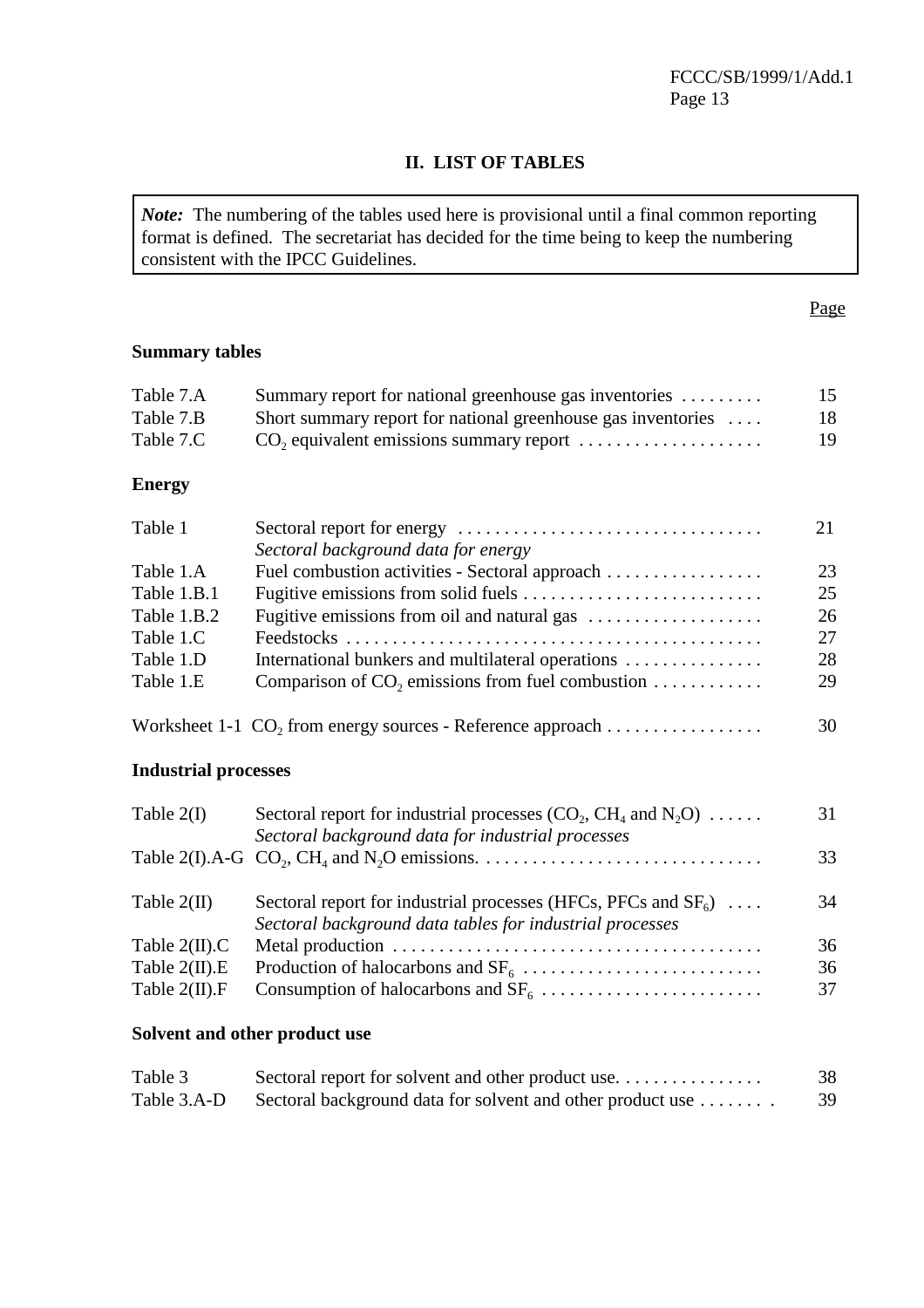# **Agriculture**

| Table 4   | Sectoral background data for agriculture                                                                 | 40 |
|-----------|----------------------------------------------------------------------------------------------------------|----|
|           |                                                                                                          | 42 |
|           | Table 4.B(a) CH <sub>4</sub> emissions from manure management $\dots\dots\dots\dots\dots\dots\dots\dots$ | 43 |
|           | Table 4.B(b) N <sub>2</sub> O emissions from manure management $\dots\dots\dots\dots\dots\dots\dots$     | 44 |
|           |                                                                                                          | 45 |
|           |                                                                                                          | 46 |
|           |                                                                                                          | 47 |
| Table 4.F |                                                                                                          | 48 |
|           |                                                                                                          |    |

# **Land-use change and forestry**

|                                                            | 49 |
|------------------------------------------------------------|----|
| Sectoral background data for land-use change and forestry  |    |
| Table 5.A Changes in forest and other woody biomass stocks | 50 |
|                                                            | 51 |
|                                                            | 52 |
|                                                            | 53 |
|                                                            |    |

# **Waste**

|                                    | -54 |
|------------------------------------|-----|
| Sectoral background data for waste |     |
|                                    | 55  |
|                                    | 55  |
|                                    | 56  |

# **Other tables**

|          | Table 8.A Overview table for national greenhouse gas inventories | 57 |
|----------|------------------------------------------------------------------|----|
| Table 9  |                                                                  | 60 |
| Table 10 |                                                                  | 63 |
| Table 11 | Anticipated future improvements in methodologies                 | 65 |
| Table 12 |                                                                  | 66 |
|          | Table 13 Check-list of reported inventory information            | 71 |
|          |                                                                  |    |

# Page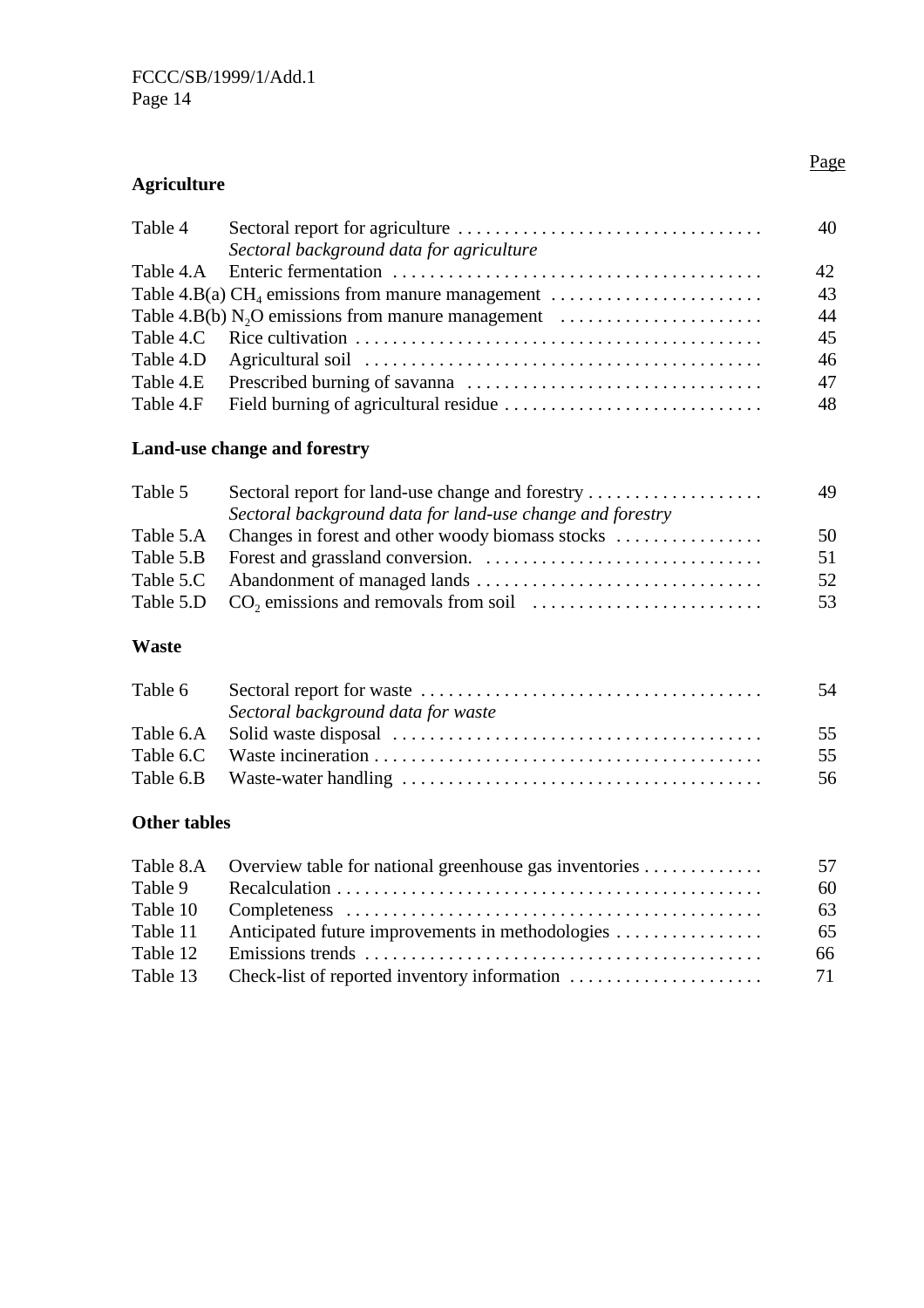### **TABLE 7.A SUMMARY REPORT FOR NATIONAL GREENHOUSE GAS INVENTORIES (Sheet 1 of 3)**

|                                                           | <b>SUMMARY REPORT FOR NATIONAL GREENHOUSE GAS INVENTORIES</b> |                 |                 | (Gg)   |          |    |              |                 |             |             |   |             |              |                 |
|-----------------------------------------------------------|---------------------------------------------------------------|-----------------|-----------------|--------|----------|----|--------------|-----------------|-------------|-------------|---|-------------|--------------|-----------------|
| <b>GREENHOUSE GAS SOURCE AND SINK</b>                     | CO <sub>2</sub>                                               | CO <sub>2</sub> | CH <sub>4</sub> | $N_2O$ | $NO_{x}$ | CO | <b>NMVOC</b> | SO <sub>2</sub> |             | <b>HFCs</b> |   | <b>PFCs</b> |              | SF <sub>6</sub> |
| <b>CATEGORIES</b>                                         | Emissions                                                     | Removals        |                 |        |          |    |              |                 | $\mathbf P$ | A           | P | A           | $\mathbf{P}$ | A               |
| <b>Total National Emissions and Removals</b>              |                                                               |                 |                 |        |          |    |              |                 |             |             |   |             |              |                 |
| 1. Energy                                                 |                                                               |                 |                 |        |          |    |              |                 |             |             |   |             |              |                 |
| A. Fuel Combustion (Sectoral Approach)                    |                                                               |                 |                 |        |          |    |              |                 |             |             |   |             |              |                 |
| 1. Energy Industries                                      |                                                               |                 |                 |        |          |    |              |                 |             |             |   |             |              |                 |
| 2. Manufacturing Industries and Construction              |                                                               |                 |                 |        |          |    |              |                 |             |             |   |             |              |                 |
| 3. Transport                                              |                                                               |                 |                 |        |          |    |              |                 |             |             |   |             |              |                 |
| 4. Other Sectors                                          |                                                               |                 |                 |        |          |    |              |                 |             |             |   |             |              |                 |
| 5. Other (please specify)                                 |                                                               |                 |                 |        |          |    |              |                 |             |             |   |             |              |                 |
| B. Fugitive Emissions from Fuels                          |                                                               |                 |                 |        |          |    |              |                 |             |             |   |             |              |                 |
| 1. Solid Fuels                                            |                                                               |                 |                 |        |          |    |              |                 |             |             |   |             |              |                 |
| 2. Oil and Natural Gas                                    |                                                               |                 |                 |        |          |    |              |                 |             |             |   |             |              |                 |
| 2. Industrial Processes                                   |                                                               |                 |                 |        |          |    |              |                 |             |             |   |             |              |                 |
| A. Mineral Products                                       |                                                               |                 |                 |        |          |    |              |                 |             |             |   |             |              |                 |
| B. Chemical Industry                                      |                                                               |                 |                 |        |          |    |              |                 |             |             |   |             |              |                 |
| C. Metal Production                                       |                                                               |                 |                 |        |          |    |              |                 |             |             |   |             |              |                 |
| D. Other Production                                       |                                                               |                 |                 |        |          |    |              |                 |             |             |   |             |              |                 |
| E. Production of Halocarbons and Sulphur<br>Hexafluoride  |                                                               |                 |                 |        |          |    |              |                 |             |             |   |             |              |                 |
| F. Consumption of Halocarbons and Sulphur<br>Hexafluoride |                                                               |                 |                 |        |          |    |              |                 |             |             |   |             |              |                 |
| G. Other (please specify)                                 |                                                               |                 |                 |        |          |    |              |                 |             |             |   |             |              |                 |

P <sup>=</sup> Potential emissions based on Tier 1 Approach.

 $A =$  Actual emissions based on Tier 2 Approach.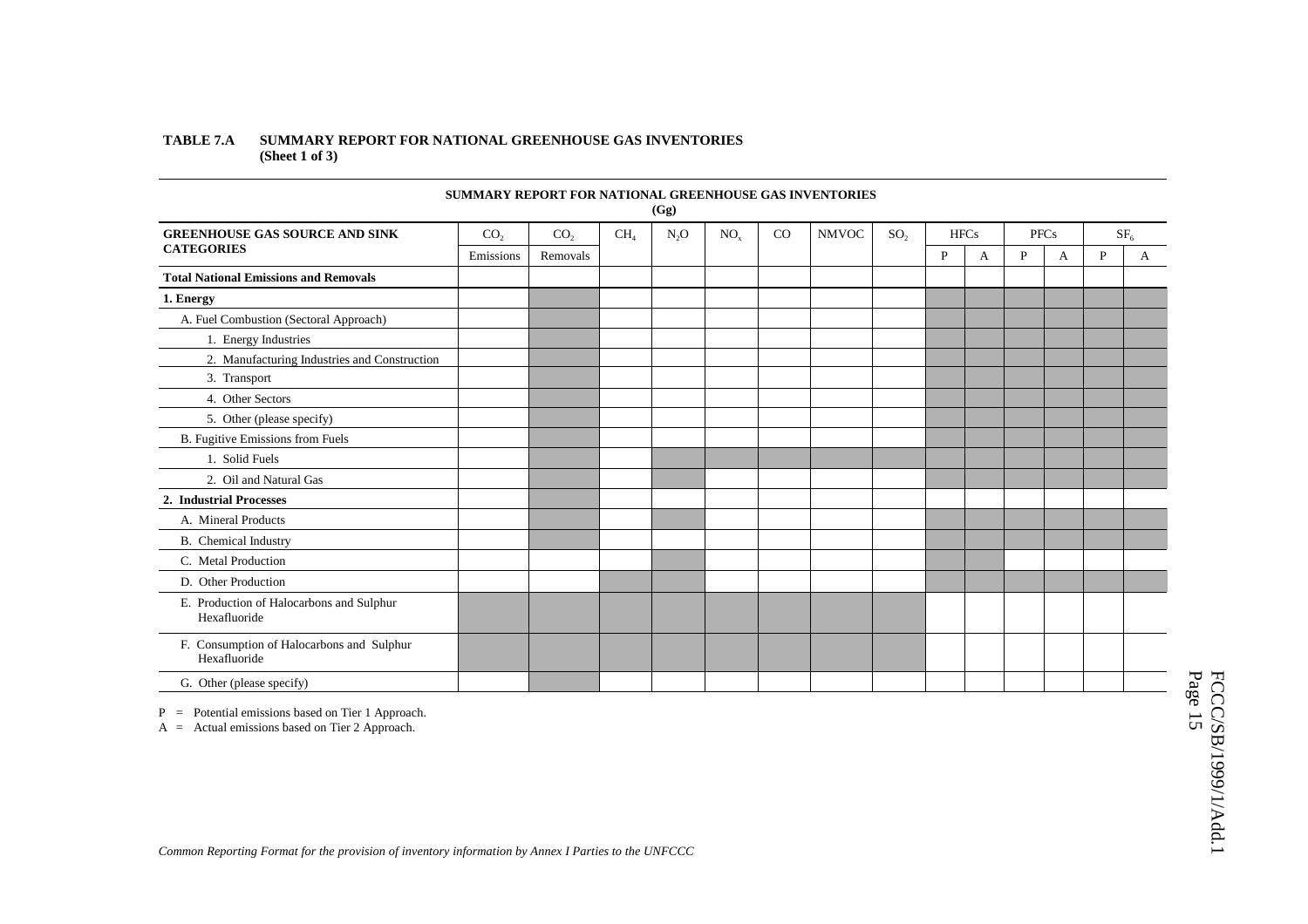### **TABLE 7.A SUMMARY REPORT FOR NATIONAL GREENHOUSE GAS INVENTORIES (Sheet 2 of 3)**

|                                                               | SUMMARY REPORT FOR NATIONAL GREENHOUSE GAS INVENTORIES |                 |                 | (Gg)   |                 |    |              |                 |             |   |   |             |   |                 |
|---------------------------------------------------------------|--------------------------------------------------------|-----------------|-----------------|--------|-----------------|----|--------------|-----------------|-------------|---|---|-------------|---|-----------------|
| <b>GREENHOUSE GAS SOURCE AND SINK</b>                         | CO <sub>2</sub>                                        | CO <sub>2</sub> | CH <sub>4</sub> | $N_2O$ | NO <sub>x</sub> | CO | <b>NMVOC</b> | SO <sub>2</sub> | <b>HFCs</b> |   |   | <b>PFCs</b> |   | SF <sub>6</sub> |
| <b>CATEGORIES</b>                                             | Emissions                                              | Removals        |                 |        |                 |    |              |                 | P           | А | P | A           | P | A               |
| 3. Solvent and Other Product Use                              |                                                        |                 |                 |        |                 |    |              |                 |             |   |   |             |   |                 |
| 4. Agriculture                                                |                                                        |                 |                 |        |                 |    |              |                 |             |   |   |             |   |                 |
| A. Enteric Fermentation                                       |                                                        |                 |                 |        |                 |    |              |                 |             |   |   |             |   |                 |
| <b>B.</b> Manure Management                                   |                                                        |                 |                 |        |                 |    |              |                 |             |   |   |             |   |                 |
| C. Rice Cultivation                                           |                                                        |                 |                 |        |                 |    |              |                 |             |   |   |             |   |                 |
| D. Agricultural Soils                                         |                                                        |                 |                 |        |                 |    |              |                 |             |   |   |             |   |                 |
| E. Prescribed Burning of Savannas                             |                                                        |                 |                 |        |                 |    |              |                 |             |   |   |             |   |                 |
| F. Field Burning of Agricultural Residues                     |                                                        |                 |                 |        |                 |    |              |                 |             |   |   |             |   |                 |
| G. Other (please specify)                                     |                                                        |                 |                 |        |                 |    |              |                 |             |   |   |             |   |                 |
| 5. Land-Use Change and Forestry                               | (1)                                                    | (1)             |                 |        |                 |    |              |                 |             |   |   |             |   |                 |
| A. Changes in Forest and Other Woody<br><b>Biomass Stocks</b> | (1)                                                    | (1)             |                 |        |                 |    |              |                 |             |   |   |             |   |                 |
| B. Forest and Grassland Conversion                            |                                                        |                 |                 |        |                 |    |              |                 |             |   |   |             |   |                 |
| C. Abandonment of Managed Lands                               |                                                        |                 |                 |        |                 |    |              |                 |             |   |   |             |   |                 |
| D. CO <sub>2</sub> Emissions and Removals from Soil           | (1)                                                    | (1)             |                 |        |                 |    |              |                 |             |   |   |             |   |                 |
| E. Other (please specify)                                     |                                                        |                 |                 |        |                 |    |              |                 |             |   |   |             |   |                 |
| 6. Waste                                                      |                                                        |                 |                 |        |                 |    |              |                 |             |   |   |             |   |                 |
| A. Solid Waste Disposal on Land                               |                                                        |                 |                 |        |                 |    |              |                 |             |   |   |             |   |                 |
| B. Waste-water Handling                                       |                                                        |                 |                 |        |                 |    |              |                 |             |   |   |             |   |                 |
| C. Waste Incineration                                         |                                                        |                 |                 |        |                 |    |              |                 |             |   |   |             |   |                 |
| D. Other (please specify)                                     |                                                        |                 |                 |        |                 |    |              |                 |             |   |   |             |   |                 |
| 7. Other (please specify)                                     |                                                        |                 |                 |        |                 |    |              |                 |             |   |   |             |   |                 |

<sup>(1)</sup> The formula does not provide a total estimate of both CO<sub>2</sub> emissions and CO<sub>2</sub> removals. It estimates "net" emissions of CO<sub>2</sub> and places a single number in either the  $CO_2$  emissions or  $CO_2$  removals column, as appropriate. Please note that for the purposes of reporting, the signs for uptake are always (-) and for emissions (+).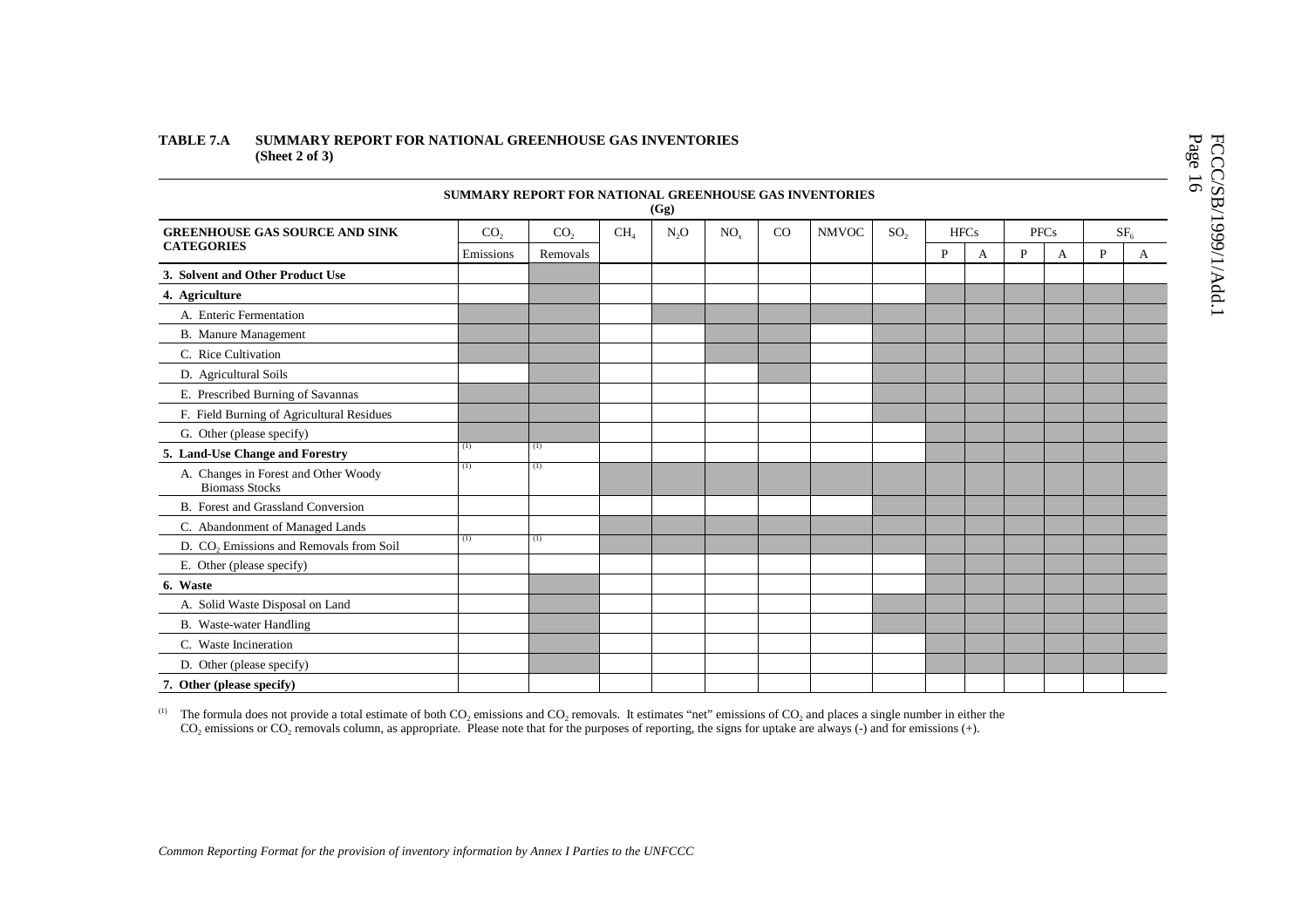### **TABLE 7.A SUMMARY REPORT FOR NATIONAL GREENHOUSE GAS INVENTORIES (Sheet 3 of 3)**

|                                       | SUMMARY REPORT FOR NATIONAL GREENHOUSE GAS INVENTORIES |                 |                 | (Gg)             |     |    |              |                 |             |   |             |   |                 |              |
|---------------------------------------|--------------------------------------------------------|-----------------|-----------------|------------------|-----|----|--------------|-----------------|-------------|---|-------------|---|-----------------|--------------|
| <b>GREENHOUSE GAS SOURCE AND SINK</b> | CO <sub>2</sub>                                        | CO <sub>2</sub> | CH <sub>4</sub> | N <sub>2</sub> O | NO. | CO | <b>NMVOC</b> | SO <sub>2</sub> | <b>HFCs</b> |   | <b>PFCs</b> |   | SF <sub>6</sub> |              |
| <b>CATEGORIES</b>                     | Emissions                                              | Removals        |                 |                  |     |    |              |                 | P           | A | P           | A | P               | $\mathbf{A}$ |
| <b>Memo Items</b>                     |                                                        |                 |                 |                  |     |    |              |                 |             |   |             |   |                 |              |
| <b>International Bunkers</b>          |                                                        |                 |                 |                  |     |    |              |                 |             |   |             |   |                 |              |
| Aviation                              |                                                        |                 |                 |                  |     |    |              |                 |             |   |             |   |                 |              |
| Marine                                |                                                        |                 |                 |                  |     |    |              |                 |             |   |             |   |                 |              |
| <b>Multilateral Operations</b>        |                                                        |                 |                 |                  |     |    |              |                 |             |   |             |   |                 |              |
| $CO2$ Emissions from Biomass          |                                                        |                 |                 |                  |     |    |              |                 |             |   |             |   |                 |              |

FCCC/SB/1999/1/Add.1<br>Page 17 FCCC/SB/1999/1/Add.1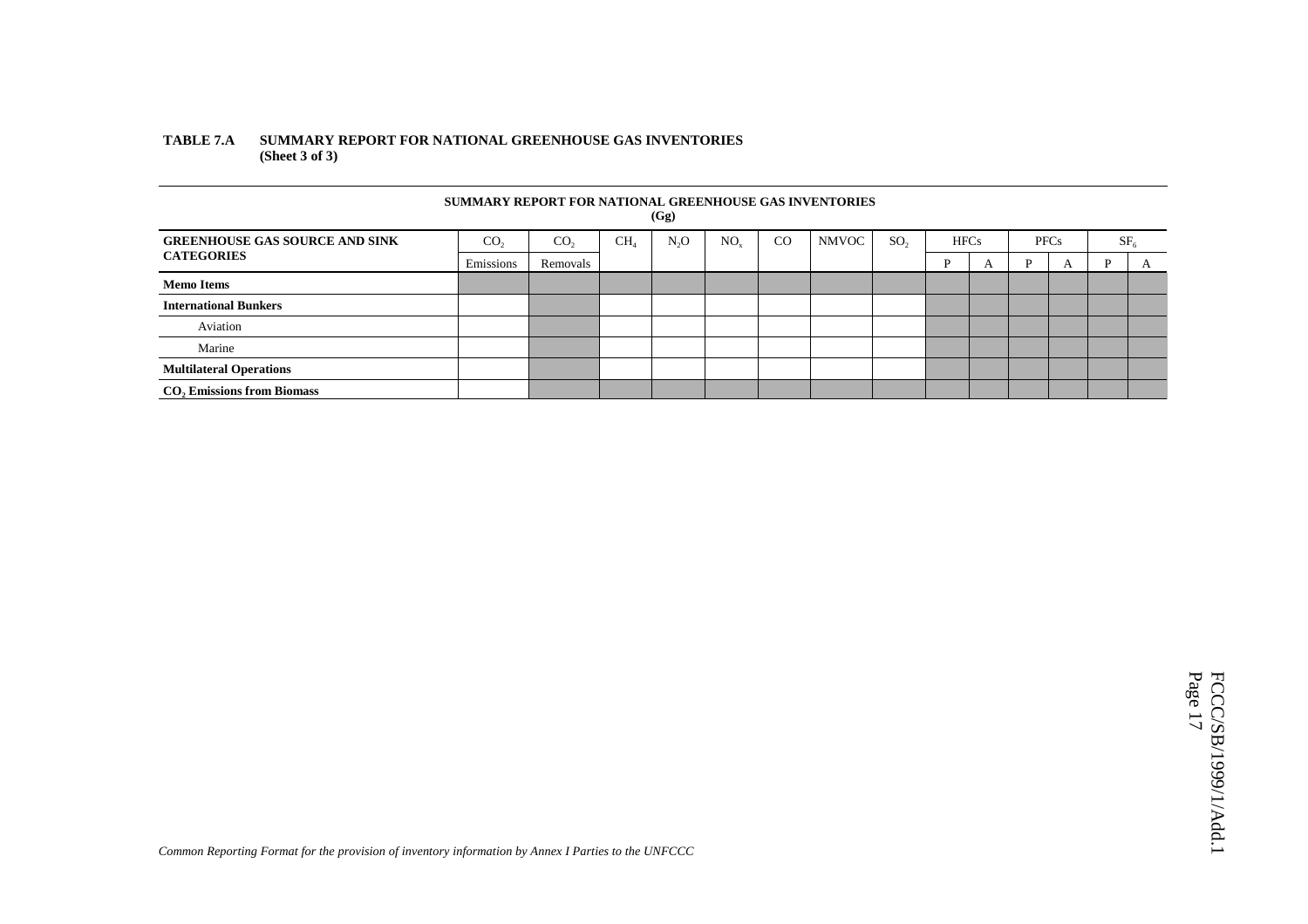### **TABLE 7.B SHORT SUMMARY REPORT FOR NATIONAL GREENHOUSE GAS INVENTORIES (Sheet 1 of 1)**

|                                  |                                              | SHORT SUMMARY REPORT FOR NATIONAL GREENHOUSE GAS INVENTORIES |                 |                 | (Gg)   |          |             |              |                 |             |   |             |   |   |                 |
|----------------------------------|----------------------------------------------|--------------------------------------------------------------|-----------------|-----------------|--------|----------|-------------|--------------|-----------------|-------------|---|-------------|---|---|-----------------|
|                                  | <b>GREENHOUSE GAS SOURCE AND SINK</b>        | CO <sub>2</sub>                                              | CO <sub>2</sub> | CH <sub>4</sub> | $N_2O$ | $NO_{x}$ | $_{\rm CO}$ | <b>NMVOC</b> | SO <sub>2</sub> | <b>HFCs</b> |   | <b>PFCs</b> |   |   | SF <sub>6</sub> |
| <b>CATEGORIES</b>                |                                              | Emissions                                                    | Removals        |                 |        |          |             |              |                 | P           | A | P           | A | P | A               |
|                                  | <b>Total National Emissions and Removals</b> |                                                              |                 |                 |        |          |             |              |                 |             |   |             |   |   |                 |
| 1. Energy                        | Reference Approach <sup>(1)</sup>            |                                                              |                 |                 |        |          |             |              |                 |             |   |             |   |   |                 |
|                                  | Sectoral Approach <sup>(1)</sup>             |                                                              |                 |                 |        |          |             |              |                 |             |   |             |   |   |                 |
| A. Fuel Combustion               |                                              |                                                              |                 |                 |        |          |             |              |                 |             |   |             |   |   |                 |
| B. Fugitive Emissions from Fuels |                                              |                                                              |                 |                 |        |          |             |              |                 |             |   |             |   |   |                 |
| 2. Industrial Processes          |                                              |                                                              |                 |                 |        |          |             |              |                 |             |   |             |   |   |                 |
| 3. Solvent and Other Product Use |                                              |                                                              |                 |                 |        |          |             |              |                 |             |   |             |   |   |                 |
| 4. Agriculture                   |                                              |                                                              |                 |                 |        |          |             |              |                 |             |   |             |   |   |                 |
|                                  | 5. Land-Use Change and Forestry              | (2)                                                          |                 |                 |        |          |             |              |                 |             |   |             |   |   |                 |
| 6. Waste                         |                                              |                                                              |                 |                 |        |          |             |              |                 |             |   |             |   |   |                 |
| 7. Other (please specify)        |                                              |                                                              |                 |                 |        |          |             |              |                 |             |   |             |   |   |                 |
| <b>Memo Items:</b>               |                                              |                                                              |                 |                 |        |          |             |              |                 |             |   |             |   |   |                 |
| <b>International Bunkers</b>     |                                              |                                                              |                 |                 |        |          |             |              |                 |             |   |             |   |   |                 |
| Aviation                         |                                              |                                                              |                 |                 |        |          |             |              |                 |             |   |             |   |   |                 |
| Marine                           |                                              |                                                              |                 |                 |        |          |             |              |                 |             |   |             |   |   |                 |
| <b>Multilateral Operations</b>   |                                              |                                                              |                 |                 |        |          |             |              |                 |             |   |             |   |   |                 |
|                                  | <b>CO, Emissions from Biomass</b>            |                                                              |                 |                 |        |          |             |              |                 |             |   |             |   |   |                 |

P <sup>=</sup> Potential emissions based on Tier 1 Approach.

 $A =$  Actual emissions based on Tier 2 Approach.

<sup>(1)</sup> For verification purposes, countries are asked to report the results of their calculations using the Reference Approach and explain any differences with the Sectoral Approach. The calculations using the Sectoral Approach should be used for calculating national totals. Do not include the results of both the Reference Approach and the Sectoral Approach in national totals.

(2) The formula does not provide a total estimate of both CO<sub>2</sub> emissions and CO<sub>2</sub> removals. It estimates "net" emissions of CO<sub>2</sub> and places a single number in either the CO<sub>2</sub> emissions or CO2 removals column, as appropriate. Please note that for the purposes of reporting, the signs for uptake are always (-) and for emissions (+).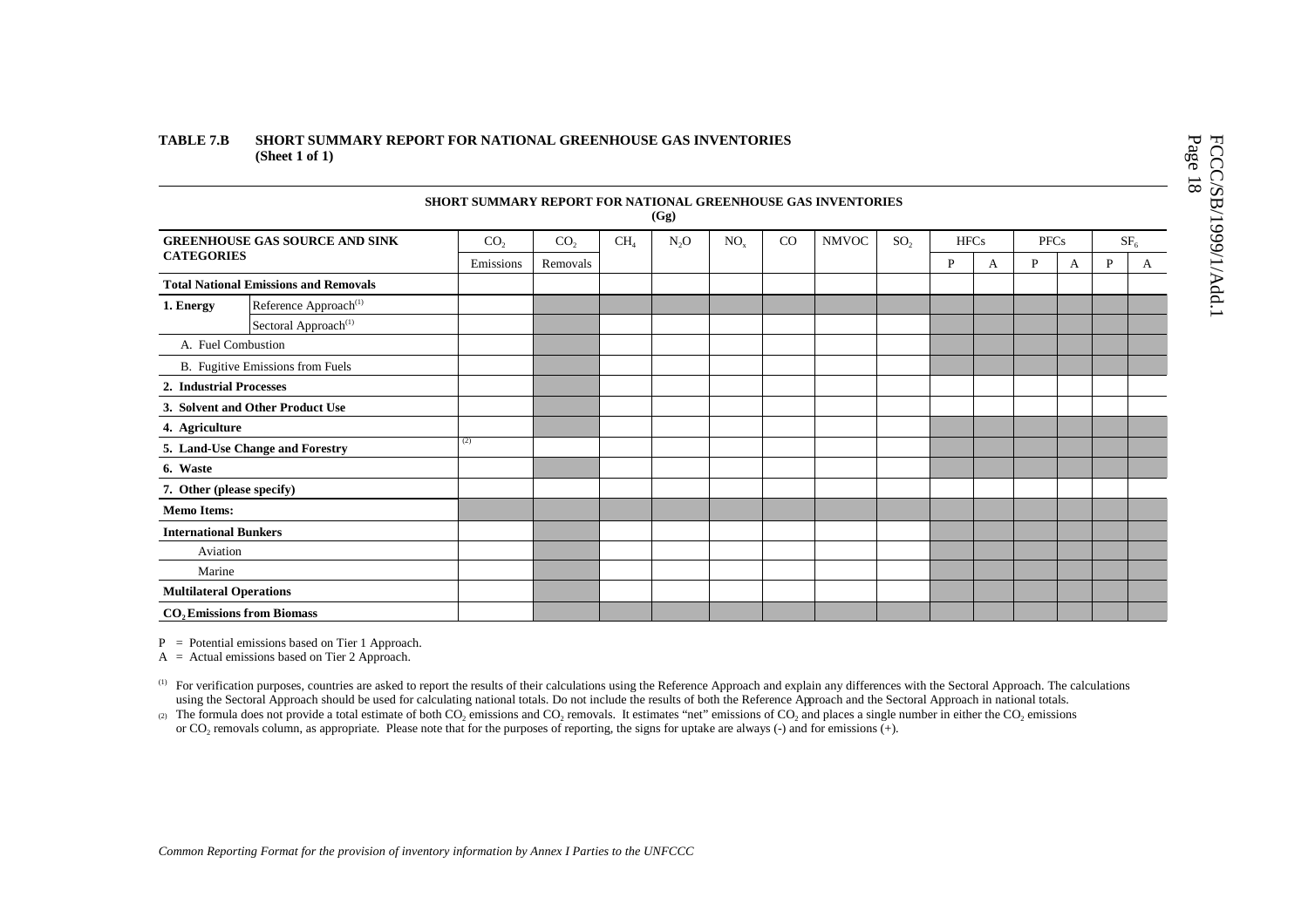FCCC/SB/1999/1/Add.1 Page 19

| <b>GHG Source and Sink Categories</b>                                                                                                      | $CO2$ equivalent emissions $(Gg)$ |                 |                                    |                 |                  |           |  |  |  |  |
|--------------------------------------------------------------------------------------------------------------------------------------------|-----------------------------------|-----------------|------------------------------------|-----------------|------------------|-----------|--|--|--|--|
|                                                                                                                                            | CO,                               | CH <sub>4</sub> | N,0                                | <b>HFC</b>      | <b>PFC</b>       | $SF_{c}$  |  |  |  |  |
| 1. Energy                                                                                                                                  |                                   |                 |                                    |                 |                  |           |  |  |  |  |
| A. Fuel Combustion (Sectoral Approach)                                                                                                     |                                   |                 |                                    |                 |                  |           |  |  |  |  |
| 1. Energy Industries                                                                                                                       |                                   |                 |                                    |                 |                  |           |  |  |  |  |
| 2. Manufacturing Industries and Construction                                                                                               |                                   |                 |                                    |                 |                  |           |  |  |  |  |
| 3. Transport                                                                                                                               |                                   |                 |                                    |                 |                  |           |  |  |  |  |
| 4. Other Sectors                                                                                                                           |                                   |                 |                                    |                 |                  |           |  |  |  |  |
| 5. Other                                                                                                                                   |                                   |                 |                                    |                 |                  |           |  |  |  |  |
| <b>B.</b> Fugitive Emissions from Fuels                                                                                                    |                                   |                 |                                    |                 |                  |           |  |  |  |  |
| 1. Solid Fuels                                                                                                                             |                                   |                 |                                    |                 |                  |           |  |  |  |  |
| 2. Oil and Natural Gas                                                                                                                     |                                   |                 |                                    |                 |                  |           |  |  |  |  |
| 2. Industrial Processes                                                                                                                    |                                   |                 |                                    |                 |                  |           |  |  |  |  |
| A. Mineral Products                                                                                                                        |                                   |                 |                                    |                 |                  |           |  |  |  |  |
| <b>B.</b> Chemical Industry                                                                                                                |                                   |                 |                                    |                 |                  |           |  |  |  |  |
| C. Metal Production                                                                                                                        |                                   |                 |                                    |                 |                  |           |  |  |  |  |
| D. Other Production                                                                                                                        |                                   |                 |                                    |                 |                  |           |  |  |  |  |
| E. Production of Halocarbons and $SF6$                                                                                                     |                                   |                 |                                    |                 |                  |           |  |  |  |  |
| F. Consumption of Halocarbons and SF <sub>6</sub>                                                                                          |                                   |                 |                                    |                 |                  |           |  |  |  |  |
| G. Other                                                                                                                                   |                                   |                 |                                    |                 |                  |           |  |  |  |  |
| 3. Solvent and Other Product Use                                                                                                           |                                   |                 |                                    |                 |                  |           |  |  |  |  |
| 4. Agriculture                                                                                                                             |                                   |                 |                                    |                 |                  |           |  |  |  |  |
| A. Enteric Fermentation                                                                                                                    |                                   |                 |                                    |                 |                  |           |  |  |  |  |
| <b>B.</b> Manure Management                                                                                                                |                                   |                 |                                    |                 |                  |           |  |  |  |  |
| C. Rice Cultivation                                                                                                                        |                                   |                 |                                    |                 |                  |           |  |  |  |  |
| D. Agricultural Soils                                                                                                                      |                                   |                 |                                    |                 |                  |           |  |  |  |  |
| E. Prescribed Burning of Savannas                                                                                                          |                                   |                 |                                    |                 |                  |           |  |  |  |  |
| F. Field Burning of Agricultural Residues                                                                                                  |                                   |                 |                                    |                 |                  |           |  |  |  |  |
| G. Other                                                                                                                                   |                                   |                 |                                    |                 |                  |           |  |  |  |  |
| 5. Land-Use Change and Forestry                                                                                                            |                                   |                 |                                    |                 |                  |           |  |  |  |  |
| 6. Waste                                                                                                                                   |                                   |                 |                                    |                 |                  |           |  |  |  |  |
| A. Solid Waste Disposal on Land                                                                                                            |                                   |                 |                                    |                 |                  |           |  |  |  |  |
| B. Waste-water Handling                                                                                                                    |                                   |                 |                                    |                 |                  |           |  |  |  |  |
| C. Waste Incineration                                                                                                                      |                                   |                 |                                    |                 |                  |           |  |  |  |  |
| D. Other                                                                                                                                   |                                   |                 |                                    |                 |                  |           |  |  |  |  |
| 7. Other (please specify)                                                                                                                  |                                   |                 |                                    |                 |                  |           |  |  |  |  |
|                                                                                                                                            |                                   |                 |                                    |                 |                  |           |  |  |  |  |
|                                                                                                                                            |                                   |                 |                                    |                 |                  |           |  |  |  |  |
| <b>TOTAL</b> by gas                                                                                                                        |                                   |                 |                                    |                 |                  |           |  |  |  |  |
| <b>TOTAL CO</b> <sub>2</sub> equivalent emissions                                                                                          |                                   |                 |                                    |                 |                  |           |  |  |  |  |
| Memo Items <sup>(1)</sup>                                                                                                                  |                                   |                 |                                    |                 |                  |           |  |  |  |  |
| <b>International Bunkers</b>                                                                                                               |                                   |                 |                                    |                 |                  |           |  |  |  |  |
| Aviation                                                                                                                                   |                                   |                 |                                    |                 |                  |           |  |  |  |  |
| Marine                                                                                                                                     |                                   |                 |                                    |                 |                  |           |  |  |  |  |
| <b>Multilateral Operations</b>                                                                                                             |                                   |                 |                                    |                 |                  |           |  |  |  |  |
| <b>CO, Emissions from Biomass</b>                                                                                                          |                                   |                 |                                    |                 |                  |           |  |  |  |  |
| (1)                                                                                                                                        |                                   |                 |                                    |                 |                  |           |  |  |  |  |
| Memo Items are not included in the national totals, and respectively they are not accounted for in the overall $CO2$ equivalent emissions. |                                   |                 |                                    |                 |                  |           |  |  |  |  |
| <b>GHG Source and Sink Categories</b>                                                                                                      |                                   |                 | $CO$ , equivalent emissions $(Gg)$ |                 |                  |           |  |  |  |  |
|                                                                                                                                            | CO <sub>2</sub>                   | CO <sub>2</sub> | Net $CO2$                          | CH <sub>4</sub> | N <sub>2</sub> O | Total     |  |  |  |  |
| <b>Land-Use Change and Forestry</b>                                                                                                        | emissions                         | removals        | emissions                          |                 |                  | emissions |  |  |  |  |
|                                                                                                                                            |                                   |                 | /removals                          |                 |                  |           |  |  |  |  |
| A. Changes in Forest and Other Woody Biomass Stocks                                                                                        |                                   |                 |                                    |                 |                  |           |  |  |  |  |
| B. Forest and Grassland Conversion                                                                                                         |                                   |                 |                                    |                 |                  |           |  |  |  |  |
| C. Abandonment of Managed Lands                                                                                                            |                                   |                 |                                    |                 |                  |           |  |  |  |  |
| D. CO <sub>2</sub> Emissions and Removals from Soil                                                                                        |                                   |                 |                                    |                 |                  |           |  |  |  |  |
| E. Other (please specify)                                                                                                                  |                                   |                 |                                    |                 |                  |           |  |  |  |  |
|                                                                                                                                            |                                   |                 |                                    |                 |                  |           |  |  |  |  |

### TABLE 7.C CO<sub>2</sub> EQUIVALENT EMISSIONS SUMMARY REPORT **(Sheet 1 of 2)**

*Common Reporting Format for the provision of inventory information by Annex I Parties to the UNFCCC*

Percent of increase/decrease of the overall CO<sub>2</sub> equivalent emissions with the inclusion of *Land-Use Change and Forestry* 

Net CO<sub>2</sub> equivalent emissions from *Land-Use Change and Forestry* Total CO<sub>2</sub> equivalent emissions without *Land-Use Change and Forestry* Total CO<sub>2</sub> equivalent emissions with Land-Use Change and Forestry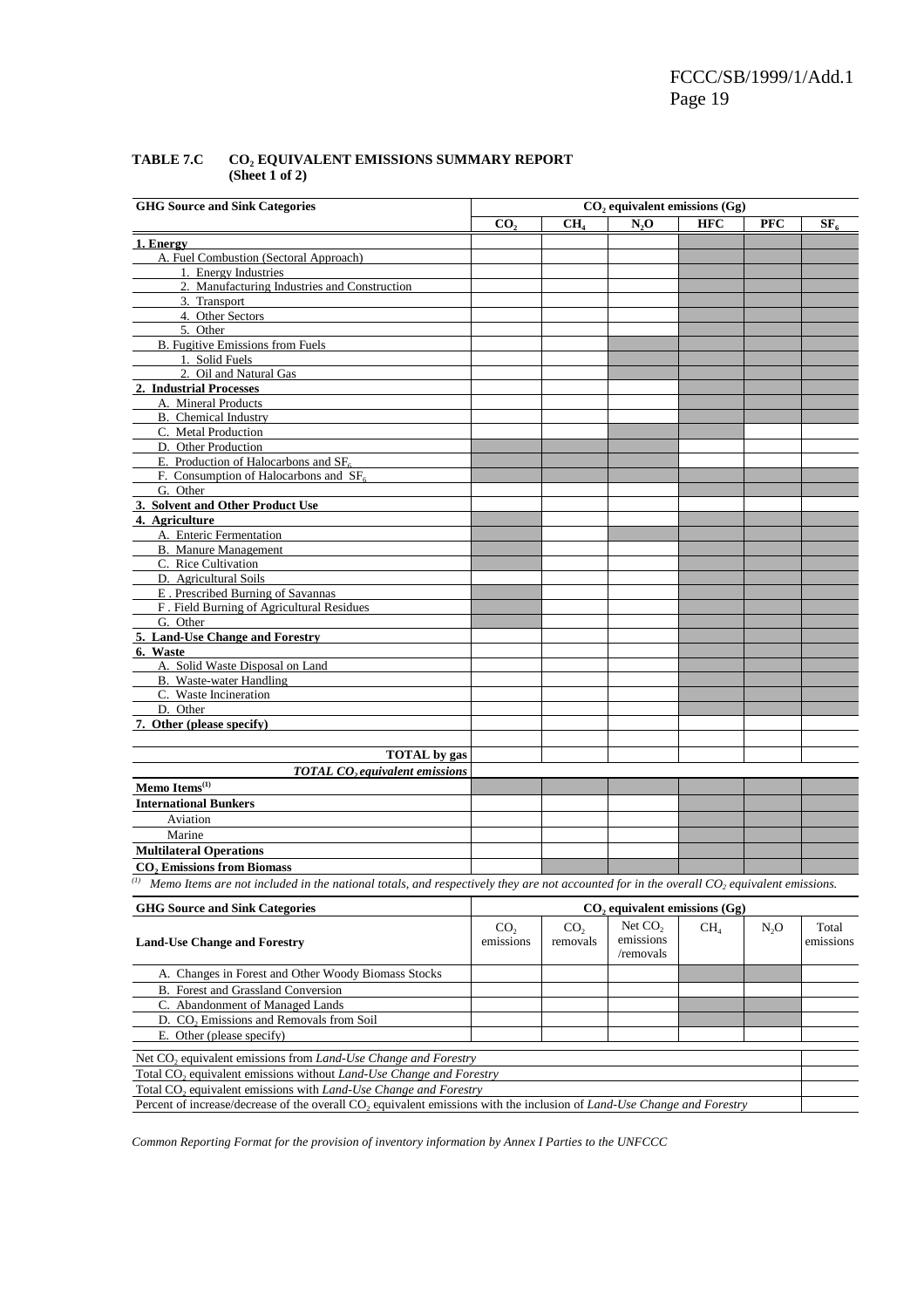### **TABLE 7.C CO2 EQUIVALENT EMISSIONS SUMMARY REPORT (Sheet 2 of 2)**

Relative shares of the overall CO<sub>2</sub> equivalent emissions contributed by each gas, sector and source/sink category.

**TO BE PROVIDED LATER (see FCCC/SB/1999/1/Add.1, paragraph 23, footnote 6).**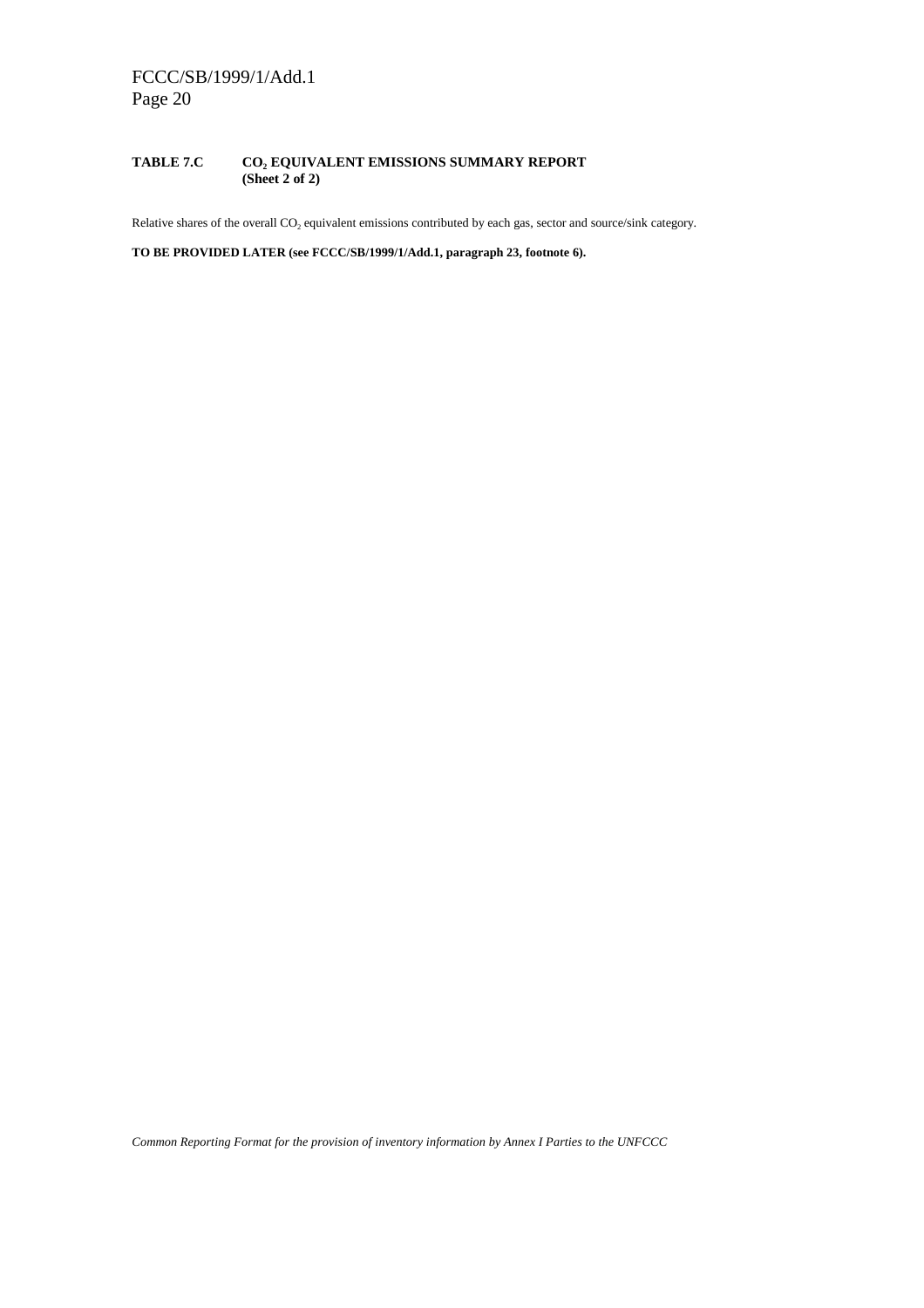### **TABLE 1 SECTORAL REPORT FOR ENERGY (Sheet 1 of 2)**

| <b>SECTORAL REPORT FOR NATIONAL GREENHOUSE GAS INVENTORIES</b> | (Gg)            |                 |                  |                 |    |              |                       |
|----------------------------------------------------------------|-----------------|-----------------|------------------|-----------------|----|--------------|-----------------------|
| <b>GREENHOUSE GAS SOURCE AND SINK CATEGORIES</b>               | CO <sub>2</sub> | CH <sub>4</sub> | N <sub>2</sub> O | NO <sub>x</sub> | CO | <b>NMVOC</b> | $\mathrm{SO_2}^{(1)}$ |
| <b>Total Energy</b>                                            |                 |                 |                  |                 |    |              |                       |
| A. Fuel Combustion Activities (Sectoral Approach)              |                 |                 |                  |                 |    |              |                       |
| 1. Energy Industries                                           |                 |                 |                  |                 |    |              |                       |
| a. Public Electricity and Heat Production                      |                 |                 |                  |                 |    |              |                       |
| b. Petroleum Refining                                          |                 |                 |                  |                 |    |              |                       |
| c. Manufacture of Solid Fuels and Other Energy Industries      |                 |                 |                  |                 |    |              |                       |
| 2. Manufacturing Industries and Construction                   |                 |                 |                  |                 |    |              |                       |
| a. Iron and Steel                                              |                 |                 |                  |                 |    |              |                       |
| b. Non-Ferrous Metals                                          |                 |                 |                  |                 |    |              |                       |
| c. Chemicals                                                   |                 |                 |                  |                 |    |              |                       |
| d. Pulp, Paper and Print                                       |                 |                 |                  |                 |    |              |                       |
| e. Food Processing, Beverages and Tobacco                      |                 |                 |                  |                 |    |              |                       |
| f. Other (please specify)                                      |                 |                 |                  |                 |    |              |                       |
|                                                                |                 |                 |                  |                 |    |              |                       |
|                                                                |                 |                 |                  |                 |    |              |                       |
| 3. Transport                                                   |                 |                 |                  |                 |    |              |                       |
| a. Civil Aviation                                              |                 |                 |                  |                 |    |              |                       |
| b. Road Transportation                                         |                 |                 |                  |                 |    |              |                       |
| c. Railways                                                    |                 |                 |                  |                 |    |              |                       |
| d. Navigation                                                  |                 |                 |                  |                 |    |              |                       |
| e. Other (please specify)                                      |                 |                 |                  |                 |    |              |                       |
| Pipeline Transport                                             |                 |                 |                  |                 |    |              |                       |
|                                                                |                 |                 |                  |                 |    |              |                       |
|                                                                |                 |                 |                  |                 |    |              |                       |

(1) Please provide links from Worksheet 1-4 for each sector where applicable.

FCCC/SB/1999/1/Add.1<br>Page 21 FCCC/SB/1999/1/Add.1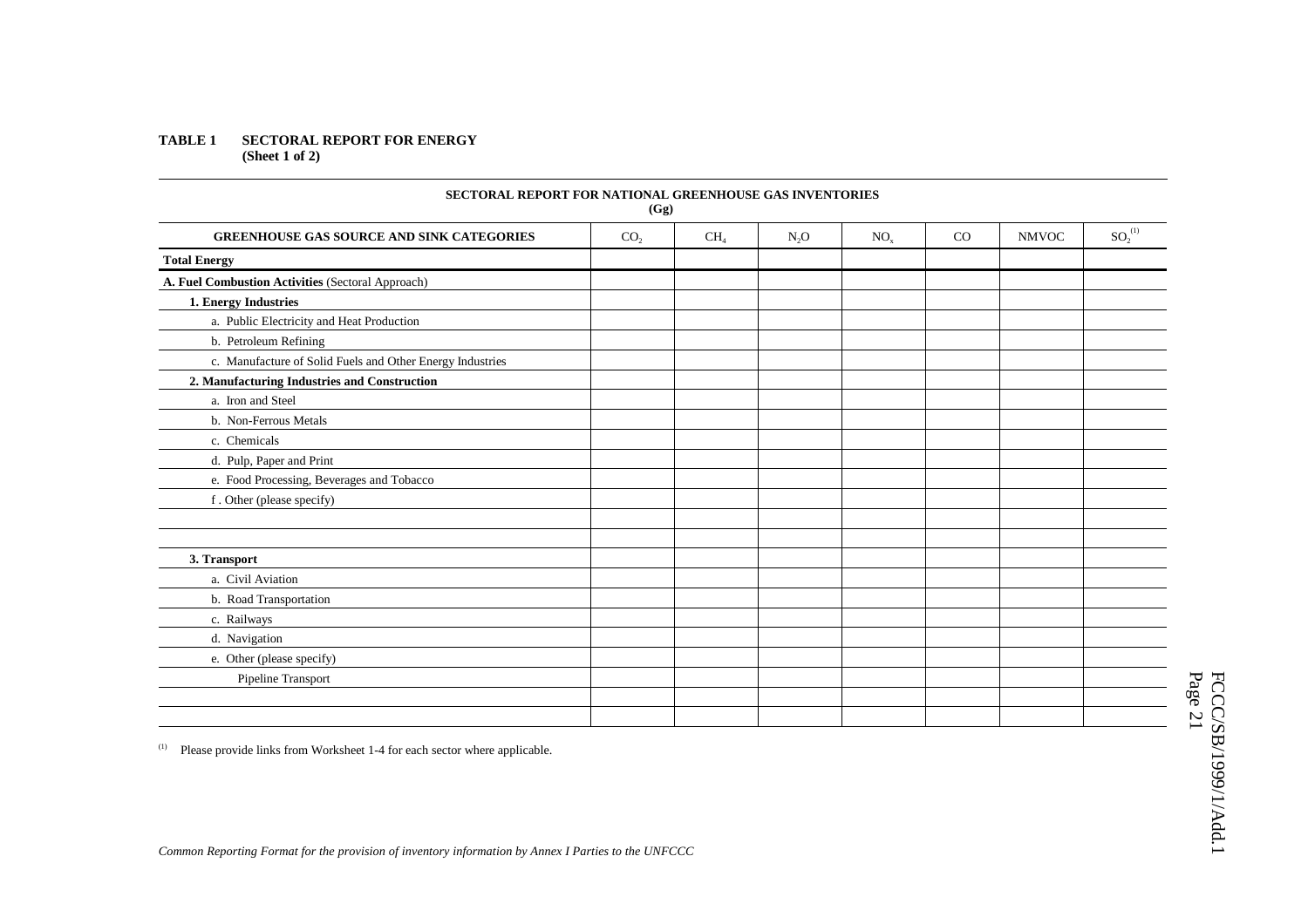### **TABLE 1 SECTORAL REPORT FOR ENERGY (Sheet 2 of 2)**

|                                                  |                 | (Gg)            |        | SECTORAL REPORT FOR NATIONAL GREENHOUSE GAS INVENTORIES |             |              |                 |
|--------------------------------------------------|-----------------|-----------------|--------|---------------------------------------------------------|-------------|--------------|-----------------|
| <b>GREENHOUSE GAS SOURCE AND SINK CATEGORIES</b> | CO <sub>2</sub> | CH <sub>4</sub> | $N_2O$ | NO <sub>x</sub>                                         | $_{\rm CO}$ | <b>NMVOC</b> | SO <sub>2</sub> |
| 4. Other Sectors                                 |                 |                 |        |                                                         |             |              |                 |
| a. Commercial/Institutional                      |                 |                 |        |                                                         |             |              |                 |
| b. Residential                                   |                 |                 |        |                                                         |             |              |                 |
| c. Agriculture/Forestry/Fishing                  |                 |                 |        |                                                         |             |              |                 |
| 5. Other (please specify)                        |                 |                 |        |                                                         |             |              |                 |
|                                                  |                 |                 |        |                                                         |             |              |                 |
| <b>B. Fugitive Emissions from Fuels</b>          |                 |                 |        |                                                         |             |              |                 |
| 1. Solid Fuels                                   |                 |                 |        |                                                         |             |              |                 |
| a. Coal Mining                                   |                 |                 |        |                                                         |             |              |                 |
| b. Solid Fuel Transformation                     |                 |                 |        |                                                         |             |              |                 |
| c. Other (please specify)                        |                 |                 |        |                                                         |             |              |                 |
|                                                  |                 |                 |        |                                                         |             |              |                 |
| 2. Oil and Natural Gas                           |                 |                 |        |                                                         |             |              |                 |
| a. Oil                                           |                 |                 |        |                                                         |             |              |                 |
| b. Natural Gas                                   |                 |                 |        |                                                         |             |              |                 |
| c. Venting and Flaring                           |                 |                 |        |                                                         |             |              |                 |
| Memo Items <sup>(1)</sup>                        |                 |                 |        |                                                         |             |              |                 |
| <b>International Bunkers</b>                     |                 |                 |        |                                                         |             |              |                 |
| Aviation                                         |                 |                 |        |                                                         |             |              |                 |
| Marine                                           |                 |                 |        |                                                         |             |              |                 |
| <b>CO</b> , Emissions from Biomass               |                 |                 |        |                                                         |             |              |                 |

(1) Please do not include in energy totals.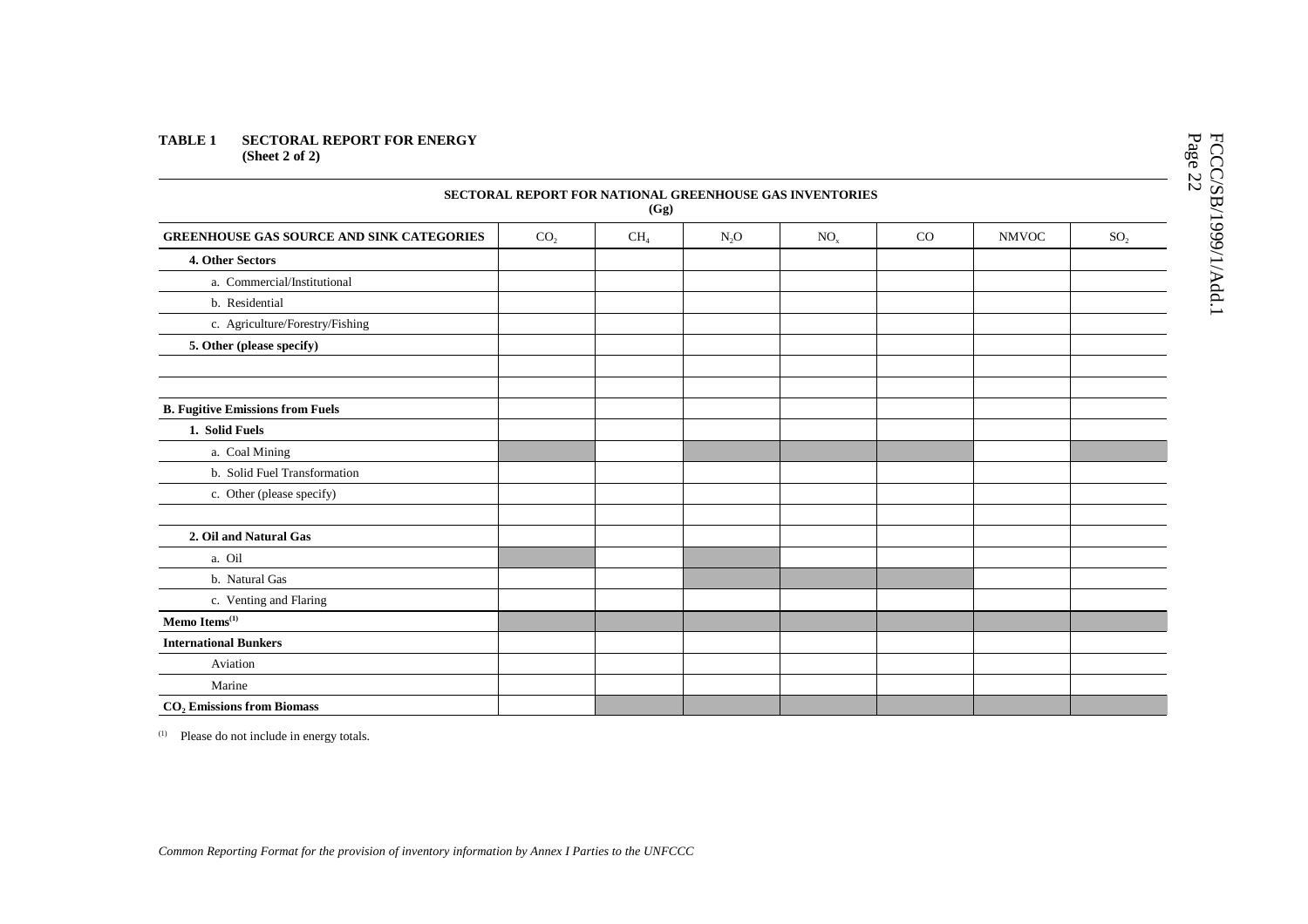| GREENHOUSE GAS SOURCE AND SINK CATEGORIES                 | <b>ACTIVITY DATA</b> |                  |                 | <b>AGGREGATE EMISSION FACTORS</b> |         |
|-----------------------------------------------------------|----------------------|------------------|-----------------|-----------------------------------|---------|
|                                                           | Consumption          |                  | CO <sub>2</sub> | CH <sub>4</sub>                   | $N_2O$  |
|                                                           | (TJ)                 | $\left(1\right)$ | (t/TJ)          | (kg/TJ)                           | (kg/TJ) |
| 1. A. Fuel Combustion                                     |                      |                  |                 |                                   |         |
| Coal                                                      |                      |                  |                 |                                   |         |
| Natural gas                                               |                      |                  |                 |                                   |         |
| Oil                                                       |                      |                  |                 |                                   |         |
| Other fuels <sup>(2)</sup>                                |                      |                  |                 |                                   |         |
| 1. A. 1. Energy Industries                                |                      |                  |                 |                                   |         |
| Coal                                                      |                      |                  |                 |                                   |         |
| Natural gas                                               |                      |                  |                 |                                   |         |
| Oil                                                       |                      |                  |                 |                                   |         |
| Other fuels                                               |                      |                  |                 |                                   |         |
| a. Public Electricity and Heat Production                 |                      |                  |                 |                                   |         |
| Coal                                                      |                      |                  |                 |                                   |         |
| Natural gas                                               |                      |                  |                 |                                   |         |
| Oil                                                       |                      |                  |                 |                                   |         |
| Other fuels                                               |                      |                  |                 |                                   |         |
| b. Petroleum Refining                                     |                      |                  |                 |                                   |         |
| Coal                                                      |                      |                  |                 |                                   |         |
| Natural gas                                               |                      |                  |                 |                                   |         |
| Oil                                                       |                      |                  |                 |                                   |         |
| Other fuels                                               |                      |                  |                 |                                   |         |
| c. Manufacture of Solid Fuels and Other Energy Industries |                      |                  |                 |                                   |         |
| Coal                                                      |                      |                  |                 |                                   |         |
| Natural gas                                               |                      |                  |                 |                                   |         |
| Oil                                                       |                      |                  |                 |                                   |         |
| Other fuels                                               |                      |                  |                 |                                   |         |
| 1. A. 2. Manufacturing Industries and Construction        |                      |                  |                 |                                   |         |
| Coal                                                      |                      |                  |                 |                                   |         |
| Natural gas                                               |                      |                  |                 |                                   |         |
| Oil                                                       |                      |                  |                 |                                   |         |
| Other fuels                                               |                      |                  |                 |                                   |         |
| a. Iron and Steel                                         |                      |                  |                 |                                   |         |
| Coal                                                      |                      |                  |                 |                                   |         |
| Natural gas<br>Oil                                        |                      |                  |                 |                                   |         |
| Other fuels                                               |                      |                  |                 |                                   |         |
| b. Non-Ferrous Metals                                     |                      |                  |                 |                                   |         |
| Coal                                                      |                      |                  |                 |                                   |         |
| Natural gas                                               |                      |                  |                 |                                   |         |
| Oil                                                       |                      |                  |                 |                                   |         |
| Other fuels                                               |                      |                  |                 |                                   |         |
| c. Chemicals                                              |                      |                  |                 |                                   |         |
| Coal                                                      |                      |                  |                 |                                   |         |
| Natural gas                                               |                      |                  |                 |                                   |         |
| Oil                                                       |                      |                  |                 |                                   |         |
| Other fuels                                               |                      |                  |                 |                                   |         |
| d. Pulp, Paper and Print                                  |                      |                  |                 |                                   |         |
| Coal                                                      |                      |                  |                 |                                   |         |
| Natural gas                                               |                      |                  |                 |                                   |         |
| Oil                                                       |                      |                  |                 |                                   |         |
| Other fuels                                               |                      |                  |                 |                                   |         |
| e. Food Processing, Beverages and Tobacco                 |                      |                  |                 |                                   |         |
| Coal                                                      |                      |                  |                 |                                   |         |
| Natural gas                                               |                      |                  |                 |                                   |         |
| Oil                                                       |                      |                  |                 |                                   |         |
| Other fuels                                               |                      |                  |                 |                                   |         |

## **TABLE 1.A SECTORAL BACKGROUND DATA FOR ENERGY Fuel combustion activities - Sectoral approach (Sheet 1 of 2)**

(1) Activity data should be calculated using net calorific values (NCV). Please specify if gross calorific values (GCV) were used in the notes column by filling in "G".

(2) Other fuels includes biomass, municipal and industrial wastes, etc.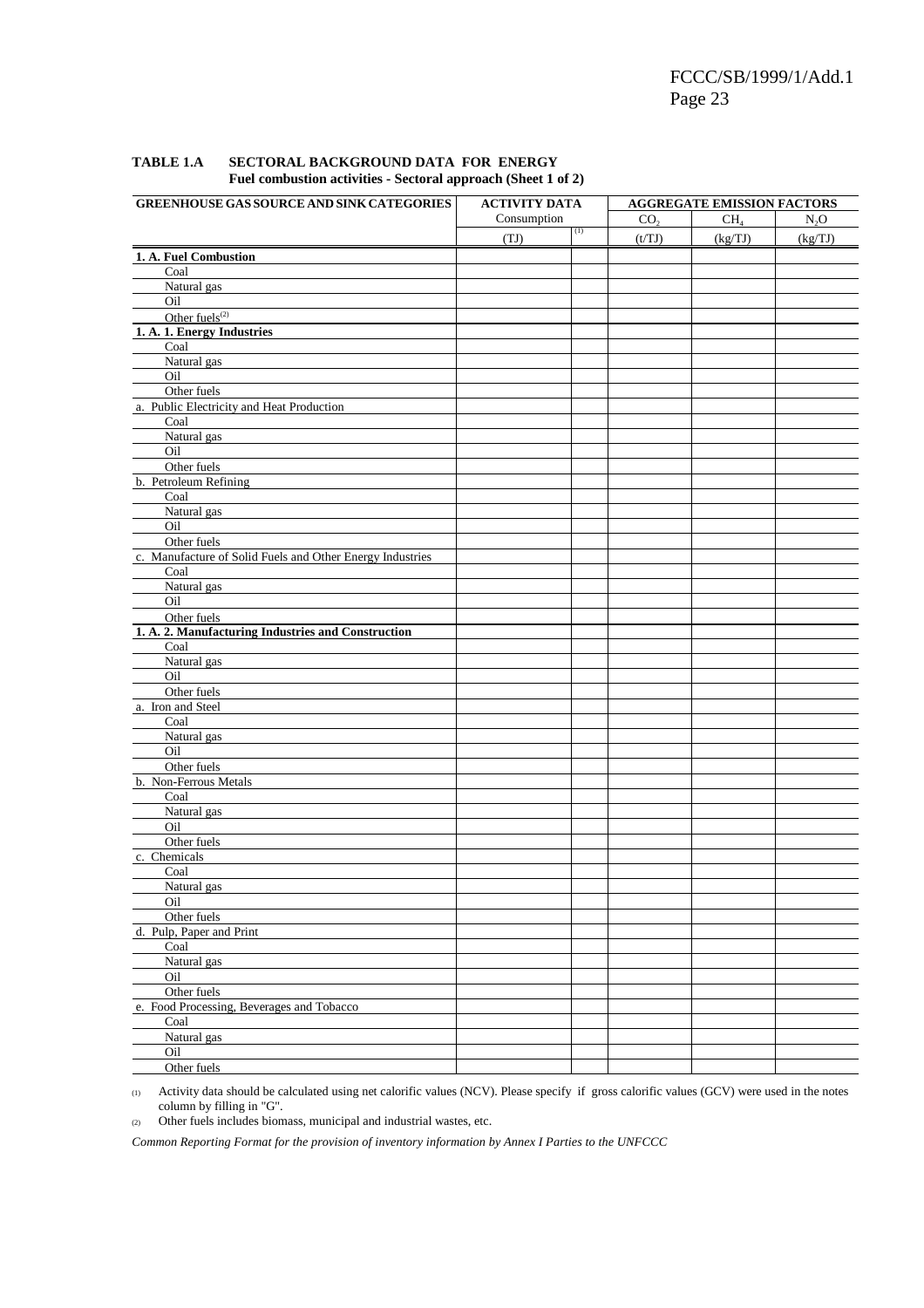| TABLE 1.A | SECTORAL BACKGROUND DATA FOR ENERGY<br>Fuel combustion activities - Sectoral approach (Sheet 2 of 2) |  |
|-----------|------------------------------------------------------------------------------------------------------|--|
|           |                                                                                                      |  |

| <b>GREENHOUSE GAS SOURCE AND SINK</b>    | <b>ACTIVITY DATA</b> |     |                 | <b>AGGREGATE EMISSION FACTORS</b> |         |
|------------------------------------------|----------------------|-----|-----------------|-----------------------------------|---------|
| <b>CATEGORIES</b>                        | Consumption          |     | CO <sub>2</sub> | CH <sub>4</sub>                   | $N_2O$  |
|                                          | (TJ)                 | (1) | (t/TJ)          | (kg/TJ)                           | (kg/TJ) |
| f. Other (please specify)                |                      |     |                 |                                   |         |
| Coal                                     |                      |     |                 |                                   |         |
| Natural gas                              |                      |     |                 |                                   |         |
| Oil                                      |                      |     |                 |                                   |         |
| Other fuels                              |                      |     |                 |                                   |         |
| 1. A. 3. Transport                       |                      |     |                 |                                   |         |
| Coal                                     |                      |     |                 |                                   |         |
| Natural gas                              |                      |     |                 |                                   |         |
| Oil                                      |                      |     |                 |                                   |         |
| Other fuels                              |                      |     |                 |                                   |         |
| a. Civil Aviation                        |                      |     |                 |                                   |         |
| Oil                                      |                      |     |                 |                                   |         |
| b. Road Transportation                   |                      |     |                 |                                   |         |
| Natural gas                              |                      |     |                 |                                   |         |
| Oil                                      |                      |     |                 |                                   |         |
| Other fuels                              |                      |     |                 |                                   |         |
| c. Railways                              |                      |     |                 |                                   |         |
| Coal                                     |                      |     |                 |                                   |         |
| Oil                                      |                      |     |                 |                                   |         |
| d. Navigation                            |                      |     |                 |                                   |         |
| Coal                                     |                      |     |                 |                                   |         |
| Natural gas                              |                      |     |                 |                                   |         |
| Oil                                      |                      |     |                 |                                   |         |
| e. Other Transportation                  |                      |     |                 |                                   |         |
| Coal                                     |                      |     |                 |                                   |         |
| Natural gas                              |                      |     |                 |                                   |         |
| Oil                                      |                      |     |                 |                                   |         |
| 1. A. 4. Other Sectors                   |                      |     |                 |                                   |         |
| Coal                                     |                      |     |                 |                                   |         |
| Natural gas                              |                      |     |                 |                                   |         |
| Oil                                      |                      |     |                 |                                   |         |
| Other fuels                              |                      |     |                 |                                   |         |
| a. Commercial/Institutional              |                      |     |                 |                                   |         |
| Coal                                     |                      |     |                 |                                   |         |
| Natural gas                              |                      |     |                 |                                   |         |
| Oil                                      |                      |     |                 |                                   |         |
| Other fuels                              |                      |     |                 |                                   |         |
| b. Residential                           |                      |     |                 |                                   |         |
| Coal                                     |                      |     |                 |                                   |         |
| Natural gas                              |                      |     |                 |                                   |         |
| Oil                                      |                      |     |                 |                                   |         |
| <b>Biomass</b>                           |                      |     |                 |                                   |         |
| Other fuels                              |                      |     |                 |                                   |         |
| c. Agriculture/Forestry/Fishing          |                      |     |                 |                                   |         |
| Coal                                     |                      |     |                 |                                   |         |
| Natural gas                              |                      |     |                 |                                   |         |
| Oil                                      |                      |     |                 |                                   |         |
| Other fuels                              |                      |     |                 |                                   |         |
| 1. A. 5. Other (Not elsewhere specified) |                      |     |                 |                                   |         |
| Coal                                     |                      |     |                 |                                   |         |
| Natural gas                              |                      |     |                 |                                   |         |
| Oil                                      |                      |     |                 |                                   |         |
| Other fuels                              |                      |     |                 |                                   |         |

(1) Activity data should be calculated using net calorific values (NCV). Please specify if gross calorific values (GCV) were used in the notes column by filling in "G".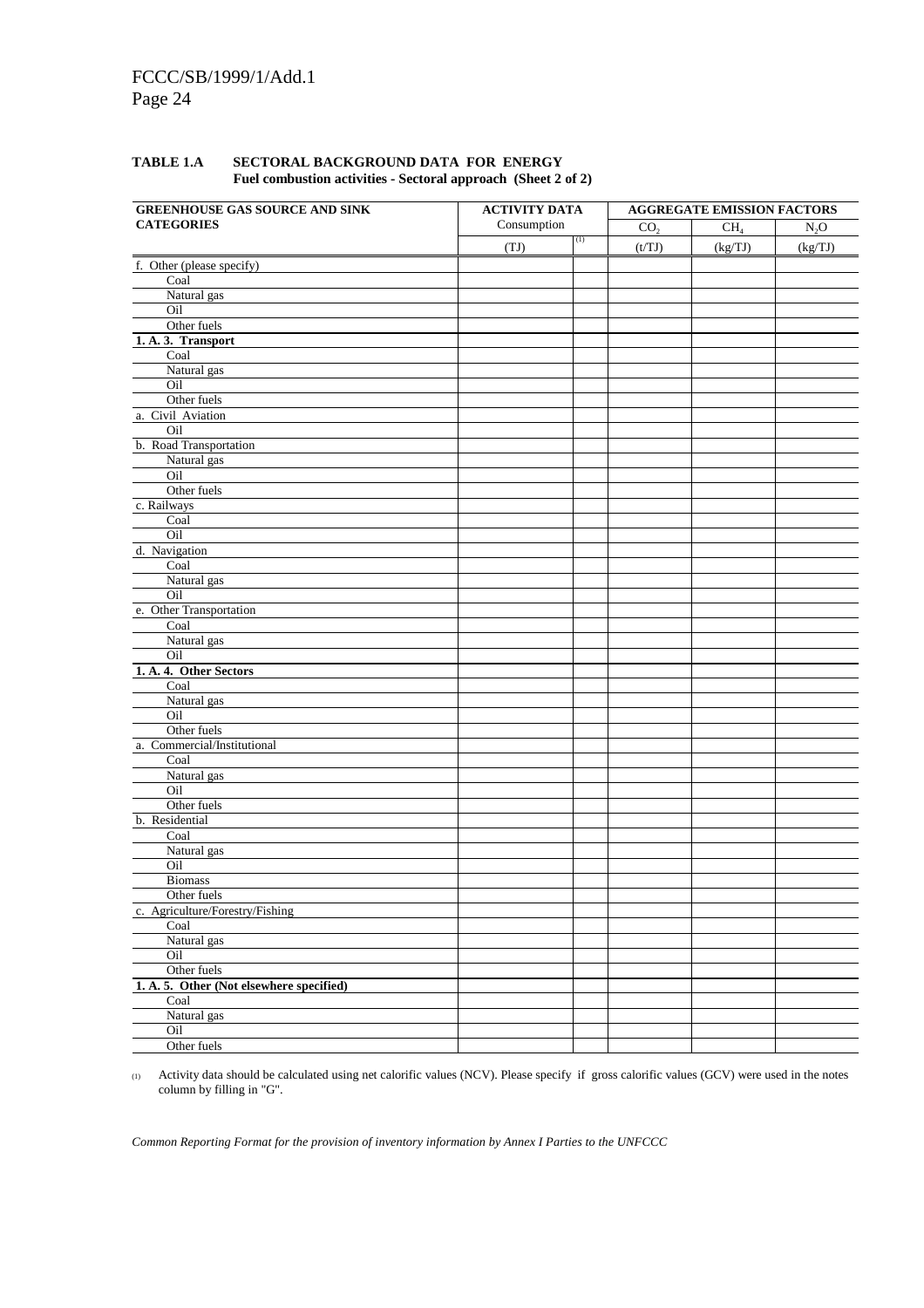### **TABLE 1.B.1 SECTORAL BACKGROUND DATA FOR ENERGY Fugitive emissions from solid fuels (Sheet 1 of 1)**

|                                                            |                         |                                            |                 |                  |                 | Additional information                                                        |                                                     |         |
|------------------------------------------------------------|-------------------------|--------------------------------------------|-----------------|------------------|-----------------|-------------------------------------------------------------------------------|-----------------------------------------------------|---------|
| <b>GREENHOUSE GAS SOURCE AND</b><br><b>SINK CATEGORIES</b> | <b>ACTIVITY DATA</b>    | <b>AGGREGATE</b><br><b>EMISSION FACTOR</b> |                 | <b>EMISSIONS</b> |                 | Types of coal mined in the<br>different type of mines<br>(class/rank of coal) | Percentage of the given<br><i>production figure</i> |         |
|                                                            | Amount of fuel produced | CH <sub>4</sub>                            | CO <sub>2</sub> | CH <sub>4</sub>  | CO <sub>2</sub> |                                                                               | underground                                         | surface |
|                                                            | (Mt)                    | (kg/t)                                     | (Gg)            | (Gg)             | (Gg)            | Anthracite                                                                    |                                                     |         |
| 1. B. 1. a. Coal Mining and Handling                       |                         |                                            |                 |                  |                 | Coking coal                                                                   |                                                     |         |
| <b>Underground Mines</b><br>1.                             |                         |                                            |                 |                  |                 | Other bituminous coal                                                         |                                                     |         |
| Mining activities                                          |                         |                                            |                 |                  |                 | Sub-bituminous coal                                                           |                                                     |         |
| Post-Mining activities                                     |                         |                                            |                 |                  |                 | Lignite                                                                       |                                                     |         |
| ii<br><b>Surface Mines</b>                                 |                         |                                            |                 |                  |                 |                                                                               |                                                     |         |
| Mining activities                                          |                         |                                            |                 |                  |                 | Amount of $CH4$ recovered $(Gg)^{(a)}$ :                                      |                                                     |         |
| Post-Mining activities                                     |                         |                                            |                 |                  |                 | Mines with recovery systems (number)                                          |                                                     |         |
| 1. B. 1. b. Solid Fuel Transformation                      |                         |                                            |                 |                  |                 |                                                                               |                                                     |         |
| 1. B. 1. c. Other (please specify) <sup>(1)</sup>          |                         |                                            |                 |                  |                 | (a)                                                                           |                                                     |         |
|                                                            |                         |                                            |                 |                  |                 | for underground mines                                                         |                                                     |         |
|                                                            |                         |                                            |                 |                  |                 |                                                                               |                                                     |         |
|                                                            |                         |                                            |                 |                  |                 |                                                                               |                                                     |         |

 $(1)$  Use the Other rows to enter any other solid fuel related activities resulting in fugitive emissions.

Note: There are no clear references to the coverage of 1B 1b and 1B 1c in the IPCC Guidelines. Make sure that the emissions entered here are not reported elsewhere. If they are reported under another source category give reference in the documentation box.

**Documentation box:** 

 $\overline{\phantom{a}}$  $\sim 10^{11}$  m  $^{-1}$  $\overline{\phantom{a}}$  $\sim 10^{-1}$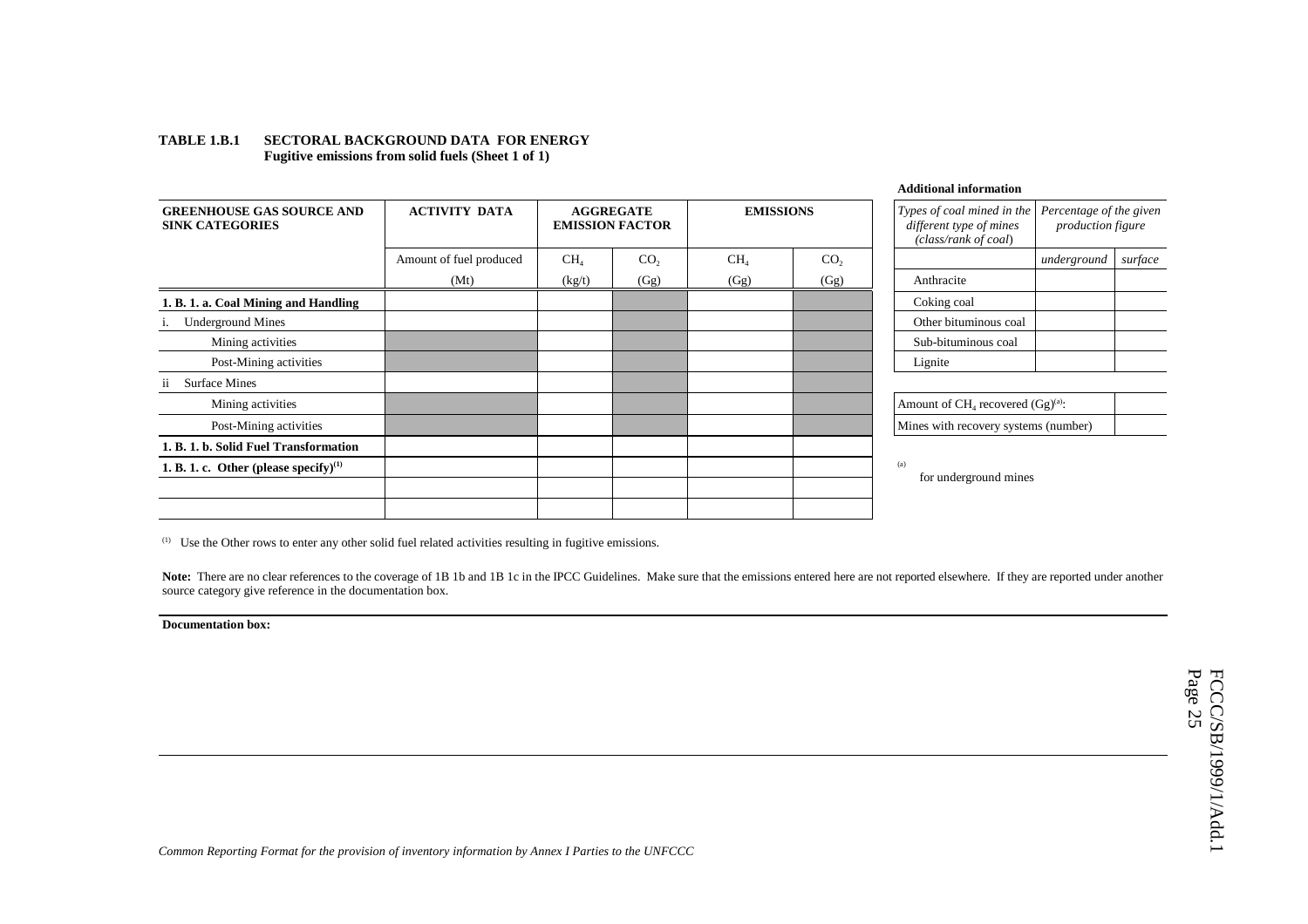**GREENHOUSE GAS SOURCEAND SINK CATEGORIES ACTIVITY DATA AGGREGATE EMISSIONFACTOREMISSIONS** *Unit value* Units<sup>(1)</sup> value  $CH<sub>4</sub>$  $(kg/PJ)^{(2)}$  $CO<sub>2</sub>$  $(kg/PJ)^{(2)}$  $CH<sub>4</sub>$  $(Gg)$  $CO<sub>2</sub>$ (Gg) Pipelines length (km) Number of oil wells**1. B. 2. a. Oil** Other relevant information i. Exploration *(e.g. number of wells drilled)* and the control of the control of the control of the control of the control of the control of the control of the control of the control of the control of the control of the c ii. Production<sup>(3)</sup> *(e.g. PJ of oil produced)* iii. Transport iv. Refining / Storage v. Distribution of oil products vi. Other **1. B. 2. b. Natural Gas** i. Production<sup>(3)</sup>/Processing ii. Transmission Distributioniii. Other Leakage *non-residential gas consumed residential gas consumed* **1. B. 2. c. Venting and Flaring(4)** i. Oilii. Gasiii. Combined

### **TABLE 1.B.2 SECTORAL BACKGROUND DATA FOR ENERGY Fugitive emissions from oil and natural gas (Sheet 1 of 1)**

(1) Specify the activity data used and fill in the activity data unit column, as given in the examples in brackets.<br>(2) Specify the unit of the emission factor in case it is not kg GHG/ PI

Specify the unit of the emission factor in case it is not kg GHG/ PJ.

<sup>(3)</sup> If using default emission factors these categories will include emissions from production other than venting and flaring.

(4) If using default emission factors, emissions from venting and flaring from all oil and production should be accounted for here.

**Additional information**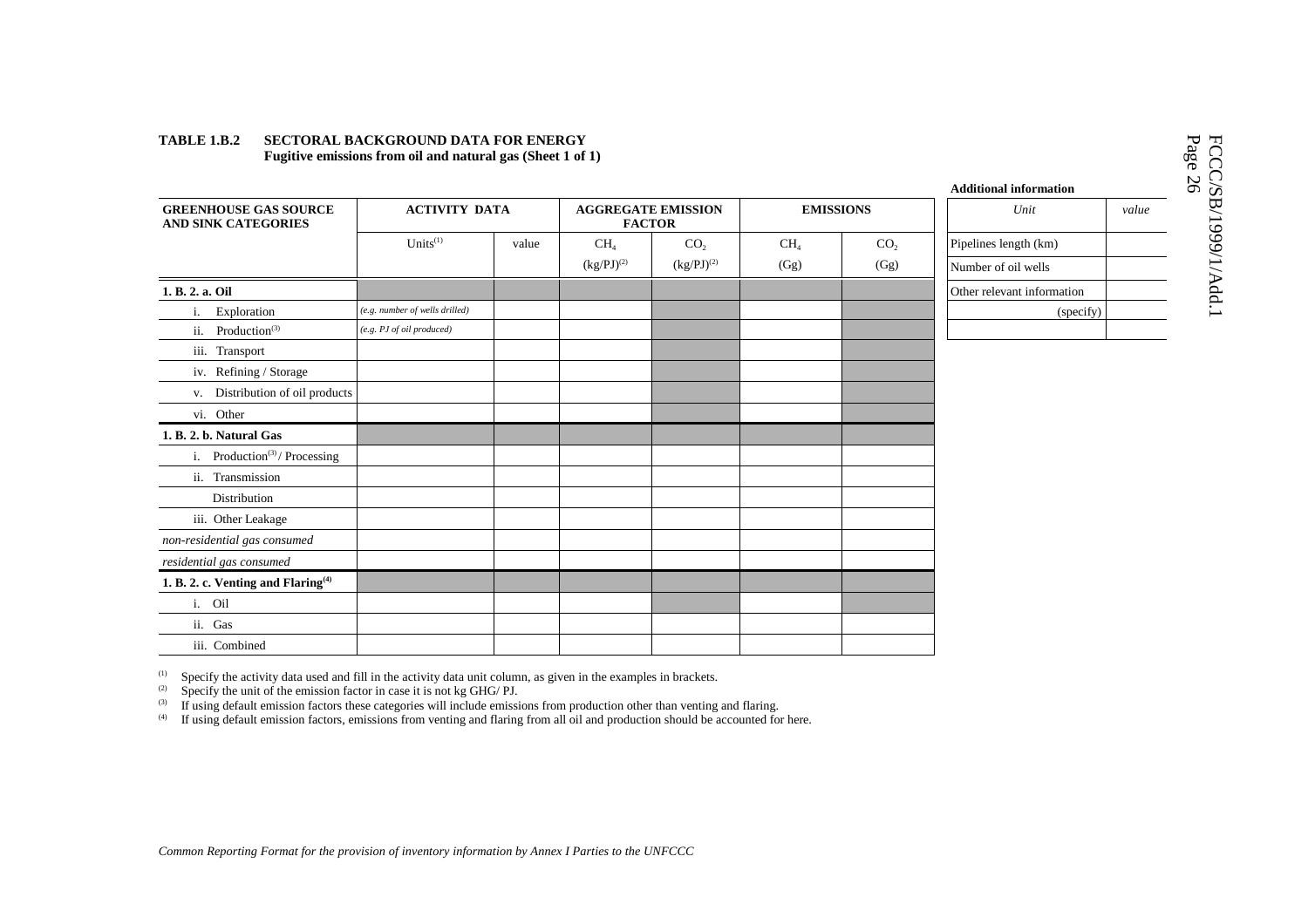### **TABLE 1.C SECTORAL BACKGROUND DATA FOR ENERGY Feedstocks (Sheet 1 of 1)**

|                                       |                           |                              |                        |                  | <b>Additional information</b> |                              |
|---------------------------------------|---------------------------|------------------------------|------------------------|------------------|-------------------------------|------------------------------|
|                                       | <b>ACTIVITY DATA</b>      |                              | <b>EMISSION FACTOR</b> | <b>ESTIMATES</b> |                               | Subtracted from              |
| Fuel type (1)                         | <b>Feedstock Quantity</b> | Fraction of Carbon<br>Stored | Carbon Emission Factor | Carbon Stored    | $CO2$ not emitted             | (specify source<br>category) |
|                                       | (TJ)                      |                              | (t C/TJ)               | (Gg C)           | (Gg CO <sub>2</sub> )         |                              |
| $Naphtha^{(2)}$                       |                           |                              |                        |                  |                               |                              |
| Lubricants                            |                           |                              |                        |                  |                               |                              |
| Bitumen                               |                           |                              |                        |                  |                               |                              |
| Coal Oils and Tars (from Coking Coal) |                           |                              |                        |                  |                               |                              |
| Natural Gas <sup>(2)</sup>            |                           |                              |                        |                  |                               |                              |
| Gas/Diesel Oil <sup>(2)</sup>         |                           |                              |                        |                  |                               |                              |
| $LPG^{(2)}$                           |                           |                              |                        |                  |                               |                              |
| Ethane <sup>(2)</sup>                 |                           |                              |                        |                  |                               |                              |
| Other Fuels <sup>(3)</sup>            |                           |                              |                        |                  |                               |                              |
|                                       |                           |                              |                        |                  |                               |                              |
|                                       |                           |                              |                        |                  |                               |                              |

<sup>(1)</sup> Enter fuels when they are used as feedstocks. In cases in which fuels are used as feedstocks in different industries, these could be entered in different rows (e.g. coal (steel production), coal (other industries)).

(2) Enter these fuels when they are used as feedstocks.

<sup>(3)</sup> Use the Other Fuels rows to enter any other feedstocks from which carbon is stored.

Note: The table is consistent with the IPCC Guidelines. Parties that take into account the emissions associated with the use and disposal of these feedstocks could continue to use their methodologies providing explanation in the documentation box below.

**Documentation box:** To report associated emissions use the above table, also filling an extra "Additional information" table, as shown below:

| Associated CO <sub>2</sub> emissions | Allocated under                    |
|--------------------------------------|------------------------------------|
| (Gg)                                 | (Specify source category) $^{(a)}$ |
|                                      |                                    |
|                                      | (a                                 |

e.g. industrial processes, waste incineration, etc.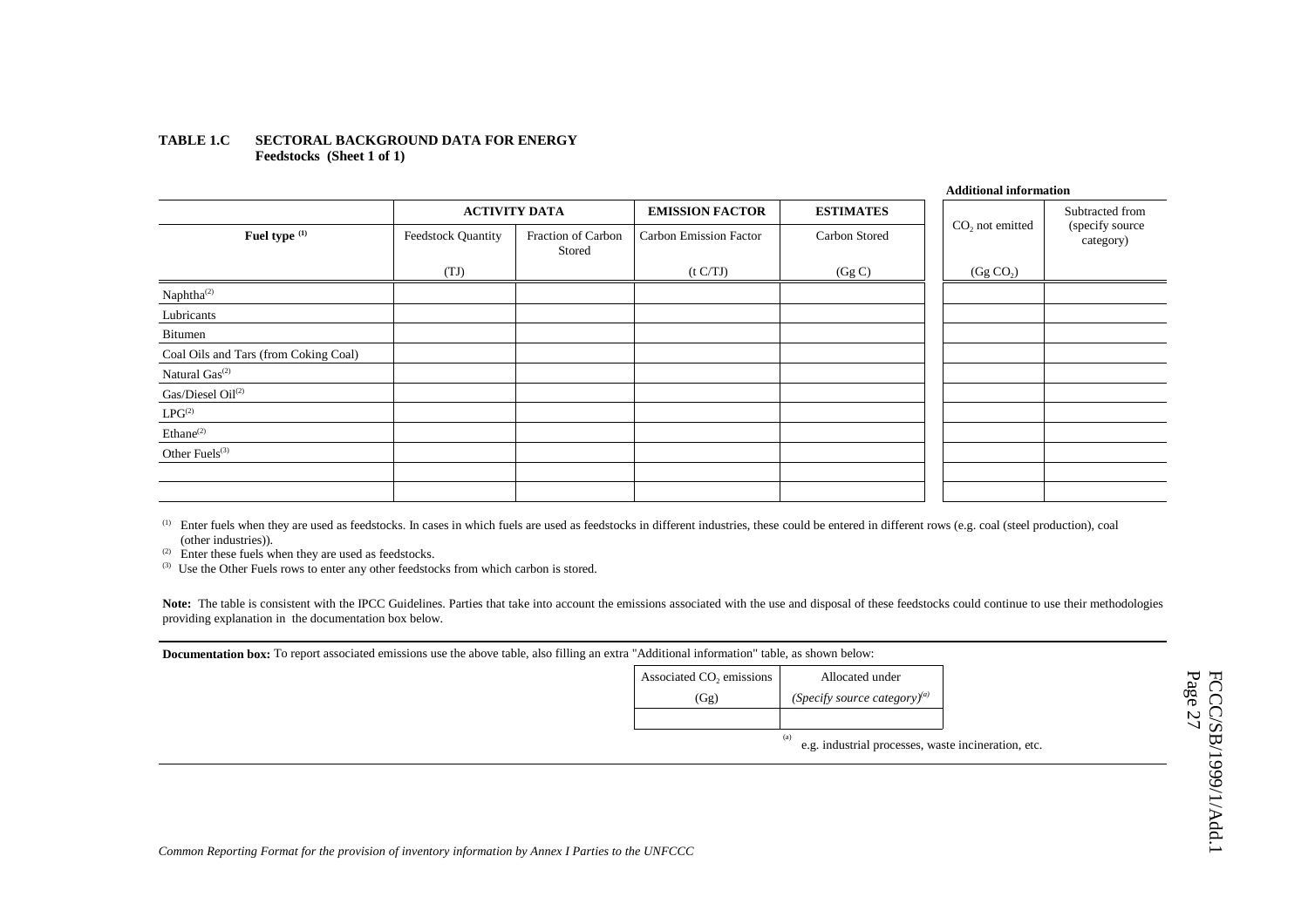|                                               |                      |                 |                                   |                  | лишионат ппо          |
|-----------------------------------------------|----------------------|-----------------|-----------------------------------|------------------|-----------------------|
| <b>GREENHOUSE GAS</b>                         | <b>ACTIVITY DATA</b> |                 | <b>AGGREGATE EMISSION FACTORS</b> | Allocation of fu |                       |
| <b>SOURCE AND SINK</b><br><b>CATEGORIES</b>   | Consumption          | CO <sub>2</sub> | CH <sub>4</sub>                   | N <sub>2</sub> O | consumption           |
|                                               | (TJ)                 | (t/TJ)          | (kg/TJ)                           | (kg/TJ)          | Marine Bunkers        |
| <b>Marine Bunkers</b>                         |                      |                 |                                   |                  | <b>Aviation Bunke</b> |
| Gasoline                                      |                      |                 |                                   |                  |                       |
| Gas/Diesel Oil                                |                      |                 |                                   |                  |                       |
| Residual Fuel Oil                             |                      |                 |                                   |                  |                       |
| Lubricants                                    |                      |                 |                                   |                  |                       |
| Sub-bituminous Coal                           |                      |                 |                                   |                  |                       |
| Other (specify)                               |                      |                 |                                   |                  |                       |
|                                               |                      |                 |                                   |                  |                       |
| <b>Aviation Bunkers</b>                       |                      |                 |                                   |                  |                       |
| Jet Kerosene                                  |                      |                 |                                   |                  |                       |
| Gasoline                                      |                      |                 |                                   |                  |                       |
| <b>Multilateral Operations</b> <sup>(1)</sup> |                      |                 |                                   |                  |                       |

### **TABLE 1.D SECTORAL BACKGROUND DATA FOR ENERGYInternational bunkers and multilateral operations (Sheet 1 of 1)**

|    |                      | дишилная пилятиация     |                  |              |
|----|----------------------|-------------------------|------------------|--------------|
|    | <b>SSION FACTORS</b> | Allocation of fuel      | Percentage under |              |
|    | N <sub>2</sub> O     | consumption             | National Flag    | Foreign Flag |
| I) | (kg/TJ)              | <b>Marine Bunkers</b>   |                  |              |
|    |                      | <b>Aviation Bunkers</b> |                  |              |

**Additional information**

(1) Parties may choose to report or not report the activity data and aggregate emission factors for multilateral operation, consistent with the principle of confidentiality stated in the UNFCCC reporting guidelines on inventories. In any case Parties should report the emissions from multilateral operations under the memo items section of the Summary tables and in the Sectoral Report table for energy.

Note: In accordance with the IPCC Guidelines, international aviation and marine bunker fuel emissions from fuel sold to ships or aircraft engaged in international transport should be excluded from national totals and reported separately for informational purposes only.

**Documentation box:** Please explain how the consumption of marine and aviation bunkers fuels was estimated and separated from the domestic consumption.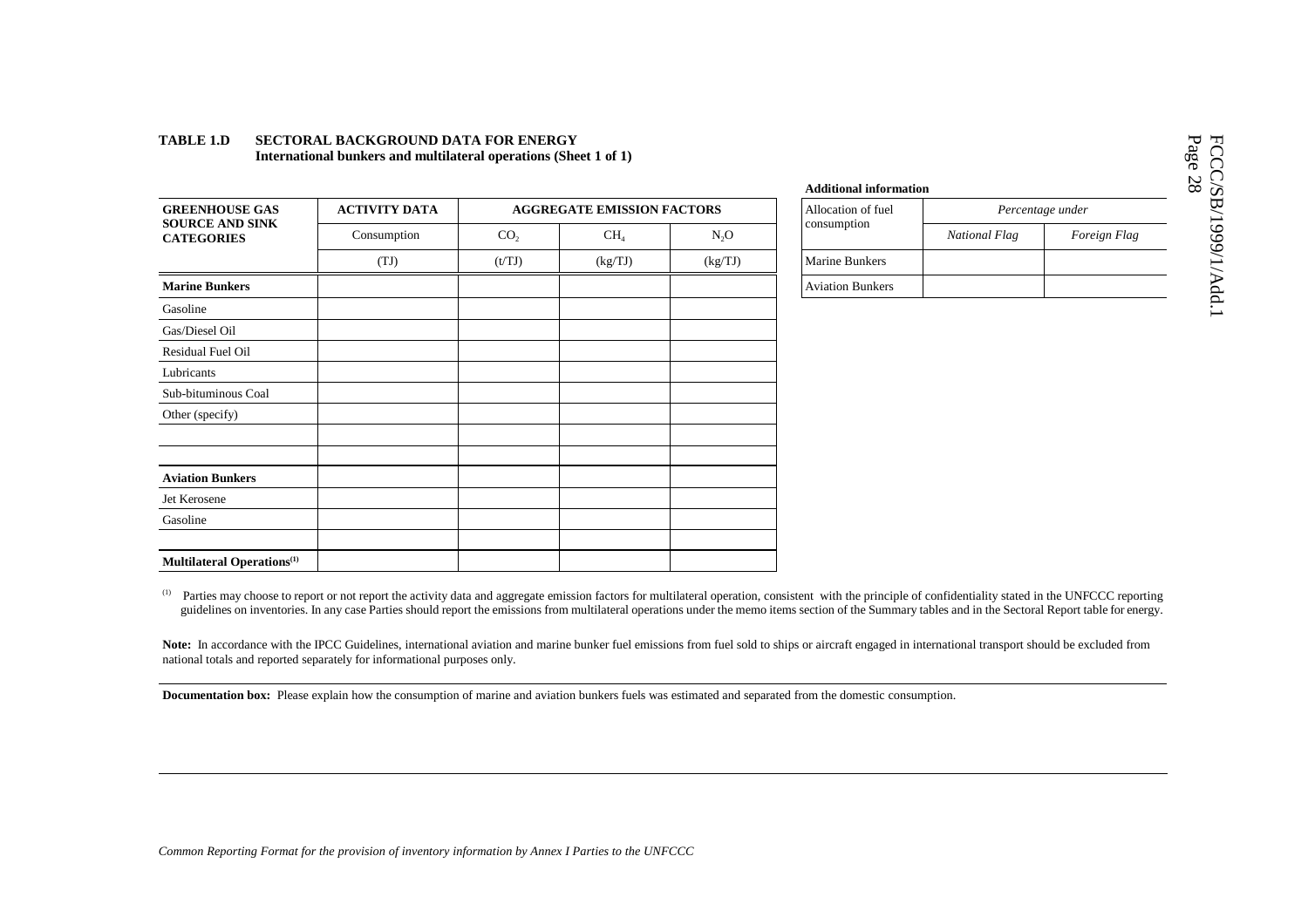### **TABLE 1.E COMPARISON OF CO2 EMISSIONS FROM FUEL COMBUSTION (Sheet 1 of 1)**

|                          | <b>Reference Approach</b>  |                                   |                            | National Approach <sup>(1)</sup>  | Difference <sup>(2)</sup>  |                          |  |  |
|--------------------------|----------------------------|-----------------------------------|----------------------------|-----------------------------------|----------------------------|--------------------------|--|--|
| <b>Fuel types</b>        | Energy consumption<br>(PI) | CO <sub>2</sub> emissions<br>(Gg) | Energy consumption<br>(PI) | CO <sub>2</sub> emissions<br>(Gg) | Energy consumption<br>(% ) | $CO$ , emissions<br>(% ) |  |  |
| Coal (excluding bunkers) |                            |                                   |                            |                                   |                            |                          |  |  |
| Oil (excluding bunkers)  |                            |                                   |                            |                                   |                            |                          |  |  |
| Gas                      |                            |                                   |                            |                                   |                            |                          |  |  |
| Other                    |                            |                                   |                            |                                   |                            |                          |  |  |
| <b>Total</b>             |                            |                                   |                            |                                   |                            |                          |  |  |

(1) "National Approach" is used to indicate the approach followed by the Party to estimate its  $CO_2$  emissions from fuel combustion reported in the national GHG inventory.

(2) Difference of the National Approach over the Reference Approach i.e. difference =  $100x((NA-RA)/RA)$ , where NA = National Approach and RA = Reference Approach.

Note: In addition to estimating CO<sub>2</sub> emissions from fuel combustion by sector, Parties should also estimate these emissions using the IPCC Reference Approach, as found in volume 2 of the IPCC Guidelines (Worksheet 1-1). The Reference Approach is to assist in verifying the sectoral data. Parties should also complete the above tables to compare the alternative estimates, and if the estimates lie more than 2 percent apart, should explain the source of this difference in the documentation box provided.

**Documentation box:** Please explain the source of any difference greater than 2 percent.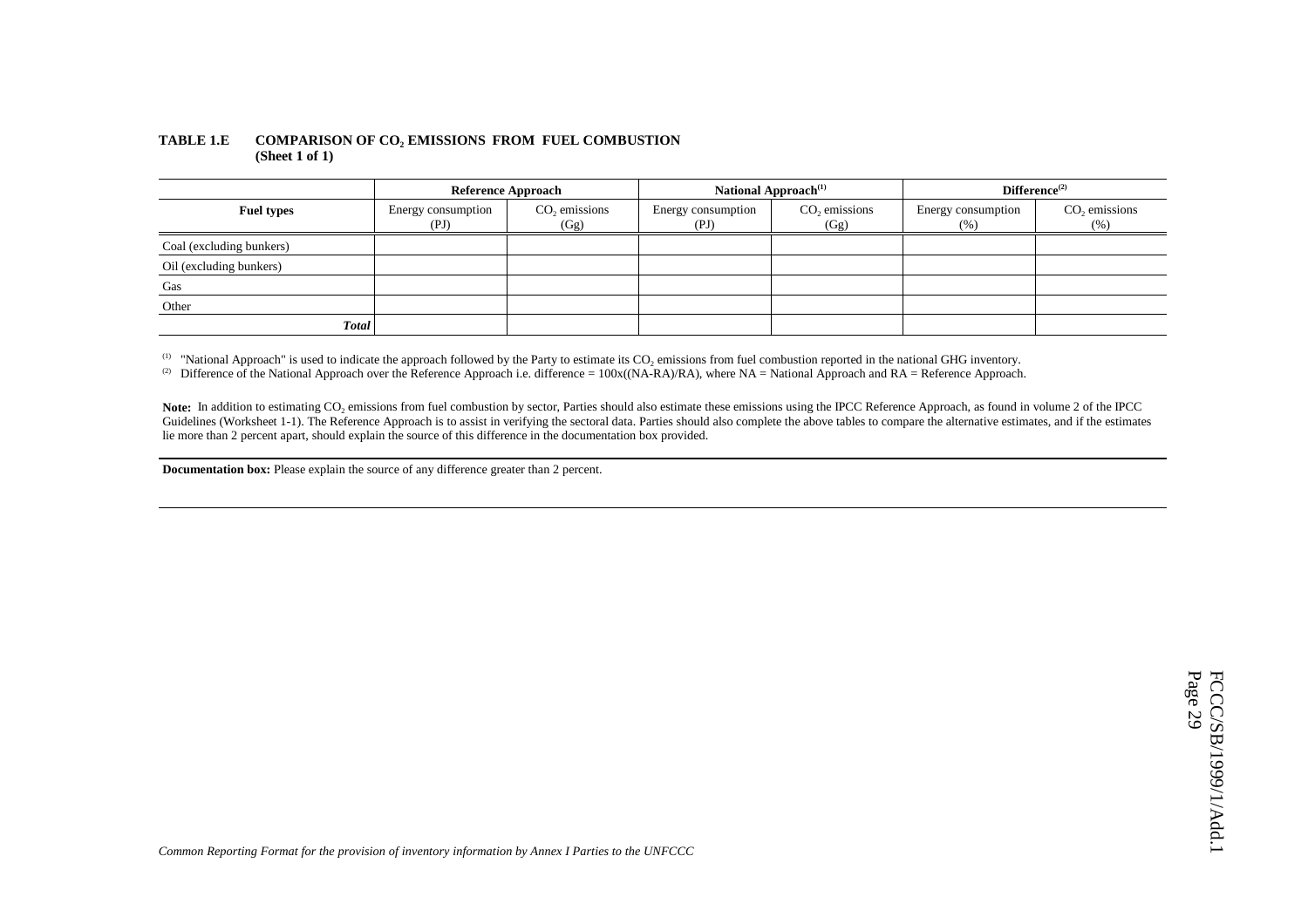### **IPCC WORKSHEET 1-1 CO2 FROM ENERGY SOURCES - REFERENCE APPROACH (Sheet 1 of 1)**

|                       |                             | <b>FUEL TYPES</b>          |  | Production Imports Exports International<br><b>Bunkers</b> | Stock<br>Change | Apparent<br>Consumption | Conversion<br>Factor<br>$(TJ/U$ nit) | Apparent<br>Consumption Emission Content Stored<br>(TJ) | Carbon<br>Factor<br>(t C/TJ) | Carbon Carbon<br>$(Gg C)$ $(Gg C)$ | Net<br>Carbon<br>Emissions Carbon<br>(Gg C) | Fraction<br>of | Actual<br>CO <sub>2</sub><br>Emissions<br>Oxidized $(Gg CO2)$ |
|-----------------------|-----------------------------|----------------------------|--|------------------------------------------------------------|-----------------|-------------------------|--------------------------------------|---------------------------------------------------------|------------------------------|------------------------------------|---------------------------------------------|----------------|---------------------------------------------------------------|
|                       |                             | Crude Oil                  |  |                                                            |                 |                         |                                      |                                                         |                              |                                    |                                             |                |                                                               |
| Liquid<br>Fossil      | Primary<br>Fuels            | Orimulsion                 |  |                                                            |                 |                         |                                      |                                                         |                              |                                    |                                             |                |                                                               |
|                       |                             | Natural Gas Liquids        |  |                                                            |                 |                         |                                      |                                                         |                              |                                    |                                             |                |                                                               |
|                       | Secondary                   | Jet Kerosene               |  |                                                            |                 |                         |                                      |                                                         |                              |                                    |                                             |                |                                                               |
|                       | Fuels                       | Other Kerosene             |  |                                                            |                 |                         |                                      |                                                         |                              |                                    |                                             |                |                                                               |
|                       |                             | Shale Oil                  |  |                                                            |                 |                         |                                      |                                                         |                              |                                    |                                             |                |                                                               |
|                       |                             | Gas / Diesel Oil           |  |                                                            |                 |                         |                                      |                                                         |                              |                                    |                                             |                |                                                               |
|                       |                             | Residual Fuel Oil          |  |                                                            |                 |                         |                                      |                                                         |                              |                                    |                                             |                |                                                               |
|                       |                             | LPG                        |  |                                                            |                 |                         |                                      |                                                         |                              |                                    |                                             |                |                                                               |
|                       |                             | Ethane                     |  |                                                            |                 |                         |                                      |                                                         |                              |                                    |                                             |                |                                                               |
|                       |                             | Naphtha                    |  |                                                            |                 |                         |                                      |                                                         |                              |                                    |                                             |                |                                                               |
|                       |                             | Bitumen                    |  |                                                            |                 |                         |                                      |                                                         |                              |                                    |                                             |                |                                                               |
|                       |                             | Lubricants                 |  |                                                            |                 |                         |                                      |                                                         |                              |                                    |                                             |                |                                                               |
|                       |                             | Petroleum Coke             |  |                                                            |                 |                         |                                      |                                                         |                              |                                    |                                             |                |                                                               |
|                       |                             | <b>Refinery Feedstocks</b> |  |                                                            |                 |                         |                                      |                                                         |                              |                                    |                                             |                |                                                               |
|                       |                             | Other Oil                  |  |                                                            |                 |                         |                                      |                                                         |                              |                                    |                                             |                |                                                               |
|                       | <b>Liquid Fossil Totals</b> |                            |  |                                                            |                 |                         |                                      |                                                         |                              |                                    |                                             |                |                                                               |
| Solid                 | Primary                     | Anthracite <sup>(1)</sup>  |  |                                                            |                 |                         |                                      |                                                         |                              |                                    |                                             |                |                                                               |
| Fossil                | Fuels                       | <b>Coking Coal</b>         |  |                                                            |                 |                         |                                      |                                                         |                              |                                    |                                             |                |                                                               |
|                       |                             | Other Bit. Coal            |  |                                                            |                 |                         |                                      |                                                         |                              |                                    |                                             |                |                                                               |
|                       |                             | Sub-bit. Coal              |  |                                                            |                 |                         |                                      |                                                         |                              |                                    |                                             |                |                                                               |
|                       |                             | Lignite                    |  |                                                            |                 |                         |                                      |                                                         |                              |                                    |                                             |                |                                                               |
|                       |                             | Oil Shale                  |  |                                                            |                 |                         |                                      |                                                         |                              |                                    |                                             |                |                                                               |
|                       |                             | Peat                       |  |                                                            |                 |                         |                                      |                                                         |                              |                                    |                                             |                |                                                               |
|                       | Secondary<br>Fuels          | <b>BKB</b> and Patent Fuel |  |                                                            |                 |                         |                                      |                                                         |                              |                                    |                                             |                |                                                               |
|                       |                             | Coke Oven<br>/Gas Coke     |  |                                                            |                 |                         |                                      |                                                         |                              |                                    |                                             |                |                                                               |
|                       | Solid Fuel Totals           |                            |  |                                                            |                 |                         |                                      |                                                         |                              |                                    |                                             |                |                                                               |
| <b>Gaseous Fossil</b> |                             | Natural Gas (Dry)          |  |                                                            |                 |                         |                                      |                                                         |                              |                                    |                                             |                |                                                               |
| <b>Total</b>          |                             |                            |  |                                                            |                 |                         |                                      |                                                         |                              |                                    |                                             |                |                                                               |
| <b>Biomass Total</b>  |                             |                            |  |                                                            |                 |                         |                                      |                                                         |                              |                                    |                                             |                |                                                               |
|                       |                             | Solid Biomass              |  |                                                            |                 |                         |                                      |                                                         |                              |                                    |                                             |                |                                                               |
|                       |                             | <b>Liquid Biomass</b>      |  |                                                            |                 |                         |                                      |                                                         |                              |                                    |                                             |                |                                                               |
|                       |                             | Gas Biomass                |  |                                                            |                 |                         |                                      |                                                         |                              |                                    |                                             |                |                                                               |

(1) If anthracite is not separately available, include with Other Bituminous Coal.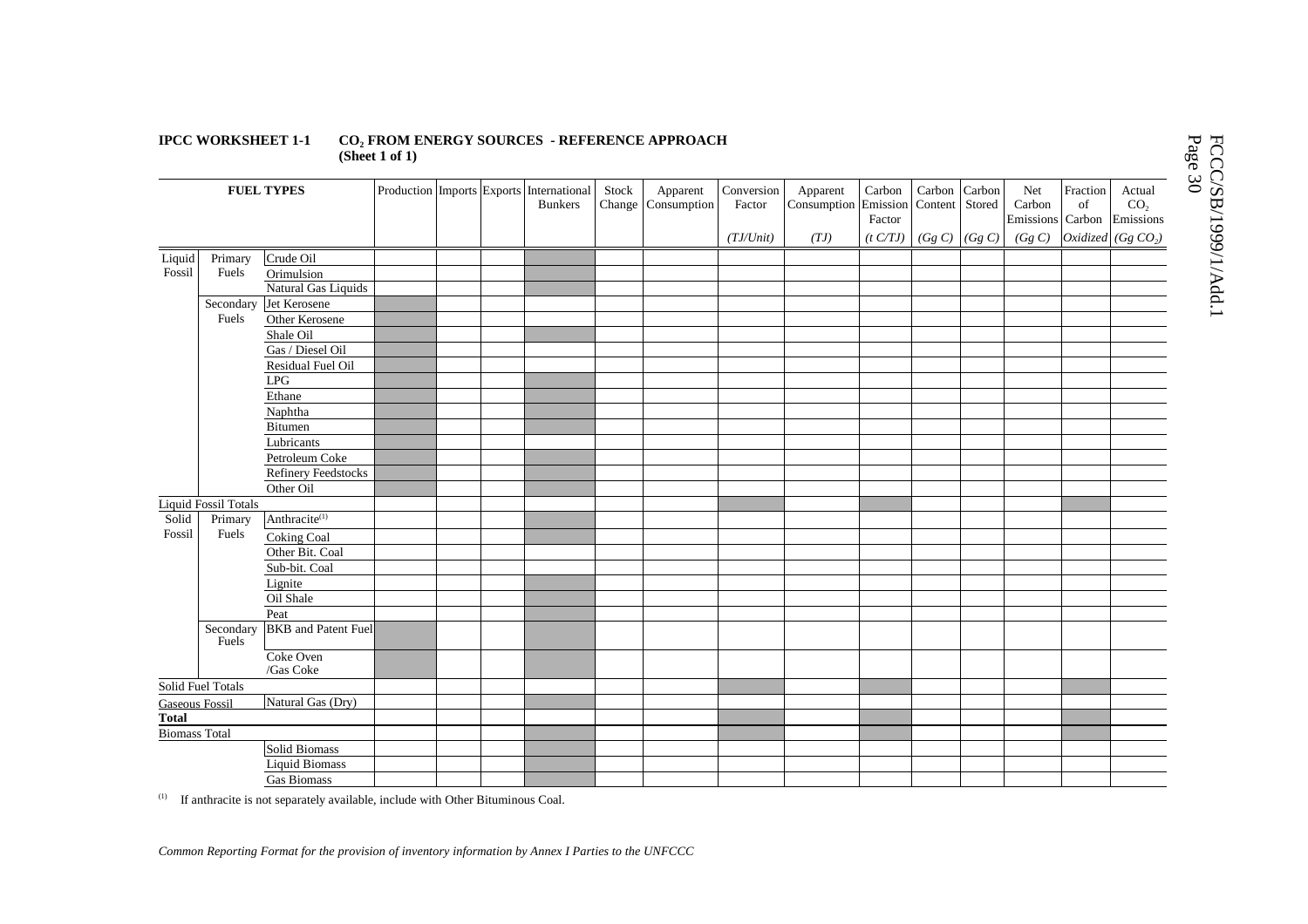### **TABLE 2.(I) SECTORAL REPORT FOR INDUSTRIAL PROCESSES (Sheet 1 of 2)**

|                                                       |                 |                 |        | (Gg)            |    | SECTORAL REPORT FOR NATIONAL GREENHOUSE GAS INVENTORIES |                 |             |                     |              |   |                 |   |
|-------------------------------------------------------|-----------------|-----------------|--------|-----------------|----|---------------------------------------------------------|-----------------|-------------|---------------------|--------------|---|-----------------|---|
| <b>GREENHOUSE GAS SOURCE AND SINK</b>                 | CO <sub>2</sub> | CH <sub>4</sub> | $N_2O$ | NO <sub>x</sub> | CO | <b>NMVOC</b>                                            | SO <sub>2</sub> |             | <b>HFCs</b><br>PFCs |              |   | SF <sub>6</sub> |   |
| <b>CATEGORIES</b>                                     |                 |                 |        |                 |    |                                                         |                 | $\mathbf P$ | A                   | $\mathbf{P}$ | A | $\overline{P}$  | A |
| <b>Total Industrial Processes</b>                     |                 |                 |        |                 |    |                                                         |                 |             |                     |              |   |                 |   |
| <b>A. Mineral Products</b>                            |                 |                 |        |                 |    |                                                         |                 |             |                     |              |   |                 |   |
| 1. Cement Production                                  |                 |                 |        |                 |    |                                                         |                 |             |                     |              |   |                 |   |
| 2. Lime Production                                    |                 |                 |        |                 |    |                                                         |                 |             |                     |              |   |                 |   |
| 3. Limestone and Dolomite Use                         |                 |                 |        |                 |    |                                                         |                 |             |                     |              |   |                 |   |
| 4. Soda Ash Production and Use                        |                 |                 |        |                 |    |                                                         |                 |             |                     |              |   |                 |   |
| 5. Asphalt Roofing                                    |                 |                 |        |                 |    |                                                         |                 |             |                     |              |   |                 |   |
| 6. Road Paving with Asphalt                           |                 |                 |        |                 |    |                                                         |                 |             |                     |              |   |                 |   |
| 7. Other (please specify)                             |                 |                 |        |                 |    |                                                         |                 |             |                     |              |   |                 |   |
| <b>Glass Production</b>                               |                 |                 |        |                 |    |                                                         |                 |             |                     |              |   |                 |   |
| Concrete Pumice Stone                                 |                 |                 |        |                 |    |                                                         |                 |             |                     |              |   |                 |   |
| <b>B.</b> Chemical Industry                           |                 |                 |        |                 |    |                                                         |                 |             |                     |              |   |                 |   |
| 1. Ammonia Production                                 |                 |                 |        |                 |    |                                                         |                 |             |                     |              |   |                 |   |
| 2. Nitric Acid Production                             |                 |                 |        |                 |    |                                                         |                 |             |                     |              |   |                 |   |
| 3. Adipic Acid Production                             |                 |                 |        |                 |    |                                                         |                 |             |                     |              |   |                 |   |
| 4. Carbide Production                                 |                 |                 |        |                 |    |                                                         |                 |             |                     |              |   |                 |   |
| 5. Other (please specify)                             |                 |                 |        |                 |    |                                                         |                 |             |                     |              |   |                 |   |
| C. Metal Production                                   |                 |                 |        |                 |    |                                                         |                 |             |                     |              |   |                 |   |
| 1. Iron and Steel Production                          |                 |                 |        |                 |    |                                                         |                 |             |                     |              |   |                 |   |
| 2. Ferroalloys Production                             |                 |                 |        |                 |    |                                                         |                 |             |                     |              |   |                 |   |
| 3. Aluminium Production                               |                 |                 |        |                 |    |                                                         |                 |             |                     |              |   |                 |   |
| 4. $SF6$ Used in Aluminium and Magnesium<br>Foundries |                 |                 |        |                 |    |                                                         |                 |             |                     |              |   |                 |   |
| 5. Other (please specify)                             |                 |                 |        |                 |    |                                                         |                 |             |                     |              |   |                 |   |

**SECTORAL REPORT FOR NATIONAL GREENHOUSE GAS INVENTORIES** 

P <sup>=</sup> Potential emissions based on Tier 1 Approach.

A <sup>=</sup> Actual emissions based on Tier 2 Approach. This only applies in sectors where methods exist for both tiers.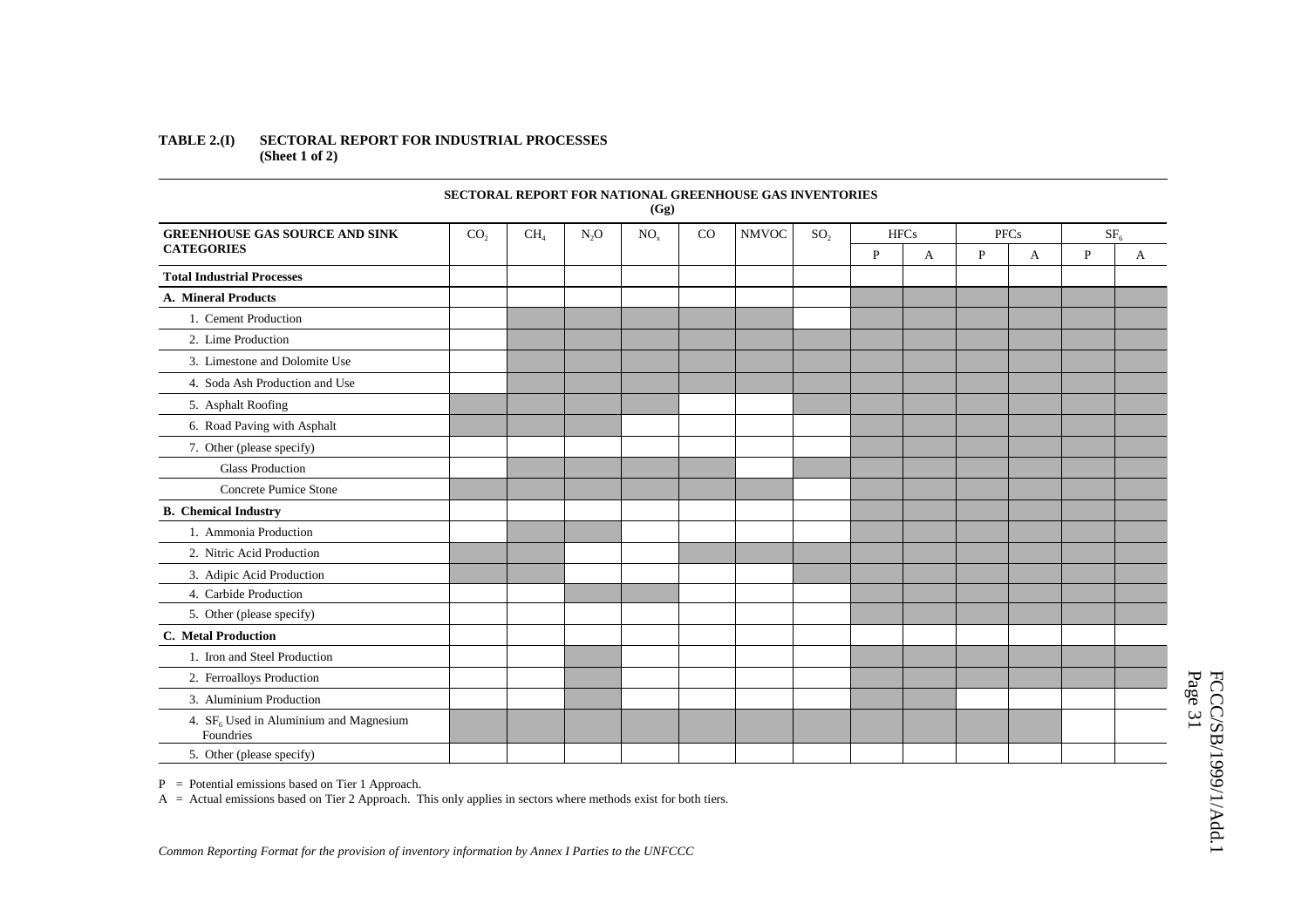### **TABLE 2.(I) SECTORAL REPORT FOR INDUSTRIAL PROCESSES (Sheet 2 of 2)**

|                                                        |                 |                 |                  | (Gg)            |             | <b>SECTORAL REPORT FOR NATIONAL GREENHOUSE GAS INVENTORIES</b> |                 |              |             |   |             |                 |   |
|--------------------------------------------------------|-----------------|-----------------|------------------|-----------------|-------------|----------------------------------------------------------------|-----------------|--------------|-------------|---|-------------|-----------------|---|
| <b>GREENHOUSE GAS SOURCE AND SINK</b>                  | CO <sub>2</sub> | CH <sub>4</sub> | N <sub>2</sub> O | NO <sub>x</sub> | $_{\rm CO}$ | <b>NMVOC</b>                                                   | SO <sub>2</sub> |              | <b>HFCs</b> |   | <b>PFCs</b> | SF <sub>6</sub> |   |
| <b>CATEGORIES</b>                                      |                 |                 |                  |                 |             |                                                                |                 | $\mathbf{P}$ | A           | P | A           | P               | A |
| <b>D.</b> Other Production                             |                 |                 |                  |                 |             |                                                                |                 |              |             |   |             |                 |   |
| 1. Pulp and Paper                                      |                 |                 |                  |                 |             |                                                                |                 |              |             |   |             |                 |   |
| 2. Food and Drink                                      |                 |                 |                  |                 |             |                                                                |                 |              |             |   |             |                 |   |
| E. Production of Halocarbons and Sulphur Hexafluoride  |                 |                 |                  |                 |             |                                                                |                 |              |             |   |             |                 |   |
| 1. By-product Emissions                                |                 |                 |                  |                 |             |                                                                |                 |              |             |   |             |                 |   |
| 2. Fugitive Emissions                                  |                 |                 |                  |                 |             |                                                                |                 |              |             |   |             |                 |   |
| 3. Other (please specify)                              |                 |                 |                  |                 |             |                                                                |                 |              |             |   |             |                 |   |
|                                                        |                 |                 |                  |                 |             |                                                                |                 |              |             |   |             |                 |   |
| F. Consumption of Halocarbons and Sulphur Hexafluoride |                 |                 |                  |                 |             |                                                                |                 |              |             |   |             |                 |   |
| 1. Refrigeration and Air Conditioning Equipment        |                 |                 |                  |                 |             |                                                                |                 |              |             |   |             |                 |   |
| 2. Foam Blowing                                        |                 |                 |                  |                 |             |                                                                |                 |              |             |   |             |                 |   |
| 3. Fire Extinguishers                                  |                 |                 |                  |                 |             |                                                                |                 |              |             |   |             |                 |   |
| 4. Aerosols                                            |                 |                 |                  |                 |             |                                                                |                 |              |             |   |             |                 |   |
| 5. Solvents                                            |                 |                 |                  |                 |             |                                                                |                 |              |             |   |             |                 |   |
| 6. Other (please specify)                              |                 |                 |                  |                 |             |                                                                |                 |              |             |   |             |                 |   |
|                                                        |                 |                 |                  |                 |             |                                                                |                 |              |             |   |             |                 |   |
| G. Other (please specify)                              |                 |                 |                  |                 |             |                                                                |                 |              |             |   |             |                 |   |
|                                                        |                 |                 |                  |                 |             |                                                                |                 |              |             |   |             |                 |   |

P <sup>=</sup> Potential emissions based on Tier 1 Approach.

A <sup>=</sup> Actual emissions based on Tier 2 Approach. This only applies in sectors where methods exist for both tiers.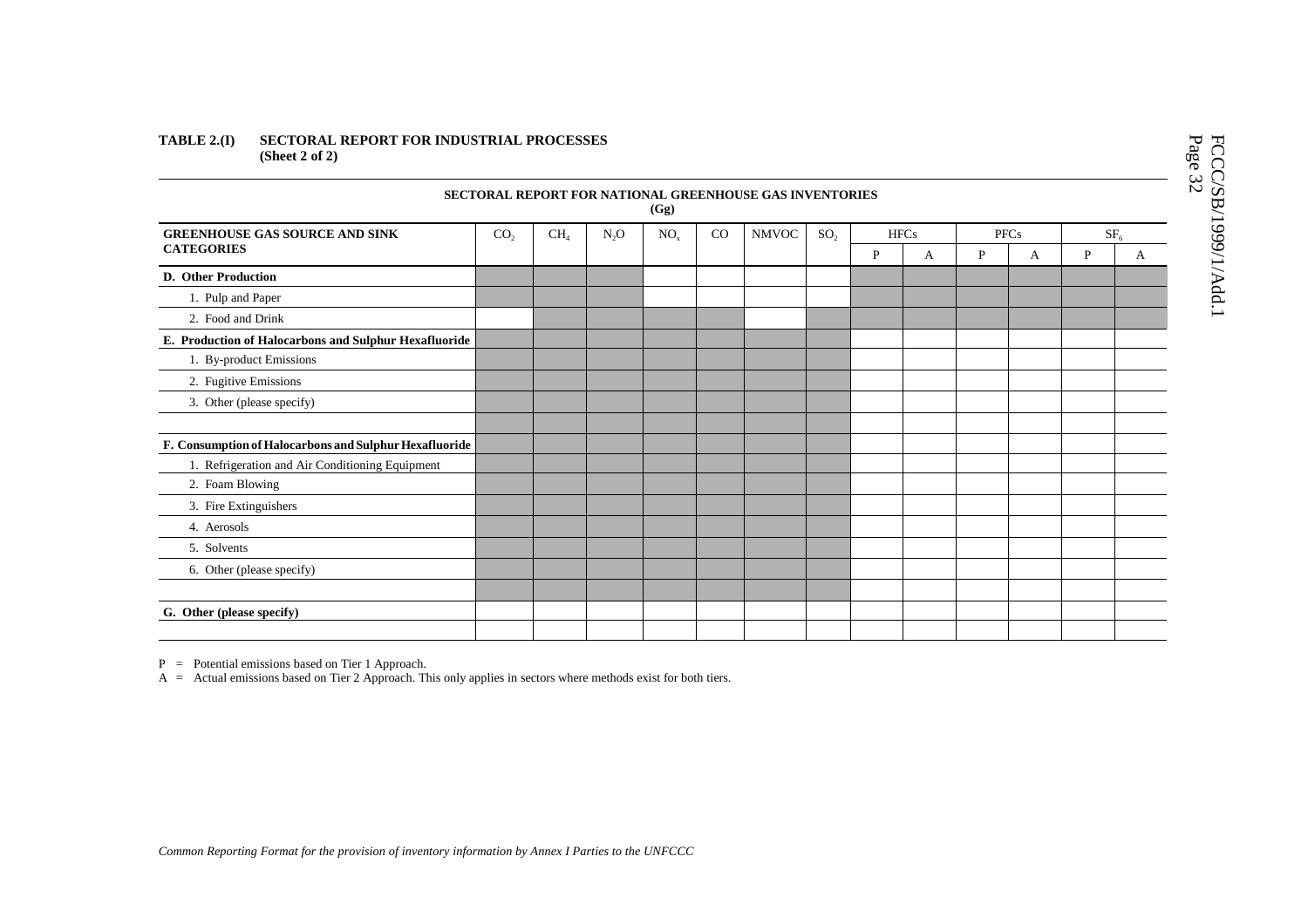| <b>GREENHOUSE GAS SOURCE AND SINK</b> | <b>ACTIVITY DATA</b>            | <b>EMISSION FACTORS</b> |                 |                   |                 |                   |        |                   |  |  |
|---------------------------------------|---------------------------------|-------------------------|-----------------|-------------------|-----------------|-------------------|--------|-------------------|--|--|
| <b>CATEGORIES</b>                     | Production/Consumption Quantity |                         | CO <sub>2</sub> |                   | CH <sub>4</sub> |                   | $N_2O$ |                   |  |  |
|                                       | Unit $(1)$                      | (kt)                    | (t/t)           | $\left( 2\right)$ | (t/t)           | $\left( 2\right)$ | (t/t)  | $\left( 2\right)$ |  |  |
| A. Mineral Products                   |                                 |                         |                 |                   |                 |                   |        |                   |  |  |
| 1. Cement Production                  | (e.g. cement production)        |                         |                 |                   |                 |                   |        |                   |  |  |
| 2. Lime Production                    |                                 |                         |                 |                   |                 |                   |        |                   |  |  |
| 3. Limestone and Dolomite Use         |                                 |                         |                 |                   |                 |                   |        |                   |  |  |
| 4. Soda Ash Production and Use        |                                 |                         |                 |                   |                 |                   |        |                   |  |  |
| 5. Asphalt Roofing                    |                                 |                         |                 |                   |                 |                   |        |                   |  |  |
| 6. Road Paving with Asphalt           |                                 |                         |                 |                   |                 |                   |        |                   |  |  |
| 7. Other (please specify)             |                                 |                         |                 |                   |                 |                   |        |                   |  |  |
| <b>Glass Production</b>               |                                 |                         |                 |                   |                 |                   |        |                   |  |  |
| Concrete Pumice Stone                 |                                 |                         |                 |                   |                 |                   |        |                   |  |  |
| <b>B.</b> Chemical Industry           |                                 |                         |                 |                   |                 |                   |        |                   |  |  |
| 1. Ammonia Production                 |                                 |                         |                 |                   |                 |                   |        |                   |  |  |
| 2. Nitric Acid Production             |                                 |                         |                 |                   |                 |                   |        |                   |  |  |
| 3. Adipic Acid Production             |                                 |                         |                 |                   |                 |                   |        |                   |  |  |
| 4. Carbide Production                 |                                 |                         |                 |                   |                 |                   |        |                   |  |  |
| silicon carbide                       |                                 |                         |                 |                   |                 |                   |        |                   |  |  |
| calcium carbide                       |                                 |                         |                 |                   |                 |                   |        |                   |  |  |
| 5. Other (please specify)             |                                 |                         |                 |                   |                 |                   |        |                   |  |  |
| carbon black                          |                                 |                         |                 |                   |                 |                   |        |                   |  |  |
| ethylene                              |                                 |                         |                 |                   |                 |                   |        |                   |  |  |
| dichloroethylen                       |                                 |                         |                 |                   |                 |                   |        |                   |  |  |
| styrene                               |                                 |                         |                 |                   |                 |                   |        |                   |  |  |
| methanol                              |                                 |                         |                 |                   |                 |                   |        |                   |  |  |
| other (please specify)                |                                 |                         |                 |                   |                 |                   |        |                   |  |  |
| C. Metal Production                   |                                 |                         |                 |                   |                 |                   |        |                   |  |  |
| 1. Iron and Steel Production          |                                 |                         |                 |                   |                 |                   |        |                   |  |  |
| steel                                 |                                 |                         |                 |                   |                 |                   |        |                   |  |  |
| pig iron                              |                                 |                         |                 |                   |                 |                   |        |                   |  |  |
| sinter                                |                                 |                         |                 |                   |                 |                   |        |                   |  |  |
| coke                                  |                                 |                         |                 |                   |                 |                   |        |                   |  |  |
| 2. Ferroalloys Production             |                                 |                         |                 |                   |                 |                   |        |                   |  |  |
| 3. Aluminium Production               |                                 |                         |                 |                   |                 |                   |        |                   |  |  |
| 5. Other (please specify)             |                                 |                         |                 |                   |                 |                   |        |                   |  |  |
| D. Other Production                   |                                 |                         |                 |                   |                 |                   |        |                   |  |  |
| G. Other (please specify)             |                                 |                         |                 |                   |                 |                   |        |                   |  |  |

### **TABLE 2.(I).A-G SECTORAL BACKGROUND DATA FOR INDUSTRIAL PROCESSES CO2, CH4 and N2O emissions (Sheet 1 of 1)**

(1) In cases when the IPCC Guidelines provide options for activity data, e.g. cement or clinker for estimating the emissions from cement production, specify the activity data used (as shown in the example in brackets) in order to make the choice of emission factor more transparent.

 $(2)$  Enter "R" to specify cases in which the final emissions reported in the Sectoral Report tables are reduced with the quantities of emission recovery, oxidation, destruction, transformation. The emissions factors before recovery should be filled in.

**Note:** In case of confidentiality of the activity data information, the entries should provide aggregate figures but there should be a note indicating this.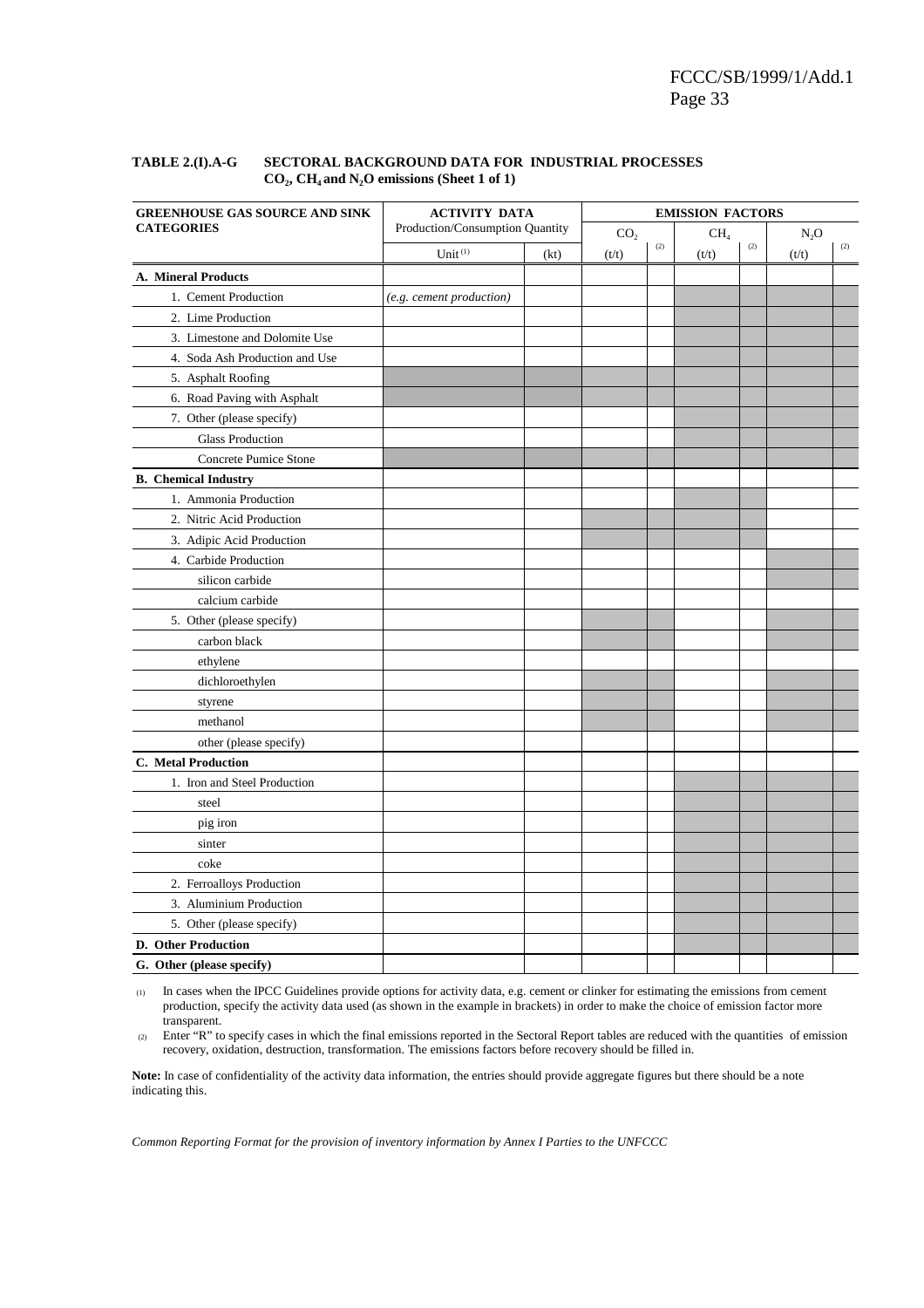### **TABLE 2.(II) SECTORAL REPORT FOR INDUSTRIAL PROCESSES** Emissions of HFCs, PFCs and SF<sub>6</sub> (Sheet 1 of 2)

|                                                               |        |        |                |          |          |          |           | (Gg)       | SECTORAL REPORT FOR NATIONAL GREENHOUSE GAS INVENTORIES |            |                |                                                                  |                               |                        |            |  |            |               |
|---------------------------------------------------------------|--------|--------|----------------|----------|----------|----------|-----------|------------|---------------------------------------------------------|------------|----------------|------------------------------------------------------------------|-------------------------------|------------------------|------------|--|------------|---------------|
| <b>GREENHOUSE GAS SOURCE AND SINK</b><br><b>CATEGORIES</b>    | HFC-23 | HFC-32 | <b>HFC-125</b> | HFC-134a | HFC-143a | HFC-152a | HFC-227ea | Other HFCs |                                                         | Total HFCs | $\mathbb{G}^4$ | $C_{\!\scriptscriptstyle 2}^{\rm F}\!F_{\!\scriptscriptstyle 6}$ | $\mathbf{C}_4\mathbf{F}_{10}$ | $\mathrm{C_{6}F_{14}}$ | Other PFCs |  | Total PFCs | $\text{SF}_6$ |
| C. Metal Production                                           |        |        |                |          |          |          |           |            |                                                         |            |                |                                                                  |                               |                        |            |  |            |               |
| <b>Aluminium Production</b>                                   |        |        |                |          |          |          |           |            |                                                         |            |                |                                                                  |                               |                        |            |  |            |               |
| $SF6$ Used in Aluminium Foundries                             |        |        |                |          |          |          |           |            |                                                         |            |                |                                                                  |                               |                        |            |  |            |               |
| $SF6$ Used in Magnesium Foundries                             |        |        |                |          |          |          |           |            |                                                         |            |                |                                                                  |                               |                        |            |  |            |               |
| E. Production of Halocarbons and $SF6$                        |        |        |                |          |          |          |           |            |                                                         |            |                |                                                                  |                               |                        |            |  |            |               |
| 1. By-product Emissions<br>(Specify production)               |        |        |                |          |          |          |           |            |                                                         |            |                |                                                                  |                               |                        |            |  |            |               |
| Production of HCFC-22                                         |        |        |                |          |          |          |           |            |                                                         |            |                |                                                                  |                               |                        |            |  |            |               |
| Other                                                         |        |        |                |          |          |          |           |            |                                                         |            |                |                                                                  |                               |                        |            |  |            |               |
| 2. Fugitive Emissions                                         |        |        |                |          |          |          |           |            |                                                         |            |                |                                                                  |                               |                        |            |  |            |               |
| 3. Other (please specify)                                     |        |        |                |          |          |          |           |            |                                                         |            |                |                                                                  |                               |                        |            |  |            |               |
|                                                               |        |        |                |          |          |          |           |            |                                                         |            |                |                                                                  |                               |                        |            |  |            |               |
| F. Consumption of Halocarbons and $SF6$<br>(actual emissions) |        |        |                |          |          |          |           |            |                                                         |            |                |                                                                  |                               |                        |            |  |            |               |
| 1. Refrigeration and<br>Air Conditioning Equipment            |        |        |                |          |          |          |           |            |                                                         |            |                |                                                                  |                               |                        |            |  |            |               |
| 2. Foam Blowing                                               |        |        |                |          |          |          |           |            |                                                         |            |                |                                                                  |                               |                        |            |  |            |               |
| 3. Fire Extinguishers                                         |        |        |                |          |          |          |           |            |                                                         |            |                |                                                                  |                               |                        |            |  |            |               |
| 4. Aerosols/Metered Dose Inhalers                             |        |        |                |          |          |          |           |            |                                                         |            |                |                                                                  |                               |                        |            |  |            |               |
| 5. Solvents                                                   |        |        |                |          |          |          |           |            |                                                         |            |                |                                                                  |                               |                        |            |  |            |               |
| 6. Other (please specify)                                     |        |        |                |          |          |          |           |            |                                                         |            |                |                                                                  |                               |                        |            |  |            |               |
| Semiconductors                                                |        |        |                |          |          |          |           |            |                                                         |            |                |                                                                  |                               |                        |            |  |            |               |
| Electrical equipment                                          |        |        |                |          |          |          |           |            |                                                         |            |                |                                                                  |                               |                        |            |  |            |               |
|                                                               |        |        |                |          |          |          |           |            |                                                         |            |                |                                                                  |                               |                        |            |  |            |               |
| Total                                                         |        |        |                |          |          |          |           |            |                                                         |            |                |                                                                  |                               |                        |            |  |            |               |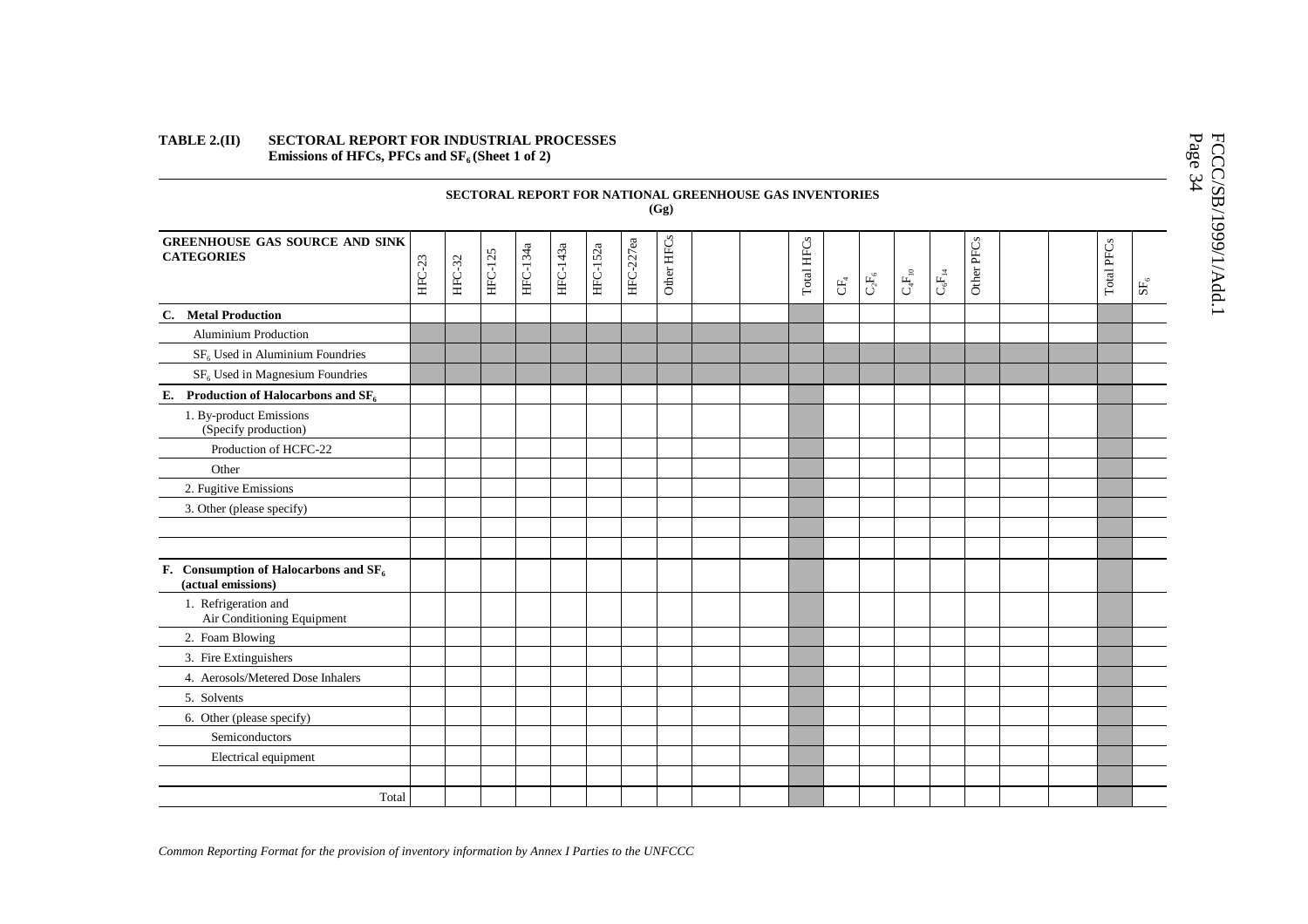### **TABLE 2.(II) SECTORAL REPORT FOR INDUSTRIAL PROCESSES** Emissions of HFCs, PFCs and SF<sub>6</sub> (Sheet 2 of 2)

| <b>GREENHOUSE GAS SOURCE AND SINK</b><br><b>CATEGORIES</b>                                 | 23<br>し<br>田 | HFC-32 | <b>HFC-125</b> | HFC-134a | HFC-143a | HFC-152a | HFC-227ea | Other HFCs | Total HFCs | $\mathbb{H}$ | $\mathbf{C} \mathbf{F}_6$ | $\mathrm{C_{4}F_{10}}$ | $\mathbf{C}_6\mathbf{F}_{14}$ | Other PFCs |  | Total PFCs | $\text{SF}_6$ |
|--------------------------------------------------------------------------------------------|--------------|--------|----------------|----------|----------|----------|-----------|------------|------------|--------------|---------------------------|------------------------|-------------------------------|------------|--|------------|---------------|
| Consumption of Halocarbons and $SF6$<br>F.<br>(potential emissions)                        |              |        |                |          |          |          |           |            |            |              |                           |                        |                               |            |  |            |               |
| production                                                                                 |              |        |                |          |          |          |           |            |            |              |                           |                        |                               |            |  |            |               |
| import: in bulk                                                                            |              |        |                |          |          |          |           |            |            |              |                           |                        |                               |            |  |            |               |
| in products <sup>(1)</sup>                                                                 |              |        |                |          |          |          |           |            |            |              |                           |                        |                               |            |  |            |               |
| export: in bulk                                                                            |              |        |                |          |          |          |           |            |            |              |                           |                        |                               |            |  |            |               |
| in products <sup>(1)</sup>                                                                 |              |        |                |          |          |          |           |            |            |              |                           |                        |                               |            |  |            |               |
| destroyed amount                                                                           |              |        |                |          |          |          |           |            |            |              |                           |                        |                               |            |  |            |               |
|                                                                                            |              |        |                |          |          |          |           |            |            |              |                           |                        |                               |            |  |            |               |
| <b>GWP</b> values used                                                                     |              |        |                |          |          |          |           |            |            |              |                           |                        |                               |            |  |            |               |
| Actual emissions (Gg $CO$ , eq.)                                                           |              |        |                |          |          |          |           |            |            |              |                           |                        |                               |            |  |            |               |
| C. Metal Production                                                                        |              |        |                |          |          |          |           |            |            |              |                           |                        |                               |            |  |            |               |
| E. Production of Halocarbons and $SF6$                                                     |              |        |                |          |          |          |           |            |            |              |                           |                        |                               |            |  |            |               |
| F. Consumption of Halocarbons and $SF6$                                                    |              |        |                |          |          |          |           |            |            |              |                           |                        |                               |            |  |            |               |
|                                                                                            |              |        |                |          |          |          |           |            |            |              |                           |                        |                               |            |  |            |               |
| Potential emissions from consumption of<br>halocarbons and $SF_6(GgCO_2 eq.)$              |              |        |                |          |          |          |           |            |            |              |                           |                        |                               |            |  |            |               |
| Consumption of halocarbons and $SF_{6}$<br>Potential/Actual Emissions Ratio <sup>(2)</sup> |              |        |                |          |          |          |           |            |            |              |                           |                        |                               |            |  |            |               |

 $(1)$  Relevant just for Tier 1b.

(2) This ratio of potential to actual emissions applies only to emissions from the consumption of halocarbons and SF<sub>6</sub>. Emissions from metal production and from the production of halocarbons and  $SF<sub>6</sub>$  should not be included in this ratio.

Note: As stated in the revised UNFCCC guidelines, Parties should report actual emissions of HFCs, PFCs and SF<sub>6</sub>. In addition, Parties reporting those emissions should report disaggregated potential emissions for these substances. Even when Parties report actual emissions, they should also report potential emissions for the relevant sources of these gases, for reasons of transparency and comparability.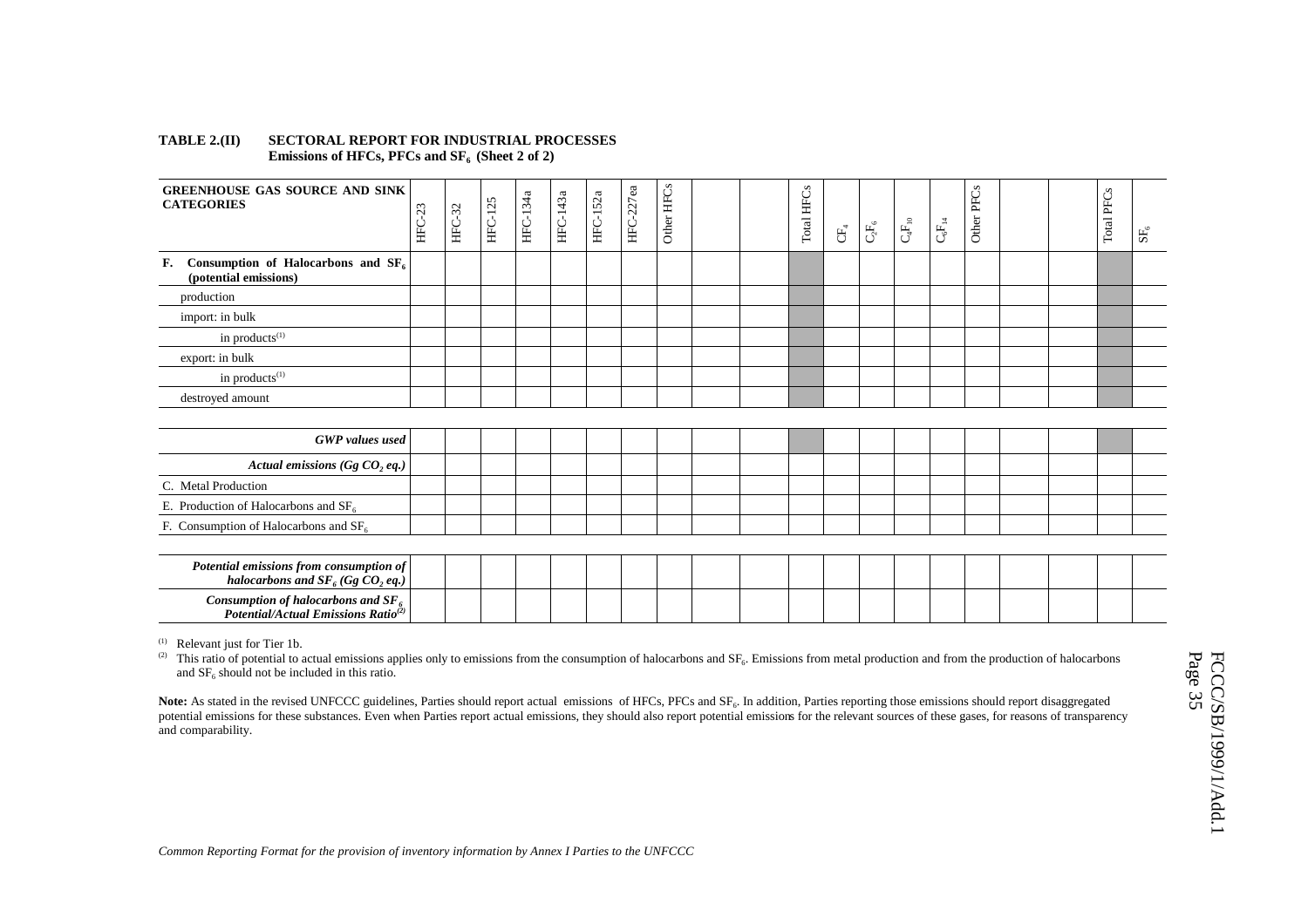### **TABLE 2.(II).C, E SECTORAL BACKGROUND DATA FOR INDUSTRIAL PROCESSES** Metal production; Production of Halocarbons and SF<sub>6</sub> (Sheet 1 of 1)

| GREENHOUSE GAS SOURCE AND SINK<br><b>CATEGORIES</b> | ACTIVITY DATA $^{(1)}$ |     | <b>AGGREGATE EMISSION</b><br>$\mathbf{FACTORS}^{\scriptscriptstyle{(3)}}$ |     |
|-----------------------------------------------------|------------------------|-----|---------------------------------------------------------------------------|-----|
|                                                     | $Unit^{(2)}$           | (t) | (kg/t)                                                                    | (4) |
| C. PFC and $SF_6$ from metal production             |                        |     |                                                                           |     |
| PFC (Total)                                         |                        |     |                                                                           |     |
| $\rm CF_4$                                          |                        |     |                                                                           |     |
| $C_2F_6$                                            |                        |     |                                                                           |     |
| SF <sub>6</sub>                                     |                        |     |                                                                           |     |
| Aluminium foundries                                 | $(SF_6$ consumption)   |     |                                                                           |     |
| Magnesium foundries                                 |                        |     |                                                                           |     |
| E. Production of Halocarbons and $SF_6$             |                        |     |                                                                           |     |
| 1. By-product emissions                             |                        |     |                                                                           |     |
| Production of HCFC-22                               |                        |     |                                                                           |     |
| (please specify species)                            |                        |     |                                                                           |     |
|                                                     |                        |     |                                                                           |     |
|                                                     |                        |     |                                                                           |     |
|                                                     |                        |     |                                                                           |     |
| Other                                               |                        |     |                                                                           |     |
| (please specify species)                            |                        |     |                                                                           |     |
|                                                     |                        |     |                                                                           |     |
|                                                     |                        |     |                                                                           |     |
|                                                     |                        |     |                                                                           |     |
| 2. Fugitive emissions                               |                        |     |                                                                           |     |
| HFC (please specify species)                        |                        |     |                                                                           |     |
|                                                     |                        |     |                                                                           |     |
|                                                     |                        |     |                                                                           |     |
| PFC (please specify species)                        |                        |     |                                                                           |     |
|                                                     |                        |     |                                                                           |     |
|                                                     |                        |     |                                                                           |     |
| $SF_6$                                              |                        |     |                                                                           |     |
| 3. Other                                            |                        |     |                                                                           |     |
|                                                     |                        |     |                                                                           |     |
|                                                     |                        |     |                                                                           |     |
|                                                     |                        |     |                                                                           |     |

(1) In case of application of a Tier 1b (for C), Tier 2 (for E) and country specific methods, specify any other relevant activity data used in the documentation box below.

(2) Specify the activity data used as shown in the examples within brackets.

(3) Aggregate emission factors before recovery.

<sup>(4)</sup> Enter "R" to specify cases in which the final emissions reported in the Sectoral Report table are reported after substracting the quantities of emission recovery, oxidation, destruction, transformation. Use the documentation box for further explanations.

**Documentation box:**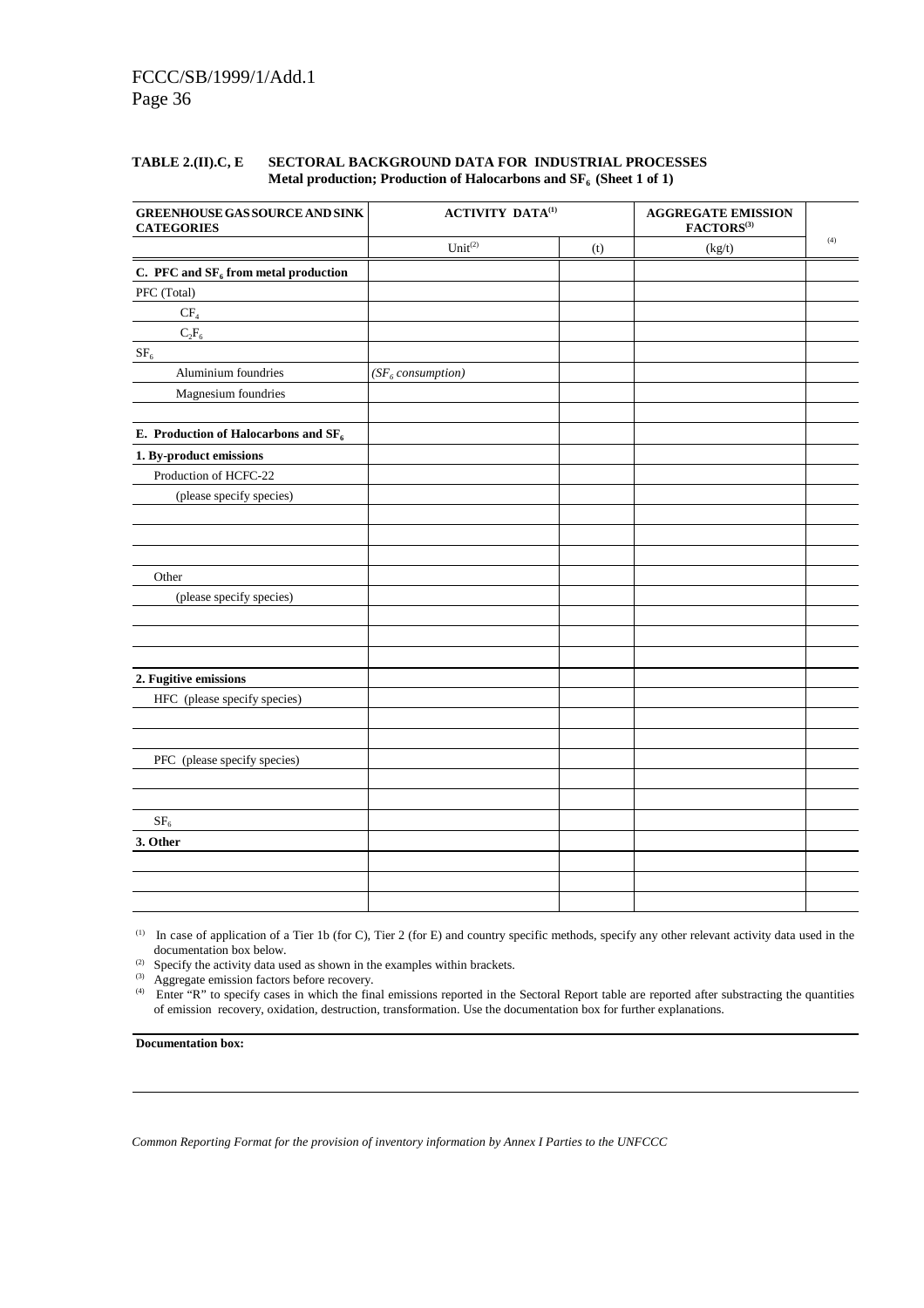### **TABLE 2.(II).F SECTORAL BACKGROUND DATA FOR INDUSTRIAL PROCESSES** Consumption of Halocarbons and  $SF<sub>6</sub>$  (Sheet 1 of 1)

| <b>GREENHOUSE GAS</b>             |                                           | <b>ACTIVITY DATA</b>                               |                                             |                         | <b>AGGREGATE EMISSION FACTORS</b> |               |
|-----------------------------------|-------------------------------------------|----------------------------------------------------|---------------------------------------------|-------------------------|-----------------------------------|---------------|
| <b>SOURCE AND SINK</b>            |                                           | Amount of fluid                                    |                                             | Product                 | Product                           | Disposal loss |
| <b>CATEGORIES</b>                 | filled in new<br>manufactured<br>products | in operating<br>systems (average<br>annual stocks) | remaining<br>products at<br>decommissioning | manufacturing<br>factor | life factor                       | factor        |
|                                   |                                           | (t)                                                |                                             |                         | $(\% )$                           |               |
| 1. Refrigeration                  |                                           |                                                    |                                             |                         |                                   |               |
| <b>Air Conditioning Equipment</b> |                                           |                                                    |                                             |                         |                                   |               |
| Domestic                          |                                           |                                                    |                                             |                         |                                   |               |
| (please specify species)          |                                           |                                                    |                                             |                         |                                   |               |
| Other stationary                  |                                           |                                                    |                                             |                         |                                   |               |
| (please specify species)          |                                           |                                                    |                                             |                         |                                   |               |
| Mobile                            |                                           |                                                    |                                             |                         |                                   |               |
| (please specify species)          |                                           |                                                    |                                             |                         |                                   |               |
| 2. Foam Blowing                   |                                           |                                                    |                                             |                         |                                   |               |
| Hard foam                         |                                           |                                                    |                                             |                         |                                   |               |
| (please specify species)          |                                           |                                                    |                                             |                         |                                   |               |
| Soft foam                         |                                           |                                                    |                                             |                         |                                   |               |
| (please specify species)          |                                           |                                                    |                                             |                         |                                   |               |
| 3. Fire Extinguishers             |                                           |                                                    |                                             |                         |                                   |               |
| (please specify species)          |                                           |                                                    |                                             |                         |                                   |               |
| 4. Aerosols                       |                                           |                                                    |                                             |                         |                                   |               |
| Metered Dose Inhalers             |                                           |                                                    |                                             |                         |                                   |               |
| (please specify species)          |                                           |                                                    |                                             |                         |                                   |               |
| Other                             |                                           |                                                    |                                             |                         |                                   |               |
| (please specify species)          |                                           |                                                    |                                             |                         |                                   |               |
| 5. Solvents                       |                                           |                                                    |                                             |                         |                                   |               |
| (please specify species)          |                                           |                                                    |                                             |                         |                                   |               |
| 6. Semiconductors                 |                                           |                                                    |                                             |                         |                                   |               |
| (please specify species)          |                                           |                                                    |                                             |                         |                                   |               |
|                                   |                                           |                                                    |                                             |                         |                                   |               |
| 7. Electric equipment             |                                           |                                                    |                                             |                         |                                   |               |
| (please specify species)          |                                           |                                                    |                                             |                         |                                   |               |
| 8. Other (please specify)         |                                           |                                                    |                                             |                         |                                   |               |

**Note:** In case of confidentiality of the activity data information, the entries should provide aggregate figures, but there should be a note indicating this.

**Documentation box:**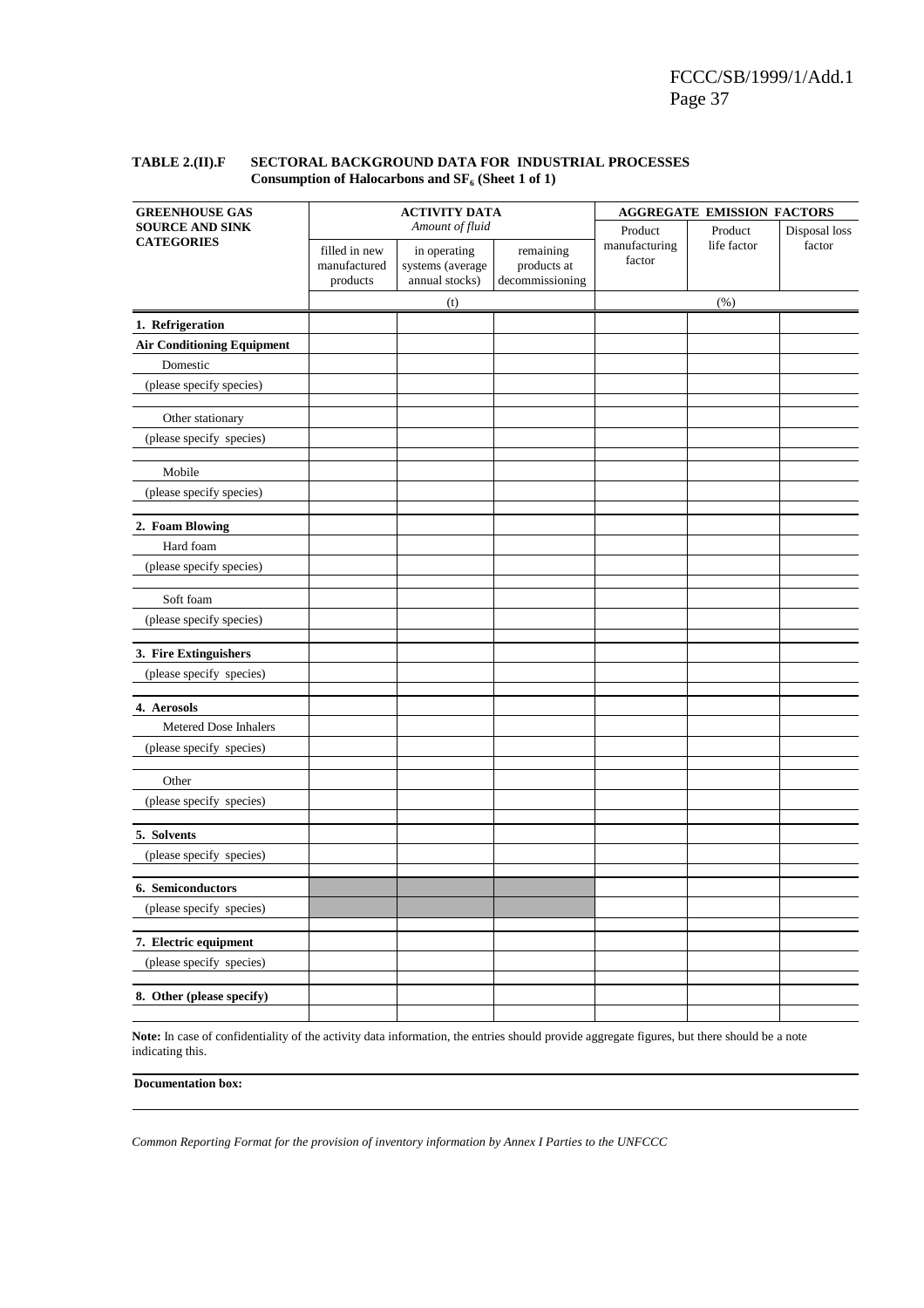### **TABLE 3 SECTORAL REPORT FOR SOLVENT AND OTHER PRODUCT USE (Sheet 1 of 1)**

| SECTORAL REPORT FOR NATIONAL GREENHOUSE GAS INVENTORIES<br>(Gg) |                 |                  |              |  |  |  |  |  |  |
|-----------------------------------------------------------------|-----------------|------------------|--------------|--|--|--|--|--|--|
| <b>GREENHOUSE GAS SOURCE AND SINK CATEGORIES</b>                | CO <sub>2</sub> | N <sub>2</sub> O | <b>NMVOC</b> |  |  |  |  |  |  |
| <b>Total Solvent and Other Product Use</b>                      |                 |                  |              |  |  |  |  |  |  |
| A. Paint Application                                            |                 |                  |              |  |  |  |  |  |  |
| <b>B.</b> Degreasing and Dry Cleaning                           |                 |                  |              |  |  |  |  |  |  |
| C. Chemical Products, Manufacture and Processing                |                 |                  |              |  |  |  |  |  |  |
| D. Other (please specify)                                       |                 |                  |              |  |  |  |  |  |  |
|                                                                 |                 |                  |              |  |  |  |  |  |  |
|                                                                 |                 |                  |              |  |  |  |  |  |  |

Please account for the quantity of carbon released in the form of NMVOC in both the NMVOC and the  $CO_2$  columns.

Note: The IPCC Guidelines do not provide methodologies for the calculation of emissions of N<sub>2</sub>O from solvent and other product use. If you have reported such data, you should provide additional information (activity data and emission factors) used to make these estimates.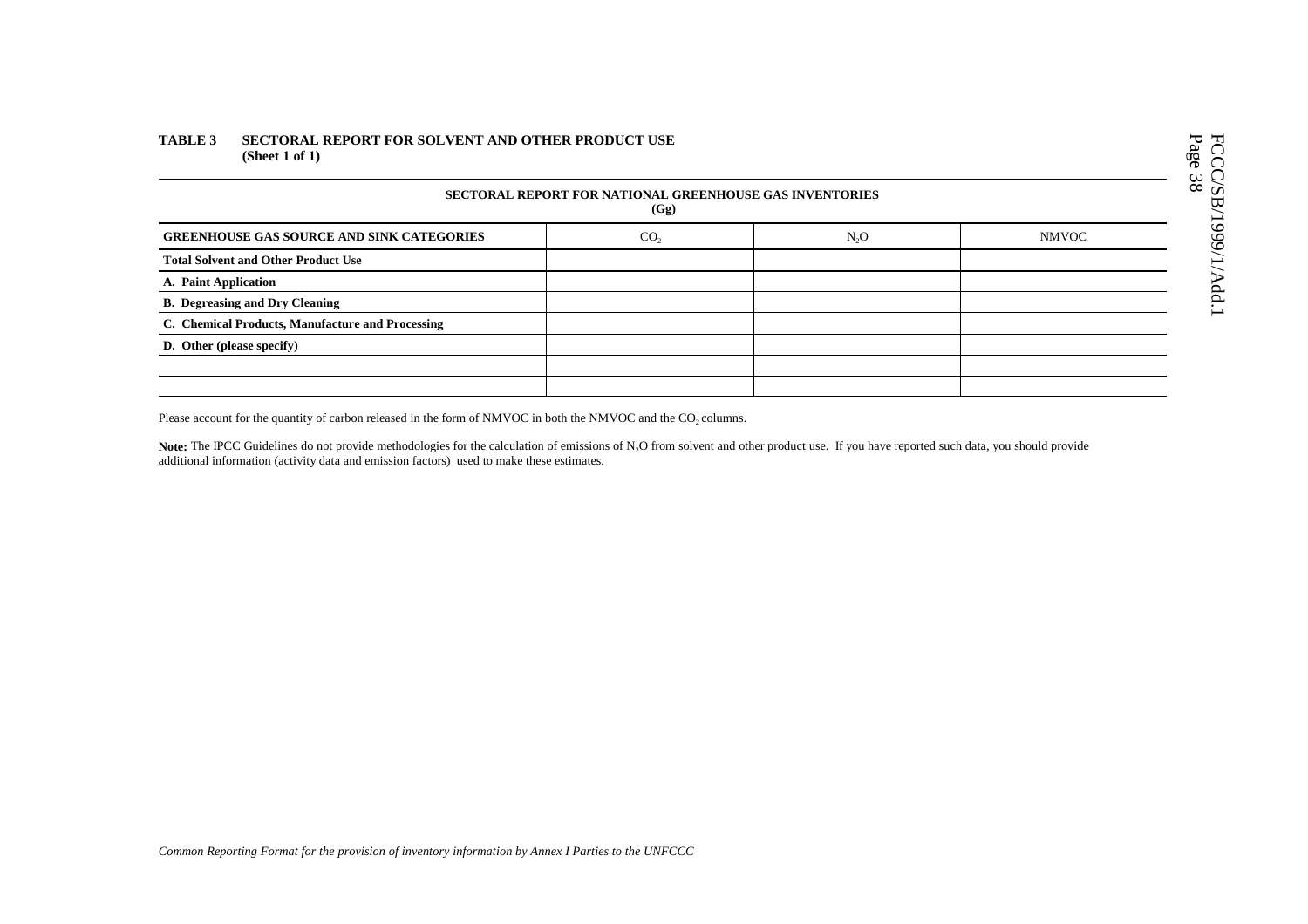### **TABLE 3.A-D SECTORAL BACKGROUND DATA FOR SOLVENT AND OTHER PRODUCT USE (Sheet 1 of 1)**

| <b>GREENHOUSE GAS SOURCE AND SINK CATEGORIES</b> |      | <b>ACTIVITY DATA</b> |                 | <b>AGGREGATE EMISSION FACTORS</b> |        |
|--------------------------------------------------|------|----------------------|-----------------|-----------------------------------|--------|
|                                                  | Unit | (kt)                 | CO <sub>2</sub> | CH <sub>4</sub>                   | $N_2O$ |
|                                                  |      |                      | (kg/t)          | (kg/t)                            | (kg/t) |
| A. Paint Application                             |      |                      |                 |                                   |        |
| <b>B.</b> Degreasing and Dry Cleaning            |      |                      |                 |                                   |        |
| C. Chemical Products, Manufacture and Processing |      |                      |                 |                                   |        |
| D. Other (please specify) $^{(1)}$               |      |                      |                 |                                   |        |
| (Use of $N_2O$ for anaesthesia)                  |      |                      |                 |                                   |        |
| $(N_2O$ from fire extinguishers)                 |      |                      |                 |                                   |        |
| (N, O from aerosol cans)                         |      |                      |                 |                                   |        |
| (Other use of $N_2O$ )                           |      |                      |                 |                                   |        |
|                                                  |      |                      |                 |                                   |        |
|                                                  |      |                      |                 |                                   |        |
|                                                  |      |                      |                 |                                   |        |
|                                                  |      |                      |                 |                                   |        |

(1) Some probable sources are provided in brackets. Complement the list with other relevant sources.

Note: The table follows the format of the IPCC Sectoral Report for Solvent and Other Product Use, although some of the source categories are not relevant to the direct GHG emissions.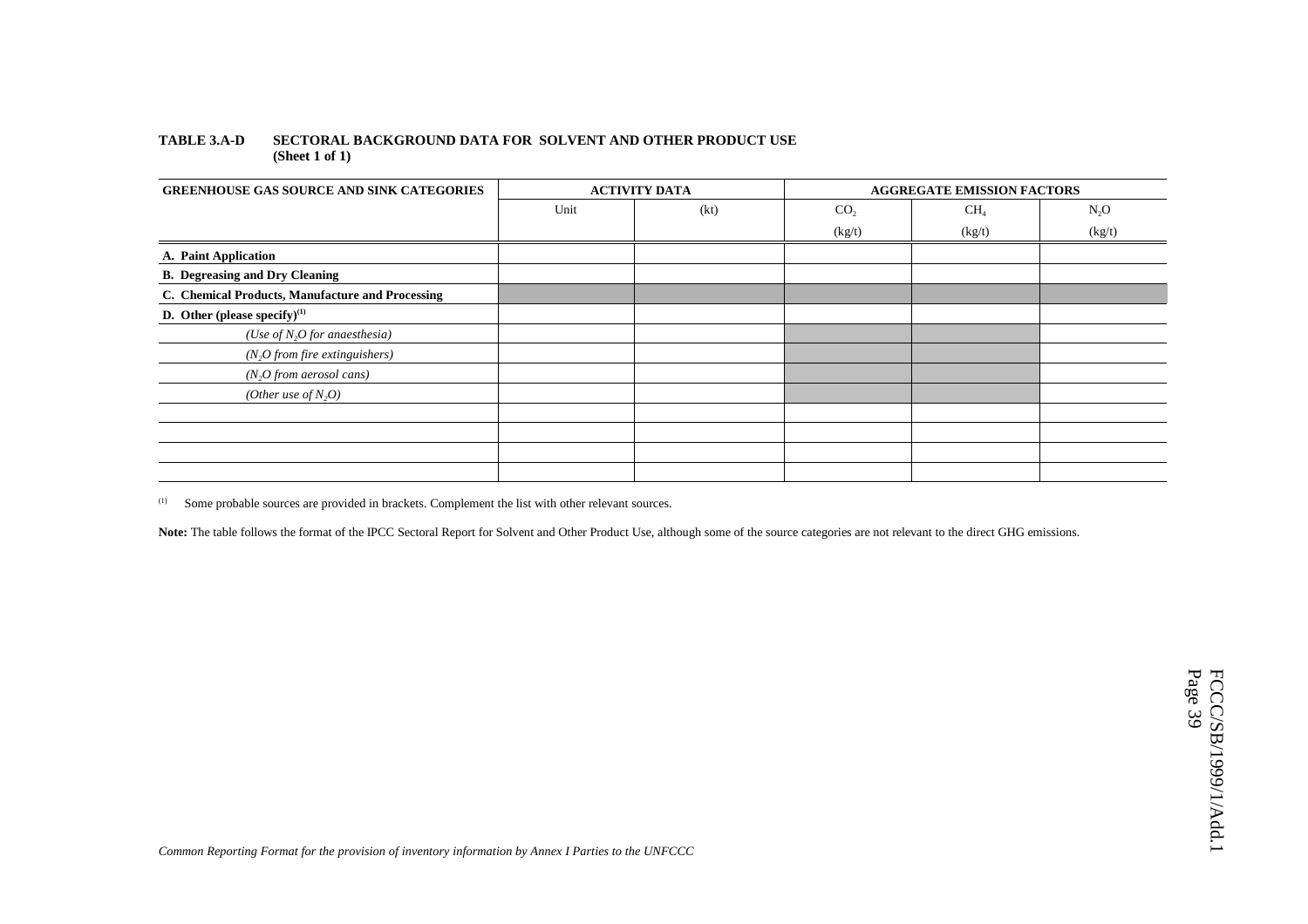### **TABLE 4 SECTORAL REPORT FOR AGRICULTURE (Sheet 1 of 2)**

| SECTORAL REPORT FOR NATIONAL GREENHOUSE GAS INVENTORIES<br>(Gg) |                 |        |                 |             |              |  |  |  |  |  |
|-----------------------------------------------------------------|-----------------|--------|-----------------|-------------|--------------|--|--|--|--|--|
| <b>GREENHOUSE GAS SOURCE AND SINK</b><br><b>CATEGORIES</b>      | CH <sub>4</sub> | $N_2O$ | NO <sub>x</sub> | $_{\rm CO}$ | <b>NMVOC</b> |  |  |  |  |  |
| <b>Total Agriculture</b>                                        |                 |        |                 |             |              |  |  |  |  |  |
| <b>A. Enteric Fermentation</b>                                  |                 |        |                 |             |              |  |  |  |  |  |
| 1. Cattle                                                       |                 |        |                 |             |              |  |  |  |  |  |
| 2. Buffalo                                                      |                 |        |                 |             |              |  |  |  |  |  |
| 3. Sheep                                                        |                 |        |                 |             |              |  |  |  |  |  |
| 4. Goats                                                        |                 |        |                 |             |              |  |  |  |  |  |
| 5. Camels and Llamas                                            |                 |        |                 |             |              |  |  |  |  |  |
| 6. Horses                                                       |                 |        |                 |             |              |  |  |  |  |  |
| 7. Mules and Asses                                              |                 |        |                 |             |              |  |  |  |  |  |
| 8. Swine                                                        |                 |        |                 |             |              |  |  |  |  |  |
| 9. Poultry                                                      |                 |        |                 |             |              |  |  |  |  |  |
| 10. Other (please specify)                                      |                 |        |                 |             |              |  |  |  |  |  |
|                                                                 |                 |        |                 |             |              |  |  |  |  |  |
| <b>B. Manure Management</b>                                     |                 |        |                 |             |              |  |  |  |  |  |
| 1. Cattle                                                       |                 |        |                 |             |              |  |  |  |  |  |
| 2. Buffalo                                                      |                 |        |                 |             |              |  |  |  |  |  |
| 3. Sheep                                                        |                 |        |                 |             |              |  |  |  |  |  |
| 4. Goats                                                        |                 |        |                 |             |              |  |  |  |  |  |
| 5. Camels and Llamas                                            |                 |        |                 |             |              |  |  |  |  |  |
| 6. Horses                                                       |                 |        |                 |             |              |  |  |  |  |  |
| 7. Mules and Asses                                              |                 |        |                 |             |              |  |  |  |  |  |
| 8. Swine                                                        |                 |        |                 |             |              |  |  |  |  |  |
| 9. Poultry                                                      |                 |        |                 |             |              |  |  |  |  |  |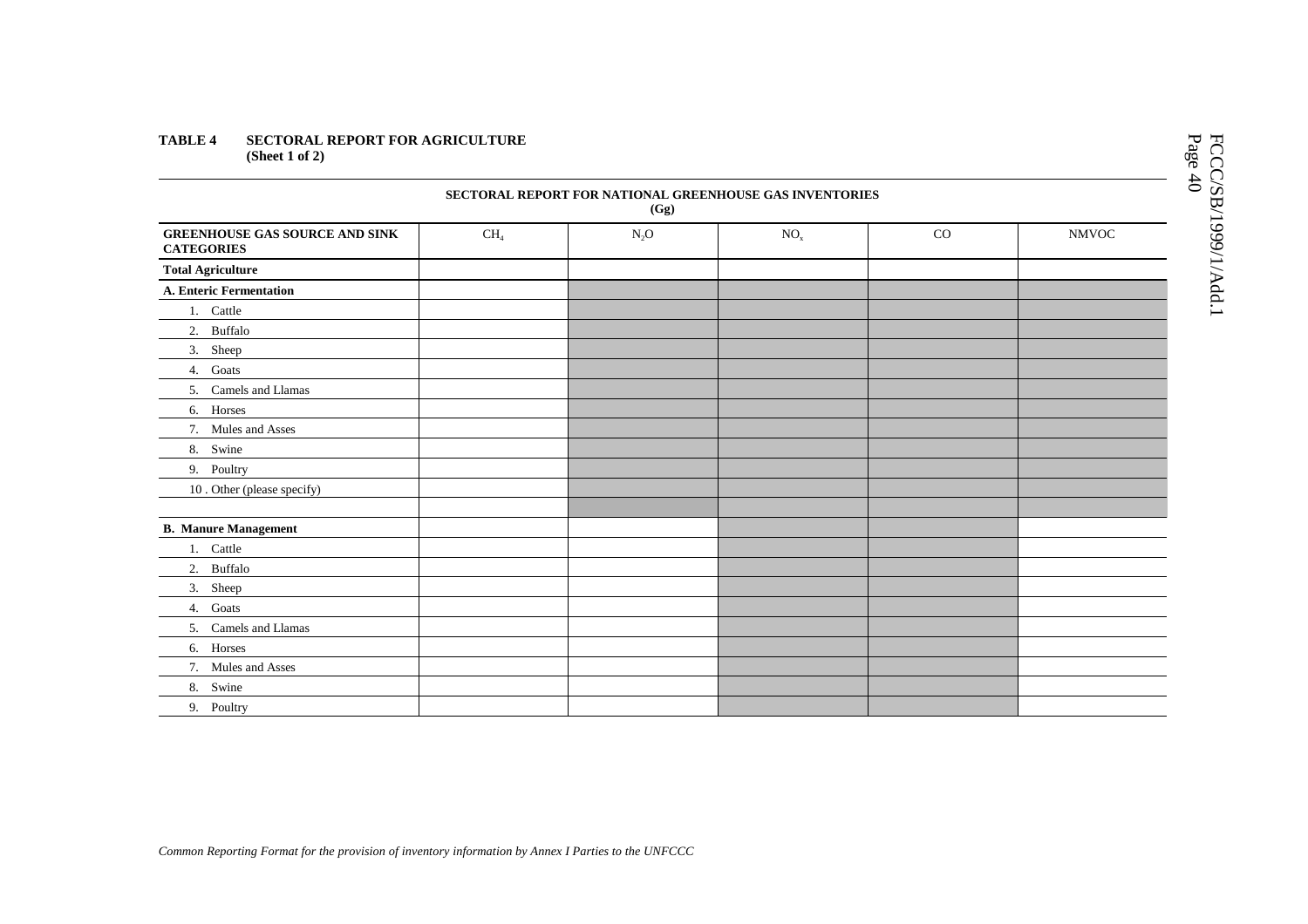### **TABLE 4 SECTORAL REPORT FOR AGRICULTURE (Sheet 2 of 2)**

| SECTORAL REPORT FOR NATIONAL GREENHOUSE GAS INVENTORIES<br>(Gg) |                 |        |                 |    |              |  |  |  |  |  |
|-----------------------------------------------------------------|-----------------|--------|-----------------|----|--------------|--|--|--|--|--|
| <b>GREENHOUSE GAS SOURCE AND SINK</b><br><b>CATEGORIES</b>      | CH <sub>4</sub> | $N_2O$ | NO <sub>x</sub> | CO | <b>NMVOC</b> |  |  |  |  |  |
| <b>B.</b> Manure Management (continued)                         |                 |        |                 |    |              |  |  |  |  |  |
| 10. Anaerobic Lagoons                                           |                 |        |                 |    |              |  |  |  |  |  |
| 11. Liquid Systems                                              |                 |        |                 |    |              |  |  |  |  |  |
| 12. Solid Storage and Dry Lot                                   |                 |        |                 |    |              |  |  |  |  |  |
| 13. Other (please specify)                                      |                 |        |                 |    |              |  |  |  |  |  |
| C. Rice Cultivation                                             |                 |        |                 |    |              |  |  |  |  |  |
| 1. Irrigated                                                    |                 |        |                 |    |              |  |  |  |  |  |
| 2. Rainfed                                                      |                 |        |                 |    |              |  |  |  |  |  |
| 3. Deep Water                                                   |                 |        |                 |    |              |  |  |  |  |  |
| 4. Other (please specify)                                       |                 |        |                 |    |              |  |  |  |  |  |
| D. Agricultural Soils                                           |                 |        |                 |    |              |  |  |  |  |  |
| E. Prescribed Burning of Savannas                               |                 |        |                 |    |              |  |  |  |  |  |
| F. Field Burning of Agricultural Residues <sup>(1)</sup>        |                 |        |                 |    |              |  |  |  |  |  |
| 1. Cereals                                                      |                 |        |                 |    |              |  |  |  |  |  |
| 2. Pulse                                                        |                 |        |                 |    |              |  |  |  |  |  |
| 3. Tuber and Root                                               |                 |        |                 |    |              |  |  |  |  |  |
| 4. Sugar Cane                                                   |                 |        |                 |    |              |  |  |  |  |  |
| 5. Other (please specify)                                       |                 |        |                 |    |              |  |  |  |  |  |
| G. Other (please specify)                                       |                 |        |                 |    |              |  |  |  |  |  |
|                                                                 |                 |        |                 |    |              |  |  |  |  |  |
|                                                                 |                 |        |                 |    |              |  |  |  |  |  |

 $\mu$ <sup>(1)</sup> Sub-items of F should be linked to Worksheet 4-4 sheets 1 and 2.

**Note:** The IPCC Guidelines do not provide methodologies for the calculation of  $CH_4$  emissions,  $CH_4$  and  $N_2O$  removals from agricultural soils, or  $CO_2$  emissions from savanna burning or agricultural residues burning. If you have reported such data, you should provide additional information (activity data and emissions factors) used to make these estimates.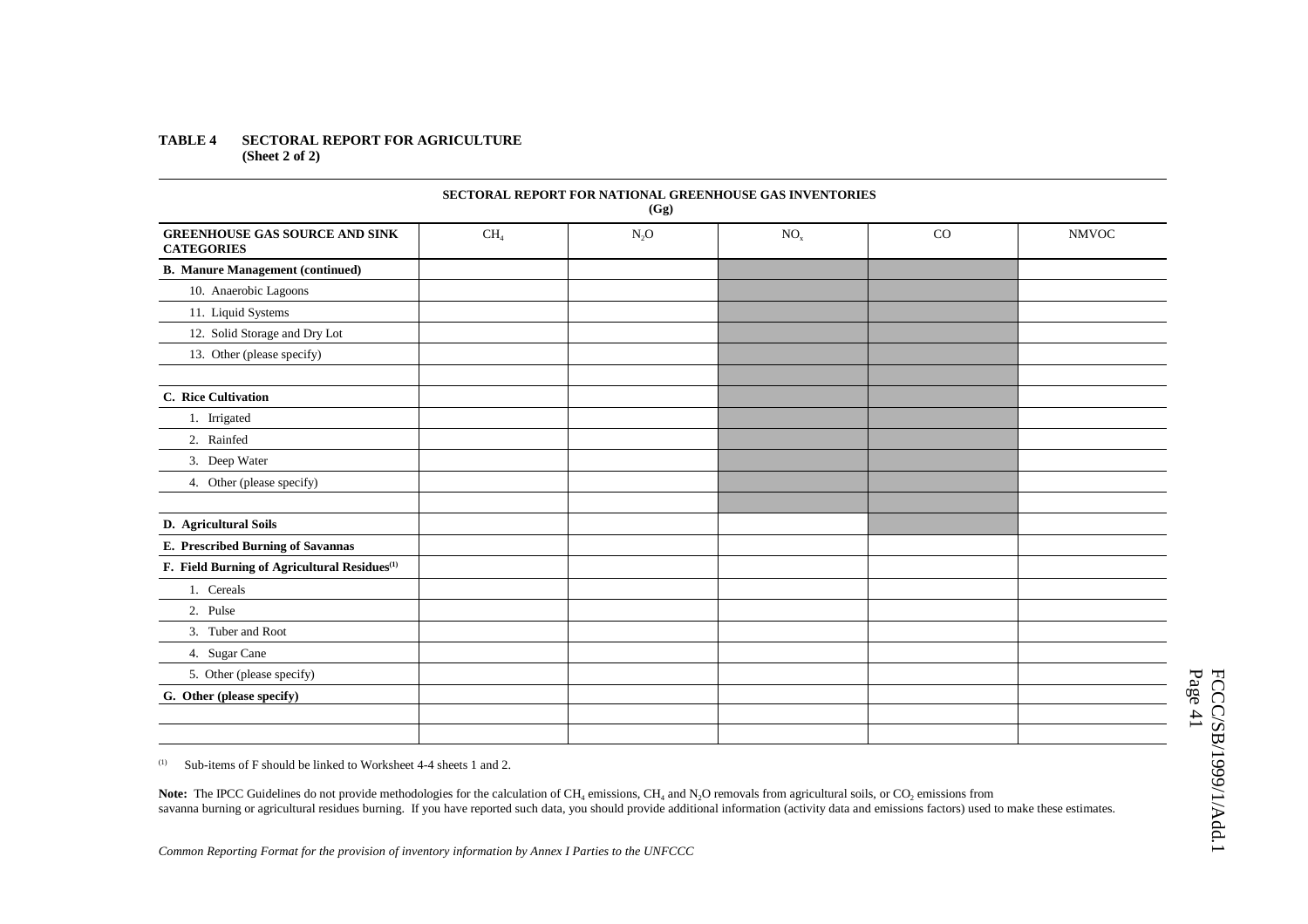|                                                 |                                |                              |      |                                             | Additional Information                                 |           |  |
|-------------------------------------------------|--------------------------------|------------------------------|------|---------------------------------------------|--------------------------------------------------------|-----------|--|
| <b>GREENHOUSE GAS</b><br><b>SOURCE AND SINK</b> |                                | <b>ACTIVITY DATA</b>         |      | <b>AGGREGATE</b><br><b>EMISSION FACTORS</b> | Disaggregated list of animals <sup>(a)</sup>           |           |  |
| <b>CATEGORIES</b>                               | Population size <sup>(1)</sup> | Average daily feed<br>intake |      | CH <sub>4</sub>                             | Indicators:                                            |           |  |
|                                                 | $(1000 \text{ head})$          | (MJ/day)                     | (% ) | (kg CH <sub>4</sub> /head/yr)               |                                                        |           |  |
| Cattle<br>1.                                    |                                |                              |      |                                             | Weight                                                 | (kg)      |  |
| Dairy Cows                                      |                                |                              |      |                                             | Weight Gain                                            | (kg/day)  |  |
| Non-dairy Cattle                                |                                |                              |      |                                             | Feeding Situation                                      |           |  |
| Buffalo<br>2.                                   |                                |                              |      |                                             | Milk                                                   | (kg/day)  |  |
| Sheep<br>3.                                     |                                |                              |      |                                             | Work                                                   | (hrs/day) |  |
| Goats<br>4.                                     |                                |                              |      |                                             | Pregnant                                               | (%)       |  |
| Camels and Llamas<br>5.                         |                                |                              |      |                                             | Digestibility of feed                                  | (%)       |  |
| Mules and<br>7.<br>Asses                        |                                |                              |      |                                             | Day Weighted<br>Population Mix                         | (%)       |  |
| Poultry<br>9.                                   |                                |                              |      |                                             |                                                        |           |  |
| 10. Other (please specify)                      |                                |                              |      |                                             | (a)<br>Disaggregate to the split actu<br>if necessary. |           |  |

### **TABLE 4.A SECTORAL BACKGROUND DATA FOR AGRICULTURE Enteric fermentation (Sheet 1 of 1)**

| <b>Additional Information</b>                                |           |           |                  |       |  |
|--------------------------------------------------------------|-----------|-----------|------------------|-------|--|
| Disaggregated list of animals $^{(a)}$<br><i>Indicators:</i> |           | Dairy Cow | Non-Diary Cattle | Other |  |
| Weight                                                       | (kg)      |           |                  |       |  |
| Weight Gain                                                  | (kg/day)  |           |                  |       |  |
| <b>Feeding Situation</b>                                     |           |           |                  |       |  |
| Milk                                                         | (kg/day)  |           |                  |       |  |
| Work                                                         | (hrs/day) |           |                  |       |  |
| Pregnant                                                     | (%)       |           |                  |       |  |
| Digestibility of feed                                        | (%)       |           |                  |       |  |
| Day Weighted<br>Population Mix                               | (%)       |           |                  |       |  |

(a) Disaggregate to the split actually used. Add colums to the table if necessary.

<sup>(1)</sup> Parties are encouraged to provide detailed livestock population data by animal type and region in a separate table. This consistent set of animal population statistics should be used to estimate CH<sub>4</sub> emissions from enteric fermentation, CH<sub>4</sub> and N<sub>2</sub>O from manure management, N<sub>2</sub>O direct emissions from soil and N<sub>2</sub>O emissions associated with manure production, as well as for emissions from the use of manure as fuel, and sewage-related emissions reported in the waste sector.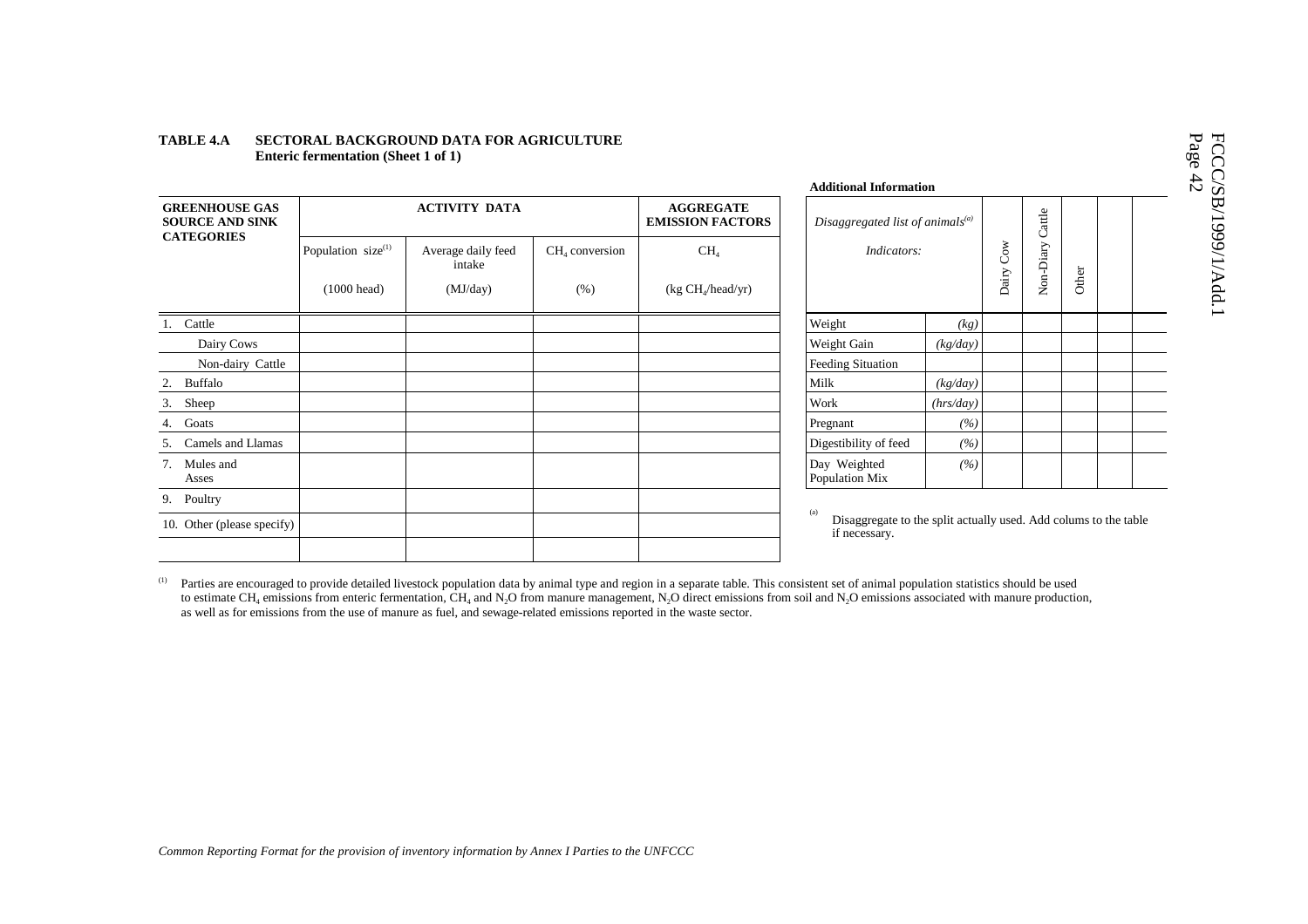|                                                            |                                   |           |                                 |      |                           |                               |                                   |                                                  |                |                                                              | <b>Additional Information for Tier 2</b> |                   |               |              |                                |                       |         |
|------------------------------------------------------------|-----------------------------------|-----------|---------------------------------|------|---------------------------|-------------------------------|-----------------------------------|--------------------------------------------------|----------------|--------------------------------------------------------------|------------------------------------------|-------------------|---------------|--------------|--------------------------------|-----------------------|---------|
| <b>GREENHOUSE GAS</b><br><b>SOURCE AND SINK</b>            |                                   |           |                                 |      | <b>ACTIVITY DATA</b>      |                               |                                   | <b>AGGREGATE</b><br><b>EMISSION</b>              |                |                                                              | Animal <sup>(a)</sup>                    |                   |               |              | Animal Waste Management System |                       |         |
| <b>CATEGORIES</b>                                          | Population<br>size <sup>(1)</sup> |           | Allocation by<br>climate region |      | Typical<br>Animal<br>mass | $VS^{(2)}$ daily<br>excretion | $CH4$ producing<br>potential (Bo) | <b>FACTORS</b>                                   |                |                                                              |                                          |                   |               |              |                                |                       |         |
|                                                            | $(1000 \text{ head})$             | $_{cool}$ | temperate<br>(% )               | warm |                           | (kg dm/head/yr)               | $(CH_4 m^3/kg$ VS)                | CH <sub>4</sub><br>(kg CH <sub>4</sub> /head/yr) |                |                                                              |                                          | anaerobic lagoons | liquid system | daily spread | solid storage and dry lot      | pasture range paddock | $other$ |
|                                                            |                                   |           |                                 |      | (kg)                      |                               |                                   |                                                  |                |                                                              |                                          |                   |               |              |                                |                       |         |
| 1. Cattle                                                  |                                   |           |                                 |      |                           |                               |                                   |                                                  |                | Allocation(%)                                                | cool                                     |                   |               |              |                                |                       |         |
| Dairy Cows                                                 |                                   |           |                                 |      |                           |                               |                                   |                                                  |                |                                                              | temperate                                |                   |               |              |                                |                       |         |
| Non-dairy Cattle                                           |                                   |           |                                 |      |                           |                               |                                   |                                                  | $_{\rm{cows}}$ |                                                              | warm                                     |                   |               |              |                                |                       |         |
| Buffalo<br>2.                                              |                                   |           |                                 |      |                           |                               |                                   |                                                  | Dairy          |                                                              | cool                                     |                   |               |              |                                |                       |         |
| 3. Sheep                                                   |                                   |           |                                 |      |                           |                               |                                   |                                                  |                | $\ensuremath{\mathsf{MCF}}\xspace^\mathrm{(b)}$              | temperate                                |                   |               |              |                                |                       |         |
| 4. Goats                                                   |                                   |           |                                 |      |                           |                               |                                   |                                                  |                |                                                              | warm                                     |                   |               |              |                                |                       |         |
| Camels and Llamas<br>5.                                    |                                   |           |                                 |      |                           |                               |                                   |                                                  |                |                                                              | cool                                     |                   |               |              |                                |                       |         |
| 6. Horses                                                  |                                   |           |                                 |      |                           |                               |                                   |                                                  |                |                                                              | temperate                                |                   |               |              |                                |                       |         |
| 7. Mules and Asses                                         |                                   |           |                                 |      |                           |                               |                                   |                                                  | Cattle         | Allocation(%)                                                | warm                                     |                   |               |              |                                |                       |         |
| 8. Swine                                                   |                                   |           |                                 |      |                           |                               |                                   |                                                  | Non-Diary      |                                                              | cool                                     |                   |               |              |                                |                       |         |
| 9. Poultry                                                 |                                   |           |                                 |      |                           |                               |                                   |                                                  |                | $\ensuremath{\mathsf{MCF}}\xspace^\ensuremath{\mathsf{(b)}}$ | temperate                                |                   |               |              |                                |                       |         |
|                                                            |                                   |           |                                 |      |                           |                               |                                   |                                                  |                |                                                              | warm                                     |                   |               |              |                                |                       |         |
|                                                            |                                   |           |                                 |      |                           |                               |                                   |                                                  |                |                                                              | cool                                     |                   |               |              |                                |                       |         |
|                                                            |                                   |           |                                 |      |                           |                               |                                   |                                                  |                |                                                              | temperate                                |                   |               |              |                                |                       |         |
|                                                            |                                   |           |                                 |      |                           |                               |                                   |                                                  |                | Allocation(%)                                                | warm                                     |                   |               |              |                                |                       |         |
|                                                            |                                   |           |                                 |      |                           |                               |                                   |                                                  | Swine          |                                                              | cool                                     |                   |               |              |                                |                       |         |
| See footnote 1, Sectoral background data table 4.A.<br>(1) |                                   |           |                                 |      |                           |                               |                                   |                                                  |                | $\ensuremath{\mathsf{MCF}}\xspace^\mathrm{(b)}$              | temperate                                |                   |               |              |                                |                       |         |
| (2)<br>Volatile Solids.                                    |                                   |           |                                 |      |                           |                               |                                   |                                                  |                |                                                              |                                          |                   |               |              |                                |                       |         |

### **TABLE 4.B.(a) SECTORAL BACKGROUND DATA FOR AGRICULTURE CH4 emissions from manure management (Sheet 1 of 1)**

(a) Copy the above table as many times as necessary.<br>
(b) Methane Conversion Factor.

temperate warm

# FCCC/SB/1999/1/Add.1<br>Page 43 FCCC/SB/1999/1/Add.1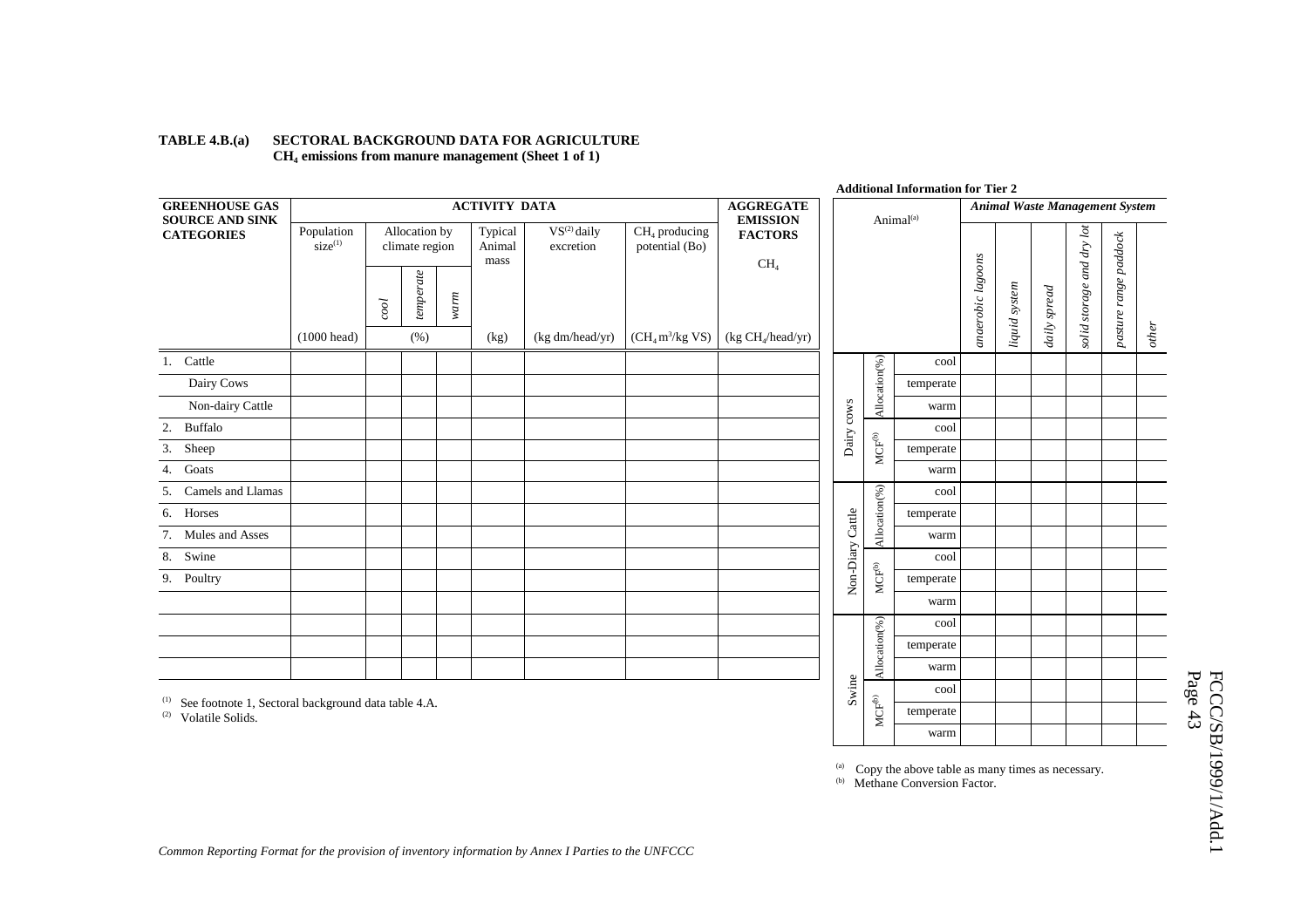| <b>GREENHOUSE GAS</b><br><b>SOURCE AND SINK</b> |               |                       | <b>AGGREGATE EMISSION</b><br><b>FACTORS</b> |               |                             |                              |                                             |       |                           |  |
|-------------------------------------------------|---------------|-----------------------|---------------------------------------------|---------------|-----------------------------|------------------------------|---------------------------------------------|-------|---------------------------|--|
| <b>CATEGORIES</b>                               | Animals $(1)$ | Nitrogen<br>excretion |                                             |               | Emission factor per AWMS    |                              |                                             |       |                           |  |
|                                                 | (1000s)       | (kg N/head/yr)        | anaerobic<br>lagoon                         | liquid system | daily spread <sup>(3)</sup> | solid storage<br>and dry lot | pasture range and<br>paddock <sup>(3)</sup> | other | $(kg N2O-N/kg N)$         |  |
| Non-diary Cattle                                |               |                       |                                             |               |                             |                              |                                             |       | anaerobic lagoon          |  |
| Diary Cattle                                    |               |                       |                                             |               |                             |                              |                                             |       | liquid system             |  |
| Sheep                                           |               |                       |                                             |               |                             |                              |                                             |       | solid storage and dry lot |  |
| Swine                                           |               |                       |                                             |               |                             |                              |                                             |       | other (please specify)    |  |
| Poultry                                         |               |                       |                                             |               |                             |                              |                                             |       |                           |  |
| Other (please specify)                          |               |                       |                                             |               |                             |                              |                                             |       |                           |  |
|                                                 |               |                       |                                             |               |                             |                              |                                             |       |                           |  |
|                                                 |               |                       |                                             |               |                             |                              |                                             |       |                           |  |
|                                                 |               |                       |                                             |               |                             |                              |                                             |       |                           |  |
| Total per AWMS                                  |               |                       |                                             |               |                             |                              |                                             |       |                           |  |

### **TABLE 4.B.(b) SECTORAL BACKGROUND DATA FOR AGRICULTURE N2O emissions from manure management (Sheet 1 of 1)**

 $^{(1)}$  See footnote 1 for table 4.A.

<sup>(2)</sup> Animal Waste Management System.

(3) To be used in Sectoral Background Data Table 4.D.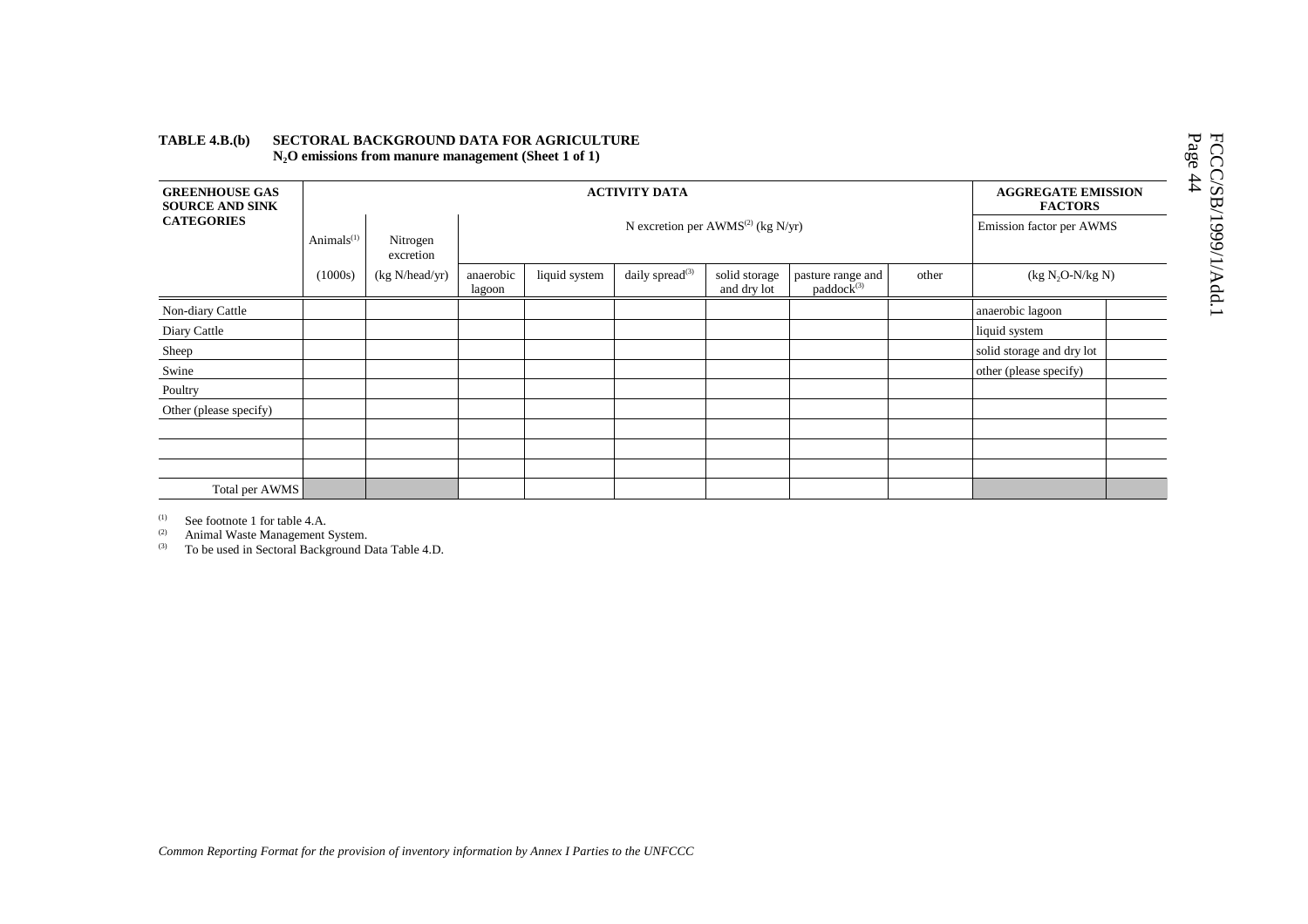### **TABLE 4.C SECTORAL BACKGROUND DATA FOR AGRICULTURE Rice cultivation (Sheet 1 of 1)**

| <b>GREENHOUSE GAS SOURCE AND SINK</b><br><b>CATEGORIES</b> |                            |                               |                           | <b>AGGREGATE EMISSION</b><br>FACTOR <sup>(2)</sup> |                 |
|------------------------------------------------------------|----------------------------|-------------------------------|---------------------------|----------------------------------------------------|-----------------|
|                                                            |                            | Harvested area <sup>(1)</sup> | Organic amendments added: |                                                    | CH <sub>4</sub> |
|                                                            |                            | $(m^2/yr)$                    | type                      | t/ha                                               | $(g/m^2)$       |
| 1. Irrigated                                               |                            |                               |                           |                                                    |                 |
| Continuously flooded                                       |                            |                               |                           |                                                    |                 |
| Intermittently                                             | Single Aeration            |                               |                           |                                                    |                 |
| flooded                                                    | Multiple Aeration          |                               |                           |                                                    |                 |
| 2. Rainfed                                                 |                            |                               |                           |                                                    |                 |
| Flood prone                                                |                            |                               |                           |                                                    |                 |
| Drought prone                                              |                            |                               |                           |                                                    |                 |
| 3. Deep Water                                              |                            |                               |                           |                                                    |                 |
| Water depth 50-100 cm                                      |                            |                               |                           |                                                    |                 |
| Water depth $>100\;cm$                                     |                            |                               |                           |                                                    |                 |
| 4. Other (please specify)                                  |                            |                               |                           |                                                    |                 |
|                                                            |                            |                               |                           |                                                    |                 |
|                                                            |                            |                               |                           |                                                    |                 |
|                                                            |                            |                               |                           |                                                    |                 |
|                                                            | Upland rice <sup>(3)</sup> |                               |                           |                                                    |                 |
|                                                            | $\mathrm{Total}^{(3)}$     |                               |                           |                                                    |                 |

(1) Harvested area is the cultivated area multiplied by the number of cropping seasons per year.

(2) The aggregate emission should take account of all relevant corrections for continuously flooded fields without organic amendment plus the correction for the organic amendments, if used. Aggregate also the effect of different soil characteristics, if taken into account, on methane emissions.

<sup>(3)</sup> These rows are included to allow comparison with the international statistics. Upland rice emissions are assumed to be zero and are ignored in the emission calculations.

 $1 \text{ha} = 10\,000 \text{ m}^2$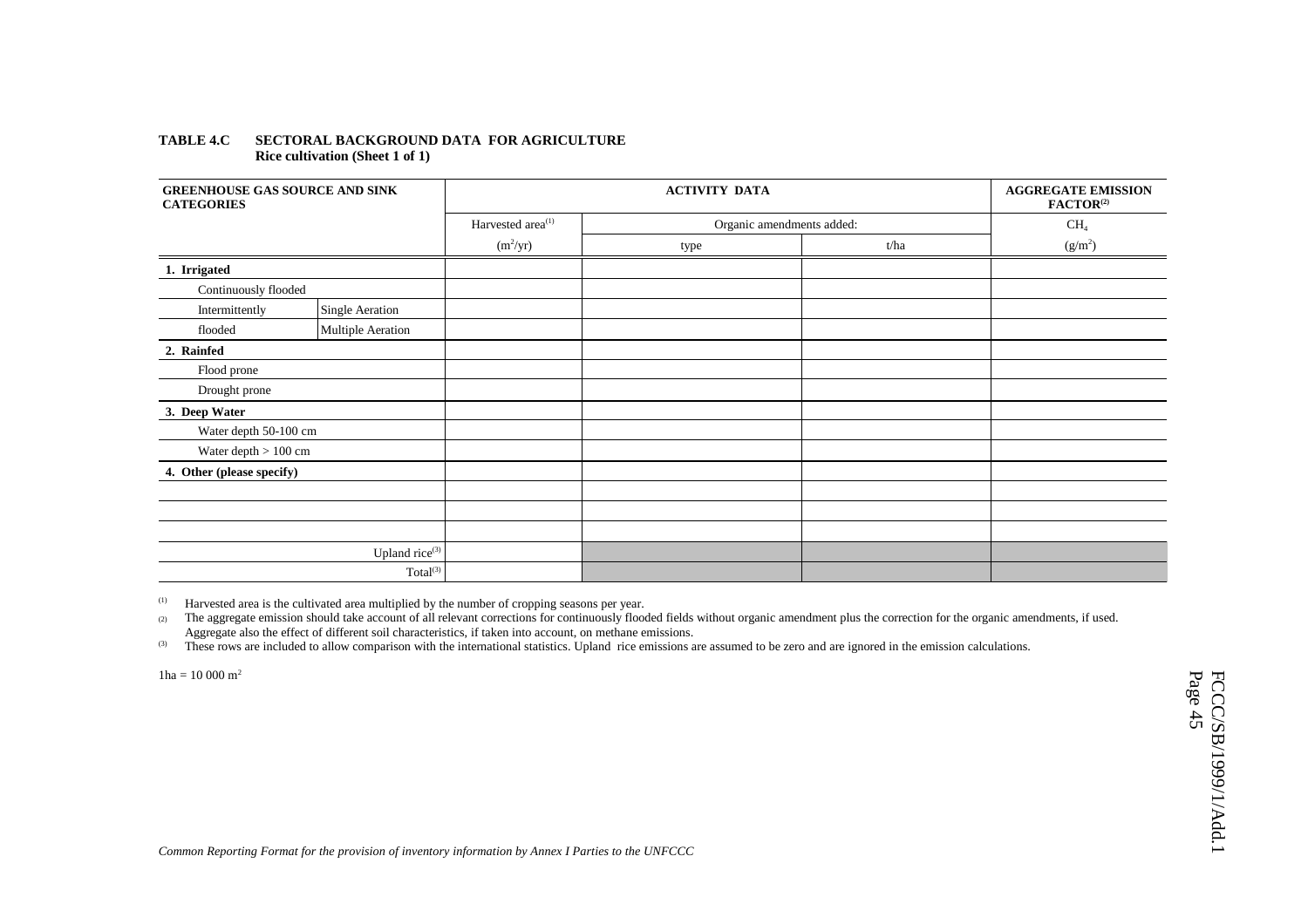### **TABLE 4.D SECTORAL BACKGROUND DATA FOR AGRICULTURE Agricultural soil (Sheet 1 of 1)**

| <b>GREENHOUSE GAS SOURCE</b><br><b>AND SINK CATEGORIES</b> | <b>ACTIVITY DATA</b>                                                                 |                   | <b>EMISSION</b><br><b>FACTORS</b> | <b>EMISSIONS</b>                     | <b>Fraction</b>              | <b>Description</b>                                                                                             | <b>Value</b> |
|------------------------------------------------------------|--------------------------------------------------------------------------------------|-------------------|-----------------------------------|--------------------------------------|------------------------------|----------------------------------------------------------------------------------------------------------------|--------------|
|                                                            | unit                                                                                 | $(kg N/yr)^{(1)}$ | $(kg N2O-N/kg N)^{(2)}$           | (Gg N <sub>2</sub> O) <sup>(3)</sup> | $\mbox{Frac}_{\rm BURN}$     | Fraction of crop residue burned                                                                                |              |
| <b>Direct Soil Emissions</b>                               |                                                                                      |                   |                                   |                                      | $\text{Frac}_{\text{FUEL}}$  | Fraction of livestock N excretion in<br>excrements burned for fuel                                             |              |
| <b>Synthetic Fertilizers</b>                               | Use of synthetic fertilizers                                                         |                   |                                   |                                      | $\text{Frac}_{\text{GASF}}$  | Fraction of synthetic fertilizer N applied to<br>soils that volatilizes as NH <sub>3</sub> and NO <sub>x</sub> |              |
| <b>Animal Wastes</b>                                       | Manure from daily spread $^{(4)}$                                                    |                   |                                   |                                      | $\text{Frac}_{\text{GASM}}$  | Fraction of livestock N excretion that<br>volatilizes as NH <sub>3</sub> and NO <sub>x</sub>                   |              |
| N-fixing Crops                                             | Dry pulses and soybeans<br>$produced^{(5)}$                                          |                   |                                   |                                      | $Frac_{\text{GRAZ}}$         | Fraction of livestock N excreted and<br>deposited onto soil during grazing                                     |              |
| Crop residue                                               | Dry production of other crops <sup>(5)</sup>                                         |                   |                                   |                                      | $ {\rm Frac}_{\rm LEACH} $   | Fraction of N input to soils that is lost through<br>leaching and run-off                                      |              |
| <b>Cultivation of Histosols</b>                            | Area of cultivated organic soils <sup>(2)</sup>                                      |                   |                                   |                                      | $\text{Frac}_{\text{NCRBF}}$ | Fraction of N in non-N-fixing crop                                                                             |              |
| <b>Animal Production</b>                                   | N excretion on pasture range and<br>paddock                                          |                   |                                   |                                      | $\text{Frac}_{\text{NCRO}}$  | Fraction of N in N-fixing crop                                                                                 |              |
| <b>Indirect Emissions</b>                                  |                                                                                      |                   |                                   |                                      | $Frac_{R}$                   | Fraction or crop residue removed from the<br>field as crop                                                     |              |
| Atmospheric Deposition                                     | Volatized N (NH <sub>3</sub> and NOx) from<br>fertilizers and animal wastes          |                   |                                   |                                      |                              |                                                                                                                |              |
| Nitrogen leaching and Run-off                              | N from fertilizers and animal<br>wastes that is lost through<br>leaching and run-off |                   |                                   |                                      |                              |                                                                                                                |              |
| Other (please specify)                                     |                                                                                      |                   |                                   |                                      |                              |                                                                                                                |              |

 $(1)$  Note that the activity data for N-fixing crops and crop residue are expressed in [kg dry biomass/yr] and for cultivation of histosols in [ha].

<sup>(2)</sup> Note that the dimension of the activity data for cultivation of histosols is [kg N2O-N/ha].

<sup>(3)</sup> To convert from N<sub>2</sub>O-N to N<sub>2</sub>O emissions, multiply by  $44/28$ .

 $^{(4)}$  Take the value from the Sectoral background data table 4.B.(b).

 $(5)$  Take the value from the Sectoral background data table 4 F.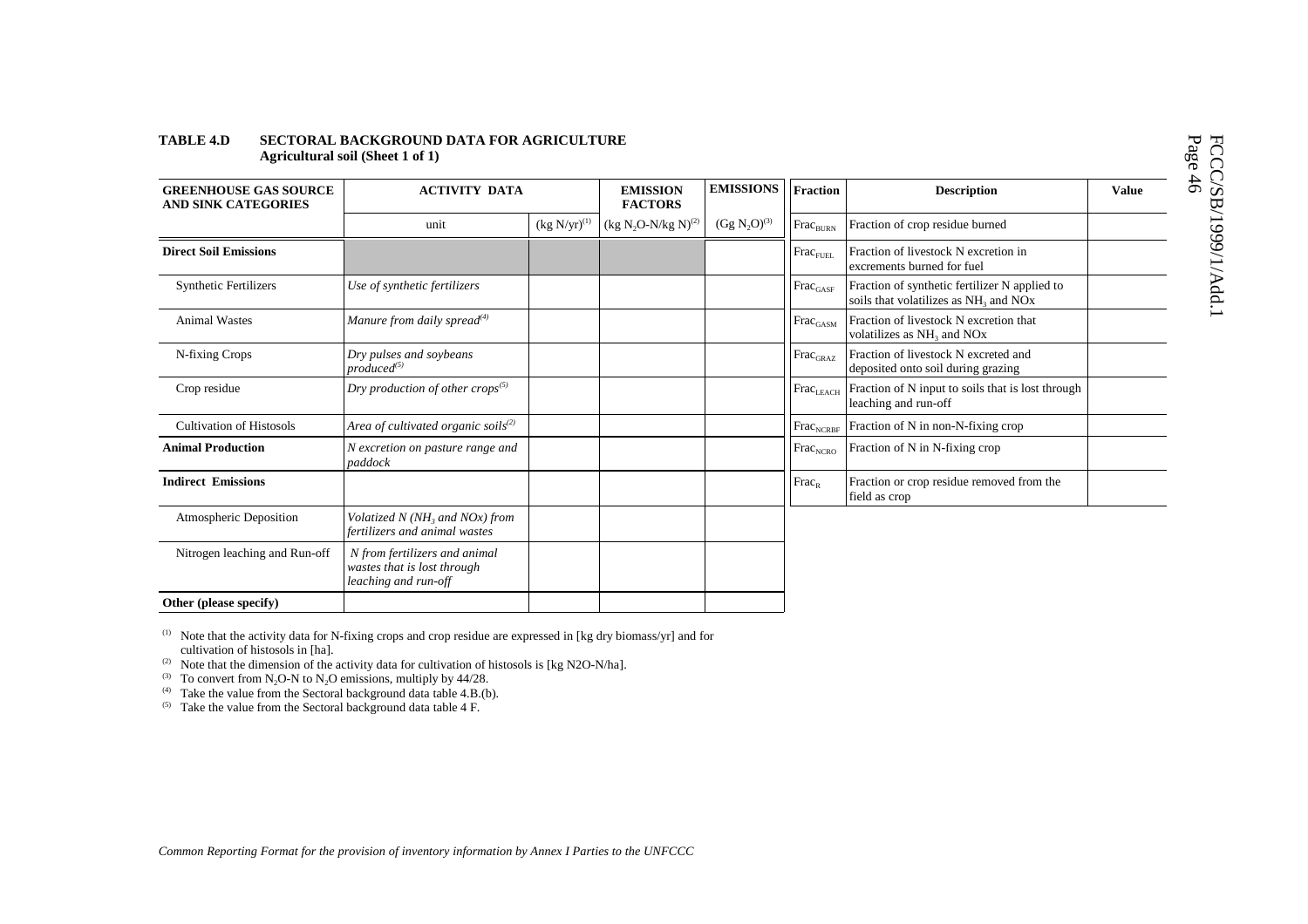| <b>GREENHOUSE GAS SOURCE</b> |                                  |                                           | <b>ACTIVITY DATA</b>                                                               |         | <b>AGGREGATE EMISSION FACTORS</b> |                  |  |
|------------------------------|----------------------------------|-------------------------------------------|------------------------------------------------------------------------------------|---------|-----------------------------------|------------------|--|
| <b>AND SINK CATEGORIES</b>   | Area of Savanna<br><b>Burned</b> | Average<br>aboveground<br>biomass density | Nitrogen fraction in<br>Fraction of<br>Biomass burned<br>biomass<br>savanna burned |         | (kg/t dm)                         |                  |  |
| (specify ecological zone)    | $(k \text{ ha/yr})$              | (t dm/ha)                                 |                                                                                    | (Gg dm) | CH <sub>4</sub>                   | N <sub>2</sub> O |  |
|                              |                                  |                                           |                                                                                    |         |                                   |                  |  |
|                              |                                  |                                           |                                                                                    |         |                                   |                  |  |
|                              |                                  |                                           |                                                                                    |         |                                   |                  |  |

### **TABLE 4.E SECTORAL BACKGROUND DATA FOR AGRICULTURE Prescribed burning of savanna (Sheet 1 of 1)**

### **Additional information**

|                                  | Living | Dead |
|----------------------------------|--------|------|
| Fraction of above ground biomass |        |      |
| Fraction oxidized                |        |      |
| Carbon fraction                  |        |      |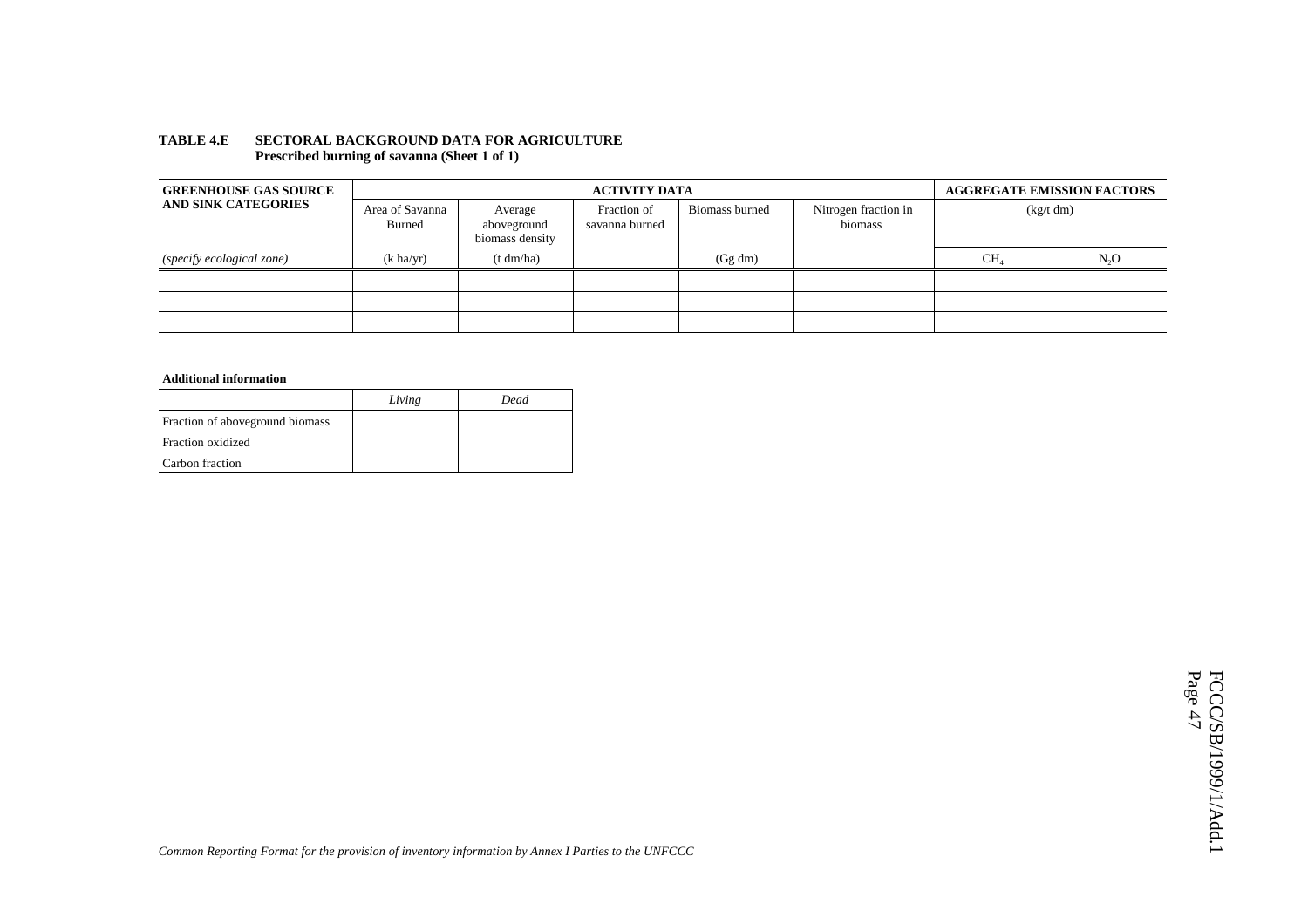| <b>GREENHOUSE GAS SOURCE</b>                                                                                                                                                                                                                                                                                                                                                |                    | <b>EMISSION FACTORS</b>            |                              |                     |  |  |
|-----------------------------------------------------------------------------------------------------------------------------------------------------------------------------------------------------------------------------------------------------------------------------------------------------------------------------------------------------------------------------|--------------------|------------------------------------|------------------------------|---------------------|--|--|
| <b>ACTIVITY DATA</b><br><b>AND SINK CATEGORIES</b><br>Crop<br>Residue/<br>Dry matter<br>production<br>fraction<br>Crop ratio<br>(t)<br>1. Cereals<br>Wheat<br><b>Barley</b><br>Maize<br>Oats<br>Rye<br>Rice<br>Other (please specify)<br>2. $Pulse(1)$<br>Dry bean<br>Peas<br>Soybeans<br>Other (please specify)<br>3. Tuber and Root<br>Potatoes<br>Other (please specify) | Fraction<br>burned | Nitrogen<br>fraction in<br>biomass | CH <sub>4</sub><br>(kg/t dm) | $N_2O$<br>(kg/t dm) |  |  |
|                                                                                                                                                                                                                                                                                                                                                                             |                    |                                    |                              |                     |  |  |
|                                                                                                                                                                                                                                                                                                                                                                             |                    |                                    |                              |                     |  |  |
|                                                                                                                                                                                                                                                                                                                                                                             |                    |                                    |                              |                     |  |  |
|                                                                                                                                                                                                                                                                                                                                                                             |                    |                                    |                              |                     |  |  |
|                                                                                                                                                                                                                                                                                                                                                                             |                    |                                    |                              |                     |  |  |
|                                                                                                                                                                                                                                                                                                                                                                             |                    |                                    |                              |                     |  |  |
|                                                                                                                                                                                                                                                                                                                                                                             |                    |                                    |                              |                     |  |  |
|                                                                                                                                                                                                                                                                                                                                                                             |                    |                                    |                              |                     |  |  |
|                                                                                                                                                                                                                                                                                                                                                                             |                    |                                    |                              |                     |  |  |
|                                                                                                                                                                                                                                                                                                                                                                             |                    |                                    |                              |                     |  |  |
|                                                                                                                                                                                                                                                                                                                                                                             |                    |                                    |                              |                     |  |  |
|                                                                                                                                                                                                                                                                                                                                                                             |                    |                                    |                              |                     |  |  |
|                                                                                                                                                                                                                                                                                                                                                                             |                    |                                    |                              |                     |  |  |
|                                                                                                                                                                                                                                                                                                                                                                             |                    |                                    |                              |                     |  |  |
|                                                                                                                                                                                                                                                                                                                                                                             |                    |                                    |                              |                     |  |  |
|                                                                                                                                                                                                                                                                                                                                                                             |                    |                                    |                              |                     |  |  |
|                                                                                                                                                                                                                                                                                                                                                                             |                    |                                    |                              |                     |  |  |
|                                                                                                                                                                                                                                                                                                                                                                             |                    |                                    |                              |                     |  |  |
|                                                                                                                                                                                                                                                                                                                                                                             |                    |                                    |                              |                     |  |  |
| 4. Sugar Cane                                                                                                                                                                                                                                                                                                                                                               |                    |                                    |                              |                     |  |  |
|                                                                                                                                                                                                                                                                                                                                                                             |                    |                                    |                              |                     |  |  |
| 5. Other (please specify)                                                                                                                                                                                                                                                                                                                                                   |                    |                                    |                              |                     |  |  |
|                                                                                                                                                                                                                                                                                                                                                                             |                    |                                    |                              |                     |  |  |
|                                                                                                                                                                                                                                                                                                                                                                             |                    |                                    |                              |                     |  |  |

## **TABLE 4.F SECTORAL BACKGROUND DATA FOR AGRICULTURE Field burning of agricultural residue (Sheet 1 of 1)**

(1) To be used in Sectoral Background Data Table 4 D: Agricultural Soil.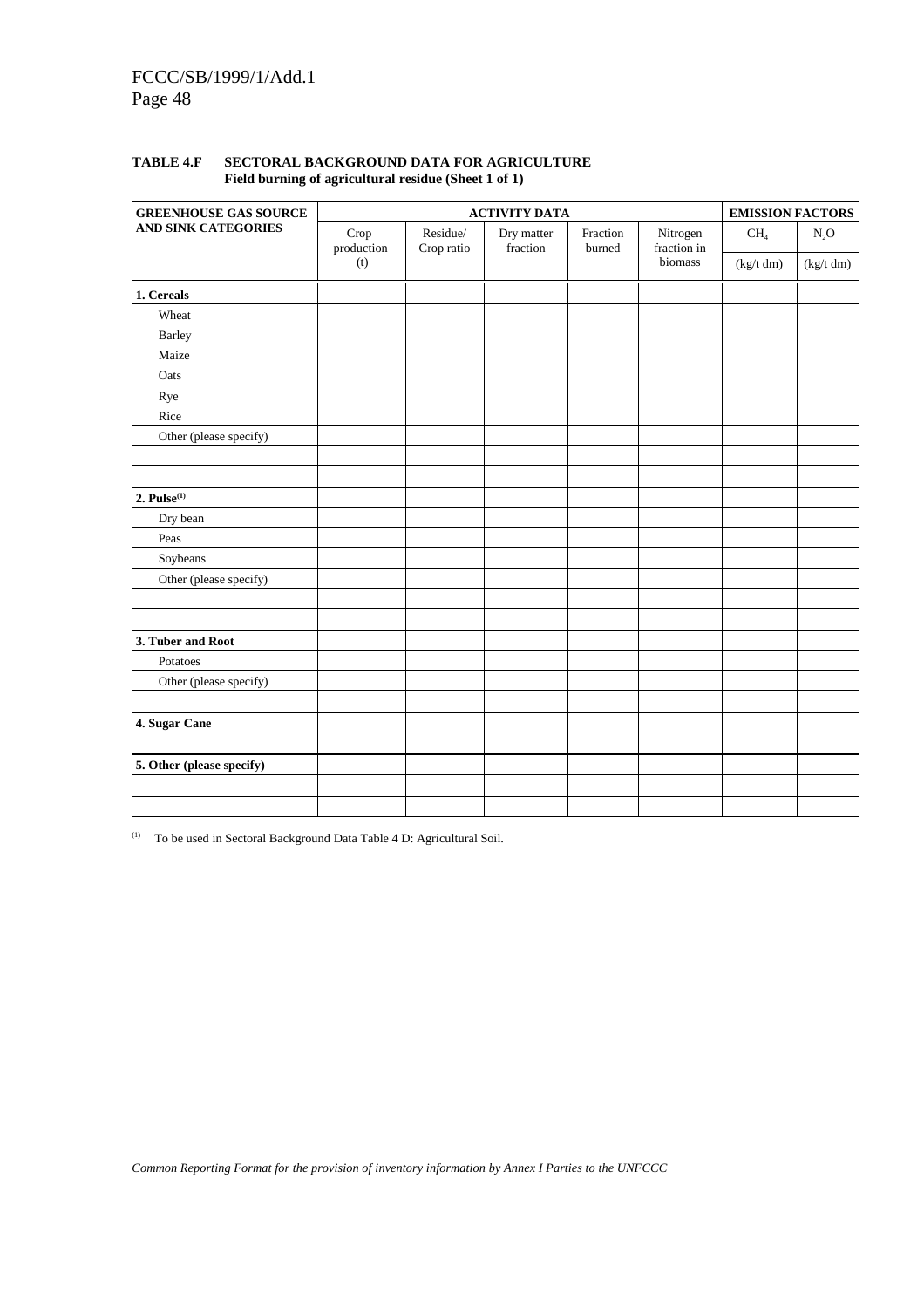### **TABLE 5 SECTORAL REPORT FOR LAND-USE CHANGE AND FORESTRY (Sheet 1 of 1)**

|                                                     | <b>SECTORAL REPORT FOR NATIONAL GREENHOUSE GAS INVENTORIES</b> | (Gg)           |                 |        |                 |    |
|-----------------------------------------------------|----------------------------------------------------------------|----------------|-----------------|--------|-----------------|----|
| <b>GREENHOUSE GAS SOURCE AND SINK CATEGORIES</b>    | $CO2$ Emissions                                                | $CO2$ Removals | CH <sub>4</sub> | $N_2O$ | NO <sub>x</sub> | CO |
| <b>Total Land-Use Change and Forestry</b>           | (1)                                                            | (1)            |                 |        |                 |    |
| A. Changes in Forest and Other Woody Biomass Stocks | (1)                                                            | (1)            |                 |        |                 |    |
| 1. Tropical Forests                                 |                                                                |                |                 |        |                 |    |
| 2. Temperate Forests                                |                                                                |                |                 |        |                 |    |
| 3. Boreal Forests                                   |                                                                |                |                 |        |                 |    |
| 4. Grasslands/Tundra                                |                                                                |                |                 |        |                 |    |
| 5. Other (please specify)                           |                                                                |                |                 |        |                 |    |
|                                                     |                                                                |                |                 |        |                 |    |
| <b>B.</b> Forest and Grassland Conversion           |                                                                |                |                 |        |                 |    |
| 1. Tropical Forests                                 |                                                                |                |                 |        |                 |    |
| 2. Temperate Forests                                |                                                                |                |                 |        |                 |    |
| 3. Boreal Forests                                   |                                                                |                |                 |        |                 |    |
| 4. Grasslands/Tundra                                |                                                                |                |                 |        |                 |    |
| 5. Other (please specify)                           |                                                                |                |                 |        |                 |    |
|                                                     |                                                                |                |                 |        |                 |    |
| C. Abandonment of Managed Lands                     |                                                                |                |                 |        |                 |    |
| 1. Tropical Forests                                 |                                                                |                |                 |        |                 |    |
| 2. Temperate Forests                                |                                                                |                |                 |        |                 |    |
| 3. Boreal Forests                                   |                                                                |                |                 |        |                 |    |
| 4. Grasslands/Tundra                                |                                                                |                |                 |        |                 |    |
| 5. Other (please specify)                           |                                                                |                |                 |        |                 |    |
|                                                     |                                                                |                |                 |        |                 |    |
| D. CO <sub>2</sub> Emissions and Removals from Soil | (1)                                                            | (1)            |                 |        |                 |    |
| E. Other (please specify)                           |                                                                |                |                 |        |                 |    |
|                                                     |                                                                |                |                 |        |                 |    |

(1) The formula does not provide a total estimate of both  $CO_2$  emissions and  $CO_2$  removals. It estimates "net" emissions of  $CO_2$  and places a single number in either the  $CO_2$  emissions or  $CO<sub>2</sub>$  removals column, as appropriate. Please note that for the purposes of reporting, the signs for removals are always (-) and for emissions (+).

*Common Reporting Format for the provision of inventory information by Annex I Parties to the UNFCCC*

FCCC/SB/1999/1/Add.1<br>Page 49 FCCC/SB/1999/1/Add.1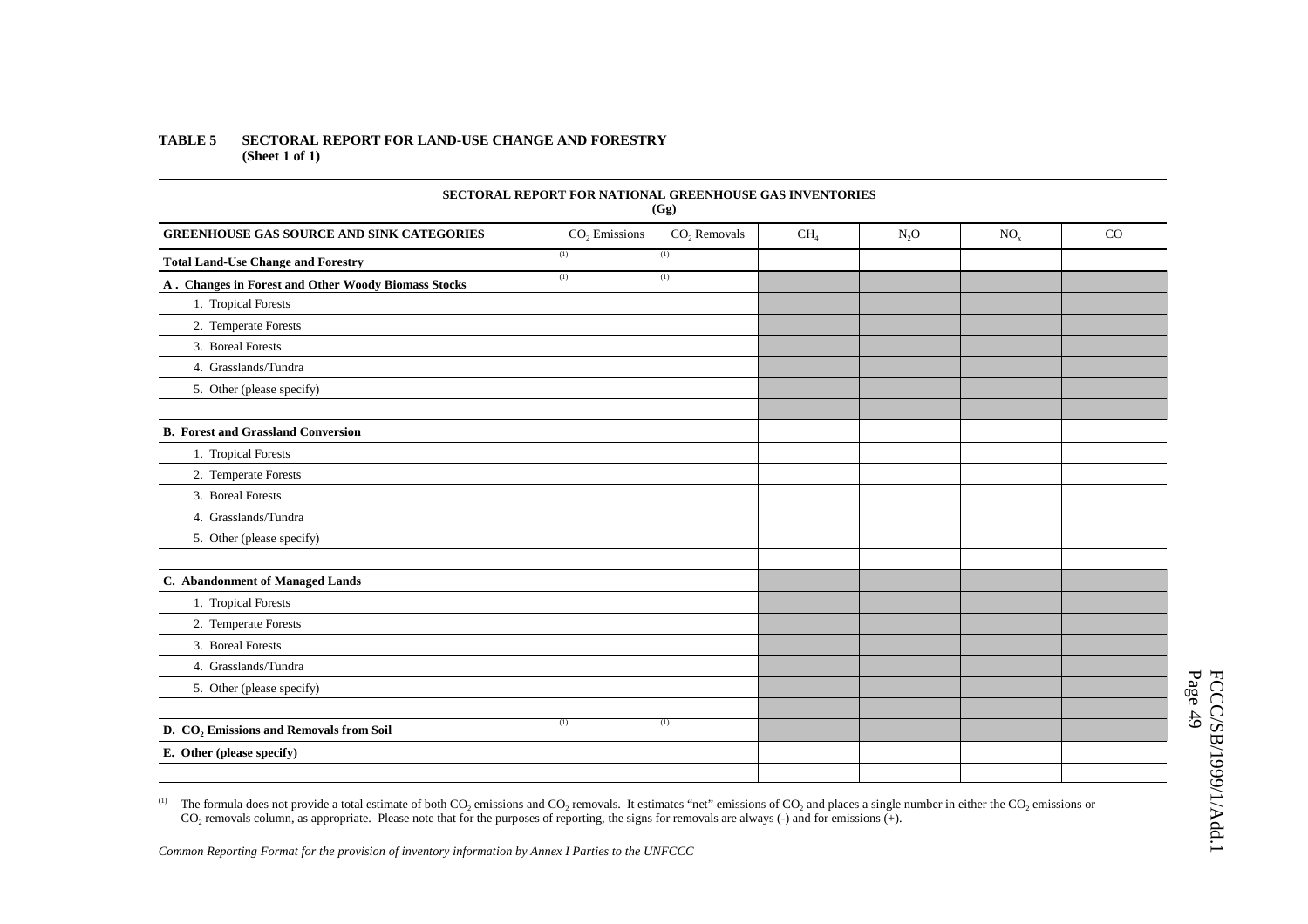# FCCC/SB/1999/1/Add.1 Page 50

| <b>CATEGORIES</b> |                                                                                                                                                                           | GREENHOUSE GAS SOURCE AND SINK  | <b>ACTIVITY DATA</b>             |                                                          | <b>EMISSION</b><br><b>FACTORS</b>     | ESTIMATES <sup>(2)</sup>             |
|-------------------|---------------------------------------------------------------------------------------------------------------------------------------------------------------------------|---------------------------------|----------------------------------|----------------------------------------------------------|---------------------------------------|--------------------------------------|
|                   |                                                                                                                                                                           |                                 | Area of<br>Forest/Biomass Stocks | Annual Growth<br>Rate                                    | Carbon Uptake<br>Factor               | Carbon Uptake<br>Increment           |
|                   |                                                                                                                                                                           |                                 | (kha)                            | (t dm/ha)                                                | (t C/ha)                              | (Gg C)                               |
| Tropical          | Plantations                                                                                                                                                               | Acacia spp.                     |                                  |                                                          |                                       |                                      |
|                   | <b>Other Forests</b><br>Plantations<br>Commercial<br>Other<br>Total biomass removed in Commercial Harvest<br><b>Traditional Fuelwood Consumed</b><br>Total Other Wood Use | Eucalyptus spp.                 |                                  |                                                          |                                       |                                      |
|                   |                                                                                                                                                                           | Tectona grandis                 |                                  |                                                          |                                       |                                      |
|                   |                                                                                                                                                                           | Pinus spp                       |                                  |                                                          |                                       |                                      |
|                   |                                                                                                                                                                           | Pinus caribaea                  |                                  |                                                          |                                       |                                      |
|                   |                                                                                                                                                                           | Mixed Hardwoods                 |                                  |                                                          |                                       |                                      |
|                   |                                                                                                                                                                           | Mixed Fast-Growing<br>Hardwoods |                                  |                                                          |                                       |                                      |
|                   | Mixed Softwoods<br>Moist<br>Seasonal                                                                                                                                      |                                 |                                  |                                                          |                                       |                                      |
|                   |                                                                                                                                                                           |                                 |                                  |                                                          |                                       |                                      |
|                   |                                                                                                                                                                           |                                 |                                  |                                                          |                                       |                                      |
|                   |                                                                                                                                                                           |                                 |                                  |                                                          |                                       |                                      |
|                   |                                                                                                                                                                           |                                 |                                  |                                                          |                                       |                                      |
| Temperate         |                                                                                                                                                                           |                                 |                                  |                                                          |                                       |                                      |
|                   | Dry<br>Other (specify)<br>Douglas fir<br>Loblolly pine<br>Evergreen<br>Deciduous<br>Non-Forest Trees (specify type)                                                       |                                 |                                  |                                                          |                                       |                                      |
|                   |                                                                                                                                                                           |                                 |                                  |                                                          |                                       |                                      |
|                   |                                                                                                                                                                           |                                 |                                  |                                                          |                                       |                                      |
|                   |                                                                                                                                                                           |                                 |                                  |                                                          |                                       |                                      |
| <b>Boreal</b>     |                                                                                                                                                                           |                                 |                                  |                                                          |                                       |                                      |
|                   |                                                                                                                                                                           |                                 | Number of trees                  | Annual Growth<br>Rate                                    | Carbon Uptake<br>Factor               | Carbon Uptake<br>Increment           |
|                   |                                                                                                                                                                           |                                 | $(1000s \text{ of trees})$       | (kt dm/1000 trees)                                       | (t C/tree)                            | (Gg C)                               |
|                   |                                                                                                                                                                           |                                 |                                  |                                                          |                                       |                                      |
|                   |                                                                                                                                                                           |                                 |                                  |                                                          | <b>Total Annual Growth Increment</b>  |                                      |
|                   |                                                                                                                                                                           |                                 |                                  |                                                          | GgCO <sub>2</sub>                     |                                      |
|                   |                                                                                                                                                                           |                                 | Amount of Biomass Removed        |                                                          | Carbon Emission<br>Factor             | Carbon Emission<br>/Removal Estimate |
|                   |                                                                                                                                                                           |                                 | (kt dm)                          |                                                          | (t C/t dm)                            | (Gg C)                               |
|                   |                                                                                                                                                                           |                                 |                                  |                                                          |                                       |                                      |
|                   |                                                                                                                                                                           |                                 |                                  |                                                          |                                       |                                      |
|                   |                                                                                                                                                                           |                                 |                                  |                                                          |                                       |                                      |
|                   |                                                                                                                                                                           |                                 |                                  |                                                          | Total Annual Fellings (incl. Harvest) |                                      |
|                   |                                                                                                                                                                           |                                 |                                  |                                                          | Gg CO <sub>2</sub>                    |                                      |
|                   |                                                                                                                                                                           |                                 |                                  |                                                          |                                       |                                      |
|                   |                                                                                                                                                                           |                                 |                                  | Net Annual Carbon Uptake (+) or Release (-)              | (Gg C)                                |                                      |
|                   |                                                                                                                                                                           |                                 |                                  | Net Annual CO <sub>2</sub> Emissions (+) or Removals (-) | (Gg CO <sub>2</sub> )                 |                                      |

### TABLE 5.A SECTORAL BACKGROUND DATA TABLE FOR LAND-USE CHANGE AND FORESTRY<sup>(1)</sup> **Changes in forest and other woody biomass stocks (Sheet 1 of 1)**

(1) The methodological work on estimating and reporting emissions by sources and removals by sinks from the land-use change and forestry sector is still in progress. After the completion of work by the IPCC and the adoption of decisions by the COP, the tables in the common reporting format dealing with this sector might be changed accordingly.

<sup>(2)</sup> Emission estimates are included in the table since the Sectoral Report Tables provides higher level of aggregation.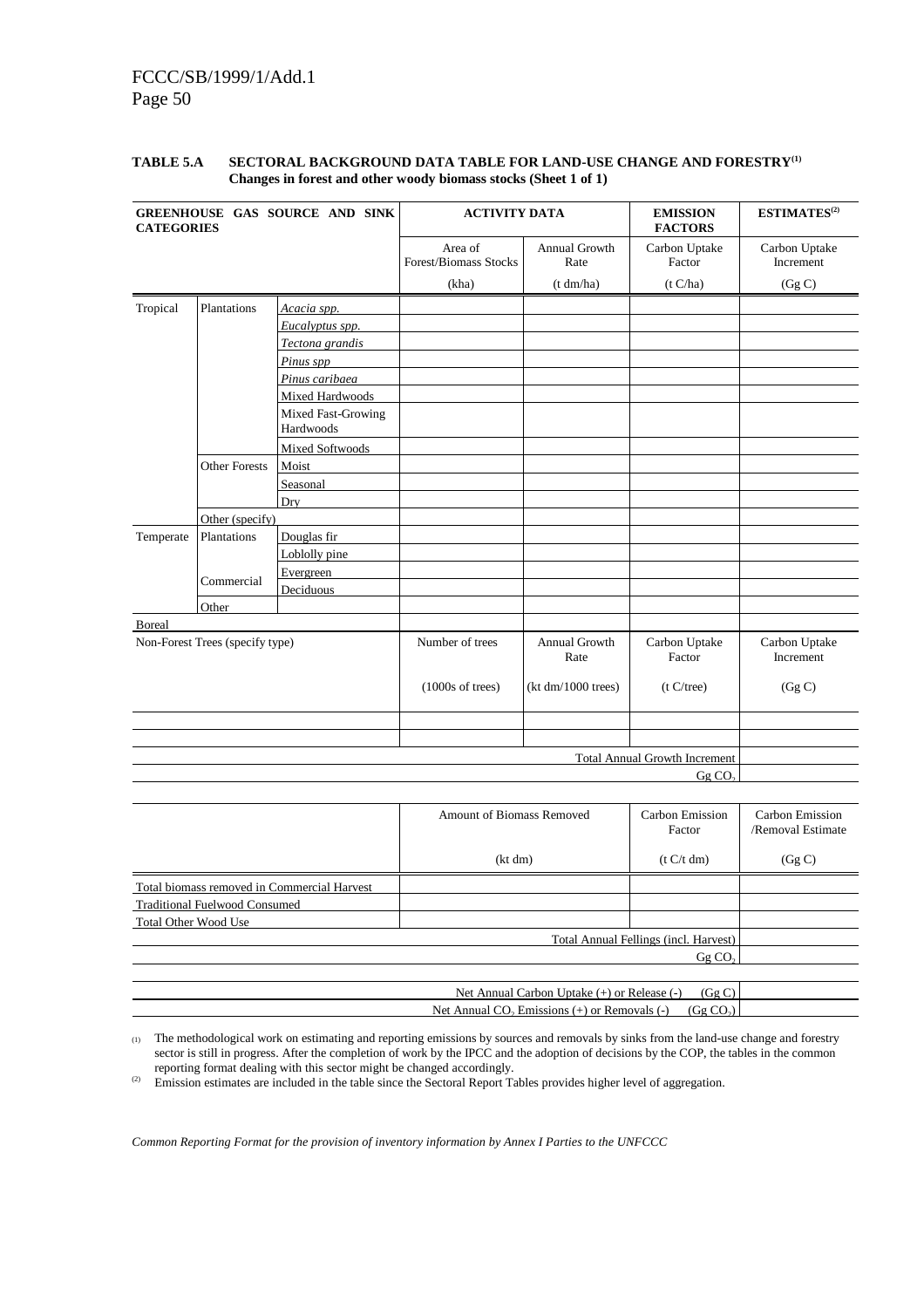|                   |                                                            |                       | <b>ACTIVITY DATA</b>      |                     |                       |                               |                           |                                          | <b>AGGREGATE EMISSION</b> |                 |                | <b>EMISSION ESTIMATES</b> <sup>(1)</sup> |                     |                 |                 |         |                 |                 |
|-------------------|------------------------------------------------------------|-----------------------|---------------------------|---------------------|-----------------------|-------------------------------|---------------------------|------------------------------------------|---------------------------|-----------------|----------------|------------------------------------------|---------------------|-----------------|-----------------|---------|-----------------|-----------------|
|                   | <b>GREENHOUSE GAS SOURCE</b><br><b>AND SINK CATEGORIES</b> |                       | On and off site burning   |                     |                       | Decay of Above-ground Biomass |                           |                                          |                           |                 | <b>FACTORS</b> |                                          |                     |                 |                 |         |                 |                 |
|                   |                                                            | Area                  | Annual                    |                     | Quantity of           | Average                       | Average                   | Average<br>Quantity of<br><b>Biomass</b> |                           | Burning         |                |                                          | Decay               |                 |                 | Burning |                 | Decay           |
| Vegetation types  |                                                            | Converted<br>Annually | Loss of<br><b>Biomass</b> |                     | <b>Biomass Burned</b> | Area<br>Converted             | Loss of<br><b>Biomass</b> |                                          | on site                   |                 | off site       |                                          | off site<br>on site |                 |                 |         |                 |                 |
|                   |                                                            |                       |                           | on Site             | off Site              | $(10$ Year<br>Average)        |                           | Left to<br>Decay                         | CO <sub>2</sub>           | CH <sub>4</sub> | $N_2O$         | CO <sub>2</sub>                          | CO <sub>2</sub>     | CO <sub>2</sub> | CH <sub>4</sub> | $N_2O$  | CO <sub>2</sub> | CO <sub>2</sub> |
|                   |                                                            | (kha)                 | (kt dm)                   | $(kt dm)$ $(kt dm)$ |                       | (kha)                         | (t dm/ha)                 | (kt dm)                                  |                           |                 | (Gg/ha)        |                                          |                     |                 |                 | (Gg)    |                 |                 |
| Tropical          | Wet/Very Moist                                             |                       |                           |                     |                       |                               |                           |                                          |                           |                 |                |                                          |                     |                 |                 |         |                 |                 |
|                   | Moist, short dry<br>season                                 |                       |                           |                     |                       |                               |                           |                                          |                           |                 |                |                                          |                     |                 |                 |         |                 |                 |
|                   | Moist, long dry season                                     |                       |                           |                     |                       |                               |                           |                                          |                           |                 |                |                                          |                     |                 |                 |         |                 |                 |
|                   | Dry                                                        |                       |                           |                     |                       |                               |                           |                                          |                           |                 |                |                                          |                     |                 |                 |         |                 |                 |
|                   | <b>Montane Moist</b>                                       |                       |                           |                     |                       |                               |                           |                                          |                           |                 |                |                                          |                     |                 |                 |         |                 |                 |
|                   | <b>Montane Dry</b>                                         |                       |                           |                     |                       |                               |                           |                                          |                           |                 |                |                                          |                     |                 |                 |         |                 |                 |
|                   | Tropical Savanna/Grasslands                                |                       |                           |                     |                       |                               |                           |                                          |                           |                 |                |                                          |                     |                 |                 |         |                 |                 |
| Temperate         | Coniferous                                                 |                       |                           |                     |                       |                               |                           |                                          |                           |                 |                |                                          |                     |                 |                 |         |                 |                 |
|                   | <b>Broadleaf</b>                                           |                       |                           |                     |                       |                               |                           |                                          |                           |                 |                |                                          |                     |                 |                 |         |                 |                 |
| Grasslands        |                                                            |                       |                           |                     |                       |                               |                           |                                          |                           |                 |                |                                          |                     |                 |                 |         |                 |                 |
| <b>B</b> oreal    | Mixed Broadleaf/<br>Coniferous                             |                       |                           |                     |                       |                               |                           |                                          |                           |                 |                |                                          |                     |                 |                 |         |                 |                 |
|                   | Coniferous                                                 |                       |                           |                     |                       |                               |                           |                                          |                           |                 |                |                                          |                     |                 |                 |         |                 |                 |
|                   | Forest                                                     |                       |                           |                     |                       |                               |                           |                                          |                           |                 |                |                                          |                     |                 |                 |         |                 |                 |
| Grasslands/Tundra |                                                            |                       |                           |                     |                       |                               |                           |                                          |                           |                 |                |                                          |                     |                 |                 |         |                 |                 |
| Other             |                                                            |                       |                           |                     |                       |                               |                           |                                          |                           |                 |                |                                          |                     |                 |                 |         |                 |                 |

### **TABLE 5.B SECTORAL BACKGROUND DATA TABLE FOR LAND-USE CHANGE AND FORESTRY Forest and grassland conversion (Sheet 1 of 1)**

 $(1)$  Emission estimates are included in the table since the Sectoral Report Tables provides higher level of aggregation.

### **Additional information**

| <i>Emissions/Removals</i> (Gg)           | on site | off site | <i>Fractions</i>                       | on site | off site |
|------------------------------------------|---------|----------|----------------------------------------|---------|----------|
| Immediate Carbon Release from<br>Burning |         |          | Fraction of biomass burned             |         |          |
| Total                                    |         |          | Fraction which oxidizes during burning |         |          |
| Delayed Emissions from Decay             |         |          | Carbon fraction of aboveground biomass |         |          |
| <b>Total Annual Carbon Release</b>       |         |          | Fraction left to decay                 |         |          |
| emissions                                |         |          | Nitrogen-Carbon Ration                 |         |          |

FCCC/SB/1999/1/Add.1<br>Page 51 FCCC/SB/1999/1/Add.1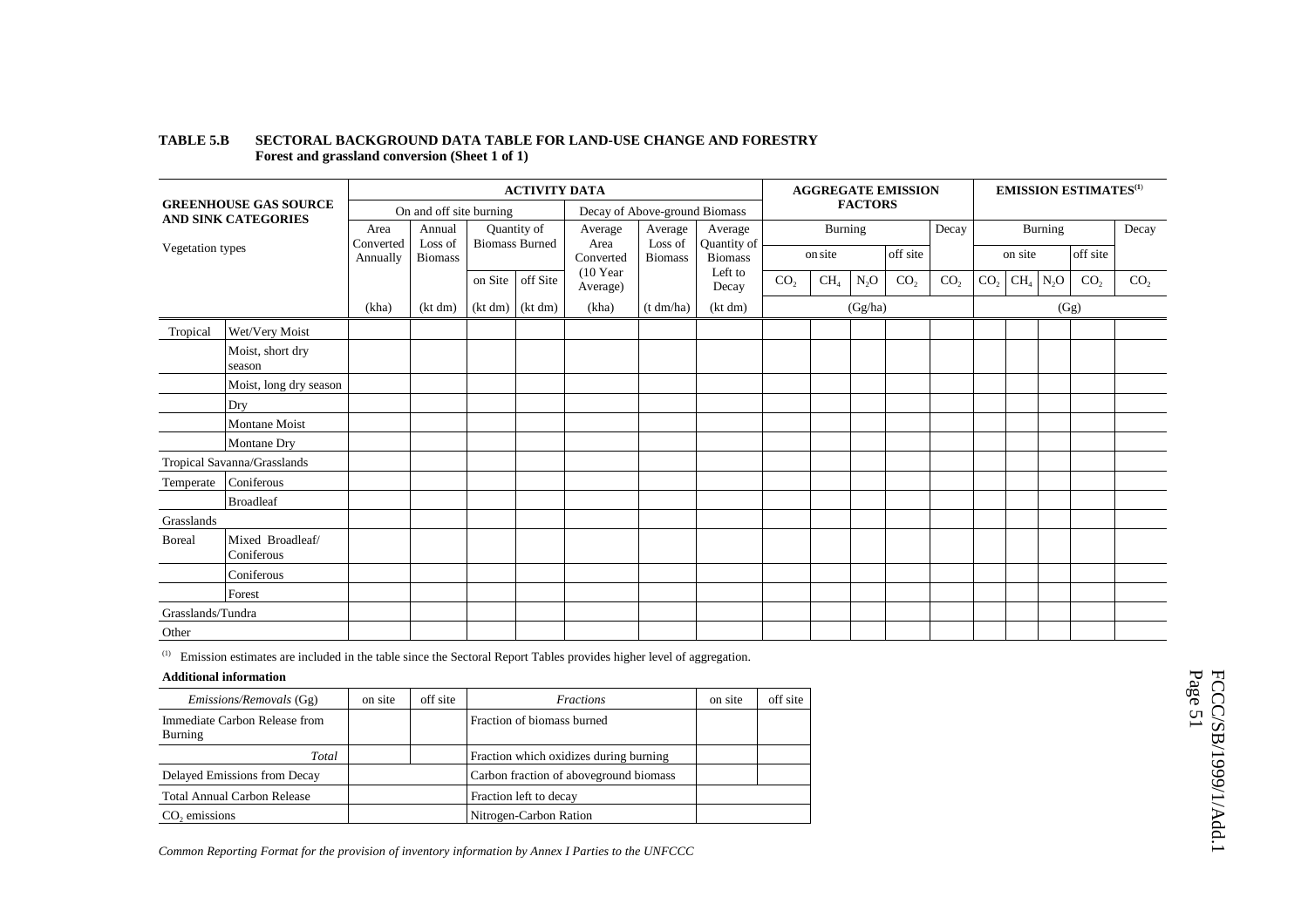### **TABLE 5.C SECTORAL BACKGROUND DATA TABLE FOR LAND-USE CHANGE AND FORESTRY Abandonment of managed lands (Sheet 1 of 1)**

| <b>GREENHOUSE GAS SOURCE AND</b><br><b>SINK CATEGORIES</b><br>Vegetation types<br>Tropical<br>Wet/Very Moist<br>Moist, short dry season<br>Moist, long dry season |                               |                      |             |                | <b>ACTIVITY DATA</b>                                | <b>EMISSION FACTORS</b> |                                           | <b>ESTIMATES</b>                                    |                |                                                |
|-------------------------------------------------------------------------------------------------------------------------------------------------------------------|-------------------------------|----------------------|-------------|----------------|-----------------------------------------------------|-------------------------|-------------------------------------------|-----------------------------------------------------|----------------|------------------------------------------------|
|                                                                                                                                                                   |                               | Total Area Abandoned |             |                | Annual Rate of Aboveground<br><b>Biomass Growth</b> |                         | Carbon Fraction of<br>Aboveground Biomass | Rate of Aboveground<br><b>Biomass Carbon Uptake</b> |                | Annual Carbon Uptake in<br>Aboveground Biomass |
|                                                                                                                                                                   |                               | first 20 years       | $>20$ years | first 20 years | $>20$ years                                         | first 20 years          | $>20$ years                               |                                                     | first 20 years | $>20$ years                                    |
|                                                                                                                                                                   |                               | (kha)                | (kha)       | (t dm/ha)      | (t dm/ha)                                           |                         |                                           | (t C/ha/yr)                                         | (Gg C/yr)      | (Gg C/yr)                                      |
|                                                                                                                                                                   |                               |                      |             |                |                                                     |                         |                                           |                                                     |                |                                                |
|                                                                                                                                                                   |                               |                      |             |                |                                                     |                         |                                           |                                                     |                |                                                |
|                                                                                                                                                                   |                               |                      |             |                |                                                     |                         |                                           |                                                     |                |                                                |
|                                                                                                                                                                   | Dry                           |                      |             |                |                                                     |                         |                                           |                                                     |                |                                                |
|                                                                                                                                                                   | <b>Montane Moist</b>          |                      |             |                |                                                     |                         |                                           |                                                     |                |                                                |
|                                                                                                                                                                   | Montane Dry                   |                      |             |                |                                                     |                         |                                           |                                                     |                |                                                |
|                                                                                                                                                                   | Tropical Savanna/Grasslands   |                      |             |                |                                                     |                         |                                           |                                                     |                |                                                |
| Temperate                                                                                                                                                         | Coniferous                    |                      |             |                |                                                     |                         |                                           |                                                     |                |                                                |
|                                                                                                                                                                   | <b>Broadleaf</b>              |                      |             |                |                                                     |                         |                                           |                                                     |                |                                                |
| Grasslands                                                                                                                                                        |                               |                      |             |                |                                                     |                         |                                           |                                                     |                |                                                |
| <b>Boreal</b>                                                                                                                                                     | Mixed<br>Broadleaf/Coniferous |                      |             |                |                                                     |                         |                                           |                                                     |                |                                                |
|                                                                                                                                                                   | Coniferous                    |                      |             |                |                                                     |                         |                                           |                                                     |                |                                                |
|                                                                                                                                                                   | Forest                        |                      |             |                |                                                     |                         |                                           |                                                     |                |                                                |
| Grasslands/Tundra                                                                                                                                                 |                               |                      |             |                |                                                     |                         |                                           |                                                     |                |                                                |
| Other                                                                                                                                                             |                               |                      |             |                |                                                     |                         |                                           |                                                     |                |                                                |
|                                                                                                                                                                   |                               |                      |             |                |                                                     |                         |                                           |                                                     |                |                                                |
|                                                                                                                                                                   |                               |                      |             |                |                                                     |                         |                                           | Total CO <sub>2</sub> Uptake                        |                |                                                |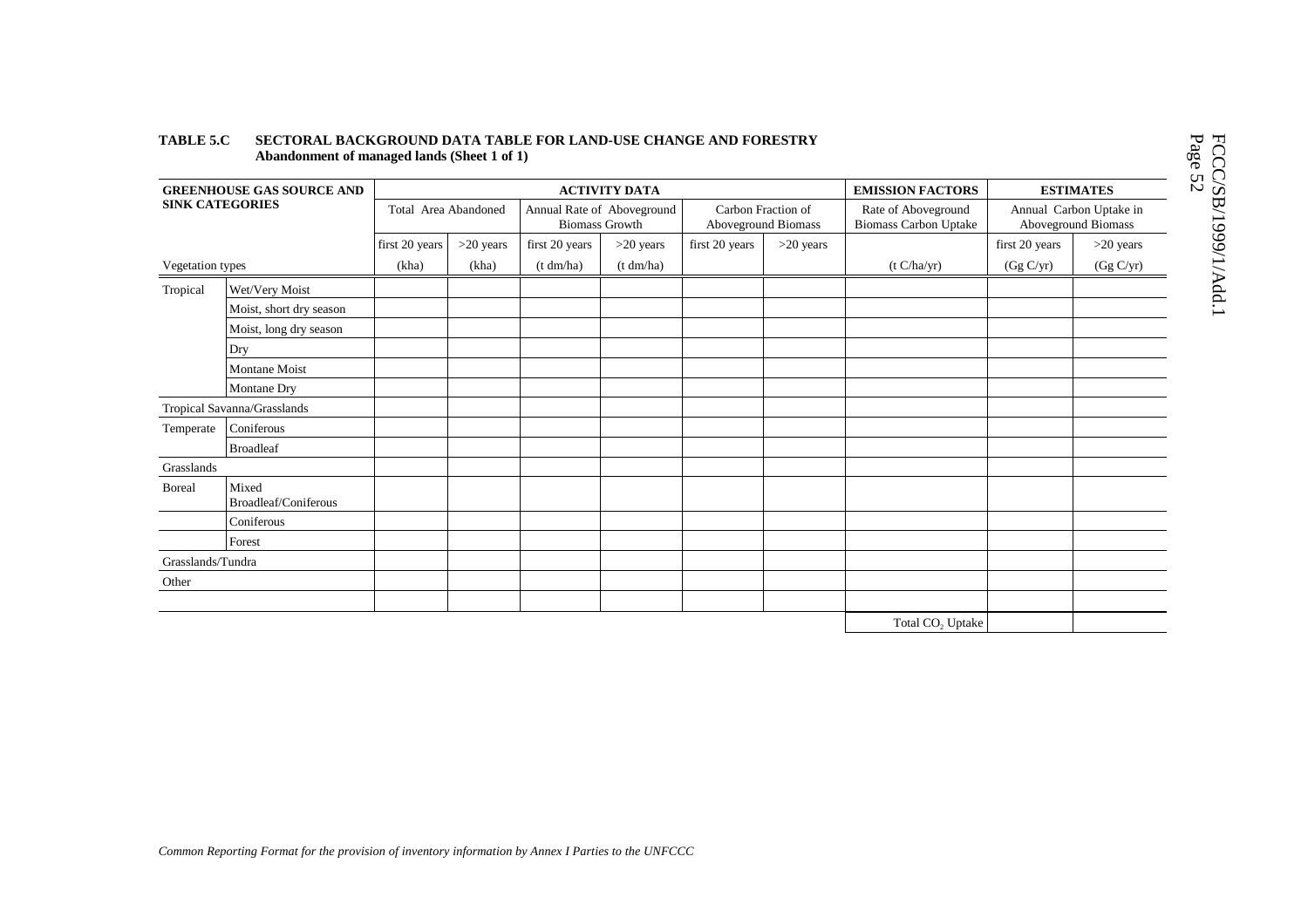### **TABLE 5.D SECTORAL BACKGROUND DATA TABLE FOR LAND-USE CHANGE AND FORESTRY** CO<sub>2</sub> emissions and removals from soil (Sheet 1 of 1)

**TO BE PROVIDED LATER (see FCCC/SB/1999/1/Add.1, paragraph 25, footnote 7).**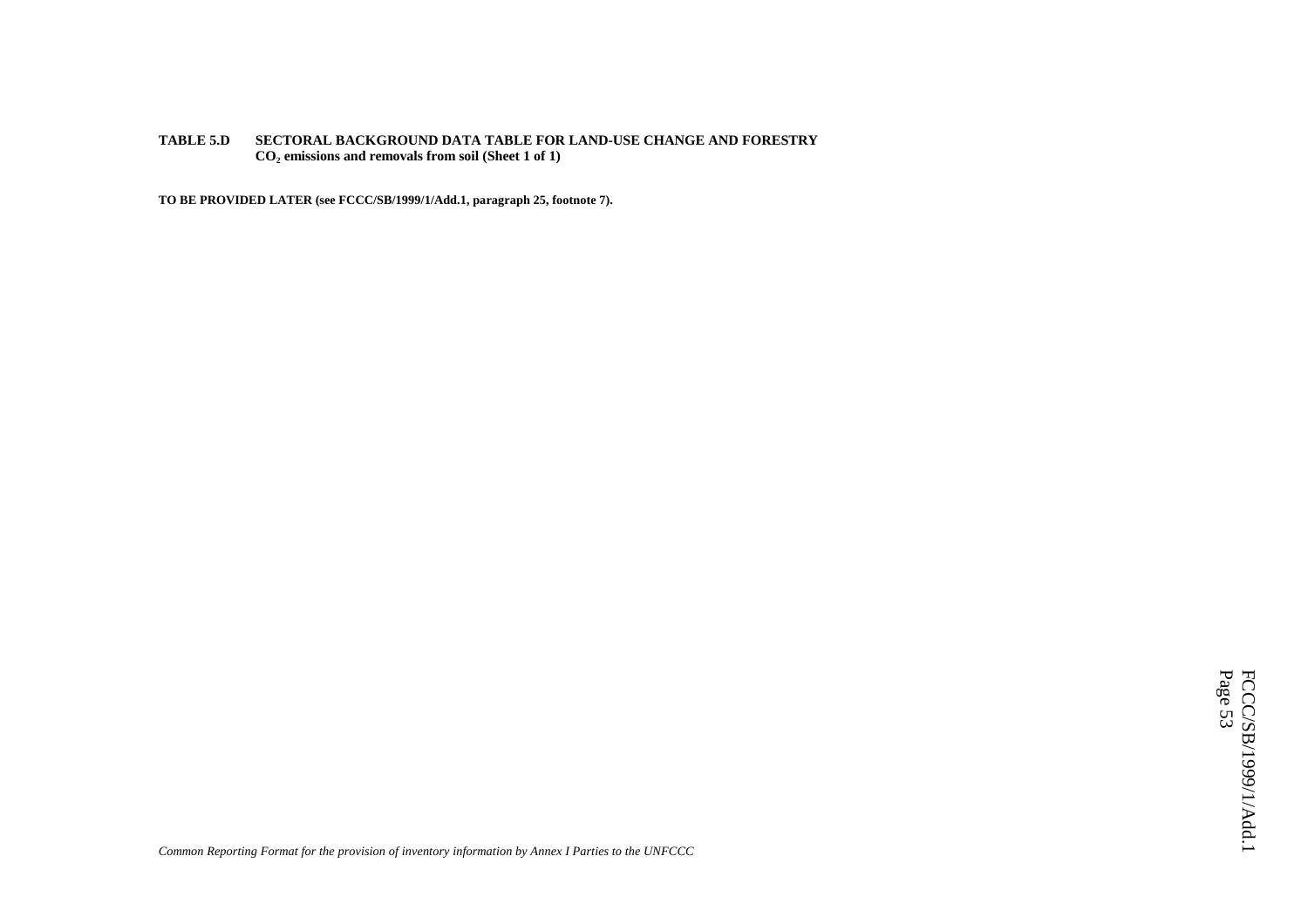### **TABLE 6 SECTORAL REPORT FOR WASTE (Sheet 1 of 1)**

| <b>SECTORAL REPORT FOR NATIONAL GREENHOUSE GAS INVENTORIES</b><br>(Gg) |                                |                 |                  |                 |    |              |  |  |  |  |
|------------------------------------------------------------------------|--------------------------------|-----------------|------------------|-----------------|----|--------------|--|--|--|--|
| <b>GREENHOUSE GAS SOURCE AND SINK CATEGORIES</b>                       | CO <sub>2</sub> <sup>(1)</sup> | CH <sub>4</sub> | N <sub>2</sub> O | NO <sub>x</sub> | CO | <b>NMVOC</b> |  |  |  |  |
| <b>Total Waste</b>                                                     |                                |                 |                  |                 |    |              |  |  |  |  |
| A. Solid Waste Disposal on Land                                        |                                |                 |                  |                 |    |              |  |  |  |  |
| 1. Managed Waste Disposal on Land                                      |                                |                 |                  |                 |    |              |  |  |  |  |
| 2. Unmanaged Waste Disposal Sites                                      |                                |                 |                  |                 |    |              |  |  |  |  |
| 3. Other (please specify)                                              |                                |                 |                  |                 |    |              |  |  |  |  |
| <b>B.</b> Waste-water Handling                                         |                                |                 |                  |                 |    |              |  |  |  |  |
| 1. Industrial Waste-water                                              |                                |                 |                  |                 |    |              |  |  |  |  |
| 2. Domestic and Commercial Waste-water                                 |                                |                 |                  |                 |    |              |  |  |  |  |
| 3. Other (please specify)                                              |                                |                 |                  |                 |    |              |  |  |  |  |
| C. Waste Incineration                                                  |                                |                 |                  |                 |    |              |  |  |  |  |
| D. Other (please specify)                                              |                                |                 |                  |                 |    |              |  |  |  |  |

 $(1)$  Note that CO<sub>2</sub> from waste disposal and incineration should only be included if it stems from non-biological or inorganic waste sources.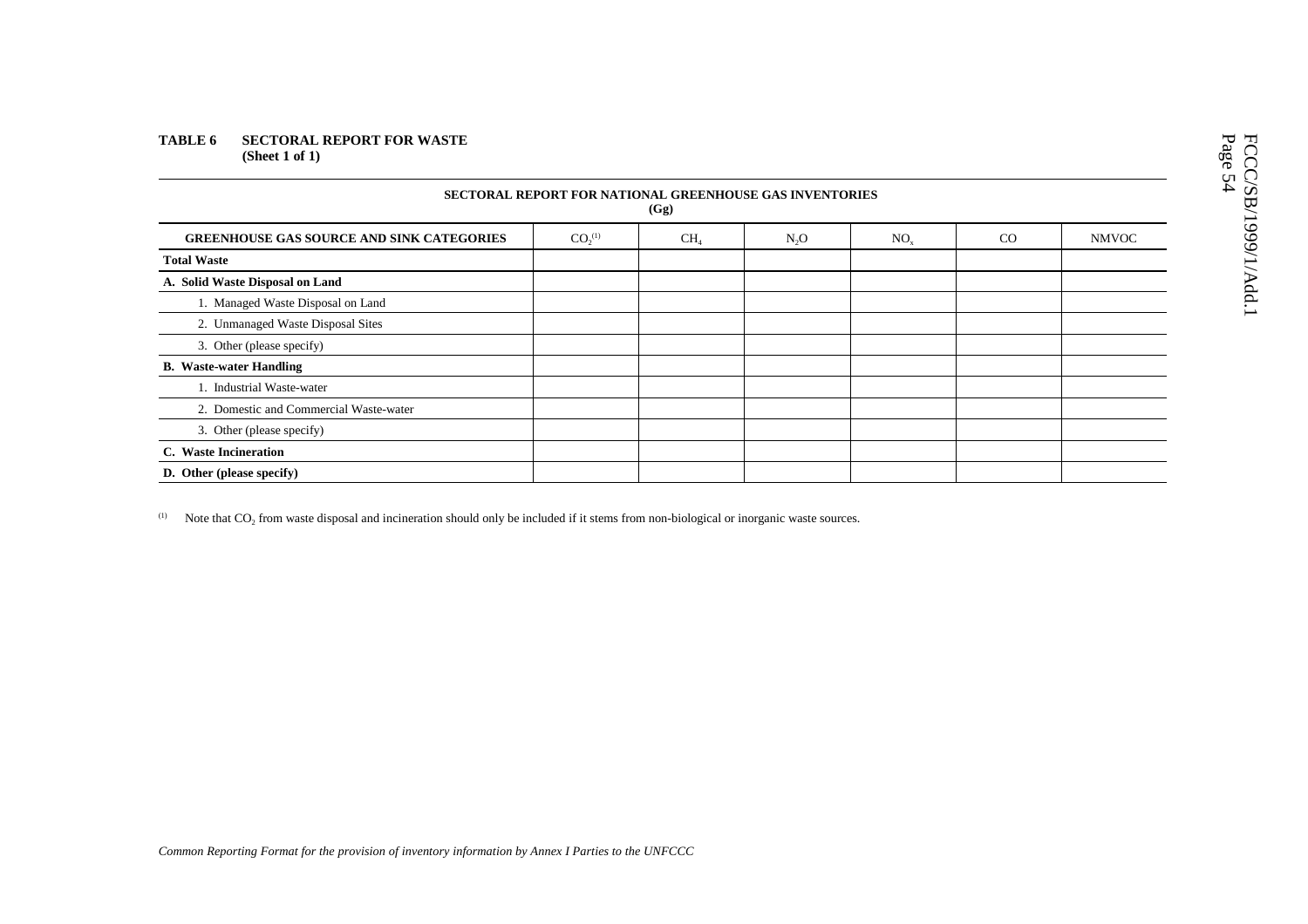### **TABLE 6.A SECTORAL BACKGROUND DATA FOR WASTE Solid waste disposal (Sheet 1 of 1)**

| <b>GREENHOUSE GAS SOURCE AND SINK</b><br><b>CATEGORIES</b>            |                                  | <b>AGGREGATE EMISSION</b><br><b>ACTIVITY DATA</b> |                        |                                |                 | Population (1000 inhabitants <sup>(a)</sup><br>Waste generation rate (kg/capi |
|-----------------------------------------------------------------------|----------------------------------|---------------------------------------------------|------------------------|--------------------------------|-----------------|-------------------------------------------------------------------------------|
|                                                                       | Annual MSW at the<br><b>SWDS</b> | <b>MCF</b>                                        | <b>DOC</b><br>degraded | CH <sub>4</sub> <sup>(1)</sup> | CO <sub>2</sub> | Fraction of MSW disposed<br>to SWDS $(\% )$ :                                 |
|                                                                       | (t)                              |                                                   | (t)                    | $(t / t$ MSW)                  | (t/t MSW)       | Fraction of DOC in MSW:                                                       |
| 1. Managed Waste Disposal on Land                                     |                                  |                                                   |                        |                                |                 | Fraction of wastes incinerated:                                               |
| 2. Unmanaged Waste Disposal Sites $\langle 5 \text{ m}^{(2)} \rangle$ |                                  |                                                   |                        |                                |                 | $CH4$ fraction in landfill gas:                                               |
| $>5$ m <sup>(2)</sup>                                                 |                                  |                                                   |                        |                                |                 | $ CH_4$ recovered (Gg/yr):                                                    |
| 3. Other (please specify)                                             |                                  |                                                   |                        |                                |                 | Time lag considered (yr):                                                     |
|                                                                       |                                  |                                                   |                        |                                |                 | Composition of landfilled was                                                 |
|                                                                       |                                  |                                                   |                        |                                |                 |                                                                               |

### **TABLE 6.C SECTORAL BACKGROUND DATA FOR WASTEWaste Incineration (Sheet 1 of 1)**

|                    | <b>ACTIVITY DATA</b>            |                 |                                | <b>AGGREGATE EMISSION FACTOR</b> |                 |
|--------------------|---------------------------------|-----------------|--------------------------------|----------------------------------|-----------------|
|                    | Amount of<br>incinerated wastes |                 |                                |                                  |                 |
|                    |                                 | $CO_2^{(3)}$    | CO <sub>2</sub> <sup>(4)</sup> | CH <sub>4</sub>                  | $N_2O$          |
|                    | (t)                             | $(g / t$ waste) | $(g / t$ waste)                | $(g / t$ waste)                  | $(g / t$ waste) |
| Specify            |                                 |                 |                                |                                  |                 |
| $(biogenic)^{(3)}$ |                                 |                 |                                |                                  |                 |
| $(plastics)^{(4)}$ |                                 |                 |                                |                                  |                 |
| other              |                                 |                 |                                |                                  |                 |
|                    |                                 |                 |                                |                                  |                 |

|                         |                       | Ацинопаг шгогшаноп                             |
|-------------------------|-----------------------|------------------------------------------------|
|                         |                       | Population (1000 inhabitants <sup>(a)</sup> ): |
| <b>FACTOR</b>           | <b>EGATE EMISSION</b> | Waste generation rate (kg/capita/day):         |
| $\bar{1}$               | CO <sub>2</sub>       | Fraction of MSW disposed<br>to SWDS (%):       |
| SW)                     | (t/t MSW)             | Fraction of DOC in MSW:                        |
|                         |                       | Fraction of wastes incinerated:                |
|                         |                       | $CH4$ fraction in landfill gas:                |
|                         |                       | $CH4$ recovered (Gg/yr):                       |
|                         |                       | Time lag considered (yr):                      |
|                         |                       | Composition of landfilled waste (%):           |
|                         |                       | Paper and paperboard                           |
|                         |                       | Food and garden waste                          |
|                         |                       | Plastics                                       |
| <b>FACTOR</b>           |                       | <b>Glass</b>                                   |
|                         |                       | <b>Textiles</b>                                |
| $\overline{\mathbf{4}}$ | N <sub>2</sub> O      | Other (specify)                                |
| aste)                   | $(g / t$ waste)       |                                                |
|                         |                       |                                                |
|                         |                       |                                                |
|                         |                       |                                                |
|                         |                       |                                                |

**Additional information**

(1) Before recovery. MSW - Municipal Solid Waste<br>
(2)  $\degree$  "<5 m" and ">5 m" are used to indicate shallow and deep unmanaged waste disposal sites SWDS - Solid Waste Disposal S (2) " $\lt$ 5 m" and ">5 m" are used to indicate shallow and deep unmanaged waste disposal sites. SWDS - Solid Waste Disposal Site<br>CO<sub>2</sub> emissions from biogenic wastes are not included in the totals. MCF - Methane Correction

 $CO<sub>2</sub>$  emissions from non-biogenic wastes are included in the totals.

(3) CO<sub>2</sub> emissions from biogenic wastes are not included in the totals. MCF - Methane Correction Factor<br>
(4) CO<sub>2</sub> emissions from non-biogenic wastes are included in the totals. DOC - Degradable Organic Carbon

(a) Specify whether total or urban population is used and the rationale for doing so.

FCCC/SB/1999/1/Add.1<br>Page 55 FCCC/SB/1999/1/Add.1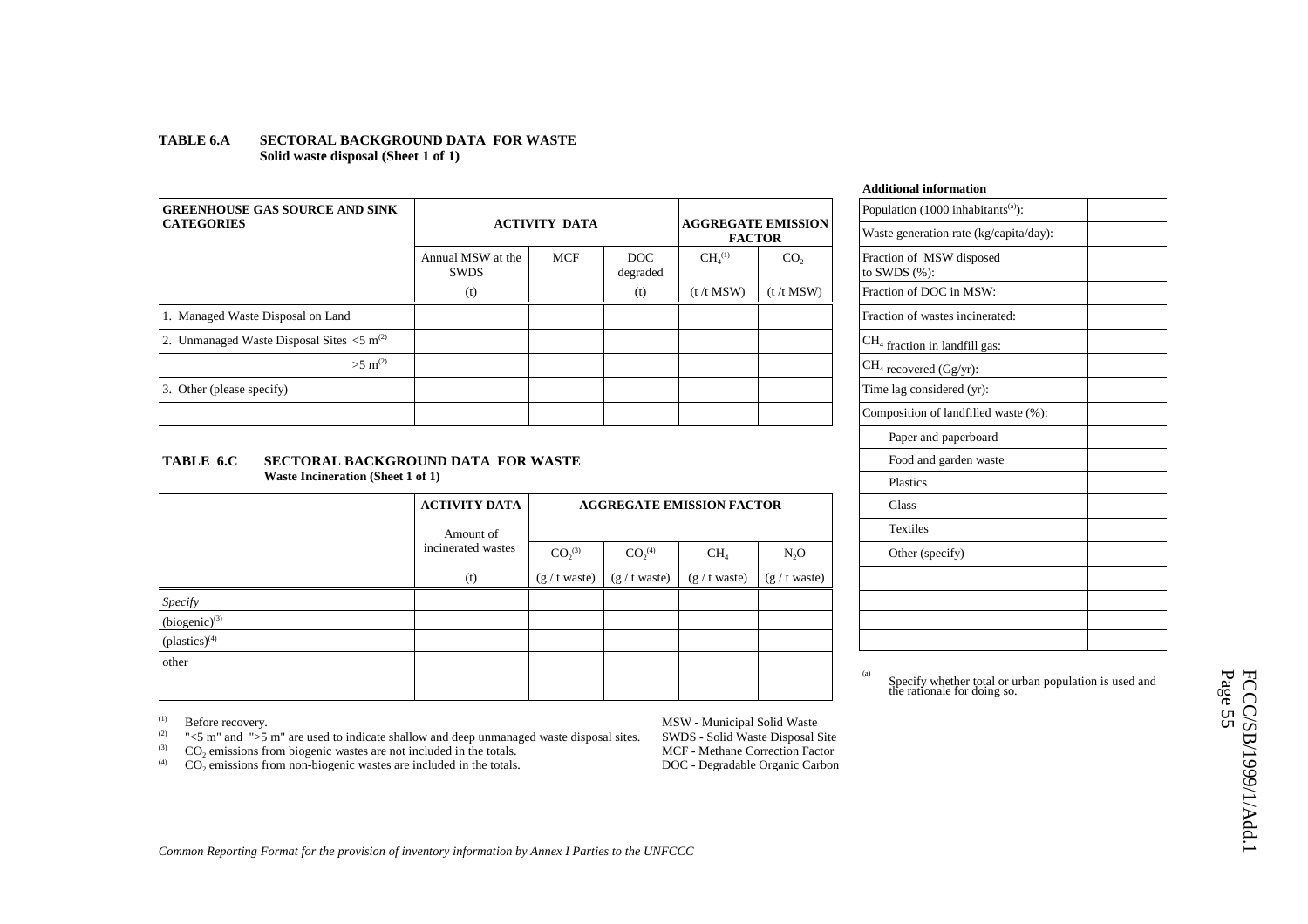|                                             |                            |                         |                   |                                |                                    |                  | Total Waste-water $(m^3)$ :      |            |
|---------------------------------------------|----------------------------|-------------------------|-------------------|--------------------------------|------------------------------------|------------------|----------------------------------|------------|
| <b>GREENHOUSE GAS</b>                       |                            | <b>ACTIVITY DATA(1)</b> |                   |                                | <b>AGGREGATE EMISSION FACTOR</b>   |                  | Treated Waste-water (%)          |            |
| <b>SOURCE AND SINK</b><br><b>CATEGORIES</b> | Total organic product      |                         | $CH4$ recovered   | CH <sub>4</sub> <sup>(2)</sup> |                                    | N <sub>2</sub> O |                                  |            |
|                                             | Waste-water                | sludge                  | and/or flared     | Waste-water                    | sludge                             |                  | Waste-water                      | <b>Was</b> |
|                                             | (kg DC <sup>(1)</sup> /yr) |                         | (Gg)              | (kg/kg DC)                     | (kg/kg DC)                         | (kg/kg DC)       | streams                          |            |
| <b>Industrial Waste-water</b>               |                            |                         |                   |                                |                                    |                  |                                  |            |
| Domestic and Commercial<br>Waste-water      |                            |                         |                   |                                |                                    |                  | <b>Industrial</b><br>waste-water |            |
| Other (please specify)                      |                            |                         |                   |                                |                                    |                  | iron and steel                   |            |
|                                             |                            |                         |                   |                                |                                    |                  | non-ferrous                      |            |
|                                             |                            |                         |                   |                                |                                    |                  | fertilizers                      |            |
|                                             |                            |                         |                   |                                |                                    |                  | food and beverage                |            |
| <b>GREENHOUSE GAS</b>                       |                            | <b>ACTIVITY DATA</b>    |                   |                                | <b>AGGREGATE EMISSION FACTOR</b>   |                  | paper and pulp                   |            |
| <b>SOURCE AND SINK</b><br><b>CATEGORIES</b> | Protein consumption        |                         | N fraction        |                                | N <sub>2</sub> O                   |                  | organic chemicals                |            |
|                                             | (protein in kg/person/yr)  |                         | (kg N/kg protein) |                                | (kg $N_2O-N/kg$ sewage N produced) |                  | other                            |            |
| N <sub>,</sub> O from human sewage          |                            |                         |                   |                                |                                    |                  |                                  |            |
|                                             |                            |                         |                   |                                |                                    |                  |                                  |            |

### **TABLE 6.B SECTORAL BACKGROUND DATA FOR WASTE Waste-water handling (Sheet 1 of 1)**

 $(1)$  DC - degradable organic component. DC indicators are COD (Chemical Oxygen Demand) for industrial waste-water and BOD (Biochemical Oxygen Demand) for Domestic/Commercial waste-water/sludge.

 $2^{2}$  before recovery.

| Population (1000 persons) <sup>(a)</sup> : |                                              |                                      |                                            |                                       |
|--------------------------------------------|----------------------------------------------|--------------------------------------|--------------------------------------------|---------------------------------------|
| Total Waste-water (m <sup>3</sup> ):       |                                              |                                      |                                            |                                       |
| Treated Waste-water (%):                   |                                              |                                      |                                            |                                       |
|                                            |                                              |                                      |                                            |                                       |
| Waste-water<br>streams                     | Waste-water output                           |                                      | DC                                         |                                       |
|                                            | $(m^3)$                                      |                                      | $(kgCOD/m^3)$                              |                                       |
| <b>Industrial</b><br>waste-water           |                                              |                                      |                                            |                                       |
| iron and steel                             |                                              |                                      |                                            |                                       |
| non-ferrous                                |                                              |                                      |                                            |                                       |
| fertilizers                                |                                              |                                      |                                            |                                       |
| food and beverage                          |                                              |                                      |                                            |                                       |
| paper and pulp                             |                                              |                                      |                                            |                                       |
| organic chemicals                          |                                              |                                      |                                            |                                       |
| other                                      |                                              |                                      |                                            |                                       |
|                                            |                                              |                                      | $DC$ (kg BOD/1000 person/yr)               |                                       |
| <b>Domestic</b>                            |                                              |                                      |                                            |                                       |
| <b>Other</b>                               |                                              |                                      |                                            |                                       |
| Handling systems                           | Industrial<br>waste-water<br>treated<br>(% ) | Ind.<br>sludge<br>treated<br>$(\% )$ | Domestic<br>waste-water<br>treated<br>(% ) | Domestic<br>sludge<br>treated<br>(% ) |
| aerobic                                    |                                              |                                      |                                            |                                       |
| anaerobic                                  |                                              |                                      |                                            |                                       |
| other (specify)                            |                                              |                                      |                                            |                                       |

(a) Specify whether total or urban population is used and the rationale for doing so. Provide both figures.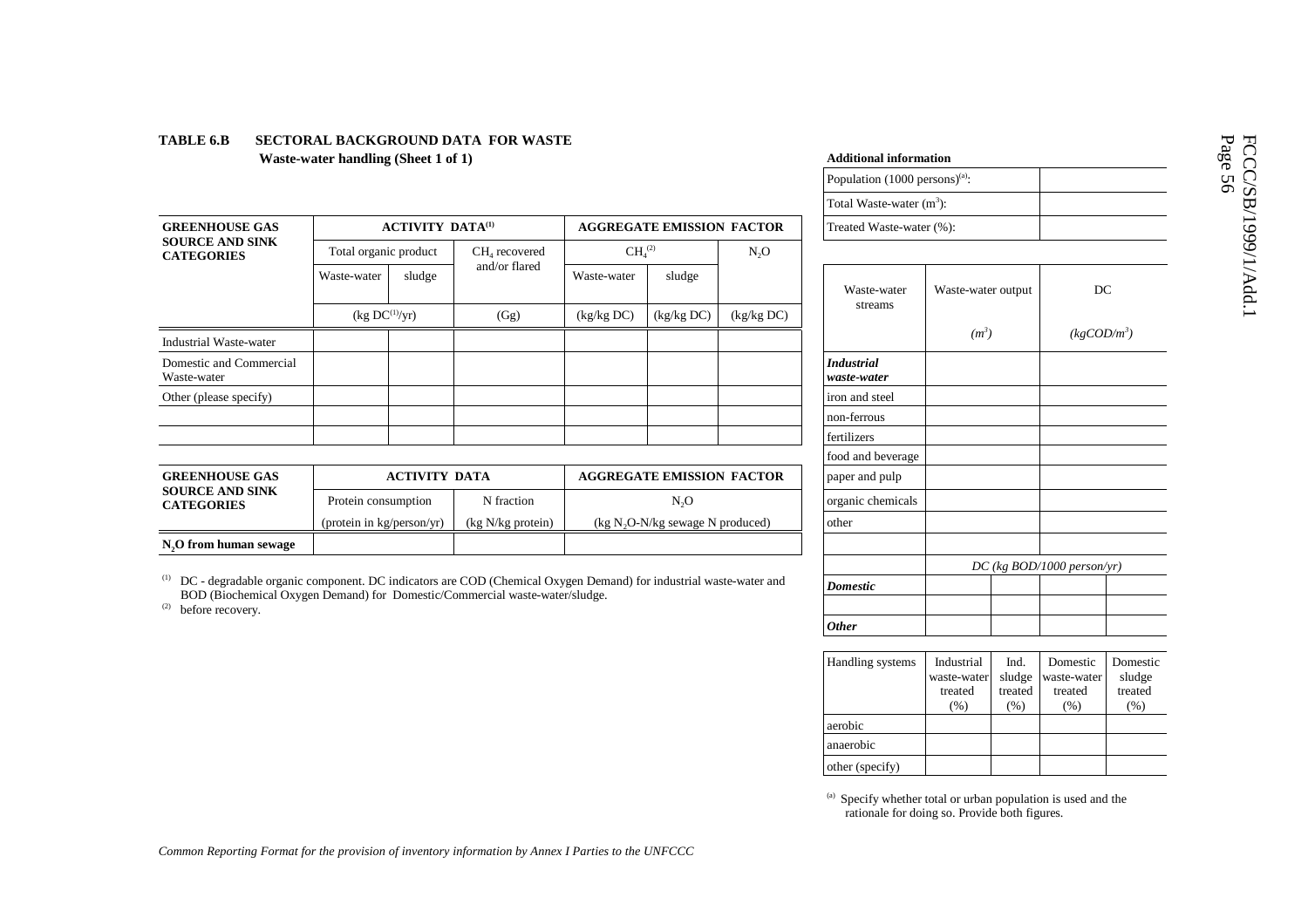### **TABLE 8.A OVERVIEW TABLE FOR NATIONAL GREENHOUSE GAS INVENTORIES (Sheet 1 of 3)**

|                                                                | <b>OVERVIEW TABLE</b> |                 |                           |   |             |                 |             |    |             |   |              |   |                 |             |             |      |             |   |                 |                                            |  |  |
|----------------------------------------------------------------|-----------------------|-----------------|---------------------------|---|-------------|-----------------|-------------|----|-------------|---|--------------|---|-----------------|-------------|-------------|------|-------------|---|-----------------|--------------------------------------------|--|--|
| <b>GREENHOUSE GAS</b><br><b>SOURCE AND SINK</b>                |                       | CO <sub>2</sub> | CH <sub>4</sub><br>$N_2O$ |   |             | NO <sub>x</sub> |             | CO |             |   | <b>NMVOC</b> |   | SO <sub>2</sub> | <b>HFCs</b> |             | PFCs |             |   | SF <sub>6</sub> | Documentation   Disaggregation   Footnotes |  |  |
| <b>CATEGORIES</b>                                              | $\mathbf{E}^{(1)}$    | $Q^{(2)}$       | $\mathbf E$               | Q | $\mathbf E$ | Q               | $\mathbf E$ | Q  | $\mathbf E$ | Q | $\mathbf E$  | Q | $\mathbf E$     | Q           | $\mathbf E$ | Q    | $\mathbf E$ | Q | $\mathbf E$     | Q                                          |  |  |
| <b>Total National Emissions</b><br>and Removals                |                       |                 |                           |   |             |                 |             |    |             |   |              |   |                 |             |             |      |             |   |                 |                                            |  |  |
| <b>Energy</b>                                                  |                       |                 |                           |   |             |                 |             |    |             |   |              |   |                 |             |             |      |             |   |                 |                                            |  |  |
| A. Fuel Combustion<br>Activities                               |                       |                 |                           |   |             |                 |             |    |             |   |              |   |                 |             |             |      |             |   |                 |                                            |  |  |
| Reference Approach                                             |                       |                 |                           |   |             |                 |             |    |             |   |              |   |                 |             |             |      |             |   |                 |                                            |  |  |
| Sectoral Approach                                              |                       |                 |                           |   |             |                 |             |    |             |   |              |   |                 |             |             |      |             |   |                 |                                            |  |  |
| 1. Energy Industries                                           |                       |                 |                           |   |             |                 |             |    |             |   |              |   |                 |             |             |      |             |   |                 |                                            |  |  |
| 2. Manufacturing<br>Industries and<br>Construction             |                       |                 |                           |   |             |                 |             |    |             |   |              |   |                 |             |             |      |             |   |                 |                                            |  |  |
| 3. Transport                                                   |                       |                 |                           |   |             |                 |             |    |             |   |              |   |                 |             |             |      |             |   |                 |                                            |  |  |
| 4. Other Sectors                                               |                       |                 |                           |   |             |                 |             |    |             |   |              |   |                 |             |             |      |             |   |                 |                                            |  |  |
| 5. Other (please specify)                                      |                       |                 |                           |   |             |                 |             |    |             |   |              |   |                 |             |             |      |             |   |                 |                                            |  |  |
| B. Fugitive Emissions from<br>Fuels                            |                       |                 |                           |   |             |                 |             |    |             |   |              |   |                 |             |             |      |             |   |                 |                                            |  |  |
| 1. Solid Fuels                                                 |                       |                 |                           |   |             |                 |             |    |             |   |              |   |                 |             |             |      |             |   |                 |                                            |  |  |
| 2. Oil and Natural Gas                                         |                       |                 |                           |   |             |                 |             |    |             |   |              |   |                 |             |             |      |             |   |                 |                                            |  |  |
| <b>Industrial Processes</b>                                    |                       |                 |                           |   |             |                 |             |    |             |   |              |   |                 |             |             |      |             |   |                 |                                            |  |  |
| A. Mineral Products                                            |                       |                 |                           |   |             |                 |             |    |             |   |              |   |                 |             |             |      |             |   |                 |                                            |  |  |
| B. Chemical Industry                                           |                       |                 |                           |   |             |                 |             |    |             |   |              |   |                 |             |             |      |             |   |                 |                                            |  |  |
| C. Metal Production                                            |                       |                 |                           |   |             |                 |             |    |             |   |              |   |                 |             |             |      |             |   |                 |                                            |  |  |
| D. Other Production                                            |                       |                 |                           |   |             |                 |             |    |             |   |              |   |                 |             |             |      |             |   |                 |                                            |  |  |
| E. Production of<br>Halocarbons<br>and Sulphur<br>Hexafluoride |                       |                 |                           |   |             |                 |             |    |             |   |              |   |                 |             |             |      |             |   |                 |                                            |  |  |

(1) E denotes Estimate;

 $(2)$  Q denotes Quality.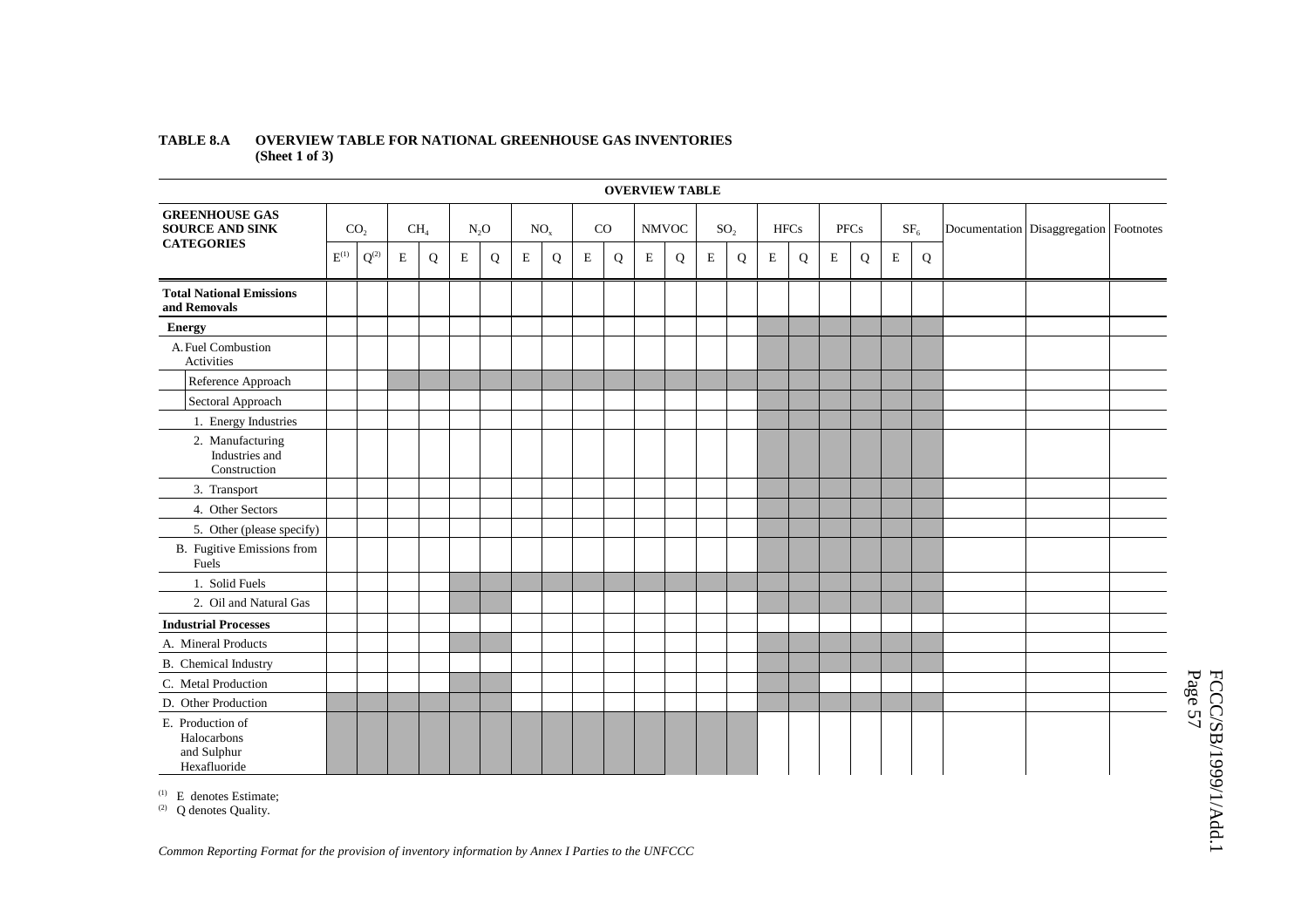### **TABLE 8.A OVERVIEW TABLE FOR NATIONAL GREENHOUSE GAS INVENTORIES (Sheet 2 of 3)**

| <b>OVERVIEW TABLE</b>                                                |   |                 |             |                 |   |        |   |                 |             |    |              |   |             |                 |   |             |             |             |             |                 |  |                                        |
|----------------------------------------------------------------------|---|-----------------|-------------|-----------------|---|--------|---|-----------------|-------------|----|--------------|---|-------------|-----------------|---|-------------|-------------|-------------|-------------|-----------------|--|----------------------------------------|
| <b>GREENHOUSE GAS</b><br><b>SOURCE AND SINK</b><br><b>CATEGORIES</b> |   | CO <sub>2</sub> |             | CH <sub>4</sub> |   | $N_2O$ |   | NO <sub>x</sub> |             | CO | <b>NMVOC</b> |   |             | SO <sub>2</sub> |   | <b>HFCs</b> |             | <b>PFCs</b> |             | SF <sub>6</sub> |  | Documentation Disaggregation Footnotes |
|                                                                      | E | Q               | $\mathbf E$ | Q               | E | Q      | E | Q               | $\mathbf E$ | Q  | E            | Q | $\mathbf E$ | Q               | E | Q           | $\mathbf E$ | Q           | $\mathbf E$ | $\mathbf Q$     |  |                                        |
| <b>Industrial Processes</b><br>(continued)                           |   |                 |             |                 |   |        |   |                 |             |    |              |   |             |                 |   |             |             |             |             |                 |  |                                        |
| F. Consumption of<br>Halocarbons and<br>Sulphur Hexafluoride         |   |                 |             |                 |   |        |   |                 |             |    |              |   |             |                 |   |             |             |             |             |                 |  |                                        |
| Potential <sup>(1)</sup>                                             |   |                 |             |                 |   |        |   |                 |             |    |              |   |             |                 |   |             |             |             |             |                 |  |                                        |
| Actual <sup>(2)</sup>                                                |   |                 |             |                 |   |        |   |                 |             |    |              |   |             |                 |   |             |             |             |             |                 |  |                                        |
| G. Other (please specify)                                            |   |                 |             |                 |   |        |   |                 |             |    |              |   |             |                 |   |             |             |             |             |                 |  |                                        |
| <b>Solvent and Other</b><br>3.<br><b>Product Use</b>                 |   |                 |             |                 |   |        |   |                 |             |    |              |   |             |                 |   |             |             |             |             |                 |  |                                        |
| 4. Agriculture                                                       |   |                 |             |                 |   |        |   |                 |             |    |              |   |             |                 |   |             |             |             |             |                 |  |                                        |
| A. Enteric Fermentation                                              |   |                 |             |                 |   |        |   |                 |             |    |              |   |             |                 |   |             |             |             |             |                 |  |                                        |
| <b>B.</b> Manure Management                                          |   |                 |             |                 |   |        |   |                 |             |    |              |   |             |                 |   |             |             |             |             |                 |  |                                        |
| C. Rice Cultivation                                                  |   |                 |             |                 |   |        |   |                 |             |    |              |   |             |                 |   |             |             |             |             |                 |  |                                        |
| D. Agricultural Soils                                                |   |                 |             |                 |   |        |   |                 |             |    |              |   |             |                 |   |             |             |             |             |                 |  |                                        |
| E. Prescribed Burning of<br>Savannas                                 |   |                 |             |                 |   |        |   |                 |             |    |              |   |             |                 |   |             |             |             |             |                 |  |                                        |
| F. Field Burning of<br><b>Agricultural Residues</b>                  |   |                 |             |                 |   |        |   |                 |             |    |              |   |             |                 |   |             |             |             |             |                 |  |                                        |
| G. Other (please specify)                                            |   |                 |             |                 |   |        |   |                 |             |    |              |   |             |                 |   |             |             |             |             |                 |  |                                        |
| 5. Land-Use Change and<br>Forestry                                   |   |                 |             |                 |   |        |   |                 |             |    |              |   |             |                 |   |             |             |             |             |                 |  |                                        |
| A. Changes in Forest and<br>Other Woody Biomass<br><b>Stocks</b>     |   |                 |             |                 |   |        |   |                 |             |    |              |   |             |                 |   |             |             |             |             |                 |  |                                        |
| B. Forest and Grassland<br>Conversion                                |   |                 |             |                 |   |        |   |                 |             |    |              |   |             |                 |   |             |             |             |             |                 |  |                                        |

 $(1)$  Potential emissions based on Tier 1 Approach.

(2) Actual emissions based on Tier 2 Approach.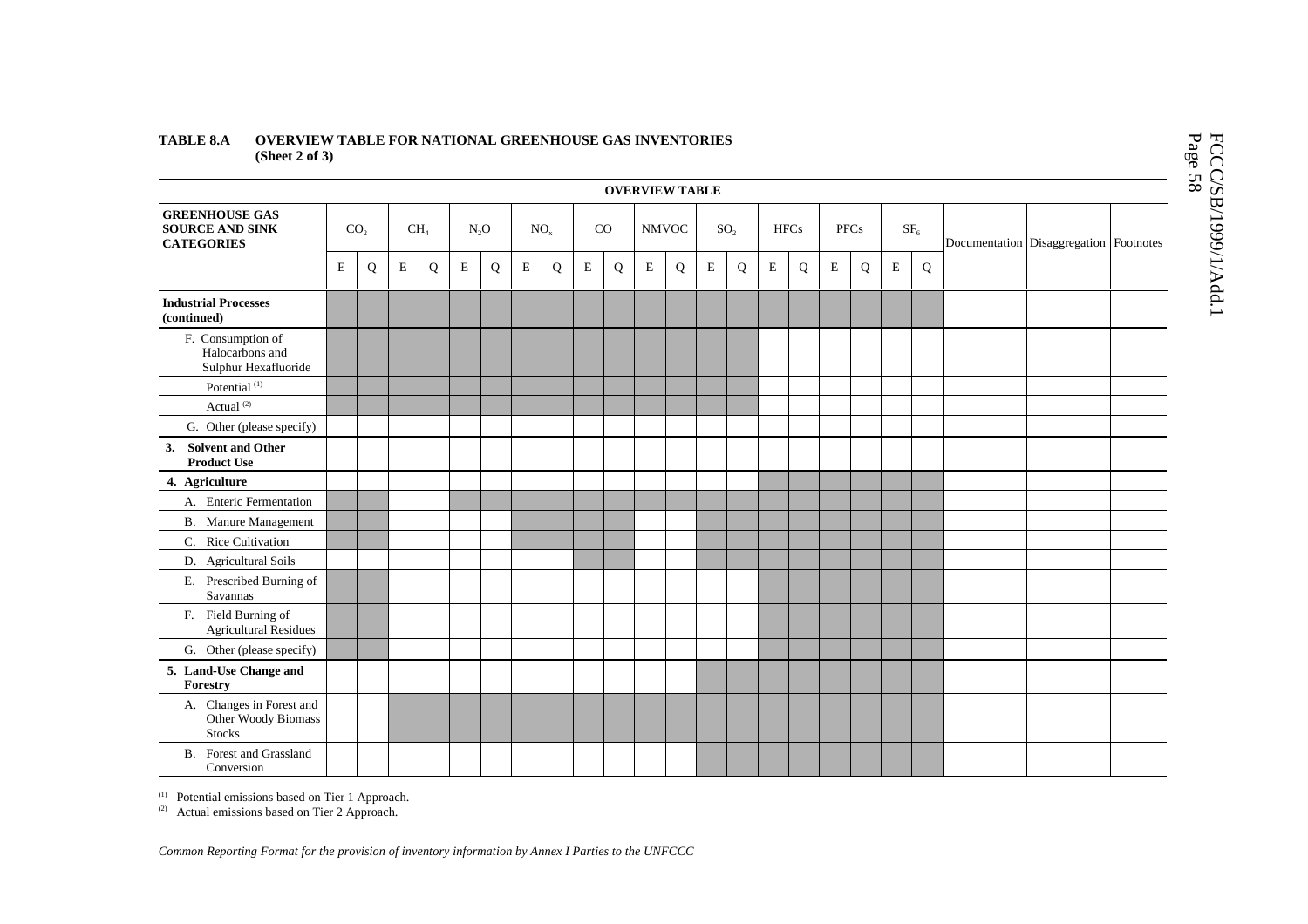### **TABLE 8.A OVERVIEW TABLE FOR NATIONAL GREENHOUSE GAS INVENTORIES (Sheet 3 of 3)**

|                                                                        | <b>OVERVIEW TABLE</b> |                 |             |                 |   |                  |             |                 |             |    |             |              |             |                 |             |             |             |             |             |                 |                                        |  |
|------------------------------------------------------------------------|-----------------------|-----------------|-------------|-----------------|---|------------------|-------------|-----------------|-------------|----|-------------|--------------|-------------|-----------------|-------------|-------------|-------------|-------------|-------------|-----------------|----------------------------------------|--|
| <b>GREENHOUSE GAS</b><br><b>SOURCE AND SINK</b><br><b>CATEGORIES</b>   |                       | CO <sub>2</sub> |             | CH <sub>4</sub> |   | N <sub>2</sub> O |             | NO <sub>x</sub> |             | CO |             | <b>NMVOC</b> |             | SO <sub>2</sub> |             | <b>HFCs</b> |             | <b>PFCs</b> |             | SF <sub>6</sub> | Documentation Disaggregation Footnotes |  |
|                                                                        | E                     | Q               | $\mathbf E$ | Q               | E | Q                | $\mathbf E$ | Q               | $\mathbf E$ | Q  | $\mathbf E$ | Q            | $\mathbf E$ | Q               | $\mathbf E$ | Q           | $\mathbf E$ | Q           | $\mathbf E$ | Q               |                                        |  |
| 5. Land-Use Change and<br><b>Forestry (continued)</b>                  |                       |                 |             |                 |   |                  |             |                 |             |    |             |              |             |                 |             |             |             |             |             |                 |                                        |  |
| A. Abandonment of<br>Managed Lands                                     |                       |                 |             |                 |   |                  |             |                 |             |    |             |              |             |                 |             |             |             |             |             |                 |                                        |  |
| $D. CO2$ Emissions and<br>Removals from Soil<br>Other (please specify) |                       |                 |             |                 |   |                  |             |                 |             |    |             |              |             |                 |             |             |             |             |             |                 |                                        |  |
| 6. Waste                                                               |                       |                 |             |                 |   |                  |             |                 |             |    |             |              |             |                 |             |             |             |             |             |                 |                                        |  |
| A. Solid Waste Disposal<br>on Land                                     |                       |                 |             |                 |   |                  |             |                 |             |    |             |              |             |                 |             |             |             |             |             |                 |                                        |  |
| <b>B.</b> Waste-water Handling                                         |                       |                 |             |                 |   |                  |             |                 |             |    |             |              |             |                 |             |             |             |             |             |                 |                                        |  |
| <b>B.</b> Waste Incineration                                           |                       |                 |             |                 |   |                  |             |                 |             |    |             |              |             |                 |             |             |             |             |             |                 |                                        |  |
| C. Other (please specify)                                              |                       |                 |             |                 |   |                  |             |                 |             |    |             |              |             |                 |             |             |             |             |             |                 |                                        |  |
| 7. Other (please specify)                                              |                       |                 |             |                 |   |                  |             |                 |             |    |             |              |             |                 |             |             |             |             |             |                 |                                        |  |
| <b>Memo Items:</b>                                                     |                       |                 |             |                 |   |                  |             |                 |             |    |             |              |             |                 |             |             |             |             |             |                 |                                        |  |
| <b>International Bunkers</b>                                           |                       |                 |             |                 |   |                  |             |                 |             |    |             |              |             |                 |             |             |             |             |             |                 |                                        |  |
| Aviation                                                               |                       |                 |             |                 |   |                  |             |                 |             |    |             |              |             |                 |             |             |             |             |             |                 |                                        |  |
| Marine                                                                 |                       |                 |             |                 |   |                  |             |                 |             |    |             |              |             |                 |             |             |             |             |             |                 |                                        |  |
| <b>Multilateral Operations</b>                                         |                       |                 |             |                 |   |                  |             |                 |             |    |             |              |             |                 |             |             |             |             |             |                 |                                        |  |
| <b>CO, Emissions from Biomass</b>                                      |                       |                 |             |                 |   |                  |             |                 |             |    |             |              |             |                 |             |             |             |             |             |                 |                                        |  |

# FCCC/SB/1999/1/Add.1<br>Page 59 FCCC/SB/1999/1/Add.1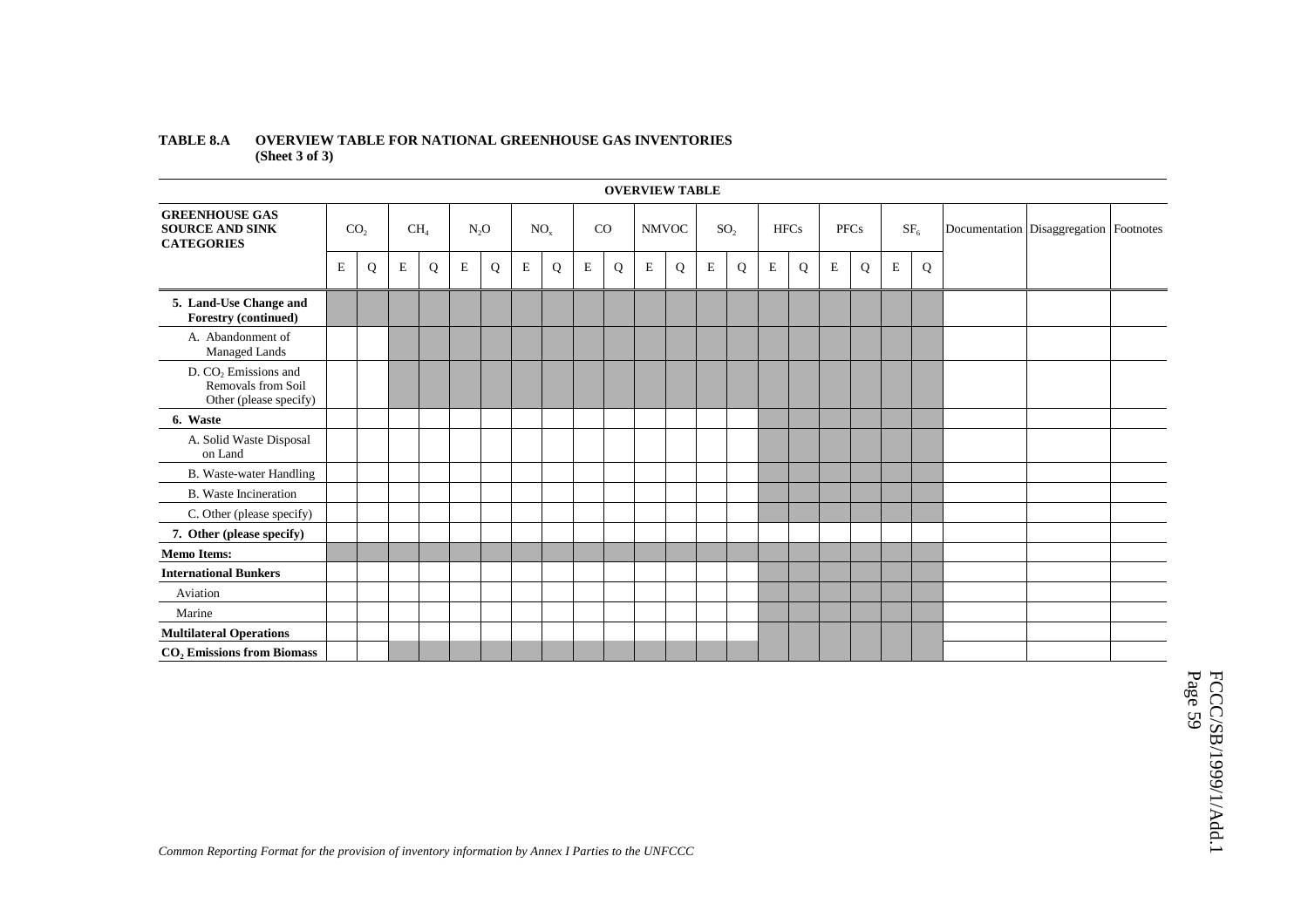# **TABLE 9 RECALCULATION**

**(Sheet 1 of 3) Year:**

|           |                                                  |                          | CO <sub>2</sub>      |                           |                          | CH <sub>4</sub>      |                     | N,0                      |                      |                           |  |
|-----------|--------------------------------------------------|--------------------------|----------------------|---------------------------|--------------------------|----------------------|---------------------|--------------------------|----------------------|---------------------------|--|
|           | <b>GREENHOUSE GAS SOURCE AND SINK CATEGORIES</b> | previous<br>submission   | latest<br>submission | difference <sup>(1)</sup> | previous<br>submission   | latest<br>submission | difference $^{(1)}$ | previous<br>submission   | latest<br>submission | difference <sup>(1)</sup> |  |
|           |                                                  | (Gg CO <sub>2</sub> eq.) |                      | (% )                      | (Gg CO <sub>2</sub> eq.) |                      | (% )                | (Gg CO <sub>2</sub> eq.) |                      | (% )                      |  |
| 1. Energy |                                                  |                          |                      |                           |                          |                      |                     |                          |                      |                           |  |
| 1.A.      | <b>Fuel Combustion Activities</b>                |                          |                      |                           |                          |                      |                     |                          |                      |                           |  |
| 1.A.1.    | <b>Energy Industries</b>                         |                          |                      |                           |                          |                      |                     |                          |                      |                           |  |
| 1.A.2.    | Manufacturing Industries and Construction        |                          |                      |                           |                          |                      |                     |                          |                      |                           |  |
| 1.A.3.    | Transport                                        |                          |                      |                           |                          |                      |                     |                          |                      |                           |  |
| 1.A.4.    | Other Sectors                                    |                          |                      |                           |                          |                      |                     |                          |                      |                           |  |
| 1.A.5.    | Other                                            |                          |                      |                           |                          |                      |                     |                          |                      |                           |  |
| 1.B.      | <b>Fugitive Emissions from Fuels</b>             |                          |                      |                           |                          |                      |                     |                          |                      |                           |  |
| 1.B.1.    | Solid fuel                                       |                          |                      |                           |                          |                      |                     |                          |                      |                           |  |
| 1.B.2.    | Oil and Natural Gas                              |                          |                      |                           |                          |                      |                     |                          |                      |                           |  |
|           | 2. Industrial Processes                          |                          |                      |                           |                          |                      |                     |                          |                      |                           |  |
| 2.A.      | <b>Mineral Products</b>                          |                          |                      |                           |                          |                      |                     |                          |                      |                           |  |
| 2.B.      | Chemical Industry                                |                          |                      |                           |                          |                      |                     |                          |                      |                           |  |
| 2.C.      | <b>Metal Production</b>                          |                          |                      |                           |                          |                      |                     |                          |                      |                           |  |
| 2.D.      | Other Production                                 |                          |                      |                           |                          |                      |                     |                          |                      |                           |  |
| 2.G.      | Other                                            |                          |                      |                           |                          |                      |                     |                          |                      |                           |  |
|           | 3. Solvent and Other Product Use                 |                          |                      |                           |                          |                      |                     |                          |                      |                           |  |
|           | 4. Agriculture                                   |                          |                      |                           |                          |                      |                     |                          |                      |                           |  |
| 4.A.      | <b>Enteric Fermentation</b>                      |                          |                      |                           |                          |                      |                     |                          |                      |                           |  |
| 4.B.      | Manure Management                                |                          |                      |                           |                          |                      |                     |                          |                      |                           |  |
| 4.C.      | <b>Rice Cultivation</b>                          |                          |                      |                           |                          |                      |                     |                          |                      |                           |  |
| 4.D.      | <b>Agricultural Soils</b>                        |                          |                      |                           |                          |                      |                     |                          |                      |                           |  |
| 4.E.      | Prescribed Burning of Savannas                   |                          |                      |                           |                          |                      |                     |                          |                      |                           |  |
| 4.F.      | Field Burning of Agricultural Residues           |                          |                      |                           |                          |                      |                     |                          |                      |                           |  |
| 4.G.      | Other                                            |                          |                      |                           |                          |                      |                     |                          |                      |                           |  |
|           | 5. Land-Use Change and Forestry (net)            |                          |                      |                           |                          |                      |                     |                          |                      |                           |  |
| 5.A.      | Changes in Forest and Other Woody Biomass Stocks |                          |                      |                           |                          |                      |                     |                          |                      |                           |  |
| 5.B.      | Forest and Grassland Conversion                  |                          |                      |                           |                          |                      |                     |                          |                      |                           |  |
| 5.C.      | Abandonment of Managed Lands                     |                          |                      |                           |                          |                      |                     |                          |                      |                           |  |
| 5.D.      | CO <sub>2</sub> Emissions and Removals from Soil |                          |                      |                           |                          |                      |                     |                          |                      |                           |  |
| 5.E.      | Other (please specify)                           |                          |                      |                           |                          |                      |                     |                          |                      |                           |  |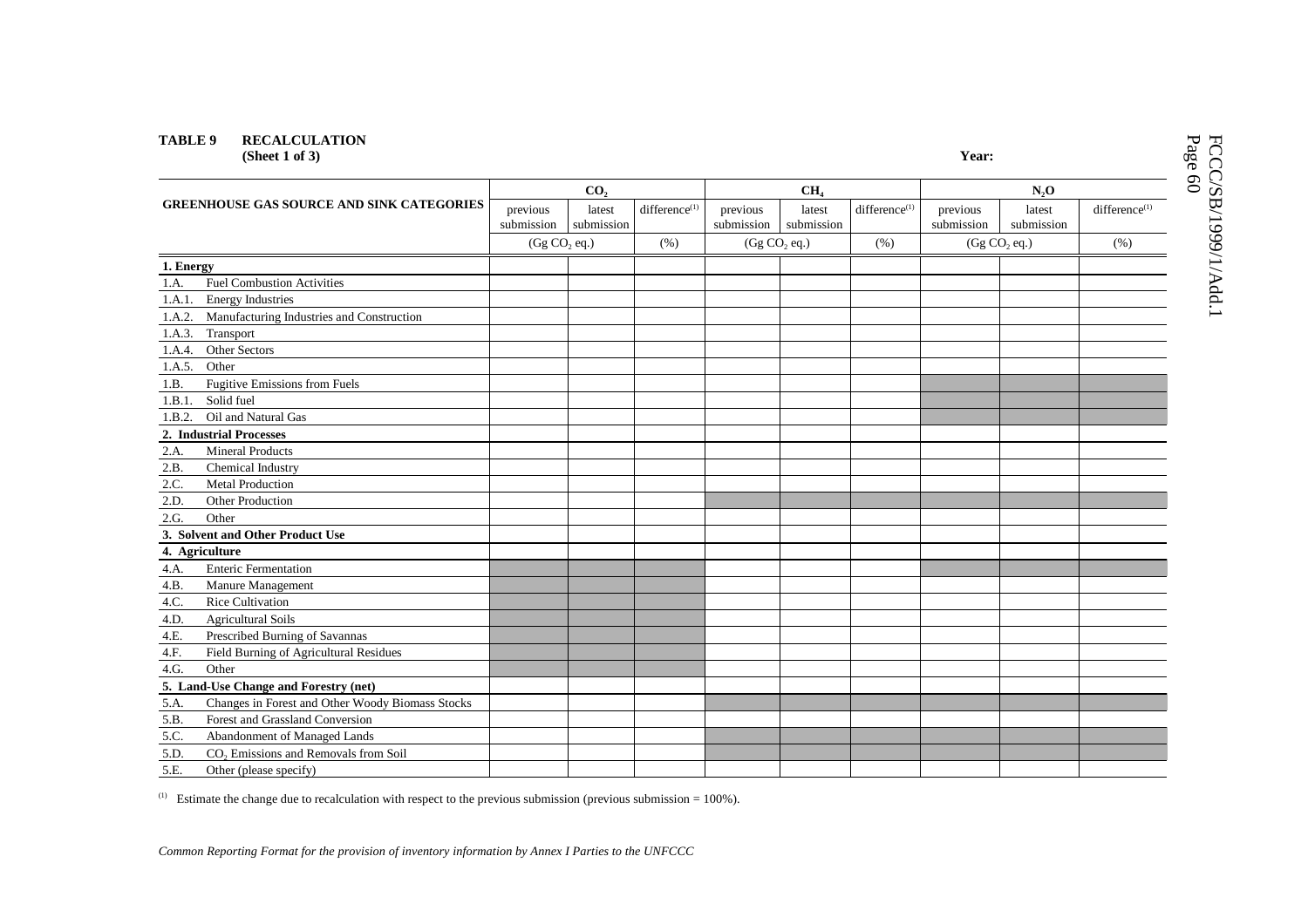# **TABLE 9 RECALCULATION**

**(Sheet 2 of 3)** 

| ×<br>۰, |
|---------|
|---------|

| <b>GREENHOUSE GAS SOURCE AND SINK</b>  |                          | CO <sub>2</sub>      |                           |                        | CH <sub>4</sub>          |                           | $N_2O$                   |                      |                     |
|----------------------------------------|--------------------------|----------------------|---------------------------|------------------------|--------------------------|---------------------------|--------------------------|----------------------|---------------------|
| <b>CATEGORIES</b>                      | previous<br>submission   | latest<br>submission | difference <sup>(1)</sup> | previous<br>submission | latest<br>submission     | difference <sup>(1)</sup> | previous<br>submission   | latest<br>submission | difference $^{(1)}$ |
|                                        | (Gg CO <sub>2</sub> eq.) |                      | (% )                      |                        | (Gg CO <sub>2</sub> eq.) | (% )                      | (Gg CO <sub>2</sub> eq.) |                      | $(\% )$             |
| 6. Waste                               |                          |                      |                           |                        |                          |                           |                          |                      |                     |
| 6.A. Solid Waste Disposal on Land      |                          |                      |                           |                        |                          |                           |                          |                      |                     |
| 6.B. Waste-water Handling              |                          |                      |                           |                        |                          |                           |                          |                      |                     |
| 6.C. Waste Incineration                |                          |                      |                           |                        |                          |                           |                          |                      |                     |
| 6.D. Other                             |                          |                      |                           |                        |                          |                           |                          |                      |                     |
| 7. Other                               |                          |                      |                           |                        |                          |                           |                          |                      |                     |
| <b>TOTALS</b>                          |                          |                      |                           |                        |                          |                           |                          |                      |                     |
| <b>Memo Items</b>                      |                          |                      |                           |                        |                          |                           |                          |                      |                     |
| <b>International Bunkers</b>           |                          |                      |                           |                        |                          |                           |                          |                      |                     |
| <b>Multilateral Operations</b>         |                          |                      |                           |                        |                          |                           |                          |                      |                     |
| CO <sub>2</sub> Emissions from Biomass |                          |                      |                           |                        |                          |                           |                          |                      |                     |

| <b>Actual emissions of</b>               |                        | <b>HFCs</b>          |                           |                        | <b>PFCs</b>          |                           | SF <sub>6</sub>        |                      |                     |  |
|------------------------------------------|------------------------|----------------------|---------------------------|------------------------|----------------------|---------------------------|------------------------|----------------------|---------------------|--|
|                                          | previous<br>submission | latest<br>submission | difference <sup>(1)</sup> | previous<br>submission | latest<br>submission | difference <sup>(1)</sup> | previous<br>submission | latest<br>submission | difference $^{(1)}$ |  |
|                                          | (Gg CO, eq.)           |                      | (% )                      | (Gg CO, eq.)           |                      | (% )                      | (Gg CO, eq.)           |                      | (% )                |  |
| 2.C. Aluminium production                |                        |                      |                           |                        |                      |                           |                        |                      |                     |  |
| 2.E. Production of HFCs/PFCs and $SF6$   |                        |                      |                           |                        |                      |                           |                        |                      |                     |  |
| 2.F. Consumption of HFCs/PFCs and $SF_6$ |                        |                      |                           |                        |                      |                           |                        |                      |                     |  |
| Total actual emissions                   |                        |                      |                           |                        |                      |                           |                        |                      |                     |  |

|                                                        | <b>Previous submission</b> | <b>Latest submission</b> | <b>Change</b> |
|--------------------------------------------------------|----------------------------|--------------------------|---------------|
|                                                        | (Gg CO, eq.)               |                          | $\frac{1}{2}$ |
| <b>OVERALL CO, EQUIVALENT EMISSIONS</b> <sup>(2)</sup> |                            |                          |               |

<sup>(1)</sup> Estimate the change due to recalculation with respect to the previous submission (previous submission =  $100\%$ ).

(2) For the purposes of this table, the *Land-use change and forestry* sector has been omitted in the estimates of the overall CO<sub>2</sub> equivalent emissions.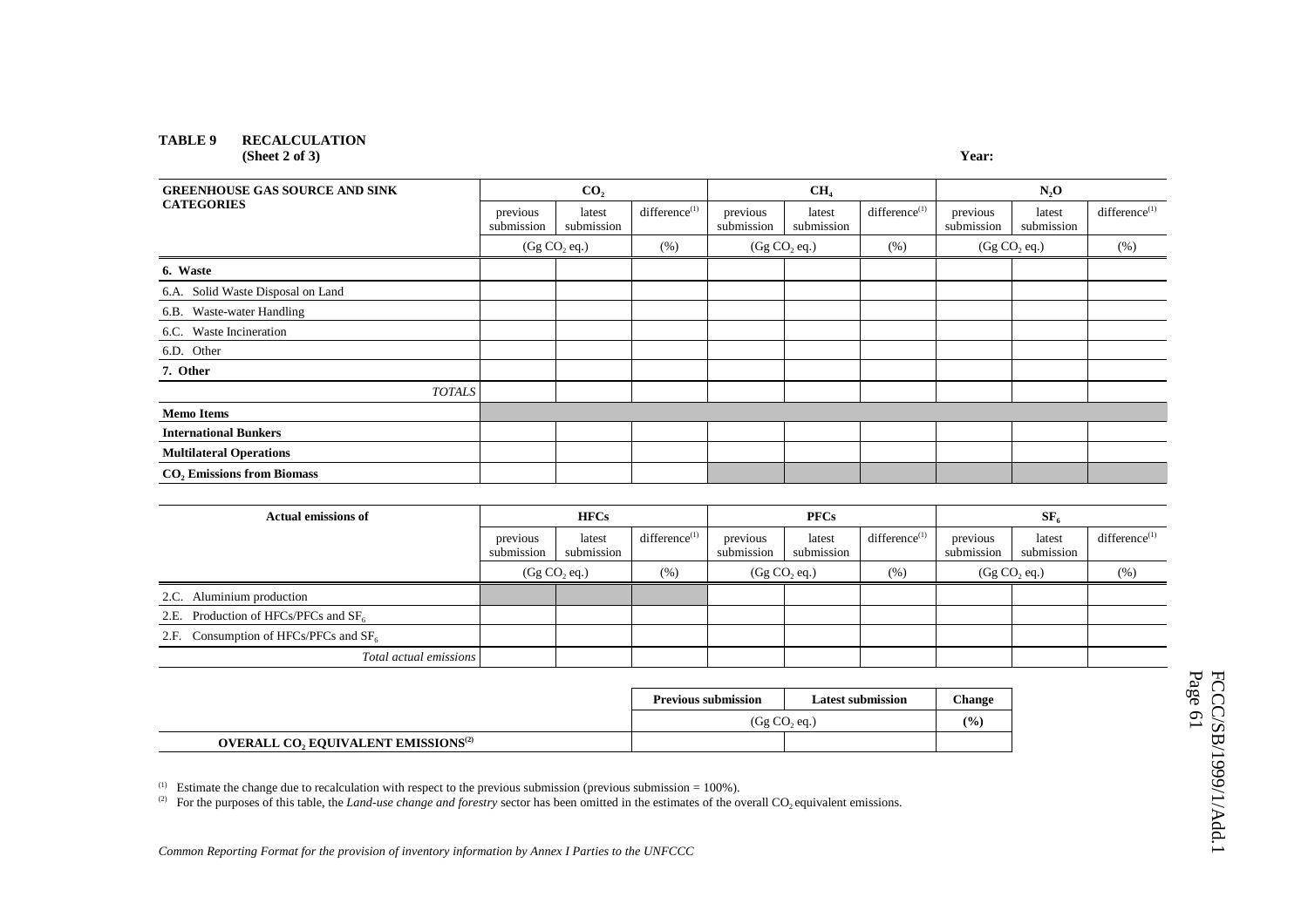### **TABLE 9 RECALCULATION (Sheet 3 of 3) Year:**

|                                                                                                            |            | <b>RECALCULATION DUE TO</b> |                                          |  |                   |  |  |  |  |  |  |  |
|------------------------------------------------------------------------------------------------------------|------------|-----------------------------|------------------------------------------|--|-------------------|--|--|--|--|--|--|--|
| Specify the sector and source/sink<br>category <sup>(1)</sup> where changes in estimates<br>have occurred: | <b>GHG</b> |                             | <b>CHANGES IN:</b>                       |  | Addition/removal/ |  |  |  |  |  |  |  |
|                                                                                                            |            | Methods <sup>(2)</sup>      | replacement<br>of source/sink categories |  |                   |  |  |  |  |  |  |  |
|                                                                                                            |            |                             |                                          |  |                   |  |  |  |  |  |  |  |
|                                                                                                            |            |                             |                                          |  |                   |  |  |  |  |  |  |  |
|                                                                                                            |            |                             |                                          |  |                   |  |  |  |  |  |  |  |
|                                                                                                            |            |                             |                                          |  |                   |  |  |  |  |  |  |  |
|                                                                                                            |            |                             |                                          |  |                   |  |  |  |  |  |  |  |
|                                                                                                            |            |                             |                                          |  |                   |  |  |  |  |  |  |  |
|                                                                                                            |            |                             |                                          |  |                   |  |  |  |  |  |  |  |
|                                                                                                            |            |                             |                                          |  |                   |  |  |  |  |  |  |  |
|                                                                                                            |            |                             |                                          |  |                   |  |  |  |  |  |  |  |
|                                                                                                            |            |                             |                                          |  |                   |  |  |  |  |  |  |  |
|                                                                                                            |            |                             |                                          |  |                   |  |  |  |  |  |  |  |
|                                                                                                            |            |                             |                                          |  |                   |  |  |  |  |  |  |  |

(1) Enter the identification code of the source/sink category (e.g. 1B1) in the first column and the name of the category (e.g. fugitive emissions from solid fuels) in the second column of the table.

(2) Explain changes in methods, emission factors and activity data that have resulted in recalculation of the estimate of the source/sink. Include relevant changes in the assumptions and coefficients under the "method" column.

**Documentation box:** Use the documentation box to report the justification of the changes as improvements in the accuracy, completeness and consistency of the inventory.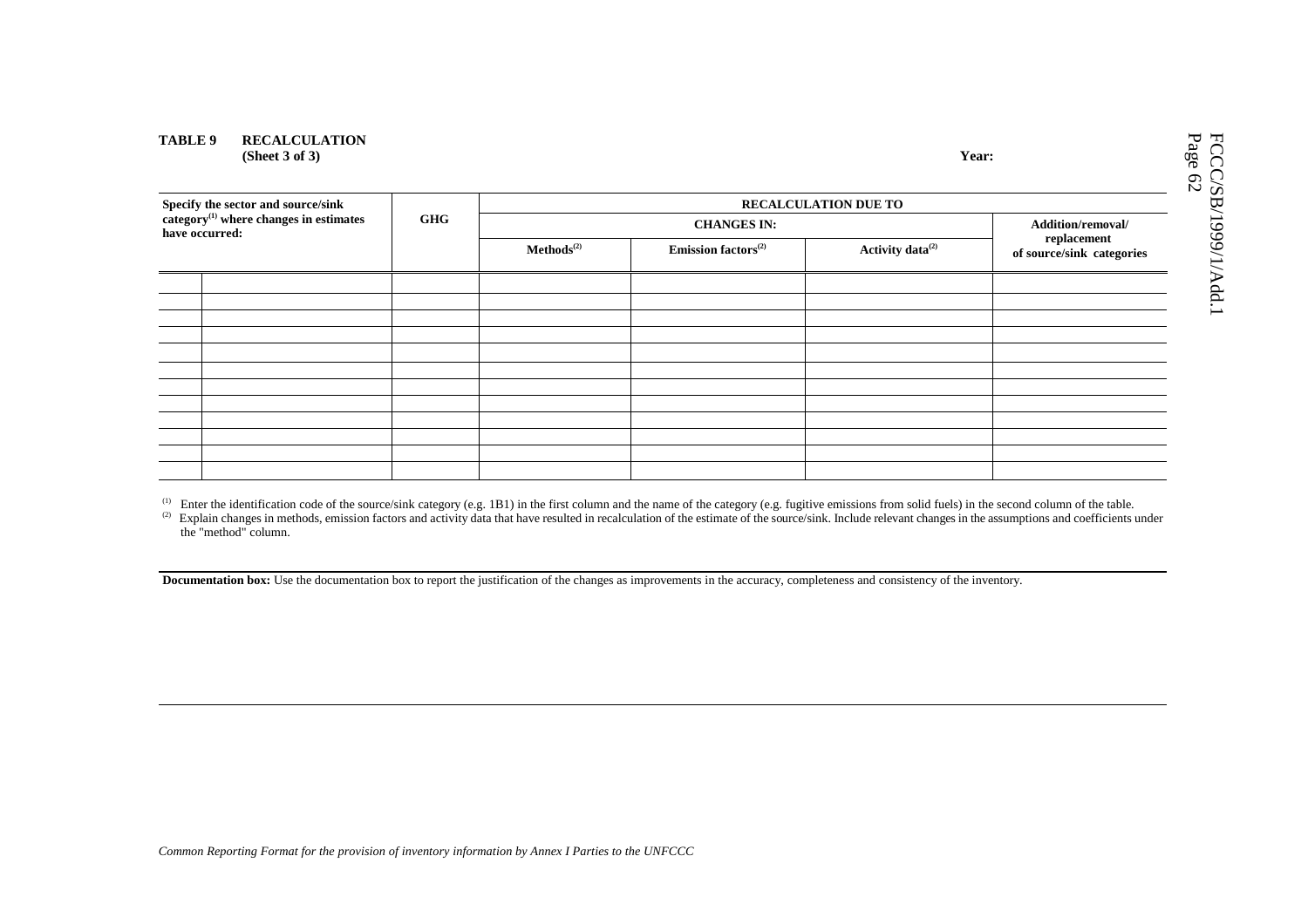### **TABLE 10 COMPLETENESS (Sheet 1 of 2)**

|                 |                         |                                                    |                                 | Sources and sinks not reported (with respect to the IPCC Guidelines) (NE) <sup>(1)</sup> |
|-----------------|-------------------------|----------------------------------------------------|---------------------------------|------------------------------------------------------------------------------------------|
| GHG             | Sector <sup>(2)</sup>   | Source/sink category <sup>(2)</sup>                | <b>Explanation</b>              |                                                                                          |
| CO <sub>2</sub> |                         |                                                    |                                 |                                                                                          |
|                 |                         |                                                    |                                 |                                                                                          |
|                 |                         |                                                    |                                 |                                                                                          |
| $CH_4$          |                         |                                                    |                                 |                                                                                          |
|                 |                         |                                                    |                                 |                                                                                          |
|                 |                         |                                                    |                                 |                                                                                          |
| $N_2O$          |                         |                                                    |                                 |                                                                                          |
|                 |                         |                                                    |                                 |                                                                                          |
|                 |                         |                                                    |                                 |                                                                                          |
| <b>HFCs</b>     |                         |                                                    |                                 |                                                                                          |
| PFCs            |                         |                                                    |                                 |                                                                                          |
| SF <sub>6</sub> |                         |                                                    |                                 |                                                                                          |
|                 |                         |                                                    |                                 |                                                                                          |
|                 |                         |                                                    |                                 | Sources and sinks reported elsewhere (with respect to the IPCC Guidelines) $(IE)^{(3)}$  |
| <b>GHG</b>      | Source/sink<br>category | <b>Allocation as per IPCC</b><br><b>Guidelines</b> | Allocation used by the<br>Party | <b>Explanation</b>                                                                       |

| <b>GHG</b> | <b>Source/sink</b><br>category | Allocation as per IPCC<br><b>Guidelines</b> | Allocation used by the<br>Party | <b>Explanation</b> |
|------------|--------------------------------|---------------------------------------------|---------------------------------|--------------------|
|            |                                |                                             |                                 |                    |
|            |                                |                                             |                                 |                    |
|            |                                |                                             |                                 |                    |
|            |                                |                                             |                                 |                    |

(1) Please clearly indicate sources and sinks which are considered in the IPCC Guidelines but are not considered in the submitted inventory. Explain the reason for excluding these sources and sinks, in order to avoid arbitrary interpretations. An entry should be made for each source/sink category for which the indicator "NE" is entered in the sectoral tables.

<sup>(2)</sup> Indicate omitted source/sink following the IPCC source/sink category structure (e.g. sector: waste, source: waste-water handling)

(3) Please clearly indicate sources and sinks in the submitted inventory that are allocated to a sector other than that indicated by the IPCC Guidelines. Show the sector indicated in the IPCC Guidelines and the sector to which the source or sink is allocated in the submitted inventory. Explain the reason for reporting these sources and sinks in a different sector. An entry should be made for each source/sink for which the indicator "IE" is used in the sectoral tables.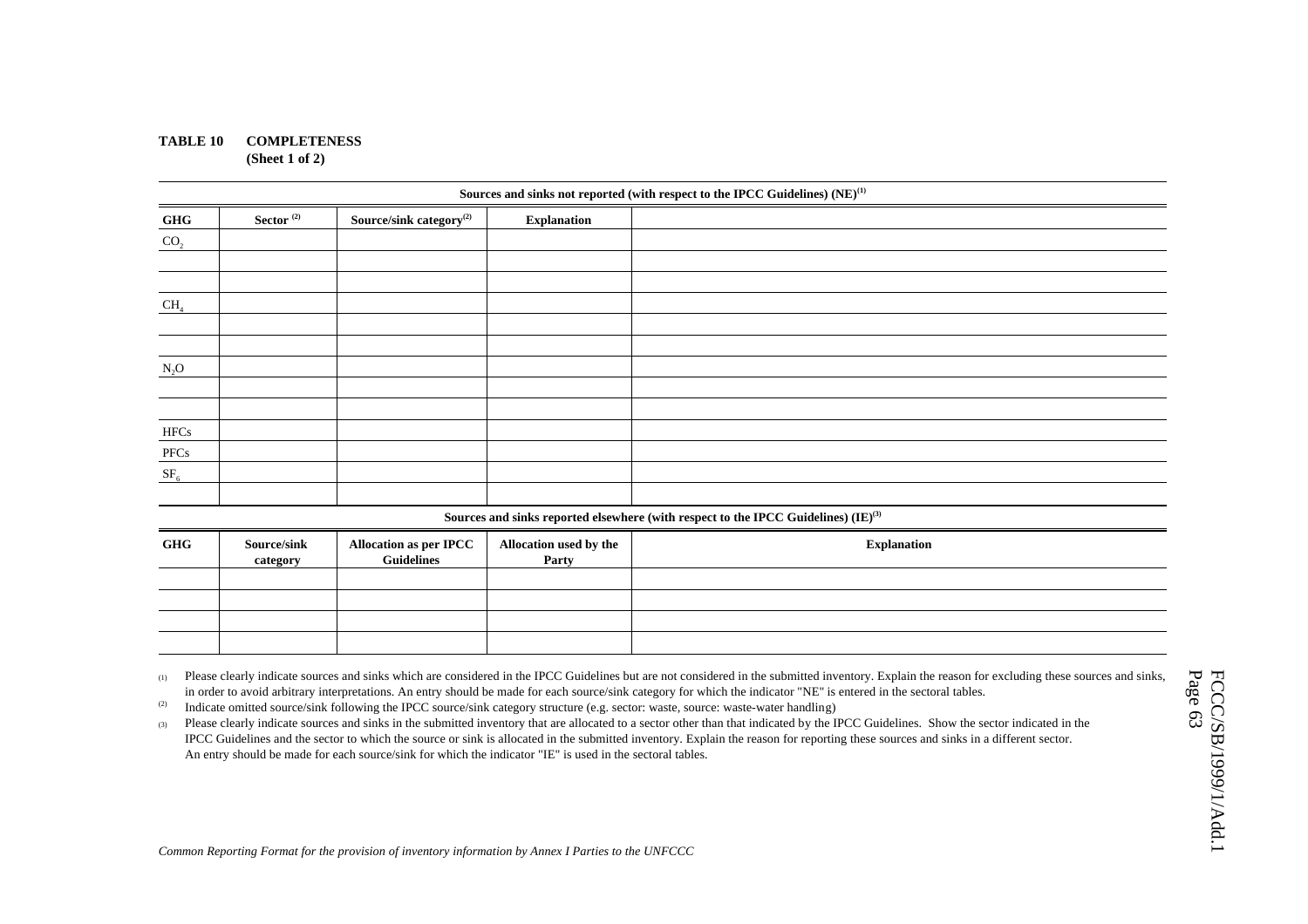### **TABLE 10 COMPLETENESS (Sheet 2 of 2)**

|            | Additional GHG emissions reported (with respect to the IPCC Guidelines) <sup>(1)</sup> |                          |                                                  |                                              |                            |  |  |  |  |  |  |  |
|------------|----------------------------------------------------------------------------------------|--------------------------|--------------------------------------------------|----------------------------------------------|----------------------------|--|--|--|--|--|--|--|
| <b>GHG</b> | <b>Source category</b>                                                                 | <b>Emissions</b><br>(Gg) | <b>Estimated GWP value</b><br>(100-year horizon) | <b>Emissions</b><br>(Gg CO <sub>2</sub> eq.) | Explanation <sup>(2)</sup> |  |  |  |  |  |  |  |
|            |                                                                                        |                          |                                                  |                                              |                            |  |  |  |  |  |  |  |
|            |                                                                                        |                          |                                                  |                                              |                            |  |  |  |  |  |  |  |
|            |                                                                                        |                          |                                                  |                                              |                            |  |  |  |  |  |  |  |
|            |                                                                                        |                          |                                                  |                                              |                            |  |  |  |  |  |  |  |
|            |                                                                                        |                          |                                                  |                                              |                            |  |  |  |  |  |  |  |

(1) Parties are encouraged to provide information on emissions of greenhouse gases with GWP not yet agreed upon by the COP. Please include such gases in this table if they are considered in the submitted inventory.

<sup>(2)</sup> Please provide additional information on the estimation methods used and reference to the data source of GWP value.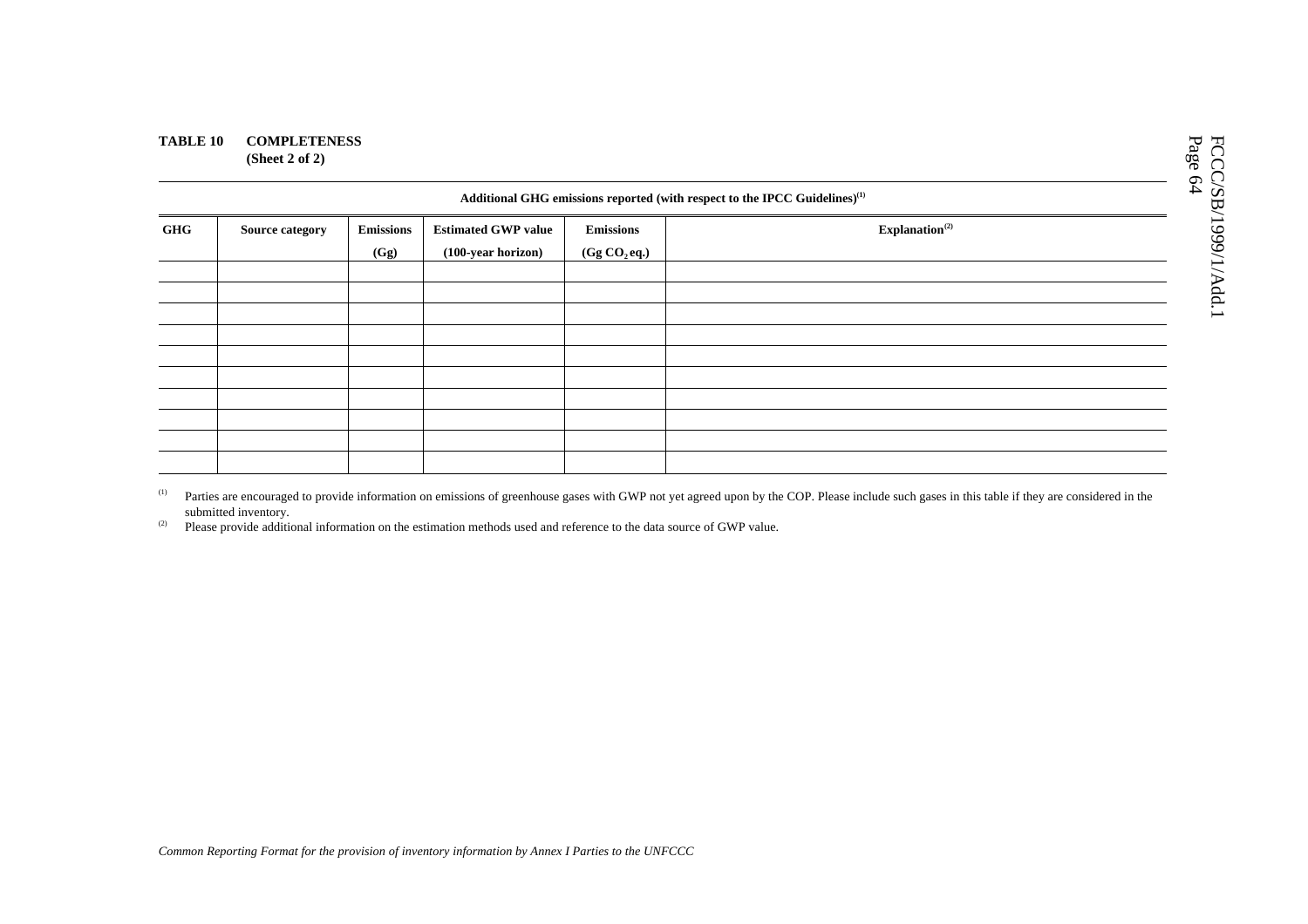| GHG             | <b>Sector</b> | Source/sink<br>category | On-going or planned projects<br>relevant to inventory data and<br>methods | Expected results to help improving the inventory quality and reducing the associated uncertainties |
|-----------------|---------------|-------------------------|---------------------------------------------------------------------------|----------------------------------------------------------------------------------------------------|
| CO <sub>2</sub> |               |                         |                                                                           |                                                                                                    |
|                 |               |                         |                                                                           |                                                                                                    |
| CH <sub>4</sub> |               |                         |                                                                           |                                                                                                    |
|                 |               |                         |                                                                           |                                                                                                    |
| $N_2O$          |               |                         |                                                                           |                                                                                                    |
|                 |               |                         |                                                                           |                                                                                                    |
| <b>HFCs</b>     |               |                         |                                                                           |                                                                                                    |
|                 |               |                         |                                                                           |                                                                                                    |
| PFCs            |               |                         |                                                                           |                                                                                                    |
|                 |               |                         |                                                                           |                                                                                                    |
| SF <sub>6</sub> |               |                         |                                                                           |                                                                                                    |
|                 |               |                         |                                                                           |                                                                                                    |

### **TABLE 11 ANTICIPATED FUTURE IMPROVEMENTS IN METHODOLOGIES (Sheet 1 of 1)**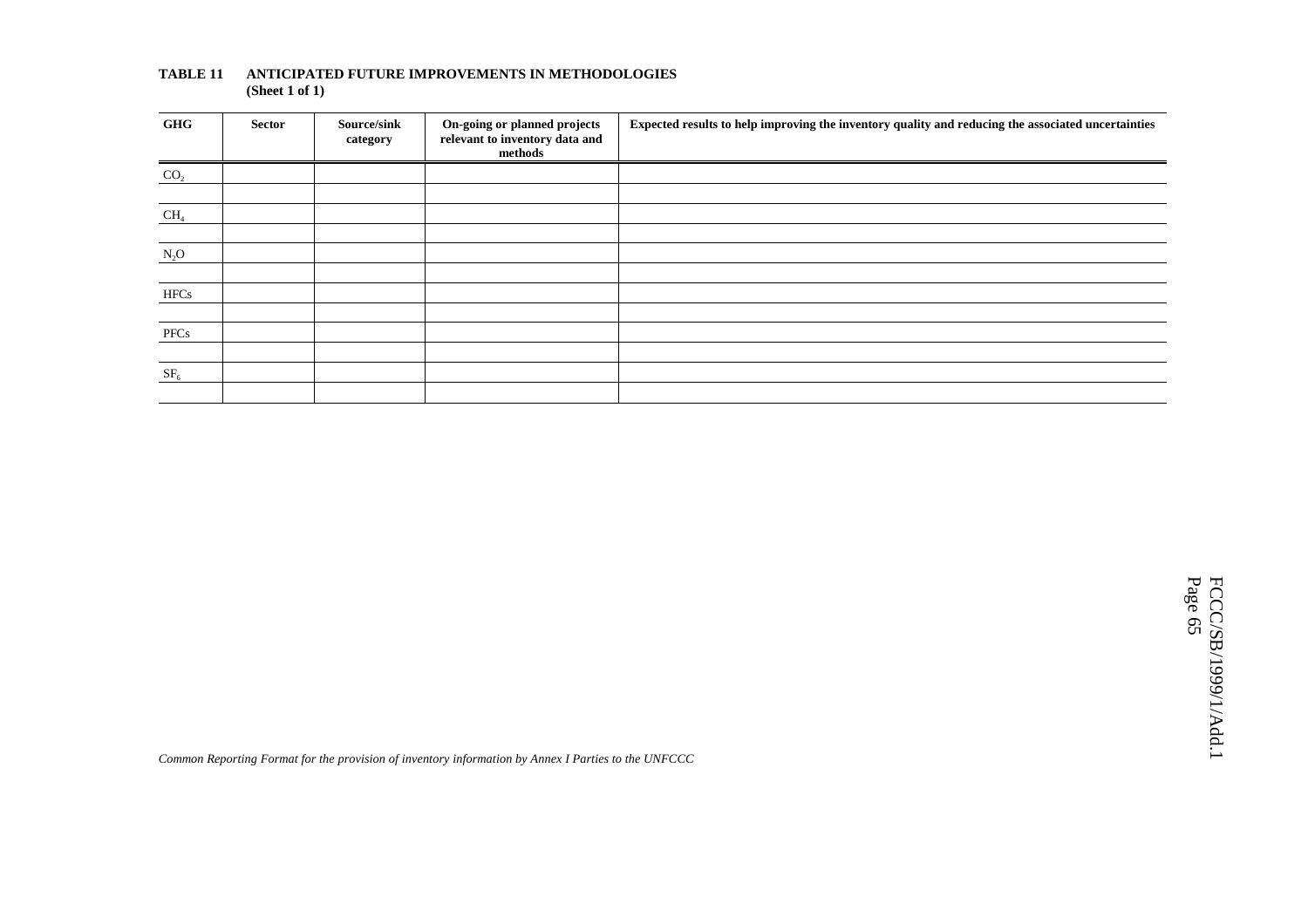# FCCC/SB/1999/1/Add.1 Page 66

### TABLE 12 **EMISSIONS TRENDS (CO<sub>2</sub>) (Sheet 1 of 5)**

| <b>GHG Source and Sink Categories</b>                         |                            |      |      |      | <b>Emissions</b> (Gg) |      |      |      |      |      |
|---------------------------------------------------------------|----------------------------|------|------|------|-----------------------|------|------|------|------|------|
|                                                               | Base $\mathbf{year}^{(1)}$ | 1990 | 1991 | 1992 | 1993                  | 1994 | 1995 | 1996 | 1997 | 1998 |
| 1. Energy                                                     |                            |      |      |      |                       |      |      |      |      |      |
| A. Fuel Combustion (Sectoral Approach)                        |                            |      |      |      |                       |      |      |      |      |      |
| 1. Energy Industries                                          |                            |      |      |      |                       |      |      |      |      |      |
| 2. Manufacturing Industries and Construction                  |                            |      |      |      |                       |      |      |      |      |      |
| 3. Transport                                                  |                            |      |      |      |                       |      |      |      |      |      |
| 4. Other Sectors                                              |                            |      |      |      |                       |      |      |      |      |      |
| 5. Other                                                      |                            |      |      |      |                       |      |      |      |      |      |
| B. Fugitive Emissions from Fuels                              |                            |      |      |      |                       |      |      |      |      |      |
| 1. Solid Fuels                                                |                            |      |      |      |                       |      |      |      |      |      |
| 2. Oil and Natural Gas                                        |                            |      |      |      |                       |      |      |      |      |      |
| 2. Industrial Processes                                       |                            |      |      |      |                       |      |      |      |      |      |
| A. Mineral Products                                           |                            |      |      |      |                       |      |      |      |      |      |
| B. Chemical Industry                                          |                            |      |      |      |                       |      |      |      |      |      |
| C. Metal Production                                           |                            |      |      |      |                       |      |      |      |      |      |
| D. Other Production                                           |                            |      |      |      |                       |      |      |      |      |      |
| E. Production of Halocarbons and $SF6$                        |                            |      |      |      |                       |      |      |      |      |      |
| F. Consumption of Halocarbons and $SF6$                       |                            |      |      |      |                       |      |      |      |      |      |
| G. Other                                                      |                            |      |      |      |                       |      |      |      |      |      |
| 3. Solvent and Other Product Use                              |                            |      |      |      |                       |      |      |      |      |      |
| 4. Agriculture                                                |                            |      |      |      |                       |      |      |      |      |      |
| A. Enteric Fermentation                                       |                            |      |      |      |                       |      |      |      |      |      |
| <b>B.</b> Manure Management                                   |                            |      |      |      |                       |      |      |      |      |      |
| C. Rice Cultivation                                           |                            |      |      |      |                       |      |      |      |      |      |
| D. Agricultural Soils                                         |                            |      |      |      |                       |      |      |      |      |      |
| E. Prescribed Burning of Savannas                             |                            |      |      |      |                       |      |      |      |      |      |
| F. Field Burning of Agricultural Residues                     |                            |      |      |      |                       |      |      |      |      |      |
| G. Other                                                      |                            |      |      |      |                       |      |      |      |      |      |
| 5. Land-Use Change and Forestry <sup>(2)</sup>                |                            |      |      |      |                       |      |      |      |      |      |
| A. Changes in Forest and Other Woody Biomass<br><b>Stocks</b> |                            |      |      |      |                       |      |      |      |      |      |
| B. Forest and Grassland Conversion                            |                            |      |      |      |                       |      |      |      |      |      |
| C. Abandonment of Managed Lands                               |                            |      |      |      |                       |      |      |      |      |      |
| D. CO <sub>2</sub> Emissions and Removals from Soil           |                            |      |      |      |                       |      |      |      |      |      |
| E . Other (please specify)                                    |                            |      |      |      |                       |      |      |      |      |      |
| 6. Waste                                                      |                            |      |      |      |                       |      |      |      |      |      |
| A. Solid Waste Disposal on Land                               |                            |      |      |      |                       |      |      |      |      |      |
| B. Waste-water Handling                                       |                            |      |      |      |                       |      |      |      |      |      |
| C. Waste Incineration                                         |                            |      |      |      |                       |      |      |      |      |      |
| D. Other                                                      |                            |      |      |      |                       |      |      |      |      |      |
| 7. Other (please specify)                                     |                            |      |      |      |                       |      |      |      |      |      |
|                                                               |                            |      |      |      |                       |      |      |      |      |      |
| <b>TOTAL</b>                                                  |                            |      |      |      |                       |      |      |      |      |      |
| <b>Memo Items:</b>                                            |                            |      |      |      |                       |      |      |      |      |      |
| <b>International Bunkers</b>                                  |                            |      |      |      |                       |      |      |      |      |      |
| Aviation                                                      |                            |      |      |      |                       |      |      |      |      |      |
| Marine                                                        |                            |      |      |      |                       |      |      |      |      |      |
| <b>Multilateral Operations</b>                                |                            |      |      |      |                       |      |      |      |      |      |
| <b>CO, Emissions from Biomass</b>                             |                            |      |      |      |                       |      |      |      |      |      |

(1) Specify the base year adopted by the Party under the Convention.<br>  $\frac{1}{2}$  Net amissions

(2) Net emissions**.**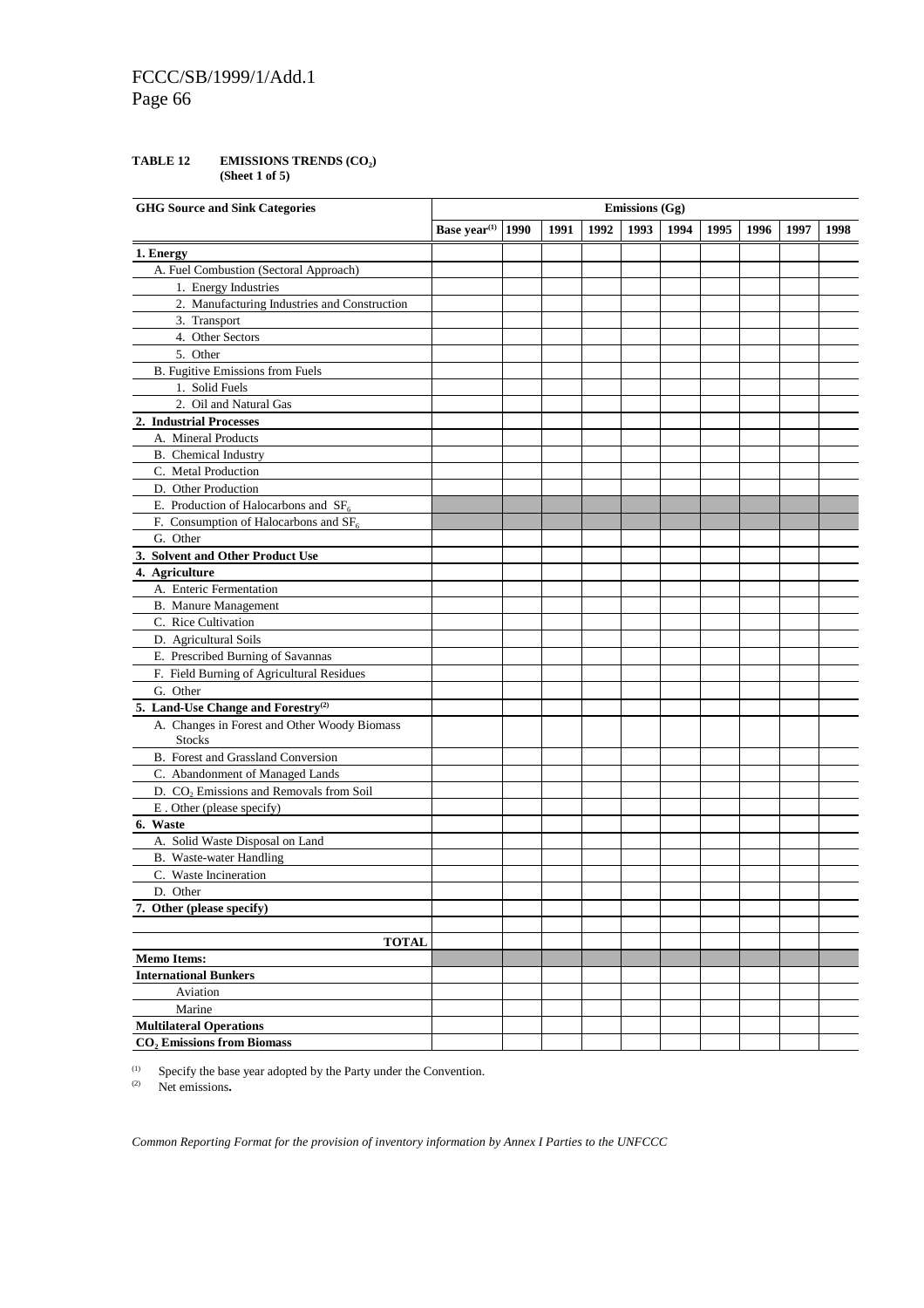FCCC/SB/1999/1/Add.1 Page 67

## **TABLE 12 EMISSIONS TRENDS (CH4) (Sheet 2 of 5)**

| <b>GHG Source and Sink Categories</b>                         |                          |      |      |      | <b>Emissions (Gg)</b> |      |      |      |      |      |
|---------------------------------------------------------------|--------------------------|------|------|------|-----------------------|------|------|------|------|------|
|                                                               | Base year <sup>(1)</sup> | 1990 | 1991 | 1992 | 1993                  | 1994 | 1995 | 1996 | 1997 | 1998 |
| 1. Energy                                                     |                          |      |      |      |                       |      |      |      |      |      |
| A. Fuel Combustion (Sectoral Approach)                        |                          |      |      |      |                       |      |      |      |      |      |
| 1. Energy Industries                                          |                          |      |      |      |                       |      |      |      |      |      |
| 2. Manufacturing Industries and Construction                  |                          |      |      |      |                       |      |      |      |      |      |
| 3. Transport                                                  |                          |      |      |      |                       |      |      |      |      |      |
| 4. Other Sectors                                              |                          |      |      |      |                       |      |      |      |      |      |
| 5. Other                                                      |                          |      |      |      |                       |      |      |      |      |      |
| B. Fugitive Emissions from Fuels                              |                          |      |      |      |                       |      |      |      |      |      |
| 1. Solid Fuels                                                |                          |      |      |      |                       |      |      |      |      |      |
| 2. Oil and Natural Gas                                        |                          |      |      |      |                       |      |      |      |      |      |
| 2. Industrial Processes                                       |                          |      |      |      |                       |      |      |      |      |      |
| A. Mineral Products                                           |                          |      |      |      |                       |      |      |      |      |      |
| B. Chemical Industry                                          |                          |      |      |      |                       |      |      |      |      |      |
| C. Metal Production                                           |                          |      |      |      |                       |      |      |      |      |      |
| D. Other Production                                           |                          |      |      |      |                       |      |      |      |      |      |
| E. Production of Halocarbons and $SF6$                        |                          |      |      |      |                       |      |      |      |      |      |
| F. Consumption of Halocarbons and $SF6$                       |                          |      |      |      |                       |      |      |      |      |      |
| G. Other                                                      |                          |      |      |      |                       |      |      |      |      |      |
| 3. Solvent and Other Product Use                              |                          |      |      |      |                       |      |      |      |      |      |
| 4. Agriculture                                                |                          |      |      |      |                       |      |      |      |      |      |
| A. Enteric Fermentation                                       |                          |      |      |      |                       |      |      |      |      |      |
| B. Manure Management                                          |                          |      |      |      |                       |      |      |      |      |      |
| C. Rice Cultivation                                           |                          |      |      |      |                       |      |      |      |      |      |
| D. Agricultural Soils                                         |                          |      |      |      |                       |      |      |      |      |      |
| E. Prescribed Burning of Savannas                             |                          |      |      |      |                       |      |      |      |      |      |
| F. Field Burning of Agricultural Residues                     |                          |      |      |      |                       |      |      |      |      |      |
| G. Other                                                      |                          |      |      |      |                       |      |      |      |      |      |
| 5. Land-Use Change and Forestry <sup>(2)</sup>                |                          |      |      |      |                       |      |      |      |      |      |
| A. Changes in Forest and Other Woody Biomass<br><b>Stocks</b> |                          |      |      |      |                       |      |      |      |      |      |
| B. Forest and Grassland Conversion                            |                          |      |      |      |                       |      |      |      |      |      |
| C. Abandonment of Managed Lands                               |                          |      |      |      |                       |      |      |      |      |      |
| D. CO <sub>2</sub> Emissions and Removals from Soil           |                          |      |      |      |                       |      |      |      |      |      |
| E. Other (please specify)                                     |                          |      |      |      |                       |      |      |      |      |      |
| 6. Waste                                                      |                          |      |      |      |                       |      |      |      |      |      |
| A. Solid Waste Disposal on Land                               |                          |      |      |      |                       |      |      |      |      |      |
| B. Waste-water Handling                                       |                          |      |      |      |                       |      |      |      |      |      |
| C. Waste Incineration                                         |                          |      |      |      |                       |      |      |      |      |      |
| D. Other                                                      |                          |      |      |      |                       |      |      |      |      |      |
| 7. Other (please specify)                                     |                          |      |      |      |                       |      |      |      |      |      |
|                                                               |                          |      |      |      |                       |      |      |      |      |      |
| <b>TOTAL</b>                                                  |                          |      |      |      |                       |      |      |      |      |      |
| <b>Memo Items:</b>                                            |                          |      |      |      |                       |      |      |      |      |      |
| <b>International Bunkers</b>                                  |                          |      |      |      |                       |      |      |      |      |      |
| Aviation                                                      |                          |      |      |      |                       |      |      |      |      |      |
| Marine                                                        |                          |      |      |      |                       |      |      |      |      |      |
| <b>Multilateral Operations</b>                                |                          |      |      |      |                       |      |      |      |      |      |
| <b>CO, Emissions from Biomass</b>                             |                          |      |      |      |                       |      |      |      |      |      |

(1) Specify the base year adopted by the Party under the Convention.<br>  $\frac{1}{2}$  Net emissions

Net emissions.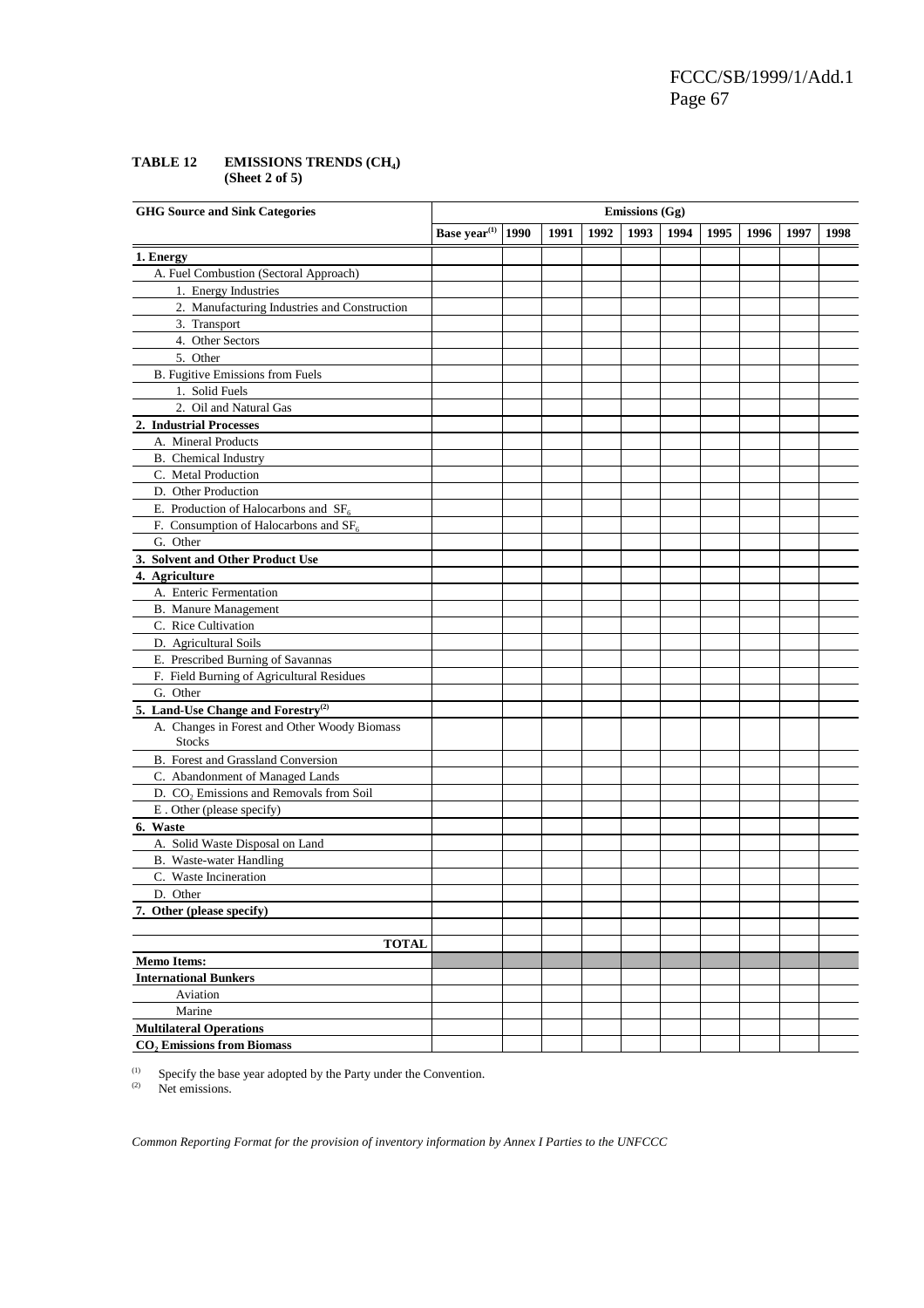# FCCC/SB/1999/1/Add.1 Page 68

### **TABLE 12 EMISSIONS TRENDS (N2O) (Sheet 3 of 5)**

| <b>GHG Source and Sink Categories</b>                         |                          |      |      |      | <b>Emissions (Gg)</b> |      |      |      |      |      |
|---------------------------------------------------------------|--------------------------|------|------|------|-----------------------|------|------|------|------|------|
|                                                               | Base year <sup>(1)</sup> | 1990 | 1991 | 1992 | 1993                  | 1994 | 1995 | 1996 | 1997 | 1998 |
| 1. Energy                                                     |                          |      |      |      |                       |      |      |      |      |      |
| A. Fuel Combustion (Sectoral Approach)                        |                          |      |      |      |                       |      |      |      |      |      |
| 1. Energy Industries                                          |                          |      |      |      |                       |      |      |      |      |      |
| 2. Manufacturing Industries and Construction                  |                          |      |      |      |                       |      |      |      |      |      |
| 3. Transport                                                  |                          |      |      |      |                       |      |      |      |      |      |
| 4. Other Sectors                                              |                          |      |      |      |                       |      |      |      |      |      |
| 5. Other                                                      |                          |      |      |      |                       |      |      |      |      |      |
| B. Fugitive Emissions from Fuels                              |                          |      |      |      |                       |      |      |      |      |      |
| 1. Solid Fuels                                                |                          |      |      |      |                       |      |      |      |      |      |
| 2. Oil and Natural Gas                                        |                          |      |      |      |                       |      |      |      |      |      |
| 2. Industrial Processes                                       |                          |      |      |      |                       |      |      |      |      |      |
| A. Mineral Products                                           |                          |      |      |      |                       |      |      |      |      |      |
| B. Chemical Industry                                          |                          |      |      |      |                       |      |      |      |      |      |
| C. Metal Production                                           |                          |      |      |      |                       |      |      |      |      |      |
| D. Other Production                                           |                          |      |      |      |                       |      |      |      |      |      |
| E. Production of Halocarbons and $SF6$                        |                          |      |      |      |                       |      |      |      |      |      |
| F. Consumption of Halocarbons and $SF6$                       |                          |      |      |      |                       |      |      |      |      |      |
| G. Other                                                      |                          |      |      |      |                       |      |      |      |      |      |
| 3. Solvent and Other Product Use                              |                          |      |      |      |                       |      |      |      |      |      |
| 4. Agriculture                                                |                          |      |      |      |                       |      |      |      |      |      |
| A. Enteric Fermentation                                       |                          |      |      |      |                       |      |      |      |      |      |
| <b>B.</b> Manure Management                                   |                          |      |      |      |                       |      |      |      |      |      |
| C. Rice Cultivation                                           |                          |      |      |      |                       |      |      |      |      |      |
| D. Agricultural Soils                                         |                          |      |      |      |                       |      |      |      |      |      |
| E. Prescribed Burning of Savannas                             |                          |      |      |      |                       |      |      |      |      |      |
| F. Field Burning of Agricultural Residues                     |                          |      |      |      |                       |      |      |      |      |      |
| G. Other                                                      |                          |      |      |      |                       |      |      |      |      |      |
| 5. Land-Use Change and Forestry <sup>(2)</sup>                |                          |      |      |      |                       |      |      |      |      |      |
| A. Changes in Forest and Other Woody Biomass<br><b>Stocks</b> |                          |      |      |      |                       |      |      |      |      |      |
| B. Forest and Grassland Conversion                            |                          |      |      |      |                       |      |      |      |      |      |
| C. Abandonment of Managed Lands                               |                          |      |      |      |                       |      |      |      |      |      |
| D. CO <sub>2</sub> Emissions and Removals from Soil           |                          |      |      |      |                       |      |      |      |      |      |
| E. Other (please specify)                                     |                          |      |      |      |                       |      |      |      |      |      |
| 6. Waste                                                      |                          |      |      |      |                       |      |      |      |      |      |
| A. Solid Waste Disposal on Land                               |                          |      |      |      |                       |      |      |      |      |      |
| B. Waste-water Handling                                       |                          |      |      |      |                       |      |      |      |      |      |
| C. Waste Incineration                                         |                          |      |      |      |                       |      |      |      |      |      |
| D. Other                                                      |                          |      |      |      |                       |      |      |      |      |      |
| 7. Other (please specify)                                     |                          |      |      |      |                       |      |      |      |      |      |
|                                                               |                          |      |      |      |                       |      |      |      |      |      |
| <b>TOTAL</b>                                                  |                          |      |      |      |                       |      |      |      |      |      |
| <b>Memo Items:</b>                                            |                          |      |      |      |                       |      |      |      |      |      |
| <b>International Bunkers</b>                                  |                          |      |      |      |                       |      |      |      |      |      |
| Aviation                                                      |                          |      |      |      |                       |      |      |      |      |      |
| Marine                                                        |                          |      |      |      |                       |      |      |      |      |      |
| <b>Multilateral Operations</b>                                |                          |      |      |      |                       |      |      |      |      |      |
| <b>CO</b> , Emissions from Biomass                            |                          |      |      |      |                       |      |      |      |      |      |

(1) Specify the base year adopted by the Party under the Convention.<br>  $\frac{1}{2}$  Net emissions

Net emissions.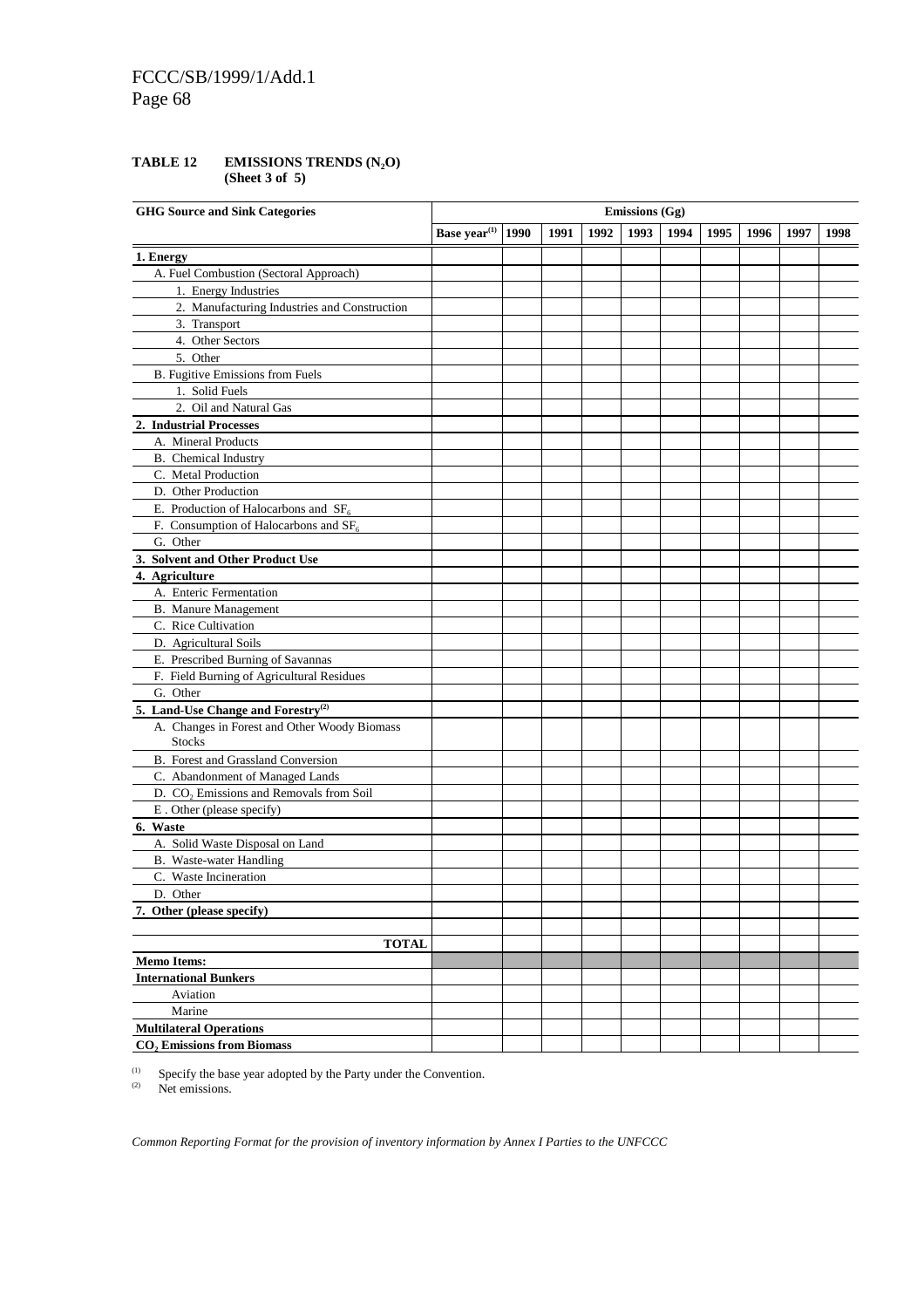| <b>GHG</b> Source and Sink                   | <b>Emissions (Gg)</b> |      |      |      |      |      |      |      |      |      |  |  |
|----------------------------------------------|-----------------------|------|------|------|------|------|------|------|------|------|--|--|
| $\label{eq:categories} \textbf{Categorical}$ | Base year $^{(1)}$    | 1990 | 1991 | 1992 | 1993 | 1994 | 1995 | 1996 | 1997 | 1998 |  |  |
| Emissions of HFCs $^{\textrm{\tiny{(2)}}}$   |                       |      |      |      |      |      |      |      |      |      |  |  |
| (Specify species)                            |                       |      |      |      |      |      |      |      |      |      |  |  |
|                                              |                       |      |      |      |      |      |      |      |      |      |  |  |
|                                              |                       |      |      |      |      |      |      |      |      |      |  |  |
|                                              |                       |      |      |      |      |      |      |      |      |      |  |  |
|                                              |                       |      |      |      |      |      |      |      |      |      |  |  |
|                                              |                       |      |      |      |      |      |      |      |      |      |  |  |
|                                              |                       |      |      |      |      |      |      |      |      |      |  |  |
|                                              |                       |      |      |      |      |      |      |      |      |      |  |  |
| Emissions of $\mathrm{PFCs}^{(2)}$           |                       |      |      |      |      |      |      |      |      |      |  |  |
|                                              |                       |      |      |      |      |      |      |      |      |      |  |  |
|                                              |                       |      |      |      |      |      |      |      |      |      |  |  |
|                                              |                       |      |      |      |      |      |      |      |      |      |  |  |
|                                              |                       |      |      |      |      |      |      |      |      |      |  |  |
|                                              |                       |      |      |      |      |      |      |      |      |      |  |  |
|                                              |                       |      |      |      |      |      |      |      |      |      |  |  |
|                                              |                       |      |      |      |      |      |      |      |      |      |  |  |
|                                              |                       |      |      |      |      |      |      |      |      |      |  |  |
| Emissions of $SF6(2)$                        |                       |      |      |      |      |      |      |      |      |      |  |  |

### TABLE 12 EMISSIONS TRENDS (HFC, PFC and SF<sub>6</sub>) **(Sheet 4 of 5)**

(1) Specify the base year adopted by the Party under the Convention.<br>  $\frac{1}{2}$  Enter information on actual emissions In cases in which estimates

Enter information on actual emissions. In cases in which estimates are only available for potential emissions, specify this in a footnote.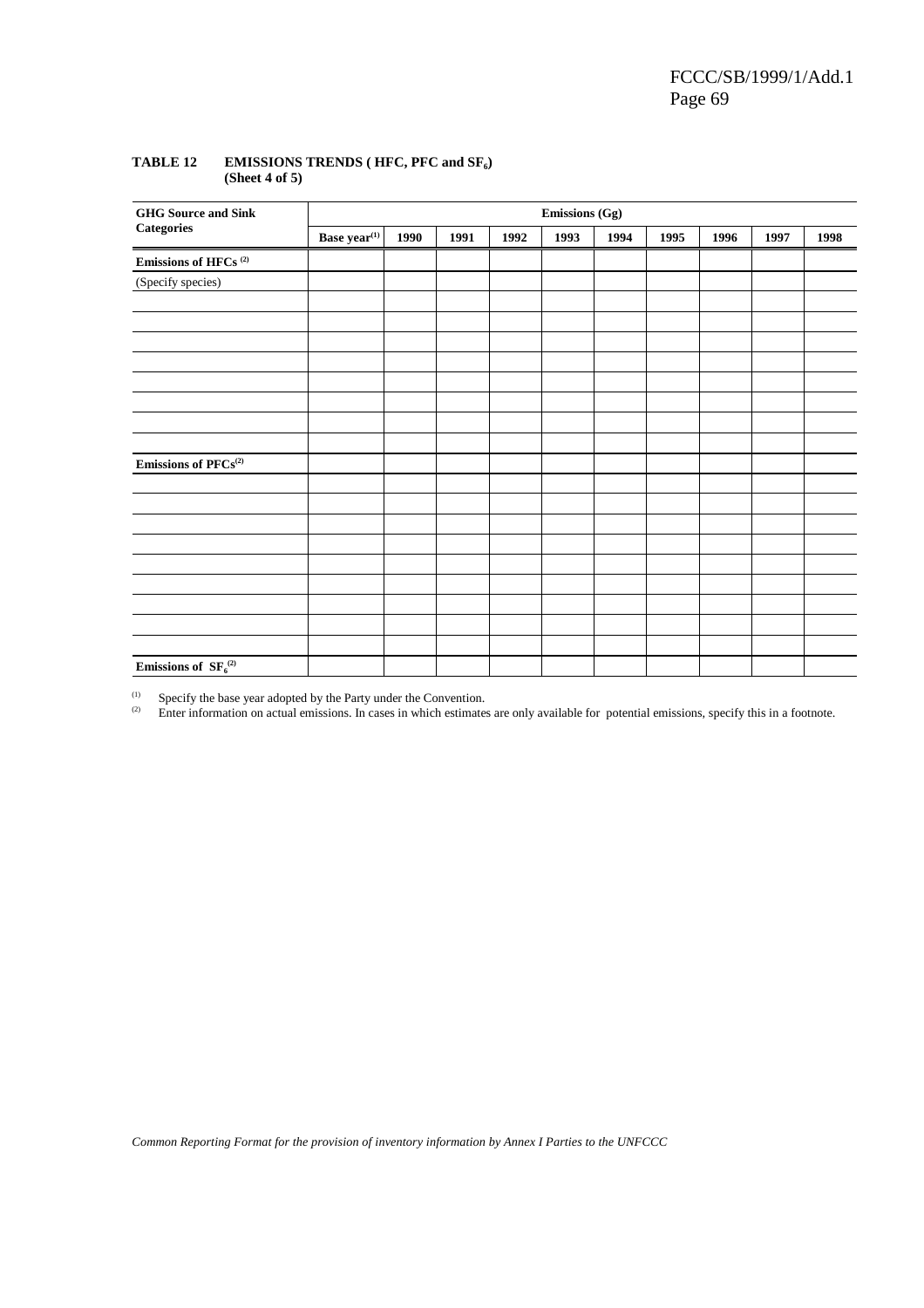# **TABLE 12 EMISSION TRENDS (SUMMARY)**

**(Sheet 5 of 5)**

| <b>GHG</b> emissions                           | <b>Base</b><br>year <sup>(1)</sup> | 1990 | 1991                                               | 1992 | 1993 | 1994 | 1995 | 1996 | 1997 | 1998 |
|------------------------------------------------|------------------------------------|------|----------------------------------------------------|------|------|------|------|------|------|------|
|                                                |                                    |      | Emissions (Gg CO <sub>2</sub> equivalent)          |      |      |      |      |      |      |      |
| CO <sub>2</sub>                                |                                    |      |                                                    |      |      |      |      |      |      |      |
| CH <sub>4</sub>                                |                                    |      |                                                    |      |      |      |      |      |      |      |
| $N_2O$                                         |                                    |      |                                                    |      |      |      |      |      |      |      |
| <b>HFC</b>                                     |                                    |      |                                                    |      |      |      |      |      |      |      |
| PFC                                            |                                    |      |                                                    |      |      |      |      |      |      |      |
| SF <sub>6</sub>                                |                                    |      |                                                    |      |      |      |      |      |      |      |
| <b>Totals</b>                                  |                                    |      |                                                    |      |      |      |      |      |      |      |
| Index $(1990=100\%)$                           |                                    |      |                                                    |      |      |      |      |      |      |      |
|                                                |                                    |      | Share of in the overall $CO2$ eq. emissions $(\%)$ |      |      |      |      |      |      |      |
| CO <sub>2</sub>                                |                                    |      |                                                    |      |      |      |      |      |      |      |
| CH <sub>4</sub>                                |                                    |      |                                                    |      |      |      |      |      |      |      |
| $N_2O$                                         |                                    |      |                                                    |      |      |      |      |      |      |      |
| <b>HFC</b>                                     |                                    |      |                                                    |      |      |      |      |      |      |      |
| <b>PFC</b>                                     |                                    |      |                                                    |      |      |      |      |      |      |      |
| SF <sub>6</sub>                                |                                    |      |                                                    |      |      |      |      |      |      |      |
|                                                |                                    |      |                                                    |      |      |      |      |      |      |      |
| <b>GHG</b> emission sources                    | <b>Base</b><br>year <sup>(1)</sup> | 1990 | 1991                                               | 1992 | 1993 | 1994 | 1995 | 1996 | 1997 | 1998 |
|                                                |                                    |      | Emissions (Gg $CO2$ equivalent)                    |      |      |      |      |      |      |      |
| 1. Energy                                      |                                    |      |                                                    |      |      |      |      |      |      |      |
| 2. Industrial Processes                        |                                    |      |                                                    |      |      |      |      |      |      |      |
| 3. Solvent and Other Product Use               |                                    |      |                                                    |      |      |      |      |      |      |      |
| 4. Agriculture                                 |                                    |      |                                                    |      |      |      |      |      |      |      |
| 5. Land-Use Change and Forestry <sup>(2)</sup> |                                    |      |                                                    |      |      |      |      |      |      |      |
| 6. Waste                                       |                                    |      |                                                    |      |      |      |      |      |      |      |
| 7. Other                                       |                                    |      |                                                    |      |      |      |      |      |      |      |
| <b>Totals</b>                                  |                                    |      |                                                    |      |      |      |      |      |      |      |
| Index (1990=100%)                              |                                    |      |                                                    |      |      |      |      |      |      |      |
|                                                |                                    |      | Share of in the overall $CO2$ eq. emissions $(\%)$ |      |      |      |      |      |      |      |
| 1. Energy                                      |                                    |      |                                                    |      |      |      |      |      |      |      |
| 2. Industrial Processes                        |                                    |      |                                                    |      |      |      |      |      |      |      |
| 3. Solvent and Other Product Use               |                                    |      |                                                    |      |      |      |      |      |      |      |
| 4. Agriculture                                 |                                    |      |                                                    |      |      |      |      |      |      |      |
| 5. Land-Use Change and Forestry <sup>(2)</sup> |                                    |      |                                                    |      |      |      |      |      |      |      |
| 6. Waste                                       |                                    |      |                                                    |      |      |      |      |      |      |      |
| 7. Other                                       |                                    |      |                                                    |      |      |      |      |      |      |      |

(1) Specify the base year adopted by the Party under the Convention.<br>  $Q^2$  Net emissions

Net emissions.